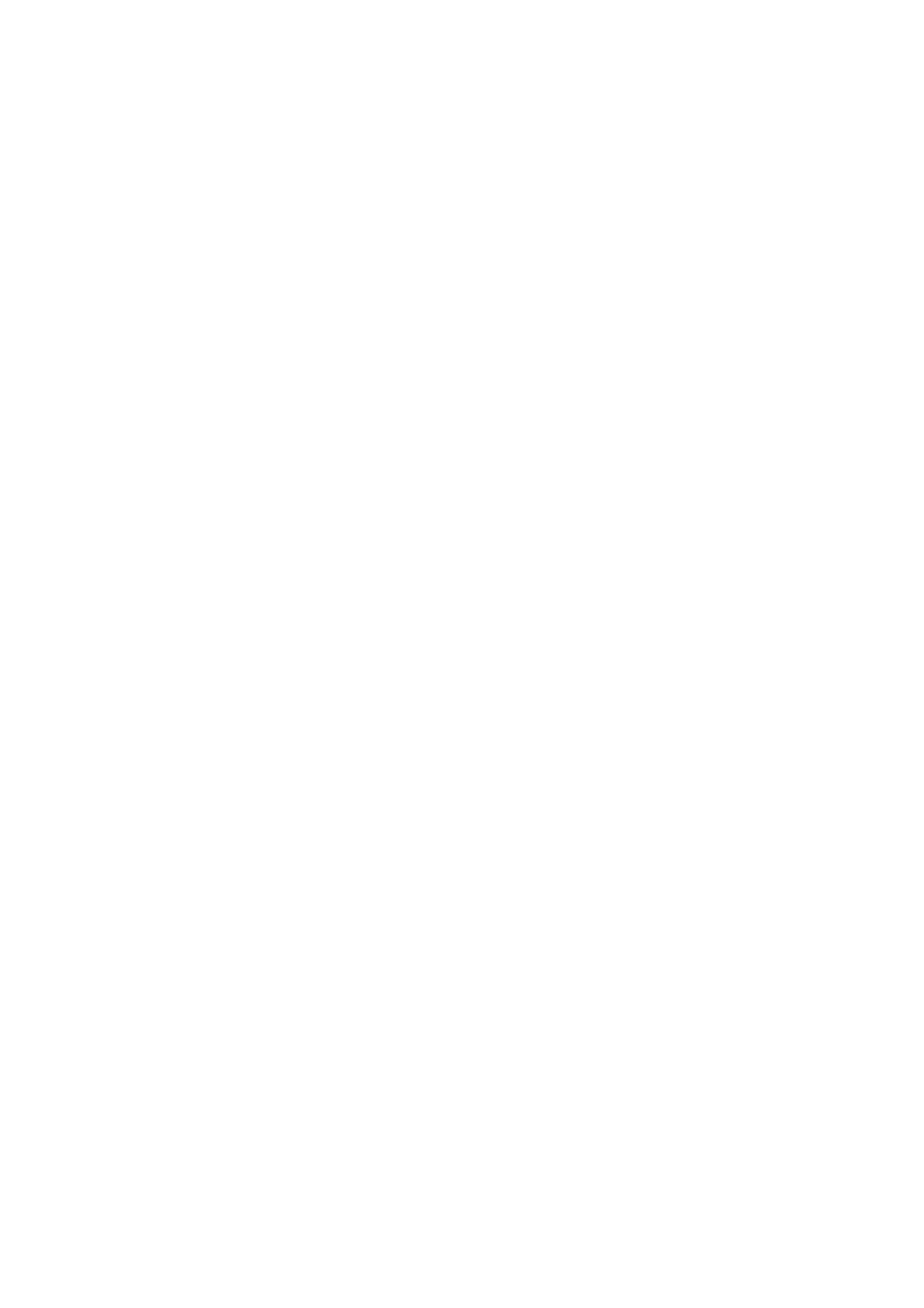# **Contents**

# I Finite vs. Classical Model Theory and The Role of First-Order Logic 3

| $\mathbf{1}$     | $1.1\,$<br>1.2<br>1.3 | Introduction<br>Finite Model Theory: Topical and Methodological Differences                                                                                                                                                                                         | $\mathbf{5}$<br>$\overline{5}$<br>$6\phantom{.}6$<br>8 |
|------------------|-----------------------|---------------------------------------------------------------------------------------------------------------------------------------------------------------------------------------------------------------------------------------------------------------------|--------------------------------------------------------|
| $\bf{2}$         | 2.1                   | <b>Expressiveness and Definability via Games</b><br>The basic Ehrenfeucht-Fraïssé game; FO pebble game<br>2.1.1                                                                                                                                                     | 13<br>13<br>14                                         |
|                  | 2.2<br>2.3<br>2.4     | 2.1.2<br>Locality of FO: Hanf and Gaifman Theorems<br>Variation: monadic second-order logic and its game<br>The k-variable fragment and k-pebble game $\dots \dots \dots \dots$<br>2.4.1<br>The unbounded k-pebble game and k-variable types $\dots \dots$<br>2.4.2 | 16<br>17<br>22<br>24<br>24<br>26                       |
| 3                | 3.1<br>3.2<br>3.3     | Zero-One Laws<br>Extension axioms and the almost sure theory $\dots \dots \dots \dots \dots$<br>The random graph $\dots \dots \dots \dots \dots \dots \dots \dots \dots \dots \dots \dots$                                                                          | 31<br>31<br>32<br>34                                   |
| $\mathbf{I}$     |                       | Logic and Complexity: Descriptive Complexity                                                                                                                                                                                                                        | $37\,$                                                 |
| 4                | 4.1<br>4.2<br>4.3     | Monadic Second-Order Logic and Büchi's Theorem                                                                                                                                                                                                                      | 39<br>39<br>40<br>40                                   |
| $\bf{5}$         | 5.1<br>5.2<br>5.3     | <b>Excursion: Computational Complexity</b><br>Finite structures as inputs: unavoidable coding $\ldots \ldots \ldots \ldots$                                                                                                                                         | 43<br>43<br>45<br>46                                   |
| $\boldsymbol{6}$ | 6.1<br>6.2            | Existential Second-Order Logic and Fagin's Theorem<br>Coding polynomially bounded computations                                                                                                                                                                      | 49<br>49<br>$50\,$                                     |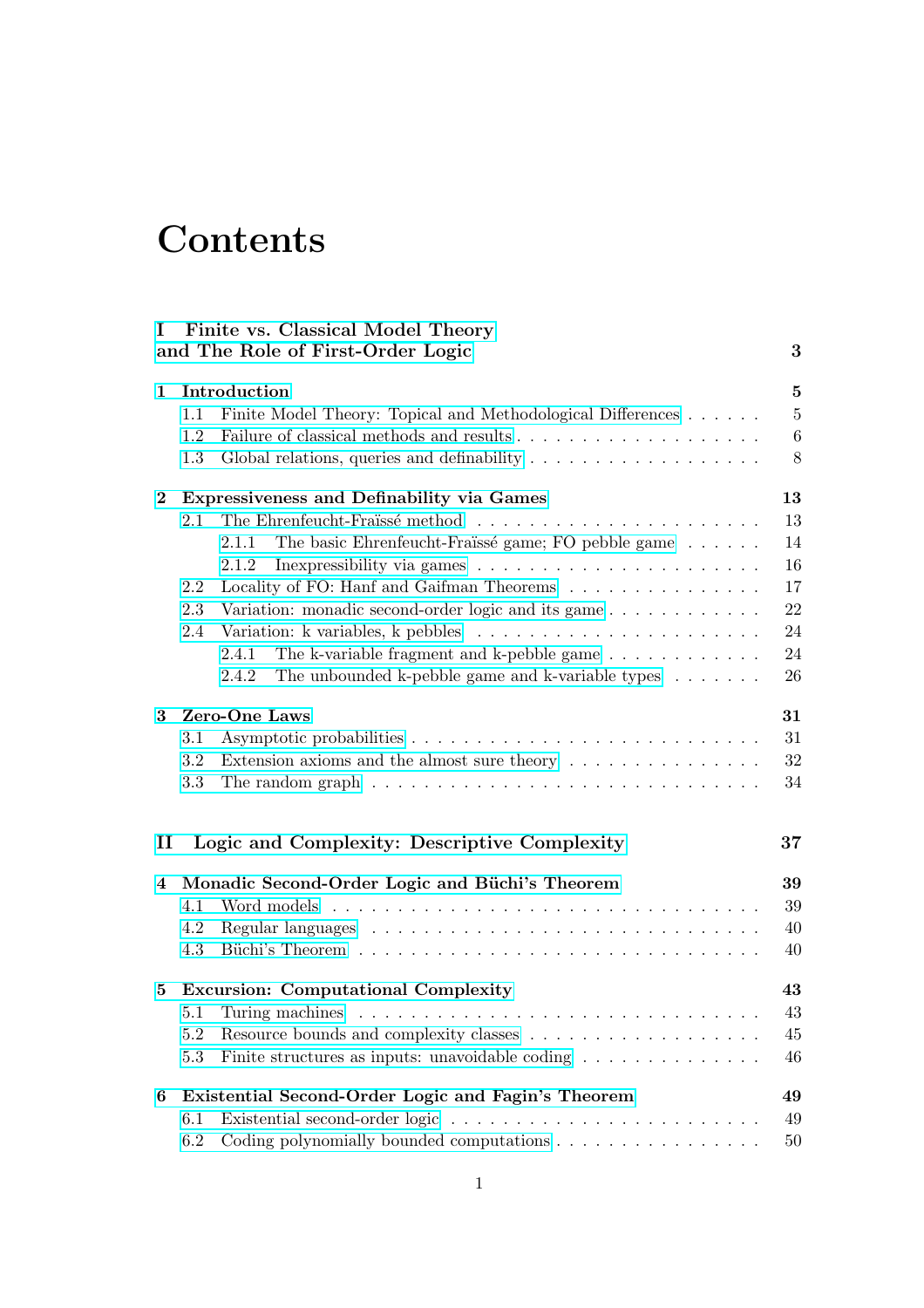| 7 | <b>Fixpoint Logics</b> |       |                                                                        |    |
|---|------------------------|-------|------------------------------------------------------------------------|----|
|   | 7.1                    |       |                                                                        | 53 |
|   | 7.2                    |       |                                                                        | 55 |
|   |                        | 7.2.1 |                                                                        | 55 |
|   |                        | 7.2.2 | Capturing Ptime on ordered structures                                  | 57 |
|   |                        | 7.2.3 |                                                                        | 59 |
|   | 7.3                    |       |                                                                        | 60 |
|   |                        | 7.3.1 |                                                                        | 60 |
|   |                        | 7.3.2 | Capturing Pspace on ordered structures                                 | 61 |
|   | 7.4                    |       |                                                                        | 62 |
|   |                        | 7.4.1 | Fixpoint logics and finite variable logics                             | 62 |
|   |                        | 7.4.2 | Simulating fixpoints over the invariants $\ldots \ldots \ldots \ldots$ | 65 |
|   |                        | 7.4.3 | From the invariants back to the real structures                        | 67 |
|   |                        | 7.4.4 |                                                                        | 68 |

2 Finite Model Theory – Martin Otto 2005/06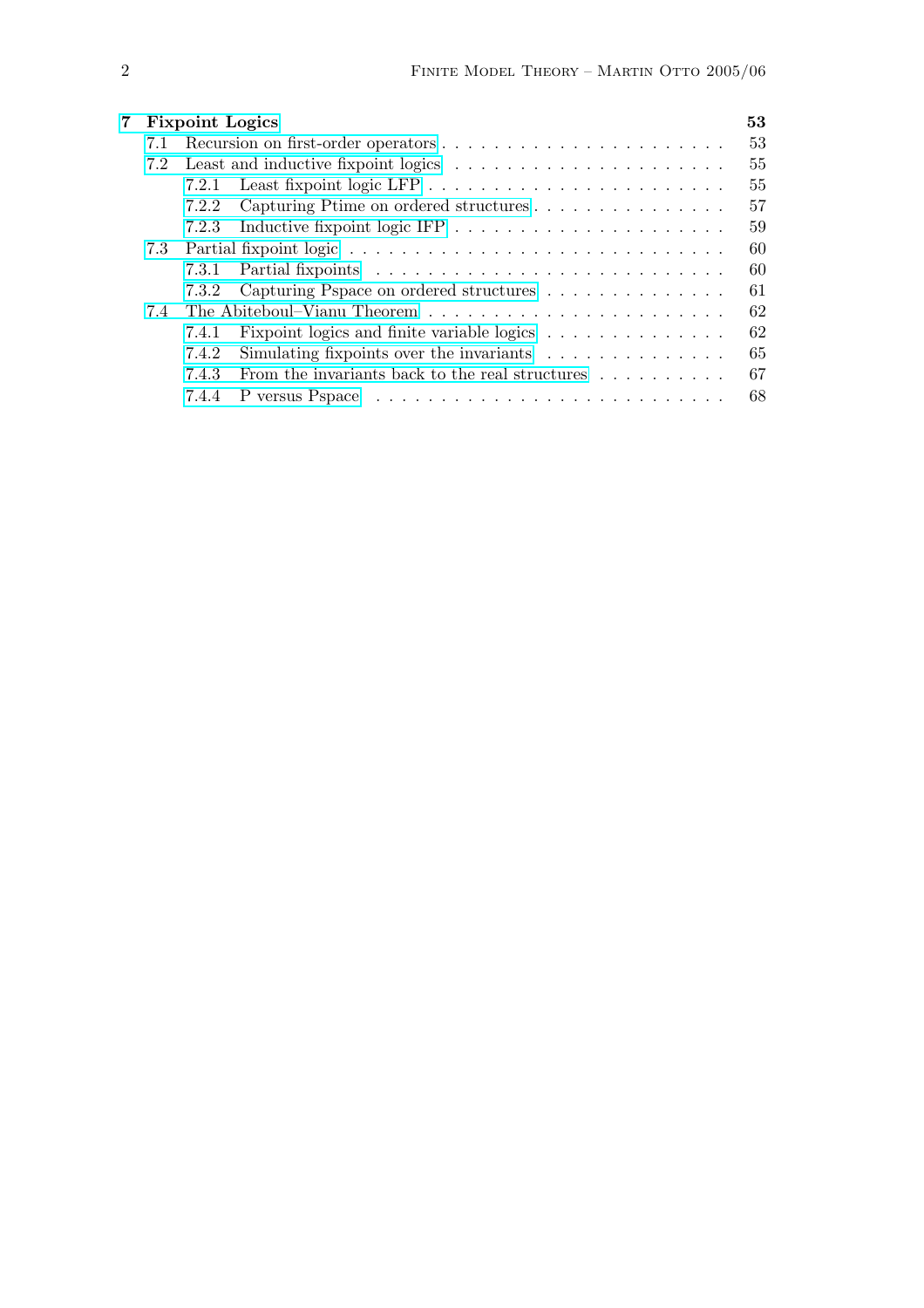# Part I

# <span id="page-4-0"></span>Finite vs. Classical Model Theory and The Role of First-Order Logic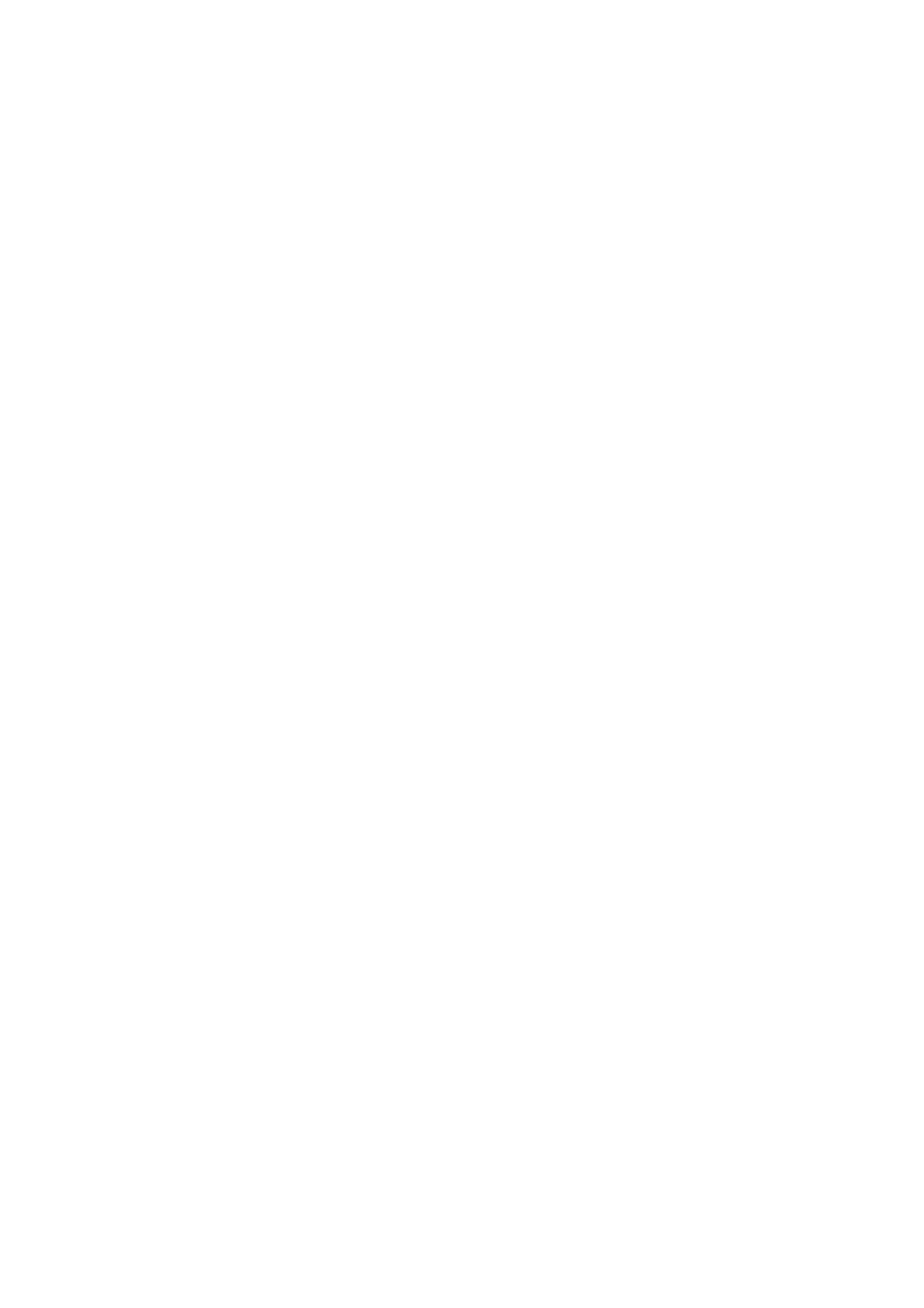# <span id="page-6-0"></span>Chapter 1

# Introduction

# 1.1 Finite Model Theory: Topical and Methodological Differences

Model theory: analysis of syntax vs. semantics. Some main issues:

- definability of structural properties with logical means
- algebraic properties in axiomatic theories
- classification of models of theories

Some key theorems of classical first-order model theory:

- compactness theorem (!)
- Löwenheim-Skolem theorems
- Craig's interpolation theorem (and other interpolation theorems)
- Tarski's preservation theorem (and many other preservation theorems)
- classification of theories w.r.t. their spectrum in all infinite cardinalities

Finite Model Theory: only consider finite structures. Key notions correspondingly shift:

$$
\begin{array}{ccc}\n\text{STR}(\tau) & \rightsquigarrow & \text{FIN}(\tau) \\
\text{MOD}(\varphi) & \rightsquigarrow & \text{FMOD}(\varphi) \\
\varphi \models \psi & \rightsquigarrow & \varphi \models_{\text{fin}} \psi \\
\varphi \equiv \psi & \rightsquigarrow & \varphi \equiv_{\text{fin}} \psi \\
\text{SAT} & \rightsquigarrow & \text{FINSAT} \\
\text{VAL} & \rightsquigarrow & \text{FINVAL}\n\end{array}
$$

Finite structures are usually disregarded in classical model theory. But finiteness often matters (for adequate modelling), and restriction to just finite structures dramatically changes the picture.

Of the above central results, all are either meaningless (like Löwenheim-Skolem) or just no longer valid in the sense of finite model theory (like compactness, and in its wake, most other theorems of classical model theory).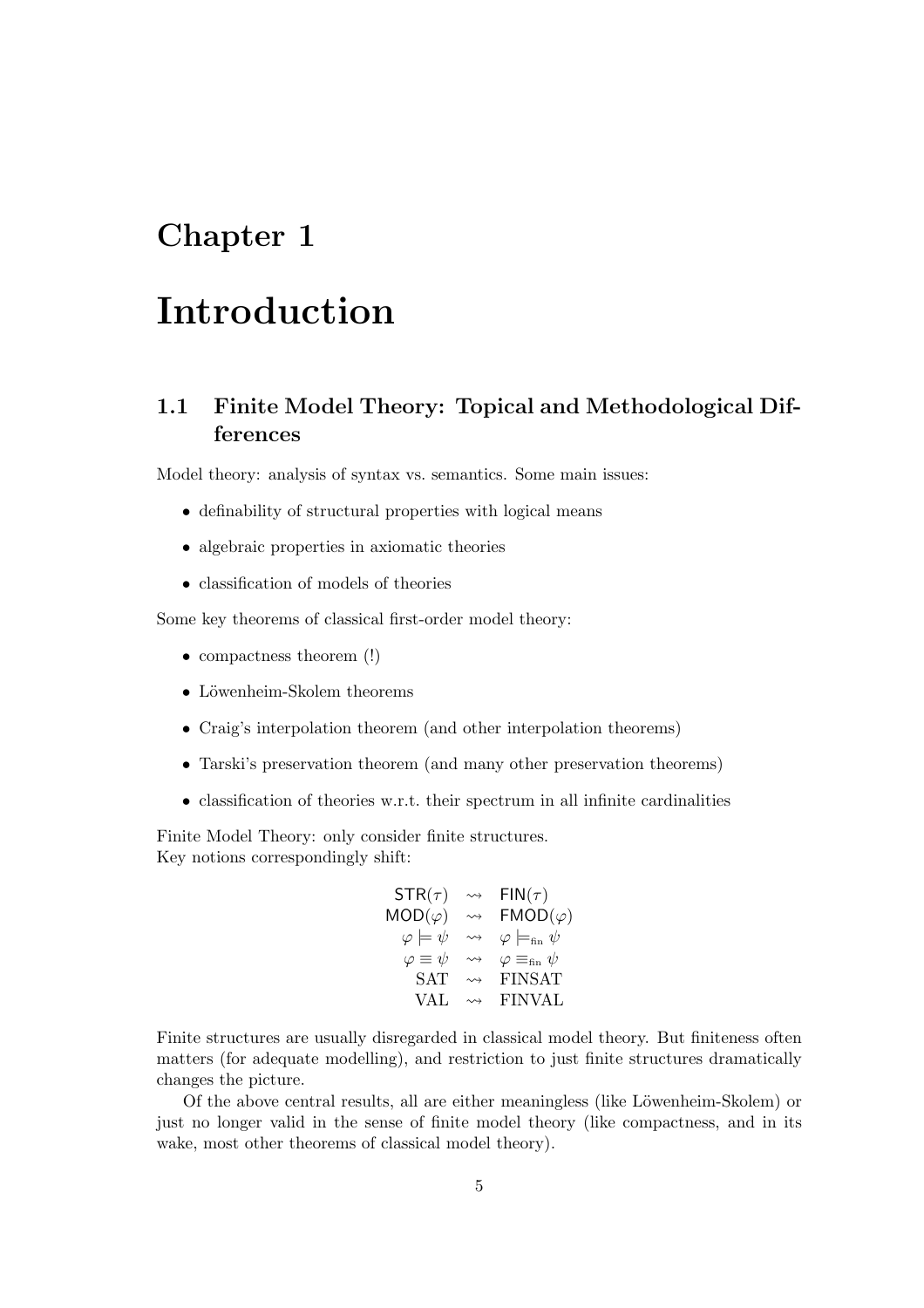<span id="page-7-0"></span>Consequently, finite model theory (FMT) has developed into a very different discipline from classical model theory, with distinct methods, themes and applications of its own. Connections with computer science (theory and applications), algorithmic issues and complexity theory have strong influence on the development of FMT.

Emphasis on construction and analysis of finite models leads to stronger interplay with combinatorics, graph theory and related branches of discrete mathematics, including probabilistic methods. Algorithmic issues lead to new themes like model checking complexity (with finite structures and formulae as inputs) and the field of descriptive complexity (matching logical definability against computational complexity). Models of fixed finite sizes can be counted (up to isomorphism), leading to the study of asymptotic probabilities (0-1-laws).

Conventions: All vocabularies are finite (and mostly relational); FO stands for firstorder logic, as well as for the set of formulae of FO  $(= FO(\tau))$  when  $\tau$  is fixed). Writing  $\varphi(\mathbf{x})$  it is understood that the free variables of  $\varphi$  are among those listed.

 $STR(\tau)$  and  $FIN(\tau)$  are the classes of all and of all finite  $\tau$ -structures, respectively. Structures are typically denoted as in  $\mathfrak{A} = (A, R^{\mathfrak{A}}, U^{\mathfrak{A}}, c^{\mathfrak{A}})$ ; structures with parameters  $\mathfrak{A}, \mathbf{a}$  for tuples a from A. Notation like  $\mathfrak{A} \models \varphi[\mathbf{a}]$  signifies that  $\mathfrak{A}$  satisfies  $\varphi$  under the assignment of a to x.

**Example 1.1.1** For a binary relation symbol R, let  $\varphi_0 \in \text{FO}(\lbrace R \rbrace)$  say that R is the graph of a total injective function;  $\varphi_1 \in \mathrm{FO}(\{R\})$  say that R is the graph of a total surjective function. Then  $\varphi_0 \equiv_{\text{fin}} \varphi_1$ , but classically neither  $\varphi_0 \models \varphi_1$  nor  $\varphi_1 \models \varphi_0$ . A sentence  $\varphi \in FO({R})$  with only infinite models  $\varphi \in SAT(FO) \setminus FINSAT(FO))$  is easily obtained from these. So FO does not have the finite model property.

**Definition 1.1.2** A logic  $\mathcal{L}$  has the finite model property (FMP) if any satisfiable formula of  $\mathcal L$  has a finite model, i.e., if  $SAT(\mathcal L) = FINSAT(\mathcal L)$ .

While FO does not have the FMP, some interesting fragments (e.g., the 2-variable fragment or modal logics) do.

**Exercise 1.1.3** If  $\mathcal{L}$  is closed under boolean connectives and has the FMP, then the consequence relation for  $\mathcal{L}, \models^{\mathcal{L}}$ , coincides with its FMT variant,  $\models^{\mathcal{L}}_{fin}$ .

# 1.2 Failure of classical methods and results

Proposition 1.2.1 FO does not have the compactness property for finite models.

**Proof** Look, for  $\tau = \emptyset$ , at the set of sentences  $\exists x_1 \dots \exists x_n$  $\lambda$  $1\leqslant i < j \leqslant n$   $\neg x_i = x_j$ , for  $n \geqslant 1$ .

Compare the following with the classical situation: VAL(FO) is recursively enumerable (due to the existence of a complete proof calculus), but SAT(FO) is not.

Recall that Trakhtenbrot's theorem is proved via reduction of the halting problem (for Turing machines or register machine programs). There is a computable reduction that maps a machine/program M and input instance  $\lambda$  to an FO-sentence  $\varphi_{\mathcal{M},\lambda}$  such that M terminates on  $\lambda$  iff  $\varphi_{\mathcal{M},\lambda} \in$  FINSAT.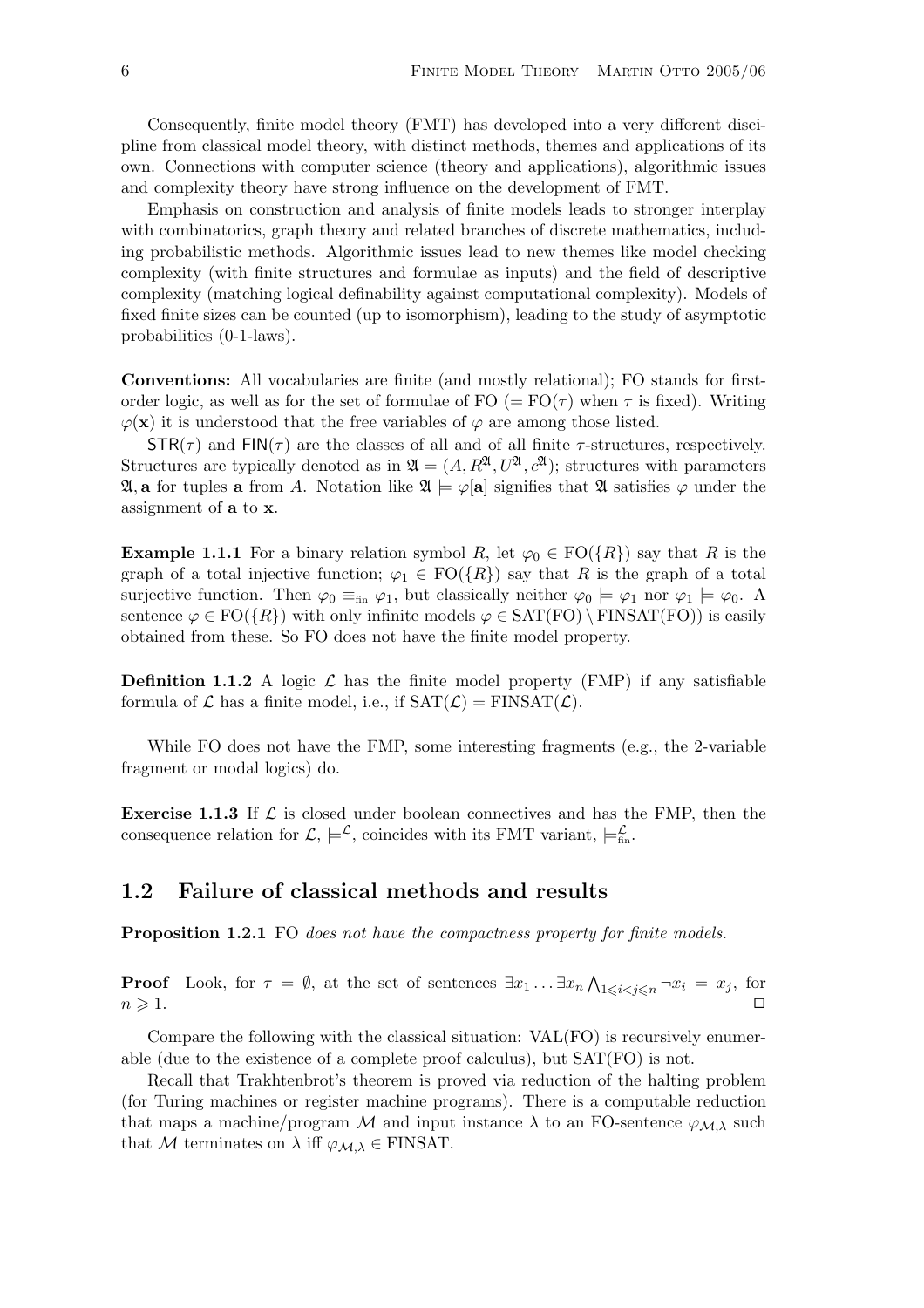### Theorem 1.2.2 (Trakhtenbrot)

FINVAL(FO) is not recursively enumerable while FINSAT(FO) is recursively enumer $able.<sup>1</sup>$ 

 $\mathcal{F}_{\mathcal{A}}$  ,  $\mathcal{F}_{\mathcal{A}}$  ,  $\mathcal{F}_{\mathcal{A}}$  ,  $\mathcal{F}_{\mathcal{A}}$  ,  $\mathcal{F}_{\mathcal{A}}$  ,  $\mathcal{F}_{\mathcal{A}}$  ,  $\mathcal{F}_{\mathcal{A}}$  ,  $\mathcal{F}_{\mathcal{A}}$  ,  $\mathcal{F}_{\mathcal{A}}$  ,  $\mathcal{F}_{\mathcal{A}}$  ,  $\mathcal{F}_{\mathcal{A}}$  ,  $\mathcal{F}_{\mathcal{A}}$  ,  $\mathcal{F}_{\mathcal{A}}$  ,

Corollary 1.2.3 FO cannot have any (finitistic, effective) complete proof calculus for  $\models$ fin.

Exercise 1.2.4 Review and discuss the status of VAL and SAT on the one hand and of FINVAL and FINSAT on the other hand. What can be said about the status of fragments of FO that do have the finite model property?

An example of a typical classical preservation theorem is the following, matching definability in universal FO with preservation/closure under substructures.

**Theorem 1.2.5 (Tarski)** The following are equivalent for any FO sentence  $\varphi$ :

- (i)  $\varphi$  is preserved under substructures, i.e., for all  $\mathfrak{B} \subseteq \mathfrak{A}$ , if  $\mathfrak{A} \models \varphi$  then  $\mathfrak{B} \models \varphi$ (equivalently:  $MOD(\varphi)$  closed under the substructure relation).
- (ii)  $\varphi \equiv \tilde{\varphi}$  for some  $\tilde{\varphi} = \forall x \chi(x)$  with qfr-free  $\chi$  (i.e., MOD( $\varphi$ ) = MOD( $\tilde{\varphi}$ ) for a universal FO-sentence  $\tilde{\varphi}$ ).

Proposition 1.2.6 (Tait, Gurevich) The analogue of Tarski's theorem fails in FMP. There are FO-sentences  $\varphi$  for which  $\mathsf{FMOD}(\varphi)$  is closed under the substructure relation, but  $FMOD(\varphi) \neq FMOD(\psi)$  for any universal first-order sentence  $\psi$ .

**Proof** Consider the vocabulary  $\tau$  consisting of two constants min and max, two binary relation symbols  $\lt$  and R, and a unary relation symbol P. Let  $\varphi_0 \in \mathrm{FO}(\tau)$  be a universal (!) sentence saying that "< is a total linear order of the universe with first element min, last element max and R is a subset of the successor relation w.r.t.  $\langle \cdot \rangle$ ."

Let  $\varphi_1 = \forall x(x = \max \vee \exists y Rxy)$ . Note that  $\varphi_0 \wedge \varphi_1$  forces R to be the real successor relation w.r.t. <. Consider

$$
\varphi := \varphi_0 \wedge (\varphi_1 \to \exists z P z).
$$

Claim 1:  $FMOD(\varphi)$  is closed under substructures.

Let  $\mathfrak{A} \models \varphi$  and  $\mathfrak{B} \subseteq \mathfrak{A}$ . Clearly  $\mathfrak{B} \models \varphi_0$  ( $\varphi_0$  is universal). If  $\mathfrak{B} \not\models \varphi_1$ , then  $\mathfrak{B} \models \varphi$ . If  $\mathfrak{B} \models \varphi_1$ , then  $\mathfrak{B} = \mathfrak{A}$  (!) and hence trivially  $\mathfrak{B} \models \varphi$ .

Claim 2:  $\varphi$  is not equivalent on FIN( $\tau$ ) to any sentence  $\psi = \forall x \chi(x)$  with qfr-free  $\chi$ . Assume to the contrary that  $\psi \equiv_{\text{fin}} \varphi$  for such  $\psi$ . Let  $\mathbf{x} = (x_1, \ldots, x_n)$  the variables of χ. Let  $\mathfrak{A}_0$  be the standard model of  $\varphi_0 \wedge \varphi_1$  on  $A = \{0, ..., n+2\}$ . Then  $(\mathfrak{A}, P^{\mathfrak{A}}) \models \varphi$  iff  $P^{\mathfrak{A}} \neq \emptyset$ . In particular,  $(\mathfrak{A}, \emptyset) \not\models \varphi$  implies that  $(\mathfrak{A}, \emptyset) \not\models \forall \mathbf{x} \chi(\mathbf{x})$ . So  $(\mathfrak{A}, \emptyset) \models \neg \chi[\mathbf{a}]$  for suitable  $\mathbf{a} \in A^n$ . Choosing  $b \in A$  disjoint from  $\mathbf{a}$ , min<sup>21</sup> and max<sup>21</sup> (note that  $|A| > n+2$ ), we still have  $(\mathfrak{A}, \{b\}) \models \neg \chi[\mathbf{a}]$ , because  $\mathfrak{A} \restriction \mathbf{a}$  is unchanged. So  $(\mathfrak{A}, \{b\}) \not\models \forall \mathbf{x} \chi(\mathbf{x})$  and therefore  $(\mathfrak{A}, {\{b\}}) \not\models \psi$  while on the other hand  $(\mathfrak{A}, {\{b\}}) \models \varphi$ . Contradiction.

Many more classical results are known to fail in FMT. For instance, the following interpolation theorem is known to fail in FMT.

<sup>&</sup>lt;sup>1</sup>More precisely: for any fixed finite  $\tau$ , FINSAT(FO( $\tau$ )), the set of FO( $\tau$ )-sentences that are satisfiable in finite models, is r.e.; for any fixed finite finite vocabulary  $\tau$  with at least one binary relation symbol, FINVAL(FO( $\tau$ )), the set of FO( $\tau$ )-sentences that are valid in all finite  $\tau$ -structures, is not r.e.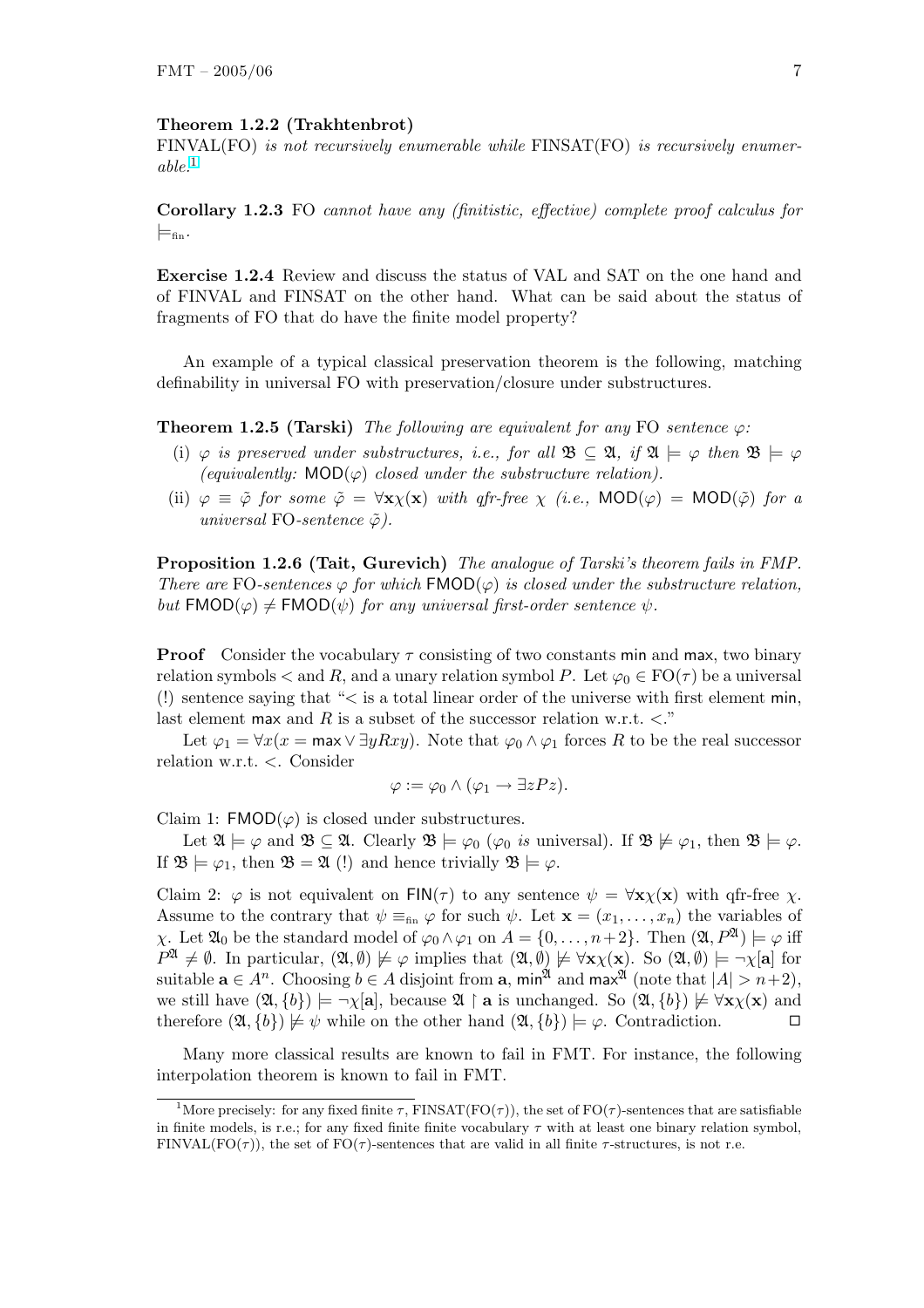<span id="page-9-0"></span>**Theorem 1.2.7 (Craig interpolation)** For sentences  $\varphi_i \in \text{FO}(\tau_i)$  for  $i = 1, 2$  such that  $\varphi_1 \models \varphi_2$ , there is a so-called interpolant  $\xi \in FO(\tau_1 \cap \tau_2)$  for which  $\varphi_1 \models \xi$  and  $\xi \models \varphi_2$ .

**Proposition 1.2.8** Craig's interpolation fails for  $\models$ <sub>fin</sub>.

Exercise 1.2.9 Construct a counterexample to interpolation in FMT using sentences  $\varphi_1 \in \text{FO}(\tau_1)$  and  $\varphi_2 \in \text{FO}(\tau_2)$ , such that  $\varphi_1$  forces the universe of its finite models to have an odd number of elements, with  $\varphi_2$  not in FINVAL but valid in all finite  $\tau_2$ -structures with an odd number of elements.

That there is no  $\xi \in \mathrm{FO}(\emptyset)$  whose finite models are just the odd size sets follows, e.g., with a simple Ehrenfeucht-Fraïssé argument (cf. next section).

A notable exception of a classical Tarski style preservation theorem that does survive in FMT due to a very recent result of Rossmann (LICS 2005 best paper award) is the Lyndon-Tarski preservation theorem.

**Theorem 1.2.10 (Rossmann)** The following are equivalent for any sentence  $\varphi \in$ FO(τ) for relational vocabulary  $\tau$ , both classically and in the sense of FMT:

- (i)  $\varphi$  is preserved under homomorphisms.
- (ii)  $\varphi$  is equivalent to an existential positive sentence  $\tilde{\varphi}$  of the form  $\tilde{\varphi} = \exists \mathbf{x} \chi(\mathbf{x})$  with  $qfr-free \chi$  without any negations.

## 1.3 Global relations, queries and definability

**Definition 1.3.1** Let  $FIN(\tau)$  be the class of all finite  $\tau$ -structures.

For any  $n \in \mathbb{N}$  and map  $\pi: A \to B$ , we lift  $\pi$  to all powers  $A^n$  through the maps  $\pi: A^n \to B^n$  that send  $(a_1, \ldots, a_n) \in A^n$  to  $(\pi(a_1), \ldots, \pi(a_n)) \in B^n$ .

For any set A, we identify  $A^n$  for  $n = 0$  with the singleton set whose only element is the empty tuple. The only subsets of  $A^0$  thus are  $\emptyset$  and  $A^0$ ; these we identify with the boolean values 0 (false, for the empty subset of  $A<sup>0</sup>$ ) and 1 (true, for  $A<sup>0</sup>$  itself). The corresponding lift of  $\pi: A \to B$  to  $\pi: A^0 \to B^0$  is the identity on  $\mathbb{B} = \{0, 1\}.$ 

**Definition 1.3.2** A global relation or query of arity  $n (n \in \mathbb{N})$  over  $\text{FIN}(\tau)$  is a mapping

$$
\mathfrak{A} \in \mathsf{FIN}(\tau) \ \longmapsto \ Q^{\mathfrak{A}} \subseteq A^n
$$

that is compatible with  $\simeq$  in the sense that for  $\pi : \mathfrak{A} \simeq \mathfrak{B}$  always  $Q^{\mathfrak{B}} = \pi$ ¡  $Q^{\mathfrak{A}}$ ¢ . Queries or global relations of arity 0 are called boolean.

Queries and global relations over suitable subclasses of  $FIN(\tau)$  (or of  $STR(\tau)$ ) can be similarly defined.

**Remark 1.3.3** A boolean query Q on  $\text{FIN}(\tau)$  is identified with the subclass (also called Q)  $Q = \{ \mathfrak{A} \in \text{FIN}(\tau) : Q^{\mathfrak{A}} = 1 \}$ . The compatibility condition means that Q is closed under  $\simeq$ .

**Example 1.3.4** In the following  $\lt$ , E are binary relation symbols, U is a unary relation symbol,  $+$ ,  $\cdot$  are binary function symbols, and 0, 1 are constant symbols.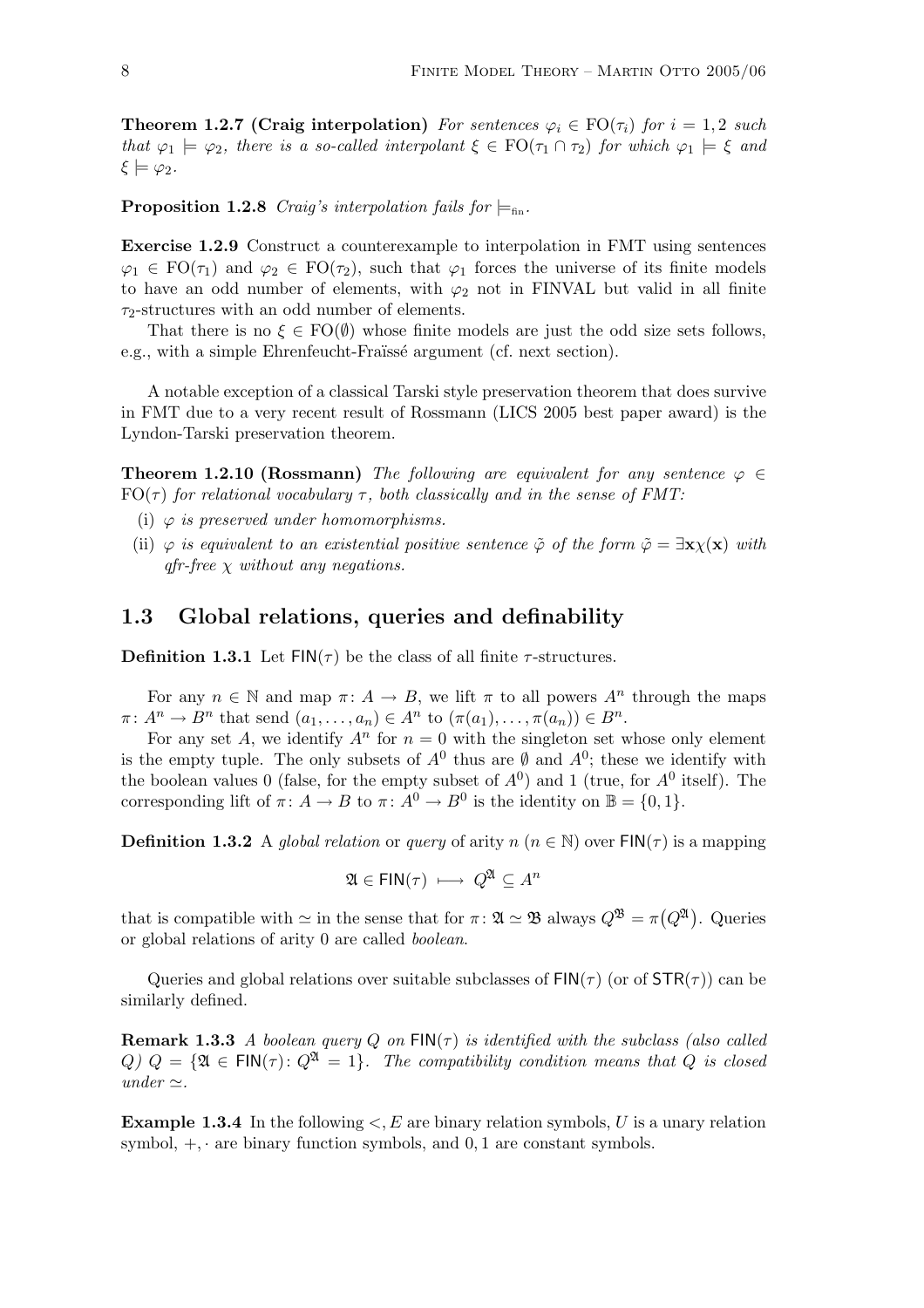<span id="page-10-0"></span> $\mathcal{F}_{\mathcal{A}}$  ,  $\mathcal{F}_{\mathcal{A}}$  ,  $\mathcal{F}_{\mathcal{A}}$  ,  $\mathcal{F}_{\mathcal{A}}$  ,  $\mathcal{F}_{\mathcal{A}}$  ,  $\mathcal{F}_{\mathcal{A}}$  ,  $\mathcal{F}_{\mathcal{A}}$  ,  $\mathcal{F}_{\mathcal{A}}$  ,  $\mathcal{F}_{\mathcal{A}}$  ,  $\mathcal{F}_{\mathcal{A}}$  ,  $\mathcal{F}_{\mathcal{A}}$  ,  $\mathcal{F}_{\mathcal{A}}$  ,  $\mathcal{F}_{\mathcal{A}}$  ,

(iv) for  $\tau = \{+, \cdot, 0, 1\}$ : FIELD := { $\mathfrak{A} = (A, +^{\mathfrak{A}}, 0^{\mathfrak{A}}, 0^{\mathfrak{A}}, 1^{\mathfrak{A}})$  :  $\mathfrak{A}$  a finite field }.

(v) for  $\tau = \{+, \cdot, 0, 1\}$ : unary Q defined as

$$
Q^{\mathfrak{A}} := \begin{cases} \{a \in A \colon a \text{ a unit in } \mathfrak{A} \} & \text{if } \mathfrak{A} \text{ is a ring} \\ \emptyset & \text{else} \end{cases}
$$

(vi) for  $\tau = \{E\}, \ell \in \mathbb{N}$ : binary  $D_{\ell}$  defined as

$$
D_{\leqslant \ell}^{\mathfrak{A}} := \begin{cases} \{ (a,b) \in A^2 \colon d(a,b) \leqslant \ell \} & \text{if } \mathfrak{A} \in \text{GRAPH}^3\\ \emptyset & \text{else} \end{cases}
$$

Derived from these, the following binary and boolean graph queries:

 $D^{\mathfrak{A}}_{\leq \infty}$  :=  $\bigcup_{\ell \in \mathbb{N}} D^{\mathfrak{A}}_{\ell}$ (reachability) CONN :=  $\{ \mathfrak{A} : \mathfrak{A} \text{ finite connected undirected graph } \}$  (connectivity)  $= \{ \mathfrak{A} : D^{\mathfrak{A}}_{< \infty} = A^2 \}$ 

(vii) for  $\tau = \{E\}$ : BIPART :=  $\{\mathfrak{A} : \mathfrak{A} \in \text{GRAPH bipartite }\}.$ (viii) for  $\tau = \{E, U\}$ : U-BIPART :=  $\{\mathfrak{A}: \mathfrak{A} \text{ finite graph, bipartite w.r.t. } U^{\mathfrak{A}} \}.$ (ix) for  $\tau = \{E, U\}$ : MATCH :=  $\{\mathfrak{A} \in \text{U-BIPART}:\mathfrak{A}$  has a perfect matching }.

**Definition 1.3.5** An *n*-ary query (global relation) is definable in the logic  $\mathcal{L}$  (e.g., in FO) if for some  $\varphi \in \mathcal{L}(\tau)$ , we have that for all  $\mathfrak{A} \in \mathsf{FIN}(\tau)$ 

$$
Q^{\mathfrak{A}} = \{ \mathbf{a} \in A^n \colon \mathfrak{A} \models \varphi[\mathbf{a}] \}.
$$

In the boolean case  $(n = 0)$  this means that  $Q = \text{FMOD}(\varphi)$  for some *L*-sentence  $\varphi$ .

Exercise 1.3.6 Provide FO-definitions for the following queries among the above examples: (i), (ii), (iv), (v), each  $D_{\leq \ell}$  in (vi), as well as (viii). The others are in fact not FO-definable (see later).

With any class  $\Delta = \Delta(\mathbf{x})$  of formulae (in a fixed tuple of free variables x) we may associate the induced notion of  $\Delta$ -equivalence of structures (with parameters as assignments to x):

$$
\mathfrak{A}, \mathbf{a} \equiv_{\Delta} \mathfrak{B}, \mathbf{b} \quad \text{iff} \quad \text{for all } \varphi(\mathbf{x}) \in \Delta \colon \mathfrak{A} \models \varphi[\mathbf{a}] \Leftrightarrow \mathfrak{B} \models \varphi[\mathbf{b}].
$$

If  $\Delta(\mathbf{x})$  is finite up to logical equivalence (over  $\text{FIN}(\tau)$ ), then  $\equiv_{\Delta}$  has finite index (over FIN( $\tau$ )). A query Q is closed under  $\equiv_{\Delta}$  if  $\mathfrak{A}, \mathbf{a} \equiv_{\Delta} \mathfrak{B}, \mathbf{b}$  implies that  $\mathbf{a} \in Q^{\mathfrak{A}}$  iff  $\mathbf{b} \in Q^{\mathfrak{B}}$ .

**Proposition 1.3.7** Let  $\Delta(\mathbf{x})$  be a class of formulae that is closed under boolean connectives and finite up to logical equivalence over  $\text{FIN}(\tau)$ , Q a query over  $\text{FIN}(\tau)$ . Then the following are equivalent:

- (i) Q is definable by a formula from  $\Delta$ .
- (ii) Q closed under  $\equiv_{\Delta}$ .

 $2(A, E^{\mathfrak{A}})$  is an undirected graph if  $E^{\mathfrak{A}}$  is symmetric and irreflexive.

 $3d$  is the usual graph distance.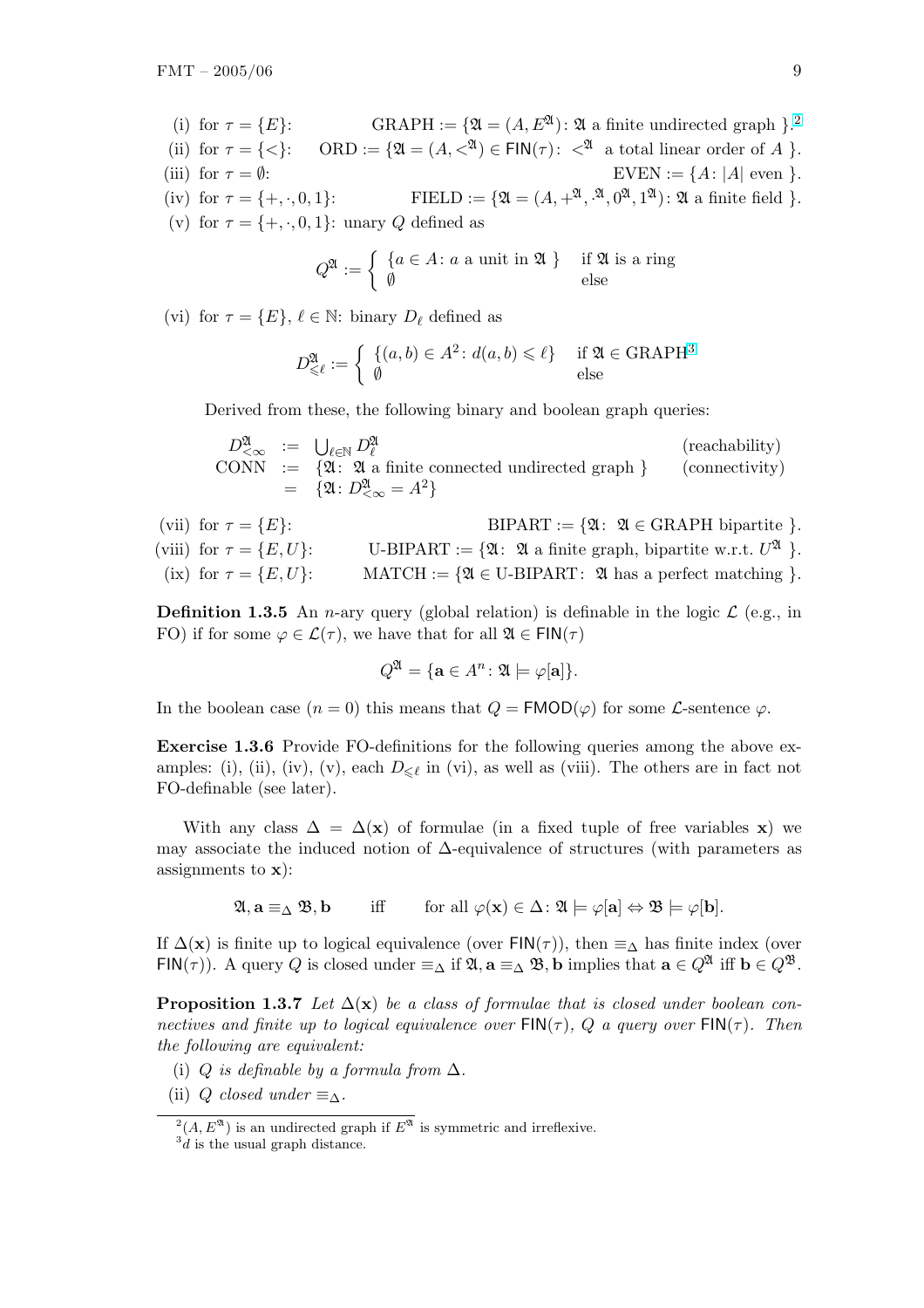**Proof** (of (ii)  $\Rightarrow$  (i)) For  $\mathfrak{A}$ , a consider its  $\Delta$ -type  $\{\delta(\mathbf{x}) \in \Delta : \mathfrak{A} \models \delta[\mathbf{a}] \} \subseteq \Delta$ . By assumption this set is finite up to logical equivalence over  $\mathsf{FIN}(\tau)$  and hence logically equivalent to a single formula  $\delta_{\mathfrak{A},\mathbf{a}} \in \Delta: \ \delta_{\mathfrak{A},\mathbf{a}} \equiv \Lambda\{\delta(\mathbf{x}) \in \Delta: \mathfrak{A} \models \delta[\mathbf{a}]\}\$  (and  $\Delta$  is closed under conjunction).  $\delta_{\mathfrak{A},\mathbf{a}}$  characterises  $\mathfrak{A},\mathbf{a}$  up to  $\equiv_{\Delta}$ -equivalence in the sense that B, b  $\equiv_{\Delta} \mathfrak{A}$ , a iff  $\mathfrak{B} \models \delta_{\mathfrak{A},\mathbf{a}}(\mathbf{b})$  (this uses that  $\Delta$  is closed under negation). For similar reasons the following disjunction is (up to equivalence) a formula  $\varphi \in \Delta$  and  $\Delta$  and defines  $Q: \varphi(\mathbf{x}) := \bigvee \{ \delta_{\mathfrak{A},\mathbf{a}} : \mathbf{a} \in Q^{\mathfrak{A}} \}.$ 

As we shall see in more detail later, FO is too weak to capture even some very basic structural properties of finite  $\tau$ -structures: for instance, EVEN or the natural boolean graph queries CONN, BIPART, MATCH and the binary reachability query  $D_{< \infty}$  of (v) are not FO-definable.

The reachability query  $D_{< \infty}$ , for instance, though not FO-definable, is computationally and algebraically very basic.

On graphs  $\mathfrak{A}, D^{\mathfrak{A}}_{\leq \infty}$  is just the reflexive transitive closure of  $E^{\mathfrak{A}}$ . In terms of the adjacency matrix A of  $E^{\mathfrak{A}}$ , iterated powers of  $A + \mathbb{I}$  w.r.t. a boolean matrix product operation will yield the adjacency matrix for  $D_{\leq\infty}^{\mathfrak{A}}$ .

 $D_{< \infty}$  is also generated by recursive iteration of a DATALOG program

$$
\begin{array}{rcl}\nXxx & \leftarrow & \\
Xxy & \leftarrow & Xxz, Ezy\n\end{array}
$$

based on simple qfr-free FO-rules for the iteration. The  $n$ -th iteration of this program on a finite graph  $\mathfrak{A}$  evaluates to  $D^{\mathfrak{A}}_{\leq n}$ , and  $D^{\mathfrak{A}}_{\leq \infty}$  is reached as the limit (union) of this monotone chain of stages within  $|A|$  many iterations. [Can you improve this to a logarithmic bound, with a modified program?]

Whether a given pair  $(a, b)$  of nodes of a finite graph  $\mathfrak{A}$  is in  $D_{<\infty}^{\mathfrak{A}}$  can also easily be checked by a breadth-first search algorithm (in a number of iterations that is linear in the number of edges).

Curious phenomenon: FO and in particular elementary equivalence  $\equiv$  between finite structures are "too strong" to be of model theoretic interest, as any finite structure is characterised up to isomorphism by a single FO-sentence.

**Observation 1.3.8** For finite vocabulary  $\tau$  and any  $\mathfrak{A} \in \mathsf{FIN}(\tau)$  there is a sentence  $\varphi_{\mathfrak{A}} \in \mathrm{FO}(\tau)$  with  $\mathsf{MOD}[\varphi_{\mathfrak{A}}] = {\mathfrak{B}} : \mathfrak{B} \simeq {\mathfrak{A}}$ . Elementary equivalence and isomorphism agree on  $FIN(\tau)$ .

**Exercise 1.3.9** Let  $\tau$  be finite. For  $\mathfrak{A} \in \text{FIN}(\tau)$  of size n provide a prenex sentence  $\varphi_{\mathfrak{A}}$ that characterises  $\mathfrak{A}$  up to  $\simeq$ , with  $\text{qr}(\varphi_{\mathfrak{A}}) = n + 1$ .

Show that  $\mathfrak{A} \equiv \mathfrak{B}$  implies  $\mathfrak{A} \simeq \mathfrak{B}$  whenever at least one of  $\mathfrak{A}$  of  $\mathfrak{B}$  is finite. (For this,  $\tau$  does not even have to be finite, why?)

Summary In FMT FO loses the unique status it holds in classical model theory. Consequently, FO will only be one logic among many others to be considered. Fragments (with better algorithmic behaviour, more suited to specific tasks, or inducing more interesting notions of equivalence over finite structures) and various extensions (with stronger expressive power for defining queries) feature importantly.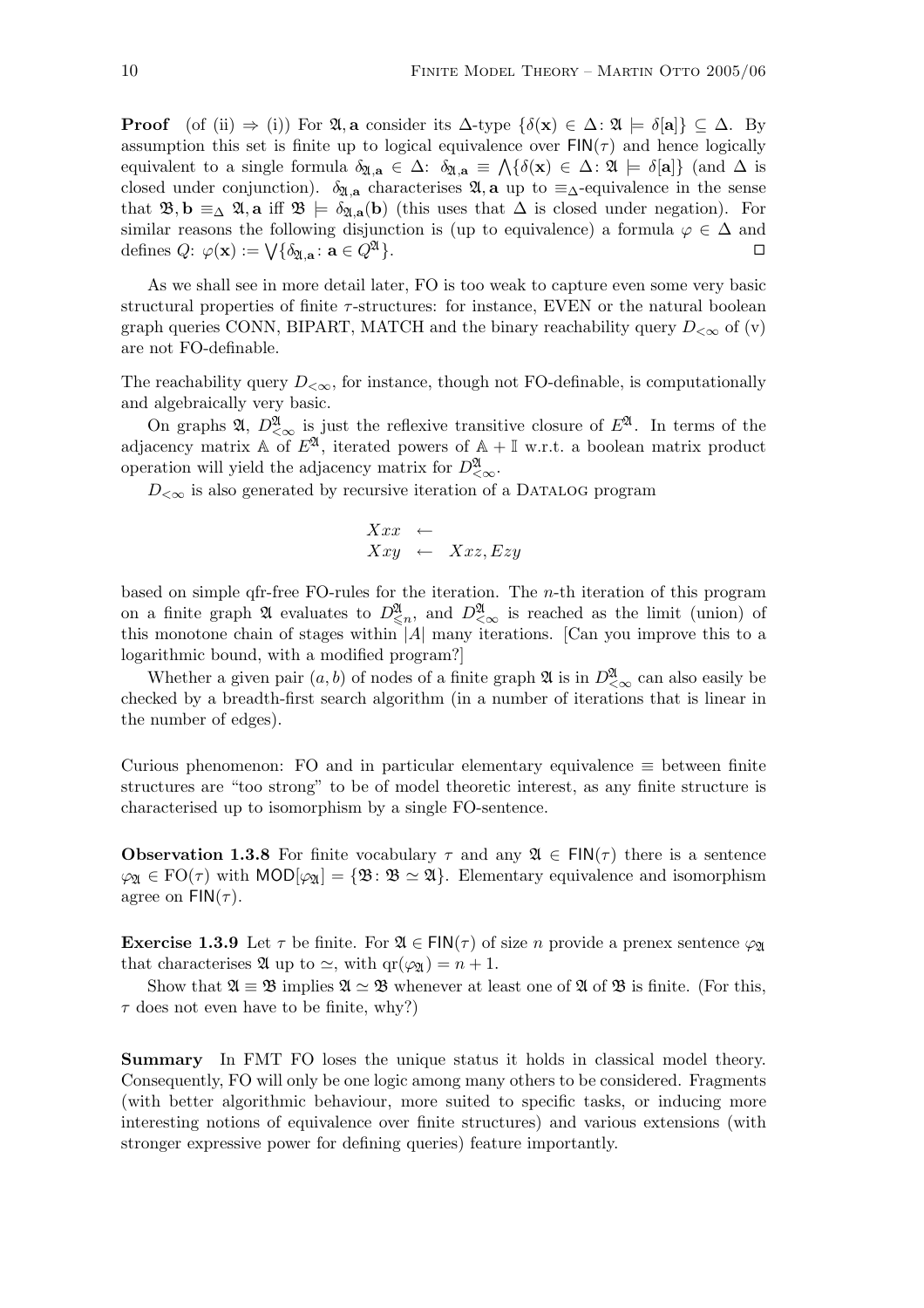Some other logics Besides FO we here encounter, on the one hand, its restrictions to a fixed finite supply of k distinct variable symbols.  $FO<sup>k</sup>$ , the k-variable fragment of FO. induces a logically non-trivial notion of elementary equivalence on finite structures, with useful game characterisations etc (this is where FO was "too strong").

On the other hand, for powerful extensions beyond FO, we look at the fragment of second-order logic which adds with quantification over subsets to FO (monadic secondorder logic MSO) and at extensions of FO by several mechanisms for relational recursion (fixpoint logics LFP, IFP and PFP).

Applications and context; outlook FMT has strong links with computer science, both as an application area and as a source of motivation for model theoretic questions particular to finite structures. The following are some key connections:

- expressive power of various logics over finite structures (Part I).
	- database query languages (SQL essentially based on FO; extensions with various recursion operators like, e.g., transitive closures; Datalog as a purely relational version of PROLOG, etc)
	- languages for formal specification and verification of systems and processes (model checking with various modal logics, temporal logics, process logics)
- algorithmic properties of logics over finite structures.
	- model checking algorithms and their complexity
	- SAT/FINSAT as central logic problems for many applications areas (process logics, description logics, logics for knowledge bases, etc)
- logic and complexity (Part II).
	- logics designed to match levels of computational complexity
	- transfer between model theory and theory of complexity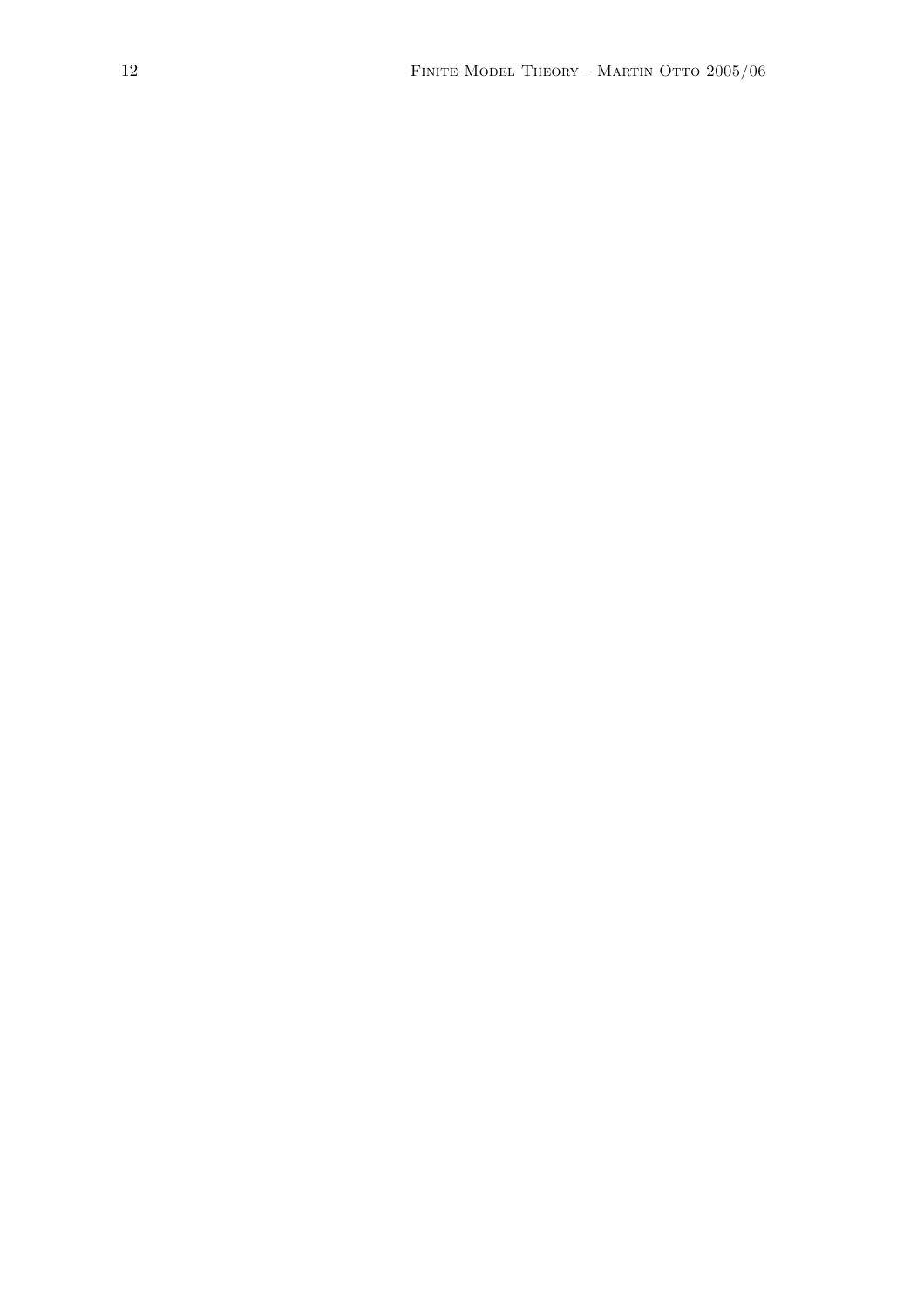# <span id="page-14-0"></span>Chapter 2

# Expressiveness and Definability via Games

# 2.1 The Ehrenfeucht-Fraïssé method

We explicitly deal with relational vocabularies only. Unless otherwise mentioned all vocabularies  $\tau$  are finite and consist of relation symbols only. Constants could easily be incorporated (in an obvious manner); the inclusion of function symbols would necessitate an analysis of the contribution that the quantifier rank and the complexity of terms make to the expressiveness of FO. Note, however, that functions can be eliminated in favour of relations that describe the graphs of functions.

Ehrenfeucht-Fraïssé games provide a key methodology for the analysis of the expressive power of various logics. The methodology itself is applicable in classical model theory as well as in FMT. In FMT it is well adapted to the often more combinatorial character of model construction and analysis.

We denote finite maps p from  $\text{def}(p) \subseteq A$  to  $\text{im}(p) \subseteq B$  as

$$
p = (\mathbf{a} \mapsto \mathbf{b})
$$

if  $\mathbf{a} = (a_1, \ldots, a_n) \in A^n$  is such that  $\text{def}(p) = \{a_1, \ldots, a_n\}$  and  $\mathbf{b} = (b_1, \ldots, b_n)$  where  $b_i = p(a_i).$ 

 $p \subseteq p'$  means that  $p'$  extends p in the sense that  $\text{def}(p) \subseteq \text{def}(p')$  and  $p'(a) = p(a)$ for all  $a \in \text{def}(p)$ .

A map  $p = (\mathbf{a} \mapsto \mathbf{b})$  is a partial <sup>1</sup> isomorphism between  $\tau$ -structures  $\mathfrak{A}$  and  $\mathfrak{B}$  if  $p: \mathfrak{A} \restriction \text{def}(p) \simeq \mathfrak{B} \restriction \text{im}(p)$  is an isomorphism of induced substructures (useful shorthand:  $p: \mathfrak{A} \restriction a \simeq \mathfrak{B} \restriction b$ .) We admit the empty partial isomorphism  $p = \emptyset$  as a special case of a partial isomorphism.

**Definition 2.1.1** For  $\mathfrak{A}, \mathfrak{B} \in \text{STR}(\tau)$  let Part $(\mathfrak{A}, \mathfrak{B})$  be the set of all finite partial isomorphisms between  $\mathfrak{A}$  and  $\mathfrak{B}$ .

**Example 2.1.2** For linear orderings  $\mathfrak{A}$  and  $\mathfrak{B}$ , Part $(\mathfrak{A}, \mathfrak{B})$  consists of all order-preserving maps  $p = (\mathbf{a} \mapsto \mathbf{b})$ . These are representable by **a** and **b** such that **a** is strictly increasing w.r.t.  $\langle \mathcal{A} \rangle$  and **b** is strictly increasing w.r.t.  $\langle \mathcal{B} \rangle$ .

 ${}^{1}$ A better, though not standard, terminology would be: local isomorphism.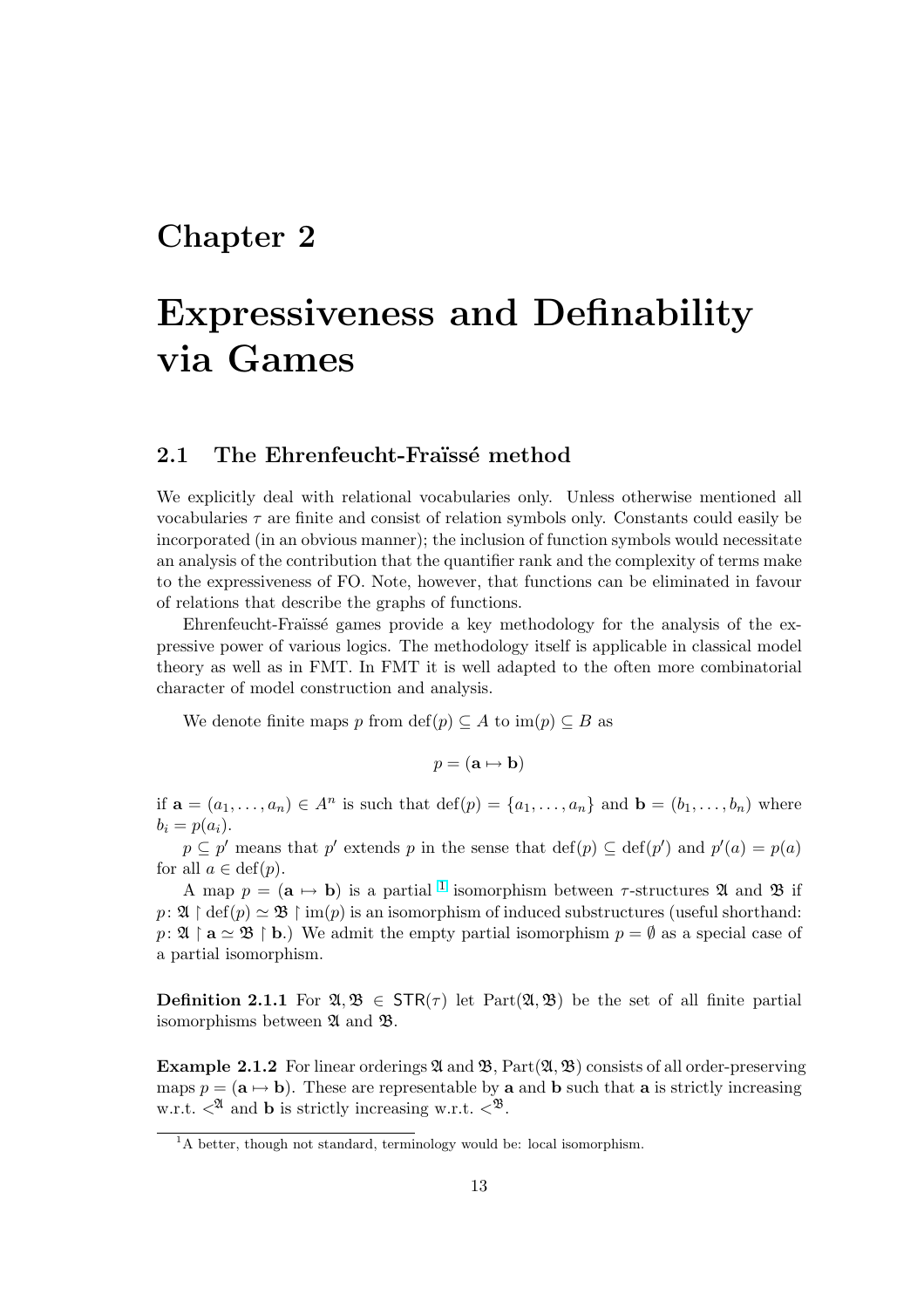### 2.1.1 The basic Ehrenfeucht-Fraïssé game; FO pebble game

Review of basic idea: two players I (challenger, spoiler, male) and II (duplicator, female) play over two structures  $\mathfrak{A}, \mathfrak{B} \in \mathsf{STR}(\tau)$ . Roles: **I** tries to demonstrate differences, **II** similarity between  $\mathfrak{A}$  and  $\mathfrak{B}$ .

<span id="page-15-0"></span>14 Finite Model Theory – Martin Otto 2005/06

Game positions: configurations  $(\mathfrak{A}, \mathbf{a}; \mathfrak{B}, \mathbf{b})$  where  $\mathbf{a} = (a_1, \ldots, a_n)$ ,  $\mathbf{b} = (b_1, \ldots, b_n)$ ,  $n \in \mathbb{N}$ . In pebble game terms: two sets of pebbles numbered  $i = 1, \ldots, n$ , placed on elements  $a_i$  and  $b_i$  of  $\mathfrak A$  and  $\mathfrak B$ , respectively.

Single round: challenge/response according to:

- I places next pebble on some element of either  $\mathfrak A$  or  $\mathfrak B$
- II responds by placing the opposite pebble in the opposite structure

This exchange of moves leads the play from some position  $(\mathfrak{A}, \mathbf{a}; \mathfrak{B}, \mathbf{b})$  to a new position  $(\mathfrak{A}, aa; \mathfrak{B}, bb)$ . The newly placed pebble pair extends the correspondence  $\mathbf{a} \mapsto \mathbf{b}$  in the previous position to  $aa \mapsto bb$ .

Winning conditions/constraints: **II** loses (and **I** wins) the play as soon as the mapping  $\mathbf{a} \mapsto \mathbf{b}$  induced by the current position is not a partial isomorphism. Otherwise, we speak of *isomorphic pebble configurations* if  $(\mathbf{a} \mapsto \mathbf{b}) \in Part(\mathfrak{A}, \mathfrak{B})$ , and play may continue.

#### The m-round game

**Definition 2.1.3** The m-round game  $\mathsf{G}_m(\mathfrak{A}, \mathbf{a}; \mathfrak{B}, \mathbf{b})$  continues for m rounds starting from position  $(\mathfrak{A}, \mathbf{a}; \mathfrak{B}, \mathbf{b})$ . II wins any play in which she maintains isomorphic pebble configurations through all  $m$  rounds, and loses otherwise.

In any game, we say that II wins the game if she has a winning strategy (so that she wins every play that she plays according that strategy). It is obvious that in any m-round game over finite structures precisely one of the players has a winning strategy. Here this even follows directly from the finiteness of the game tree of all possible plays, which could also be analysed by exhaustive search to determine who can force a win.<sup>2</sup> The analysis below yields better insights, though.

#### Winning strategies and back-and-forth systems

#### Definition 2.1.4

(i) Let  $I \subseteq Part(2\mathcal{A}, \mathfrak{B}), p = (\mathbf{a} \mapsto \mathbf{b}) \in Part(2\mathcal{A}, \mathfrak{B}).$  p has back-and-forth extensions  $in I$  if

forth 
$$
\forall a \in A \exists b \in B : (aa \mapsto bb) \in I
$$
  
back  $\forall b \in B \exists a \in A : (aa \mapsto bb) \in I$ 

(ii) Let  $I_i \subseteq Part(\mathfrak{A}, \mathfrak{B})$  for  $0 \leq i \leq m$ . Then  $(I_i)_{0 \leq i \leq m}$  is a back-and-forth system for  $G_m(\mathfrak{A}, \mathbf{a}; \mathfrak{B}, \mathbf{b})$  if

$$
- \ (\mathbf{a} \mapsto \mathbf{b}) \in I_m
$$

– for  $1 \leq k \leq m$ , every  $p \in I_k$  has back-and-forth extensions in  $I_{k-1}$ .

<sup>&</sup>lt;sup>2</sup>That games of this kind are *determined* in this sense follows in a much wider context, including infinite play with not necessarily finite branching on moves.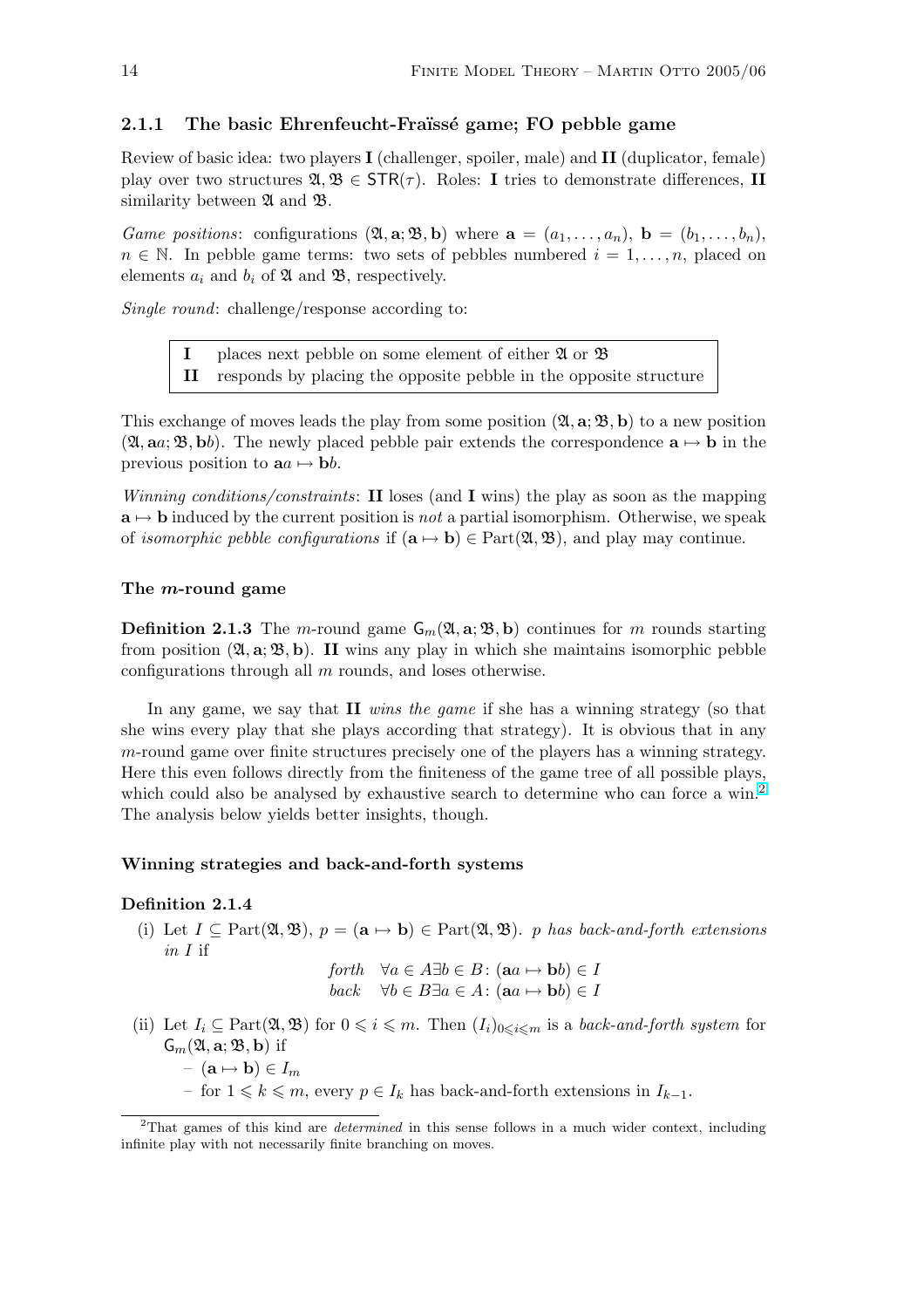(iii) If  $(I_i)_{0\leq i\leq m}$  is a back-and-forth system for  $\mathsf{G}_m(\mathfrak{A}, \mathbf{a}; \mathfrak{B}, \mathbf{b})$ , we write

$$
(I_i)_{0\leqslant i\leqslant m}\colon {\mathfrak{A}},\mathbf{a}\simeq_m {\mathfrak{B}},\mathbf{b}
$$

and say that  $\mathfrak{A}, \mathbf{a}$  and  $\mathfrak{B}, \mathbf{b}$  are m-isomorphic,  $\mathfrak{A}, \mathbf{a} \simeq_m \mathfrak{B}, \mathbf{b}$ .

**Observation 2.1.5 II** wins  $G_m(\mathfrak{A}, \mathfrak{a}; \mathfrak{B}, \mathfrak{b})$  (i.e., she has a winning strategy for this game) iff  $\mathfrak{A}, \mathbf{a} \simeq_m \mathfrak{B}, \mathbf{b}$  (i.e., if there is a back-and-forth system for  $\mathsf{G}_m(\mathfrak{A}, \mathbf{a}; \mathfrak{B}, \mathbf{b})$ ).

 $\mathcal{F}_{\mathcal{A}}$  ,  $\mathcal{F}_{\mathcal{A}}$  ,  $\mathcal{F}_{\mathcal{A}}$  ,  $\mathcal{F}_{\mathcal{A}}$  ,  $\mathcal{F}_{\mathcal{A}}$  ,  $\mathcal{F}_{\mathcal{A}}$  ,  $\mathcal{F}_{\mathcal{A}}$  ,  $\mathcal{F}_{\mathcal{A}}$  ,  $\mathcal{F}_{\mathcal{A}}$  ,  $\mathcal{F}_{\mathcal{A}}$  ,  $\mathcal{F}_{\mathcal{A}}$  ,  $\mathcal{F}_{\mathcal{A}}$  ,  $\mathcal{F}_{\mathcal{A}}$  ,

Proof (sketch) For "⇐" extract winning strategy from back-and-forth conditions: with k more rounds to play, **II** can maintain positions in  $I_k$ . ª

 $\mathbb{F}$  For " $\Rightarrow$ " show that the system  $I_k := \{(\mathbf{a} \mapsto \mathbf{b}) : \mathbf{II} \text{ wins } \mathsf{G}_k(\mathfrak{A}, \mathbf{a}; \mathfrak{B}, \mathbf{b})\}$ satisfies the back-and-forth conditions.  $\Box$ 

Reminder:  $\equiv_m$  stands for elementary equivalence up to qfr-rank m.  $\mathfrak{A}, \mathbf{a} \equiv_m \mathfrak{B}, \mathbf{b}$  iff for all  $\varphi(\mathbf{x}) \in \text{FO}$  with  $\text{qr}(\varphi) \leq q$  we have  $\mathfrak{A} \models \varphi[\mathbf{a}] \Leftrightarrow \mathfrak{B} \models \varphi[\mathbf{b}]$ . In the sense of section 1.3,  $\equiv_m$  is  $\equiv_\Delta$  where  $\Delta$  is the set of all FO-formulae of qfr-rank up to m.

**Exercise 2.1.6** Show that for finite relational  $\tau$ ,  $\equiv_m$  has finite index (over FIN( $\tau$ ) as well as over  $STR(\tau)$ ).

Theor[em](#page-9-0) 2.1.7 (Ehrenfeucht-Fraüssé Theorem) The following are equivalent for all  $\mathfrak{A}, \mathbf{a}; \mathfrak{B}, \mathbf{b}$  and m:

- (i)  $\mathfrak{A}, \mathbf{a} \simeq_m \mathfrak{B}, \mathbf{b}$ .
- (ii) II wins  $\mathsf{G}_m(\mathfrak{A}, \mathbf{a}; \mathfrak{B}, \mathbf{b})$ .
- (iii)  $\mathfrak{A}, \mathbf{a} \equiv_m \mathfrak{B}, \mathbf{b}$ .

See logic course for detailed proof.

 $(ii) \Rightarrow (iii)$  can be shown by induction on m; one outermost quantifier corresponds to the first round in the game.

For (iii)  $\Rightarrow$  (i) one can show in an ad-hoc manner that the system  $I_k := \{(\mathbf{a} \mapsto$ b):  $\mathfrak{A}, \mathbf{a} \equiv_k \mathfrak{B}, \mathbf{b}$  satisfies the back-and-forth conditions. Alternatively, one may use the following lemma with additional benefit.

**Lemma 2.1.8** For  $\mathfrak{A}$ , a and m there is a formula  $\chi(\mathbf{x}) = \chi^m_{\mathfrak{A},\mathbf{a}}(\mathbf{x})$  of gfr-rank m that characterises the  $\simeq_m$ -class of **2**, a in the sense that for all **2**, b:

$$
\mathfrak{B}\models \chi[\mathbf{b}]\qquad \text{iff}\qquad \mathfrak{B},\mathbf{b}\simeq_m \mathfrak{A},\mathbf{a}.
$$

The  $\chi^m_{\mathfrak{A},\mathbf{a}}(\mathbf{x})$  are constructed by induction on m, for all  $\mathfrak{A},\mathbf{a}$  simultaneously:

 $\chi^0_{\mathfrak{A},\mathbf{a}}$  consists just of conjunctions over all atomic and negated atomic formulae true of  $\mathbf{a} \in \mathfrak{A}$ .

Inductively,  $\chi^{m+1}$  expresses the back-and-forth conditions relative to the given  $\chi^m$ , in the following typical format:

$$
\chi^{m+1}_{\mathfrak{A},\mathbf{a}}(\mathbf{x}) := \underbrace{\bigwedge_{\text{forth: responses for challenges in }\mathfrak{A}} \{\exists y \; \chi^m_{\mathfrak{A},\mathbf{a}a}(\mathbf{x},y) : a \in A\}}_{\text{back: responses for challenges in }\mathfrak{A}} \wedge \underbrace{\forall y \bigvee \{\chi^m_{\mathfrak{A},\mathbf{a}a}(\mathbf{x},y) : a \in A\}}_{\text{back: responses for challenges in }\mathfrak{B}}}.^{3}
$$

Corollary 2.1.9 A query (global relation) Q on  $\text{FIN}(\tau)$  is FO-definable at qfr-rank m iff Q is closed under  $\simeq_m$  in the sense that for  $\mathfrak{A}, \mathbf{a} \simeq_m \mathfrak{B}, \mathbf{b}$  we have  $\mathbf{a} \in Q^{\mathfrak{A}} \Leftrightarrow \mathbf{b} \in Q^{\mathfrak{B}}$ . It follows that Q is FO-definable iff Q is closed under  $\simeq_m$  for some  $m \in \mathbb{N}$ .

<sup>&</sup>lt;sup>3</sup>Over infinite structures  $\mathfrak A$  one uses the fact that there are only finitely many qfr-rank m formulae up to logical equivalence in order to see that these conjunctions and disjunctions can be made finite.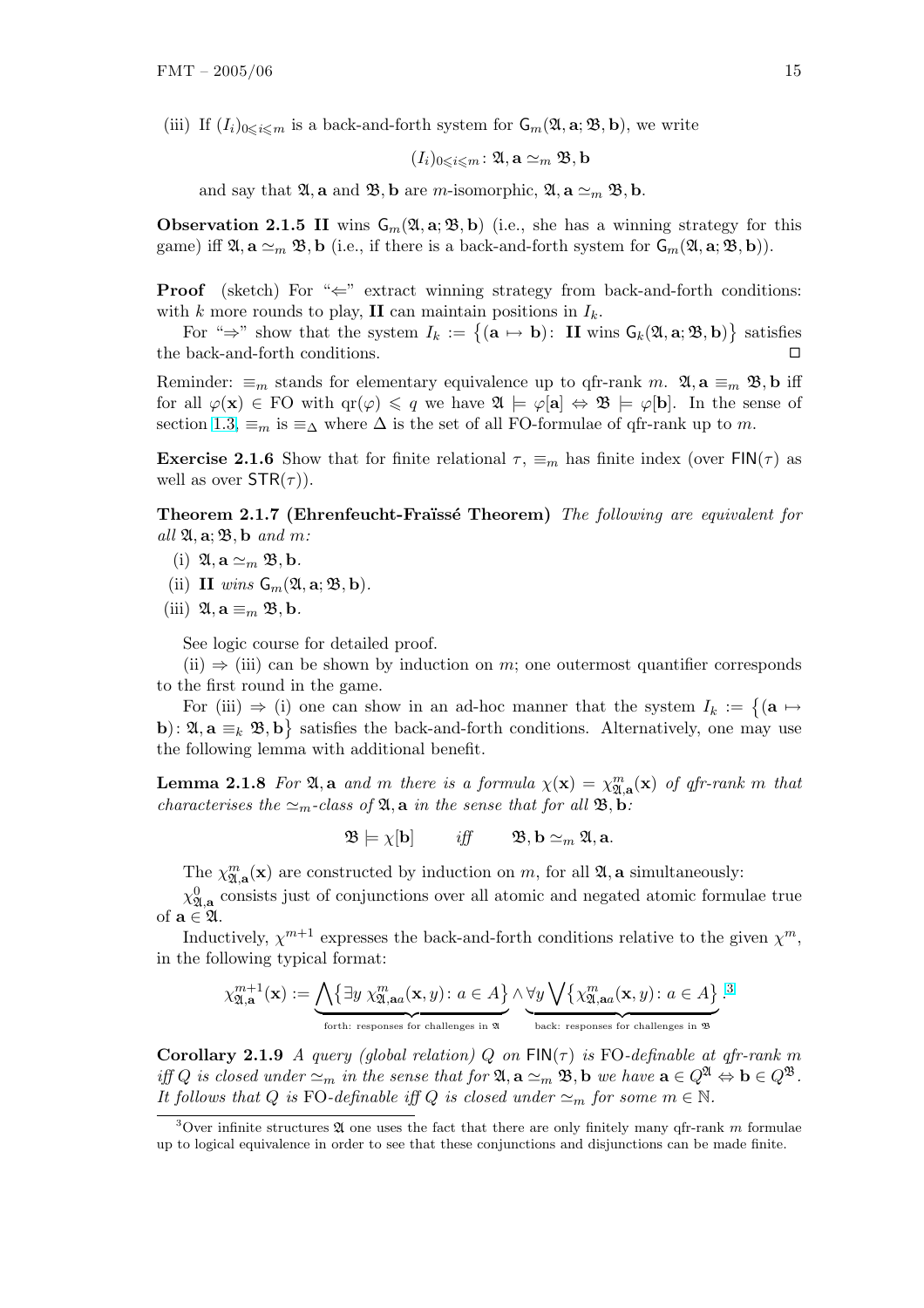<span id="page-17-0"></span>For (ii)  $\Rightarrow$  (i) let Q be closed under  $\simeq_m$ , hence under  $\equiv_m$ . The claim follows with Proposition 1.3.7. A defining formula for Q is

$$
\varphi(\mathbf{x}) := \bigvee \{ \chi^m_{\mathfrak{A}, \mathbf{a}}(\mathbf{x}) : \mathbf{a} \in Q^{\mathfrak{A}} \}.
$$

Note again [how t](#page-10-0)his disjunction is essentially finite.  $\Box$ 

**Exercise 2.1.10** Let  $\mathfrak{A}_i$ ,  $\mathfrak{a}_i \simeq_m \mathfrak{B}_i$ ,  $\mathfrak{b}_i$  for  $i = 1, 2$ . Let  $\mathfrak{A}$  be the disjoint union of  $\mathfrak{A}_1$ and  $\mathfrak{A}_2$ , similarly  $\mathfrak{B}$  that of the  $\mathfrak{B}_i$ . Show that  $\mathfrak{A}, \mathbf{a}_1 \mathbf{a}_2 \simeq_m \mathfrak{B}, \mathbf{b}_1 \mathbf{b} - 2$ . Argue for strategies in the game or with the corresponding back-and-forth systems. What does this imply about FO w.r.t. the operation of taking disjoint unions?

**Exercise 2.1.11** Inductively define m-types of structures with parameters,  $TP^m(\mathfrak{A}, \mathbf{a})$ , as follows:

$$
\mathrm{TP}^0(\mathfrak{A}, \mathbf{a}) := \{ \varphi(\mathbf{x}) : \varphi \text{ atomic and } \mathfrak{A} \models \varphi[\mathbf{a}]\};
$$
  

$$
\mathrm{TP}^{m+1}(\mathfrak{A}, \mathbf{a}) := \{ \mathrm{TP}^m(\mathfrak{A}, \mathbf{a}a) : a \in A \}.
$$

Show that  $TP^m$  characterises  $\simeq_m$  classes (*m*-isomorphism types) in the sense that

$$
TP^m(\mathfrak{A}, \mathbf{a}) = TP^m(\mathfrak{B}, \mathbf{b})
$$
 iff  $\mathfrak{A}, \mathbf{a} \simeq_m \mathfrak{B}, \mathbf{b}$ .

#### 2.1.2 Inexpressibility via games

Based on Corollary 2.1.9 we can show that certain queries cannot be expressed in FO. For instance, for a boolean query Q, we establish that Q is not FO-definable over  $FIN(\tau)$ if we can exhibit structures  $\mathfrak{A}_m \in Q$  and  $\mathfrak{B}_m \notin Q$  for every  $m \in \mathbb{N}$  such that  $\mathfrak{A} \simeq_m \mathfrak{B}$ .

#### Examples

**Example 2.1.12** EVEN  $\subseteq$  FIN( $\emptyset$ ) is not FO-definable. Trivially any two naked sets of sizes  $\geqslant m$  are m-isomorphic. Taking sets of sizes m and  $m+1$  we see that EVEN is not closed under  $\simeq_m$ .

Example 2.1.13 The class Q of even length finite linear orderings is not FO-definable.

**Proof** Let  $\mathfrak{A}_n$  be the standard ordering of N in restriction to  $[n] := \{1, \ldots, n\}$ . On  $(N, <)$  consider the usual distance  $d(i, j) = |j - i|$ . We use truncated distances  $d_k$  (for  $k \in \mathbb{N}$ ) with values in  $\{0, \ldots, 2^k - 1\} \cup \{\infty\}$  defined as

$$
d_k(i,j) := \begin{cases} d(i,j) & \text{if } d(i,j) < 2^k \\ \infty & \text{else} \end{cases}
$$

Consider strictly increasing  $\mathbf{a} = (a_1, \ldots, a_s)$  in [n] and  $\mathbf{b} = (b_1, \ldots, b_s)$  in [n']. Put  $(\mathbf{a} \mapsto \mathbf{b})$  into  $I_k \subseteq \text{Part}(\mathfrak{A}_n, \mathfrak{A}_{n'})$  if (for  $s > 0$ )

$$
d_k(0, a_1) = d_k(0, b_1)
$$
  
\n
$$
d_k(a_i, a_{i+1}) = d_k(b_i, b_{i+1}) \text{ for } 1 \le i < s
$$
  
\n
$$
d_k(a_s, n+1) = d_k(b_s, n'+1),
$$

and  $\emptyset \in I_k$  iff  $d_k(0, n+1) = d_k(0, n'+1)$ . One checks that  $(I_k)_{0 \leq k \leq m}$  satisfies the back-and-forth conditions, and that  $\emptyset \in I_m$  whenever  $n = n'$  or  $n, n' \geq 2^m - 1$ . Hence  $\mathfrak{A}_n \simeq_m \mathfrak{A}_{n'}$  for  $n, n' \geqslant 2^m - 1$ . Putting  $n := 2^m$  and  $n' := 2^m - 1$  we see that Q is not closed under  $\simeq_m$ .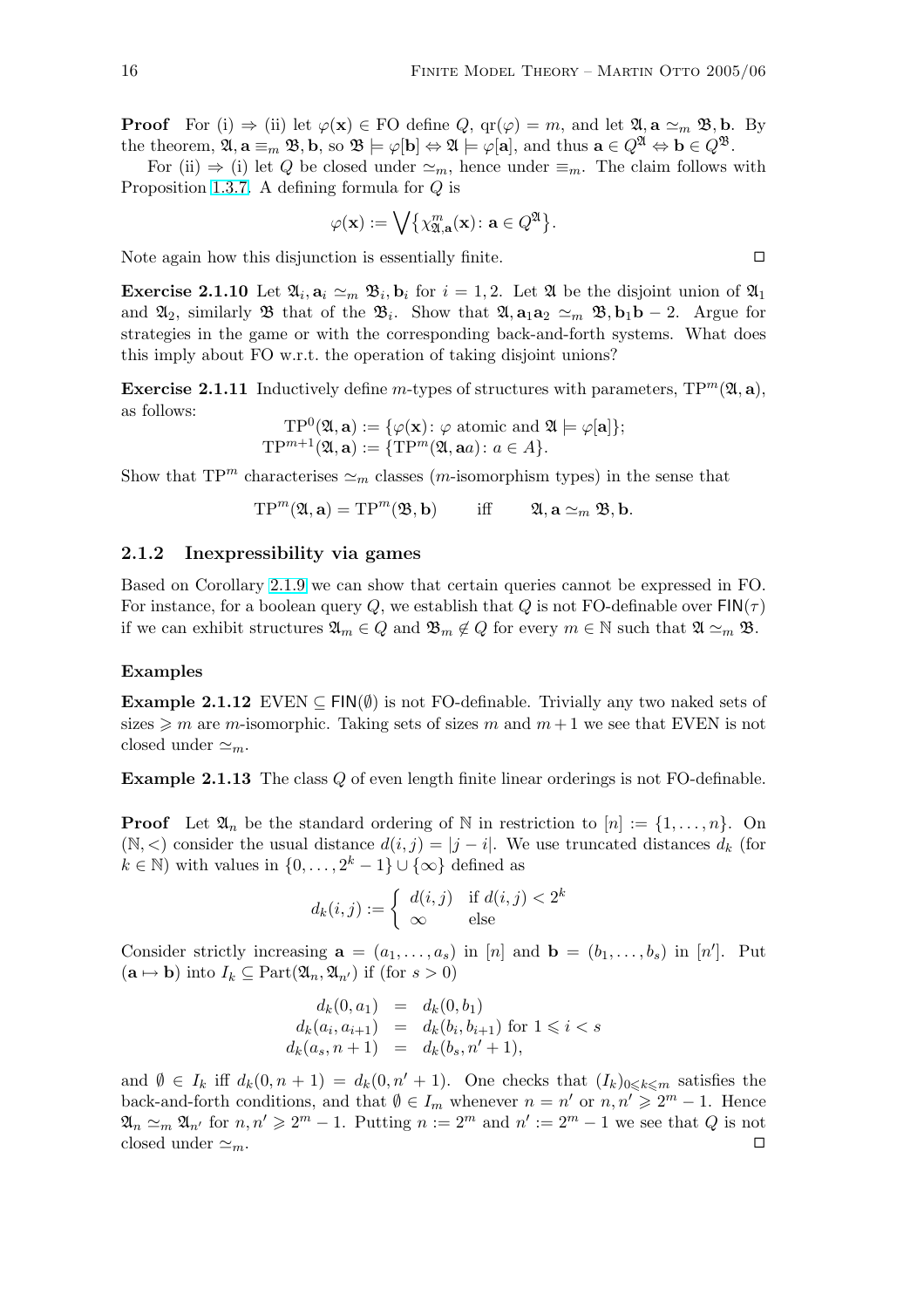Exercise 2.1.14 Connectivity of finite linearly ordered graphs is not FO-definable. Modify the above example by choosing an edge relation  $E$  that is FO-definable in terms of the underlying linear orderings and such that  $(A_n, E^{2(n)})$  is connected precisely for even n. Describe a suitable choice of  $E$  and detail the argument establishing the nondefinability claim.

<span id="page-18-0"></span> $\mathcal{F}_{\mathcal{A}}$  ,  $\mathcal{F}_{\mathcal{A}}$  ,  $\mathcal{F}_{\mathcal{A}}$  ,  $\mathcal{F}_{\mathcal{A}}$  ,  $\mathcal{F}_{\mathcal{A}}$  ,  $\mathcal{F}_{\mathcal{A}}$  ,  $\mathcal{F}_{\mathcal{A}}$  ,  $\mathcal{F}_{\mathcal{A}}$  ,  $\mathcal{F}_{\mathcal{A}}$  ,  $\mathcal{F}_{\mathcal{A}}$  ,  $\mathcal{F}_{\mathcal{A}}$  ,  $\mathcal{F}_{\mathcal{A}}$  ,  $\mathcal{F}_{\mathcal{A}}$  ,

Exercise 2.1.15 Connectivity of finite graphs, CONN, is not FO-definable. This follows from the previous, but one may also modify the truncated distance idea of Example 2.1.13 directly. We shall see a variant proof in Corollary 2.2.9 and a stronger result in Example 2.2.11.

Exercise 2.1.16 The class of finite bipartite graphs is not FO-definable. Hint: find an FO[-defina](#page-17-0)ble edge relation E on the linear orderings  $\mathfrak{A}_n$  fro[m Exa](#page-20-0)mple 2.1.13 such that the resultin[g graph](#page-21-0) is bipartite or not according to the parity of  $n$ .

# 2.2 Locality of FO: Hanf and Gaifman Theore[ms](#page-17-0)

All vocabularies finite and purely relational.

#### Definition 2.2.1

(i) With  $\mathfrak{A} \in \mathsf{FIN}(\tau)$  associate its *Gaifman graph*,  $G(\mathfrak{A}) := (A, E)$  where the edge relation is S

$$
E = E(\mathfrak{A}) := \bigcup_{R \in \tau} \bigcup_{\mathbf{a} \in R^{\mathfrak{A}}} \{ (a_i, a_j) \colon a_i \neq a_j \}.
$$

- (ii) The *Gaifman distance*  $d(a, b)$  between  $a, b \in A$  is defined to be the usual graph distance in  $G(\mathfrak{A})$  (with values in  $\mathbb{N} \cup \{\infty\}$ ).
- (iii) The *Gaifman neighbourhood* of radius  $\ell$  of  $a \in A$  is  $N^{\ell}(a) := \{b \in A : d(a, b) \leq \ell\}.$ The Gayman neghbourhood of radius  $\ell$  or  $a \in A$  is<br>For tuples  $\mathbf{a} \in A^n$  define  $N^{\ell}(\mathbf{a}) := \bigcup_{1 \leq i \leq n} N^{\ell}(a_i)$ .
- (iv) A tuple **a** is called *l*-scattered in  $\mathfrak{A}$  if  $d(a_i, a_j) > 2\ell$  for  $i \neq j$ . Equivalently, if  $N^{\ell}(a_i) \cap N^{\ell}(a_j) = \emptyset$  for  $i \neq j$ .

**Observation 2.2.2** The following global relations are FO-definable for all  $\ell, n \in \mathbb{N}$ :

- (i) The edge relation  $E$  of the Gaifman graph of  $\mathfrak{A}$ .
- (ii)  $D_{\leq \ell}$  where  $D^{\mathfrak{A}}_{\leq \ell} = \{(a, b) \in A^2 : d(a, b) \leq \ell\}.$
- (iii) Similarly defined global relations  $D_{*l}$  for  $* = <, \geq, >, =$ .
- (iv)  $SC_{n,\ell}$  where  $SC_{n,\ell}^{\mathfrak{A}} = {\mathbf{a} \in A^n : \mathbf{a} \ell\text{-scattered}}.$

We use shorthand notation like " $d(x, y) \leq \ell$ " for corresponding FO-formulae. We use shorthand notation like  $u(x, y) \leq \ell$  for corresponding FO-formulate Also, " $d(\mathbf{x}, y) \leq \ell$ " for  $\mathbf{x} = (x_1, \dots, x_n)$  is shorthand for  $\bigvee_{1 \leq i \leq n} d(x_i, y) \leq \ell$ .

Exercise 2.2.3 Provide a formula defining the edge relation E of the Gaifman graph. By induction on  $\ell$ , generate formulae "  $d(x, y) \leq \ell$ ". [The qfr-rank of  $d(x, y) \leq \ell$  can be bounded logarithmically in  $\ell$ .]

Relativisation to Gaifman neighbourhoods Let  $\varphi(\mathbf{x}) \in \mathrm{FO}(\tau)$ , y a tuple of variables, w.l.o.g. not bound in  $\varphi$ . Let  $\varphi^{N^{\ell}(\mathbf{y})}(\mathbf{x}, \mathbf{y})$  be the formula that relativises  $\varphi$  to the substructure that is induced on  $N^{\ell}(\mathbf{y})$ , the  $\ell$ -neighbourhood of y. One obtains this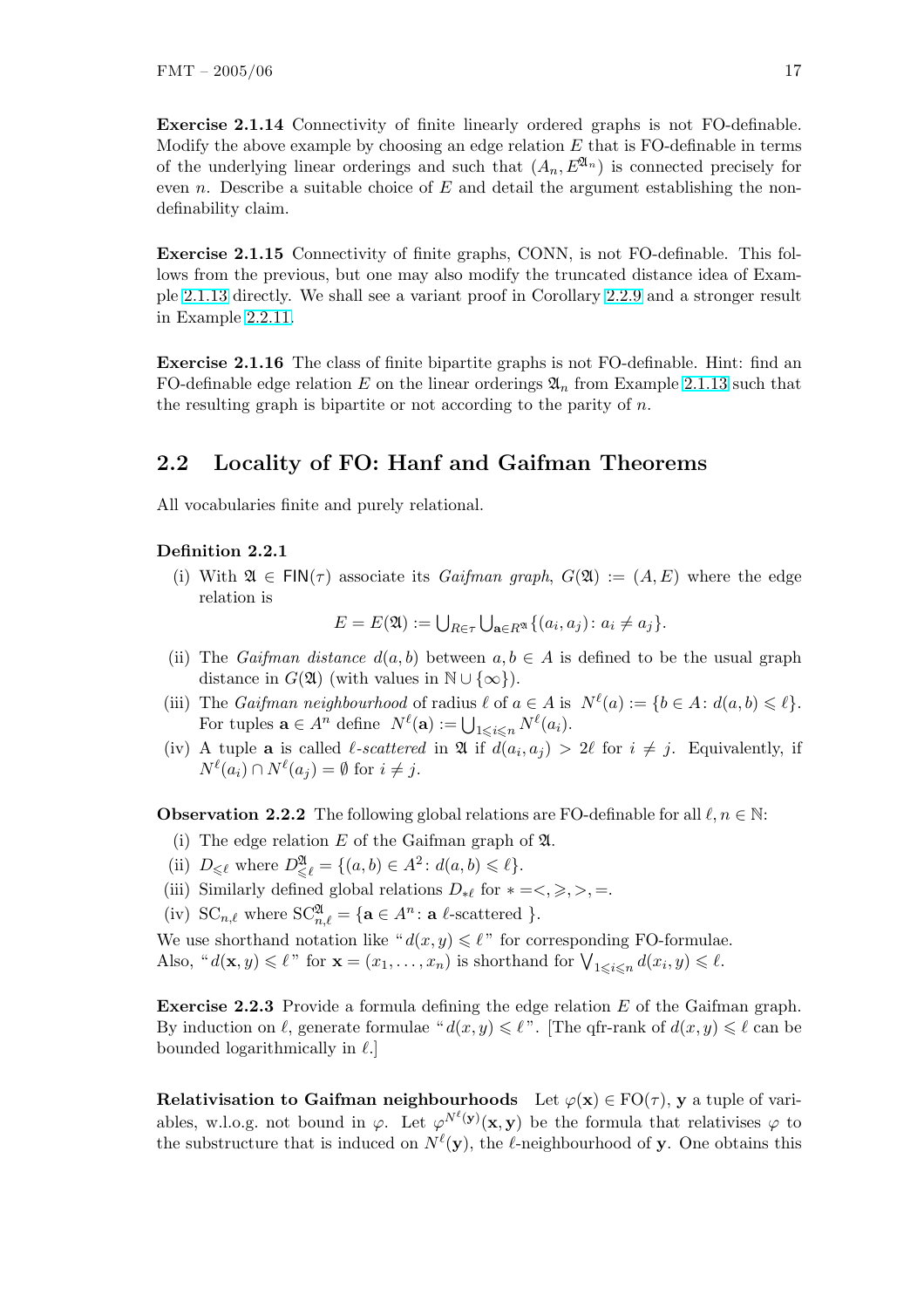relativisation by induction on  $\varphi$ , as follows.

atomic 
$$
\varphi
$$
:  
\n
$$
\varphi^{N^{\ell}(\mathbf{y})} := \varphi
$$
\npropositional connectives: commute with relativisation  
\n
$$
\varphi = \exists z \psi:
$$
\n
$$
\varphi^{N^{\ell}(\mathbf{y})} := \exists z (d(\mathbf{y}, z) \leq \ell \wedge \psi^{N^{\ell}(\mathbf{y})})
$$
\n
$$
\varphi = \forall z \psi:
$$
\n
$$
\varphi^{N^{\ell}(\mathbf{y})} := \forall z (d(\mathbf{y}, z) \leq \ell \rightarrow \psi^{N^{\ell}(\mathbf{y})})
$$

The crucial model theoretic property of these relativisations is that for all  $\mathfrak{A}$ , a, b such that  $\mathbf{a} \in N^{\ell}(\mathbf{b})$ :

$$
\mathfrak{A} \models \varphi^{N^{\ell}(\mathbf{y})}[\mathbf{a}, \mathbf{b}]
$$
 iff  $\mathfrak{A} \restriction N^{\ell}(\mathbf{b}) \models \varphi[\mathbf{a}].$ 

**Definition 2.2.4** (i) A formula  $\varphi(\mathbf{x}) \in \text{FO}(\tau)$  is  $\ell\text{-}local$  iff  $\varphi \equiv \varphi^{N^{\ell}(\mathbf{x})}$ .

- (ii) For any  $\varphi(\mathbf{x})$  we write  $\varphi^{\ell}(\mathbf{x})$  for the  $\ell$ -local version  $\varphi^{N^{\ell}(\mathbf{x})}$  of  $\varphi$ . If  $q = \text{qr}(\varphi)$ , we refer to  $\varphi^{\ell}$  as a local formula of Gaifman rank  $(\ell, q)$ .
- (iii) A basic  $\ell$ -local sentence is a sentence of the form

$$
\exists x_1 \ldots \exists x_m \bigwedge_{i < j} d(x_i, x_j) > 2\ell \ \land \ \bigwedge_i \psi^{\ell}(x_i),
$$

asserting the existing of an  $\ell$ -scattered m-tuple whose components satisfy the  $\ell$ local formula  $\psi^{\ell}(x)$ . If  $q = \text{qr}(\psi)$ , we regard the above basic local sentence as one of Gaifman rank  $(\ell, q, m)$ .

**Example 2.2.5** The formula expressing  $d(x, y) \le \ell$  is  $\lceil \ell/2 \rceil$ -local (about x and y);  $\exists y (d(x, y) \leq k \wedge \varphi^{\ell}(y))$  is  $(k + \ell)$ -local (about x).

As  $N^{\ell}(\mathbf{a}) \subseteq N^{\ell'}(\mathbf{a})$  for  $\ell \leq \ell'$ , any  $\ell$ -local formula is also  $\ell'$ -local for any  $\ell' \geq \ell$ .

**Locality properties of FO** Locality criteria can be used to establish  $\approx_m$ , and hence  $\equiv_m$  between relational structures  $\mathfrak{A}, \mathfrak{B}$ . Consider systems of sets of partial isomorphisms

(Hanf) 
$$
I_k = {\mathbf{a} \mapsto \mathbf{b} \in \text{Part}(\mathfrak{A}, \mathfrak{B}) : \mathfrak{A} \upharpoonright N^{\ell_k}(\mathbf{a}), \mathbf{a} \simeq \mathfrak{B} \upharpoonright N^{\ell_k}(\mathbf{b}), \mathbf{b}}
$$
  
or, (Gairfman)  $I_k = {\mathbf{a} \mapsto \mathbf{b} \in \text{Part}(\mathfrak{A}, \mathfrak{B}) : \mathfrak{A} \upharpoonright N^{\ell_k}(\mathbf{a}), \mathbf{a} \simeq_{r_k} \mathfrak{B} \upharpoonright N^{\ell_k}(\mathbf{b}), \mathbf{b}}$ 

for suitable choices of the parameters  $\ell_k$  and  $r_k$ . The theorems of Hanf and Gaifman, respectively, give suitable overall conditions on local behaviours in  $\mathfrak A$  and  $\mathfrak B$  such that corresponding systems satisfy the back-and-forth conditions. Thus, local similarity conditions allow us to establish similarity in the sense of  $\simeq_m$  and  $\equiv_m$ . Qualitatively, these techniques show that all of FO is of an essentially local nature over relational structures (classically as well as in FMT).

**Hanf's theorem** In Hanf's theorem, the overall condition specifies that each isomorphism type of  $\ell$ -neighbourhoods is realised in  $\mathfrak A$  and  $\mathfrak B$  by the same number of elements. An  $N^{\ell}$  isomorphism type  $\iota$  is specified by a structure  $\mathfrak{C}, c$  with distinguished element c (its centre) such that  $\mathfrak{C} \restriction N^{\ell}(c) = \mathfrak{C}$ ; an element a of  $\mathfrak A$  realises this isomorphism type if  $\mathfrak{A} \restriction N^{\ell}(a), a \simeq \mathfrak{C}, c$ .

**Definition 2.2.6**  $\mathfrak A$  and  $\mathfrak B$  are  $\ell$ -Hanf-equivalent if, for every  $N^{\ell}$  isomorphism types  $\iota$ , the number of elements in  $\mathfrak A$  and  $\mathfrak B$ , respectively, that realise  $\iota$  are equal.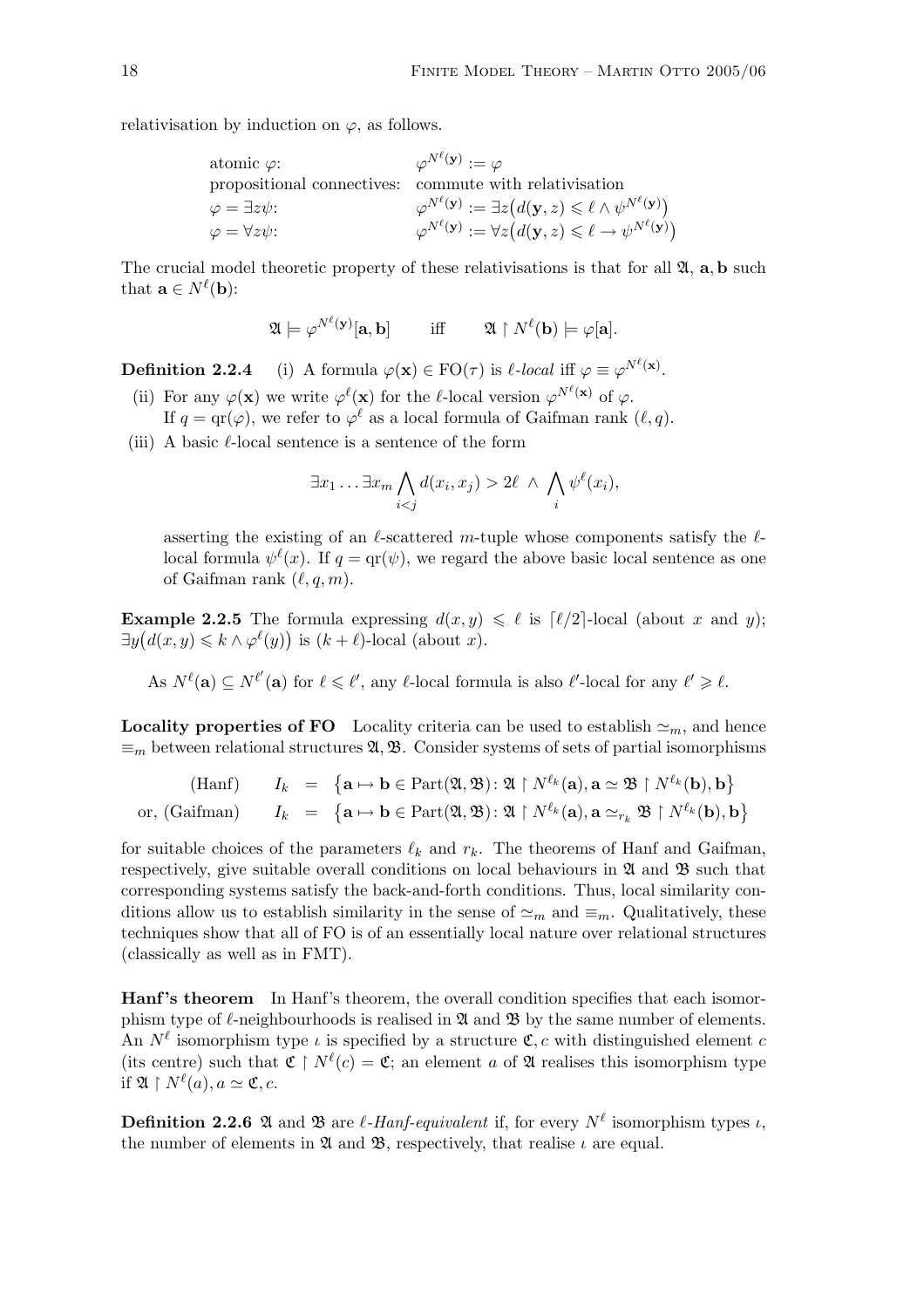Note that  $\ell'$ -Hanf-equivalence implies  $\ell$ -Hanf-equivalence if  $\ell \leq \ell'$ .

**Lemma 2.2.7** Let  $\mathfrak{A}, \mathfrak{B} \in \text{FIN}(\tau)$  be  $\ell$ -Hanf-equivalent,  $L = 3\ell + 1$ . Then any  $p = \mathbf{a} \mapsto$ b such that

<span id="page-20-0"></span> $\mathcal{F}_{\mathcal{A}}$  ,  $\mathcal{F}_{\mathcal{A}}$  ,  $\mathcal{F}_{\mathcal{A}}$  ,  $\mathcal{F}_{\mathcal{A}}$  ,  $\mathcal{F}_{\mathcal{A}}$  ,  $\mathcal{F}_{\mathcal{A}}$  ,  $\mathcal{F}_{\mathcal{A}}$  ,  $\mathcal{F}_{\mathcal{A}}$  ,  $\mathcal{F}_{\mathcal{A}}$  ,  $\mathcal{F}_{\mathcal{A}}$  ,  $\mathcal{F}_{\mathcal{A}}$  ,  $\mathcal{F}_{\mathcal{A}}$  ,  $\mathcal{F}_{\mathcal{A}}$  ,

 $\mathfrak{A}\restriction N^L(\mathbf{a}), \mathbf{a}\ \simeq\ \mathfrak{B}\restriction N^L(\mathbf{b}), \mathbf{b}$ 

admits back-and-forth extensions  $p' = aa \mapsto bb$  for which

$$
\mathfrak{A} \restriction N^{\ell}(\mathbf{a}a), \mathbf{a}a \simeq \mathfrak{B} \restriction N^{\ell}(\mathbf{b}b), \mathbf{b}b.
$$

Consequently, if  $\mathfrak A$  and  $\mathfrak B$  are  $\frac{3^{m-1}-1}{2}$ -Hanf-equivalent, then the following form a backand-forth system for  $G_m(\mathfrak{A}, \mathfrak{B})$ :

$$
I_k = \left\{ (\mathbf{a} \mapsto \mathbf{b}) \in \mathrm{Part}(\mathfrak{A}, \mathfrak{B}) \colon \mathfrak{A} \upharpoonright N^{\ell_k}(\mathbf{a}), \mathbf{a} \simeq \mathfrak{B} \upharpoonright N^{\ell_k}(\mathbf{b}), \mathbf{b} \right\} \quad \textit{for} \quad \ell_k = \frac{3^k - 1}{2}.
$$

So any  $\frac{3^{m-1}-1}{2}$ -Hanf-equivalent  $\mathfrak A$  and  $\mathfrak B$  are m-isomorphic.

**Proof** Let  $p: \mathbf{a} \mapsto \mathbf{b}$  such that  $\rho: \mathfrak{A} \upharpoonright N^L(\mathbf{a}), \mathbf{a} \simeq \mathfrak{B} \upharpoonright N^L(\mathbf{b}), \mathbf{b}, L = 3\ell + 1$ .

We show that p has extensions  $p'$  as required. Consider w.l.o.g. the forth-requirement for some  $a \in A$ . We need to provide  $b \in B$  s.t.  $\mathfrak{A} \restriction N^{\ell}(\mathbf{a}a)$ ,  $\mathbf{a}a \simeq \mathfrak{B} \restriction N^{\ell}(\mathbf{b}b)$ ,  $\mathbf{b}b$ .

Case 1:  $a \in N^{2\ell+1}(\mathbf{a})$ . Then  $N^{\ell}(a) \subseteq N^{L}$ . Choosing  $b := \rho(a)$  we get  $\rho : \mathfrak{A} \restriction$  $N^L(\mathbf{a}), \mathbf{a} \simeq \mathfrak{B} \restriction N^L(\mathbf{b}), \mathbf{b}$ b. Therefore  $\rho' := \rho \restriction N^{\ell}(\mathbf{a}a)$  shows that  $p' : \mathbf{a}a \mapsto \mathbf{b}b$  is as desired.

*Case 2*:  $a \notin N^{2\ell+1}(\mathbf{a})$ . Then  $N^{\ell}(a) \cap N^{\ell}(\mathbf{a}) = \emptyset$  and moreover  $\mathfrak{A} \upharpoonright$  $(N^{\ell}(a) \cup N^{\ell}(\mathbf{a}))$ ¢ is the disjoint union of  $\mathfrak{A} \restriction N^{\ell}(a)$  and  $\mathfrak{A} \restriction N^{\ell}(a)$ . We therefore just need to find  $b \in B$  of the same  $N^{\ell}$  isomorphism type as a and such that also  $b \notin N^{2\ell+1}(\mathbf{b})$ . Then the restriction of  $\rho$  to  $N^{\ell}(\mathbf{a})$  can be combined with an isomorphism between the  $\ell$ -neighbourhoods of a and b, respectively.

Let  $\iota$  be the isomorphism type of the  $\ell$ -neighbourhood of a. The isomorphism type of  $N^L(\mathbf{a})$  determines the number of realisations of  $\iota$  within  $N^{2\ell+1}(\mathbf{a})$ , which (through ρ) must be the same as the number of realisations of  $ι$  within  $N^{2ℓ+1}(\mathbf{b})$  (note that  $y \in N^{2\ell+1}(\mathbf{x})$  implies that  $N^{\ell}(y) \subseteq N^{L}(\mathbf{x})$ .

By  $\ell$ -Hanf-equivalence, therefore,  $\mathfrak B$  must also have the same number of realisations of  $\iota$  outside  $N^{2\ell+1}(\mathbf{b})$  as  $\mathfrak A$  has outside  $N^{2\ell+1}(\mathbf{a})$ . Any such realisation will do.

For  $\ell_k = \frac{3^k-1}{2}$  we have  $\ell_{k+1} = 3\ell_k + 1$ . At the bottom level, for  $k = 0$ , observe that even isomorphism of the 0-neighbourhoods of a and b implies that  $(a \mapsto b) \in$ Part( $\mathfrak{A}, \mathfrak{B}$ ). So the  $\simeq_m$  claim follows.

Example 2.2.8 Consider finite undirected graphs built from connected components that are simple cycles  $\mathfrak{C}_n$  of length n, for various n. Clearly any two elements have isomorphic  $\ell$ -neighbourhoods in cycles of lengths  $n > 2\ell + 1$ . Hence, for  $n > 2\ell + 1$ ,  $\mathfrak{C}_{2n}$ and the disjoint union of two copies of  $\mathfrak{C}_n$  are  $\ell$ -Hanf-equivalent. We therefore get the following (compare Exercise 2.1.15).

Corollary 2.2.9 Connectivity of finite undirected graphs, CONN, is not FO-definable.

Exercise 2.2.10 Show that k[-con](#page-18-0)nectivity of finite graphs is not FO-definable. (A graph is k-connected if it remains connected after the removal of any k edges.)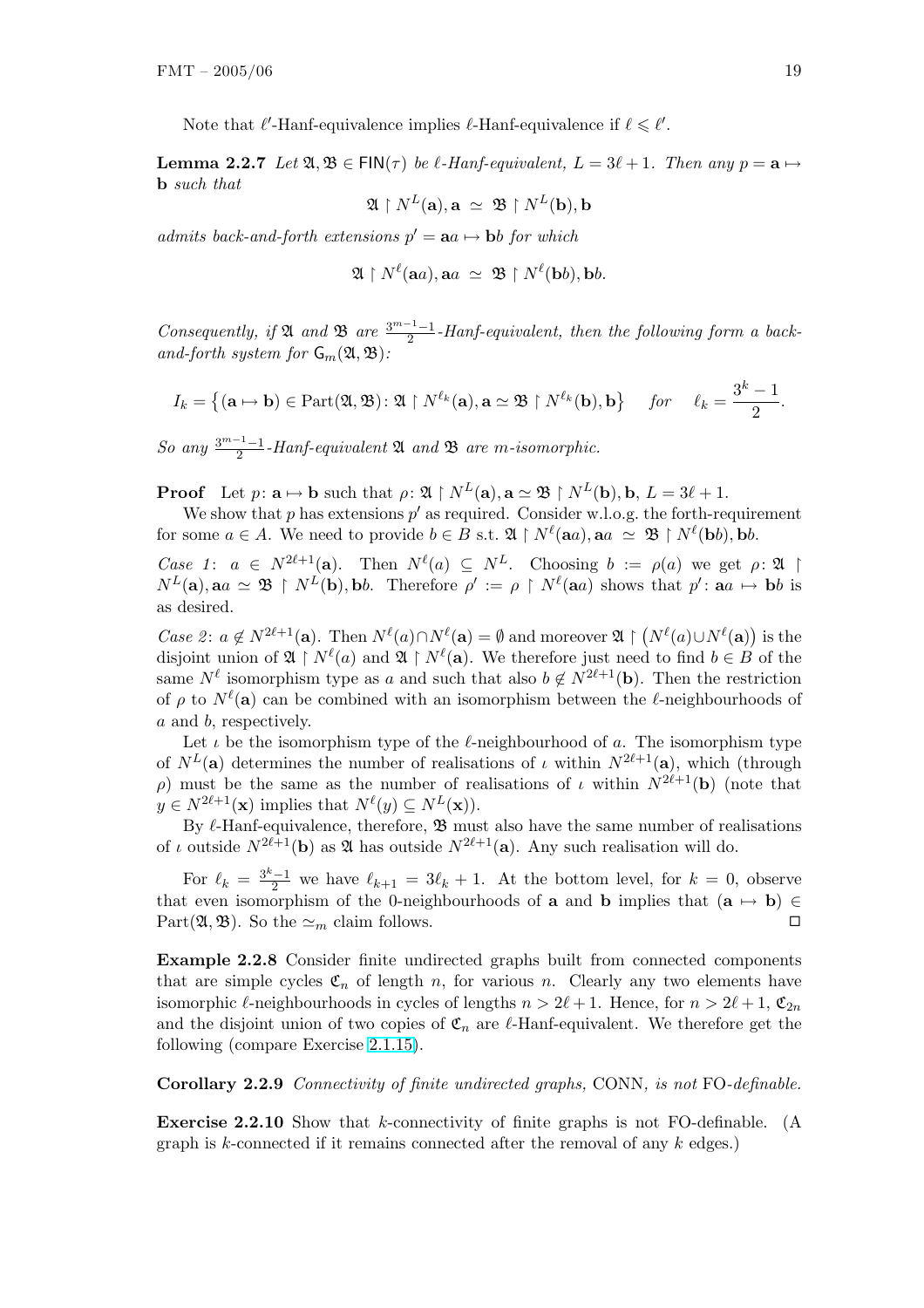As a further application, there is this stronger result about connectivity.

**Proposition 2.2.11** CONN is not even definable even by a monadic existential secondorder sentence. I.e., there is no second-order sentence of the form  $\exists X_1 \dots \exists X_s \psi(\mathbf{X})$ with  $\psi \in FO({E} \cup {X_1, \ldots, X_s})$  for unary relation variables  $X_i$  such that for all finite undirected graphs A

<span id="page-21-0"></span>20 Finite Model Theory – Martin Otto 2005/06

 $\mathfrak A$  connected iff  $(\mathfrak A, P_1, \ldots, P_s) \models \psi$  for some  $P_i \subseteq A$ .

**Proof** (by cutting and gluing) Suppose to the contrary that  $\exists \mathbf{X} \psi(\mathbf{X})$  were as desired. Consider a cycle  $\mathfrak{C}_N$  of length N. We let  $C_N := \mathbb{Z}_N$  and put a symmetric edge between u and u' where ':  $u \mapsto u' := u + 1 \bmod N$ .

As  $\mathfrak{C}_N$  is connected, there is an expansion  $(\mathfrak{C}_N, \mathbf{P}) \models \psi$ . Let  $\ell$  be such that  $\ell$ -Hanfequivalence preserves  $\psi$ . For  $N > 2\ell + 1$  any  $\ell$ -neighbourhood in  $\mathfrak{C}$  has precisely  $2\ell + 1$ elements, and in  $(\mathfrak{C}_N, \mathbf{P})$  there are only  $s^{2\ell+1}$  many distinct **P**-colourings of  $(2\ell + 1)$ chains.

Hence, for sufficiently large N, there must be two nodes, u and v at distance  $d(u, v)$  $2\ell + 1$  in  $(\mathfrak{C}_N, \mathbf{P})$  such that

$$
(\mathfrak{C}_N, \mathbf{P}) \restriction N^{\ell}(u), u \simeq (\mathfrak{C}_N, \mathbf{P}) \restriction N^{\ell}(v), v
$$

via an isomorphism of the form  $x \mapsto x + m \mod N$ , for a suitable translation m. In particular this isomorphism also maps  $u'$  to  $v'$ . We now change just the edge relation near u and v by swapping  $u'$  and  $v'$ :

$$
E' := (E \setminus \{(u, u'), (u', u), (v, v'), (v', v)\}) \cup \{(u, v'), (v', u), (v, u'), (u', v)\}.
$$

Then in  $(\mathfrak{C}'_N, \mathbf{P})$  every node has exactly the same  $N^{\ell}$  isomorphism type as in  $(\mathfrak{C}_N, \mathbf{P})$ , up to isomorphism. So  $(\mathfrak{C}_N', \mathbf{P})$  and  $(\mathfrak{C}_N, \mathbf{P})$  are  $\ell$ -Hanf-equivalent and therefore  $(\mathfrak{C}_N', \mathbf{P})$   $\models$  $\psi$ , too. But  $\mathfrak{C}'_N$  is disconnected, consisting of two cycles rather than one. Contradiction. ✷

**Exercise 2.2.12** Show that the binary reachability query  $D_{< \infty}$  on the other hand is defined by the existential monadic second-order formula  $\varphi(x, y) = \exists X \psi(x, y, X)$  where  $\psi \in \text{FO}(\{E, X\})$  says that either  $x = y$  or

 $x, y \in X$ 

x and y each have precisely one immediate E-neighbour in  $X$ 

all elements of X apart form x and y have precisely two direct E-neighbours in X.

Does this work in infinite graphs as well?

Gaifman's theorem This theorem shows that FO can only express structural properties of an essentially local nature. Compare definition 2.2.4 above.

**Theorem 2.2.13 (Gaifman's theorem)** Any formula of FO is logically equivalent to a boolean combination of local formulae and basic local sentences.

One can prove this "directly" by induction on  $\varphi$  (Gaifman's original proof). We make a detour through games.

**Definition 2.2.14**  $(\ell, q, m)$ -Gaifman-equivalence,  $\mathfrak{A}, \mathbf{a} \equiv^{\ell}_{q,m} \mathfrak{B}, \mathbf{b}$ , is defined by the following conditions: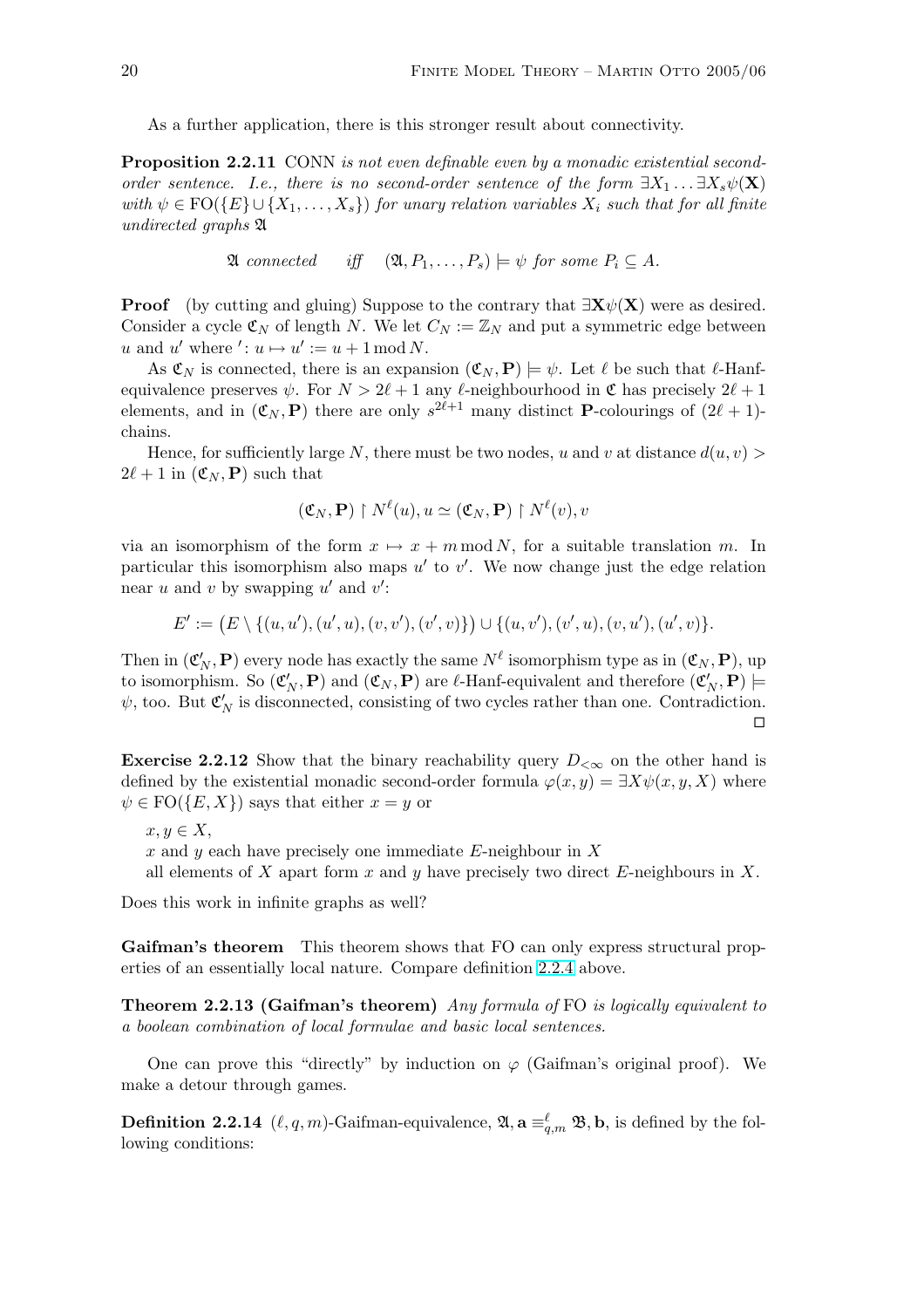- (i)  $\mathfrak{A}, \mathbf{a}$  and  $\mathfrak{B}, \mathbf{b}$  satisfy the same  $\ell$ -local formulae  $\varphi^{\ell}(\mathbf{x})$  for  $\text{qr}(\varphi) \leqslant q$ .
- (ii) **2** and **2** satisfy the same basic local sentences of ranks  $(\ell', q', m')$  for all  $\ell' \leq \ell$ ,  $q' \leqslant q$  and  $m' \leqslant m$ .

 $\mathcal{F}_{\mathcal{A}}$  ,  $\mathcal{F}_{\mathcal{A}}$  ,  $\mathcal{F}_{\mathcal{A}}$  ,  $\mathcal{F}_{\mathcal{A}}$  ,  $\mathcal{F}_{\mathcal{A}}$  ,  $\mathcal{F}_{\mathcal{A}}$  ,  $\mathcal{F}_{\mathcal{A}}$  ,  $\mathcal{F}_{\mathcal{A}}$  ,  $\mathcal{F}_{\mathcal{A}}$  ,  $\mathcal{F}_{\mathcal{A}}$  ,  $\mathcal{F}_{\mathcal{A}}$  ,  $\mathcal{F}_{\mathcal{A}}$  ,  $\mathcal{F}_{\mathcal{A}}$  ,

Note that  $\equiv_{q,m}^{\ell}$  has finite index, and can be regarded as induced by the class  $\Delta(\ell, q, n)$ of basic local formulae and sentences of rank up to  $(\ell, q, m)$  in the sense of Proposition 1.3.7. To prove the theorem, it suffices to show that for any given m  $(m = \text{qr}(\varphi))$ there are  $(\ell, q, n)$  such that for any  $\mathfrak{A}, \mathfrak{B},$ 

$$
\mathfrak{A},\mathbf{a} \equiv^{\ell}_{q,n} \mathfrak{B},\mathbf{b}\qquad \Rightarrow \qquad \mathfrak{A},\mathbf{a} \simeq_{m} \mathfrak{B},\mathbf{b},
$$

for then  $\varphi$  is equivalent to a boolean combination of basic local formulae and sentences of ranks up to  $(\ell, q, m)$ .

Exercise 2.2.15 Fill in the details for the above arguments.

**Lemma 2.2.16** Let  $\mathfrak{A}$  and  $\mathfrak{B}$  be  $(L, Q, m)$ -Gaifman-equivalent for sufficiently large L, Q. Then any  $p = \mathbf{a} \mapsto \mathbf{b}$  with  $|\mathbf{a}| = |\mathbf{b}| < m$  and such that

$$
\mathfrak{A}\restriction N^L({\bf a}), {\bf a}\equiv_Q\mathfrak{B}\restriction N^L({\bf b}), {\bf b}
$$

admits back-and-forth extensions  $p' = aa \mapsto bb$  for which

$$
\mathfrak{A}\restriction N^{\ell}(\mathbf{a} a), \mathbf{a} a\equiv_q \mathfrak{B}\restriction N^{\ell}(\mathbf{b} b), \mathbf{b} b.
$$

Consequently, for some suitably fast growing sequence  $(\ell_k, q_k)$  we get the following. If  $\mathfrak{A} \equiv_{q,m}^\ell \mathfrak{B}$  for  $(\ell,q) = (\ell_m,q_m)$ , then the following form a back-and-forth system for  $G_m(\mathfrak{A}, \mathfrak{B})$ :

$$
I_k = \big\{(\mathbf{a} \mapsto \mathbf{b}) \in \text{Part}(\mathfrak{A}, \mathfrak{B}) : |\mathbf{a}| = |\mathbf{b}| \leqslant m - k \,,\ \mathfrak{A} \upharpoonright N^{\ell_k}(\mathbf{a}), \mathbf{a} \simeq_{q_k} \mathfrak{B} \upharpoonright N^{\ell_k}(\mathbf{b}), \mathbf{b} \big\}.
$$

Similarly, for  $\mathbf{a} \in A^n$  and  $\mathbf{b} \in B^n$ : if  $\mathfrak{A}, \mathbf{a}$  and  $\mathfrak{B}, \mathbf{b}$  are  $(\ell_m, q_m, m+n)$ -Gaifmanequivalent, then they are m-isomorphic.

**Proof** Let  $\mathfrak{A}, \mathbf{a}$  and  $\mathfrak{B}, \mathbf{b}$  be  $(L, Q, m)$ -Gaifman-equivalent (bounds on L, Q will be collected during the proof),  $p = \mathbf{a} \mapsto \mathbf{b}$  with  $|\mathbf{a}| = |\mathbf{b}| < m$  such that

$$
\mathfrak{A} \restriction N^L(\mathbf{a}), \mathbf{a} \equiv_Q \mathfrak{B} \restriction N^L(\mathbf{b}), \mathbf{b},
$$

and (for the forth property),  $a \in A$  be given. We need to find  $b \in B$  such that

$$
\mathfrak{A} \restriction N^{\ell}(\mathbf{a}a), \mathbf{a}a \equiv_q \mathfrak{B} \restriction N^{\ell}(\mathbf{b}b), \mathbf{b}b.
$$

Case 1 (a close to a):  $a \in N^{2\ell+1}(\mathbf{a})$ . Then  $N^{\ell}(a) \subseteq N^{3\ell+1}(\mathbf{a})$ . We assume that  $L \geq 3\ell + 1$ . Then, by the forth property for  $\mathfrak{A} \restriction N^L(\mathbf{a}), \mathbf{a} \simeq_Q \mathfrak{B} \restriction N^L(\mathbf{b}), \mathbf{b}$  we find  $b \in N^{L}(\mathbf{b})$  such that  $\mathfrak{A} \restriction N^{L}(\mathbf{a}), \mathbf{a} \simeq_{Q-1} \mathfrak{B} \restriction N^{L}(\mathbf{b}), \mathbf{b}$ b. Provided Q is sufficiently large this implies that also  $N^{\ell}(b) \subseteq N^{3\ell+1}(\mathbf{b})$  and  $\mathfrak{A} \restriction N^{\ell}(\mathbf{a}a), \mathbf{a} \equiv_q \mathfrak{B} \restriction N^{\ell}(\mathbf{b}b), \mathbf{b}b.$ 

*Case 2* (*a* far from **a**):  $a \notin N^{2\ell+1}(\mathbf{a})$ .  $N^{\ell}(a)$  and  $N^{\ell}(\mathbf{a})$  are disjoint and  $\mathfrak{A} \restriction N^{\ell}(\mathbf{a}a)$  is the disjoint union of  $\mathfrak{A} \restriction N^{\ell}(\mathbf{a})$  and  $\mathfrak{A} \restriction N^{\ell}(a)$ . It suffices to find  $b \in B$  that is also far from **b** and such that  $\mathfrak{B} \restriction N^{\ell}(b)$ ,  $b \simeq_q \mathfrak{A} \restriction N^{\ell}(a)$ , a. (Strategies for the q-round games are compatible with disjoint unions, cf. Exercise 2.1.10).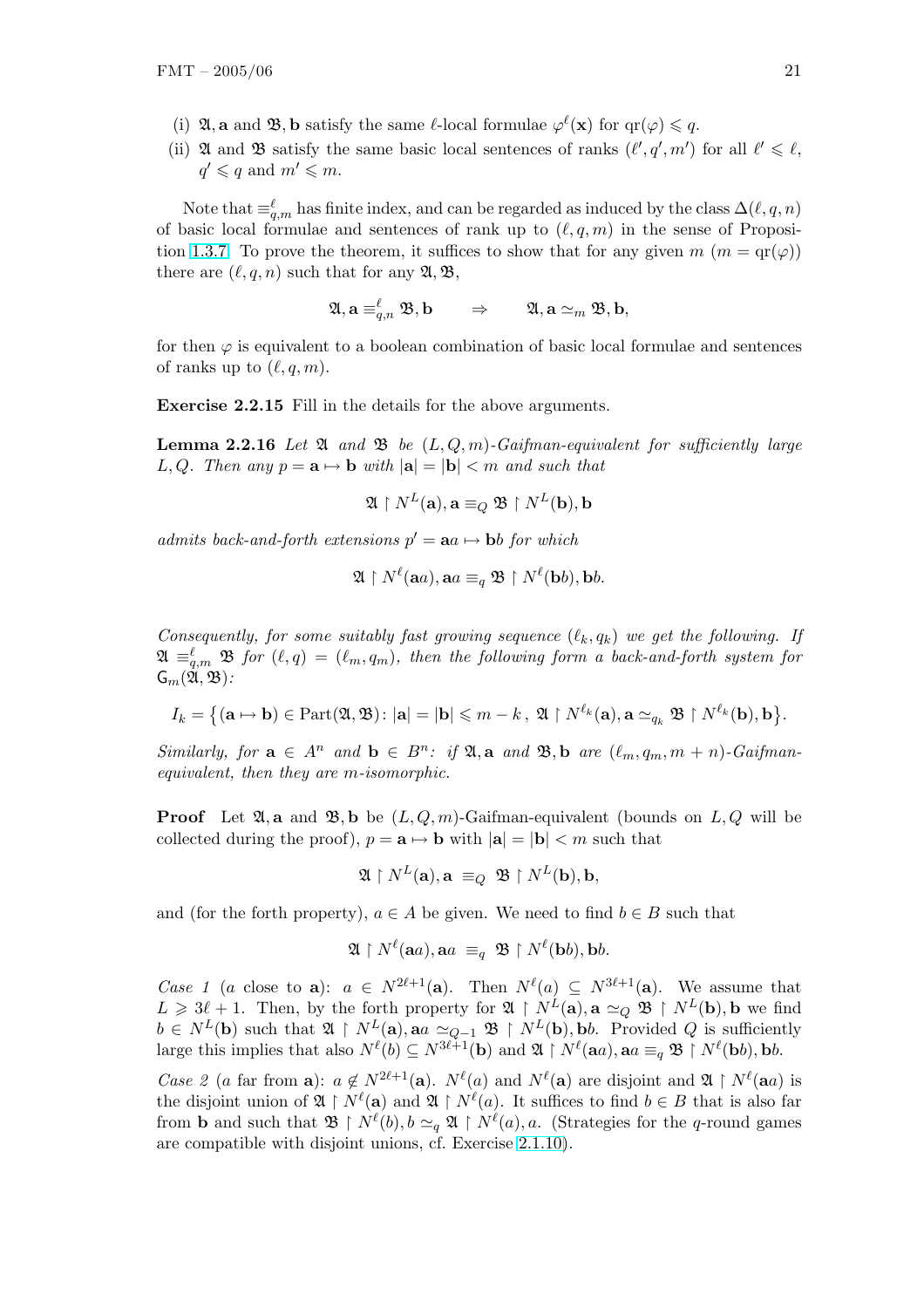<span id="page-23-0"></span>In this case we need to rely on basic local sentences to guarantee that in  $\mathfrak{B}$  we can find a matching  $b \notin N^{2\ell+1}(\mathbf{b})$ . Let  $\psi(x)$  be the qfr-rank q formula that characterises the  $\simeq_q$ -type of a in  $\mathfrak{A} \restriction N^{\ell}(a)$ ,  $\psi^{\ell}(x)$  its  $\ell$ -local version.

Case 2.1  $\mathfrak A$  has a  $(2\ell + 1)$ -scattered m-tuple of elements realising  $\psi^{\ell}$  (i.e., with  $\ell$ neighbourhoods  $q$ -isomorphic to that of  $a$ ).

For  $L \geq 2\ell + 1$  and  $Q \geq q$  this fact is preserved in  $(L, Q, m)$ -Gaifman-equivalence. Hence **B** also has such an m-tuple. As  $m > |b|$ , at least one member of this tuple must lie outside  $N^{2\ell+1}(\mathbf{b})$  (each  $N^{2\ell+1}(b_i)$  can hold at most one member as its diameter is at most  $2(2\ell + 1)$ ).

Case 2.2 For some  $n < m$ , the maximal  $(2\ell + 1)$ -scattered tuple of elements realising  $\psi^{\ell}$ in  $\mathfrak A$  has size *n*. Provided  $L \geq 2\ell + 1$  and  $Q \geq q$ , the same *n* works in  $\mathfrak B$ .

We now compare this n with  $n_0$ , the maximal size of any  $(2\ell + 1)$ -scattered tuple of elements within  $N^{2\ell+1}(\mathbf{a})$  realising  $\psi^{\ell}$ . Clearly  $n_0 \leq n$ .

The same number  $n_0$  works for  $\mathfrak{B}$ , provided Q is sufficiently large to express the existence of a  $(2\ell + 1)$ -scattered  $n_0$ -tuple and non-existence of an  $(n_0 + 1)$ -tuple for  $\psi^{\ell}$ , and if  $L \geqslant 3\ell + 1$ .

If  $n_0 < n$ , then also in **B** we find an element outside  $N^{2\ell+1}(\mathbf{b})$  that satisfies  $\psi^{\ell}$  and thus has an  $\ell$ -neighbourhood q-isomorphic to that of a.

If  $n = n_0$ , then all realisations of  $\psi^{\ell}$  in  $\mathfrak{A}, \mathbf{a}$ , together with their  $\ell$ -neighbourhoods lie inside  $N^L(\mathbf{a})$  if  $L \geq 7\ell + 3$ . It follows that for  $L \geq 7\ell + 3$  and Q sufficiently large to express the existence of a witness for  $\psi^{\ell}(x)$  at distance greater than  $2\ell + 1$  from **x**, the existence of b as desired is guaranteed by  $\mathfrak{A} \restriction N^L(\mathbf{a}), \mathbf{a} \simeq_Q \mathfrak{B} \restriction N^L(\mathbf{b}), \mathbf{b}.$ 

### 2.3 Variation: monadic second-order logic and its game

Reminder: monadic second-order logic MSO extends FO by the possibility to quantify over subsets of the universe (unary relation variables) as well as over elements. We use letters like  $X, Y, Z$  for second-order relation variables, ranging over subsets of the universe of the structure at hand. So, e.g.,  $\mathfrak{A} \models \exists X \varphi(X)$  iff there is some  $P \subseteq A$  for which  $\mathfrak{A}, P \models \varphi$  (also written  $\mathfrak{A} \models \varphi[P]$ ).

**Example 2.3.1** Connectivity of undirected graphs is definable in MSO( $\{E\}$ , by the sentence ¢

$$
\forall X \big[ \big( \exists x X x \land \forall x \forall y (X x \land Exy \to Xy) \big) \to \forall x X x \big].
$$

Many natural queries, in particular graph queries, are definable in MSO. The expressive power of MSO over finite linearly ordered coloured strings (word models) is analysed precisely in Part II.

Exercise 2.3.2 Give MSO-definitions for 3-colourability (as a boolean graph query) and of the binary reachability query over undirected graphs.

Formulae of MSO can have free first- and second-order variables, which we indicate as in  $\varphi(\mathbf{X}, \mathbf{x})$ : the free second-order variables are among those listed as **X** just as the free first-order variables are among those listed as x. MSO quantifier rank is defined to represent the nesting depth of first- and second-order quantifications (counted as one). The qfr-rank of the above sample sentence is 3.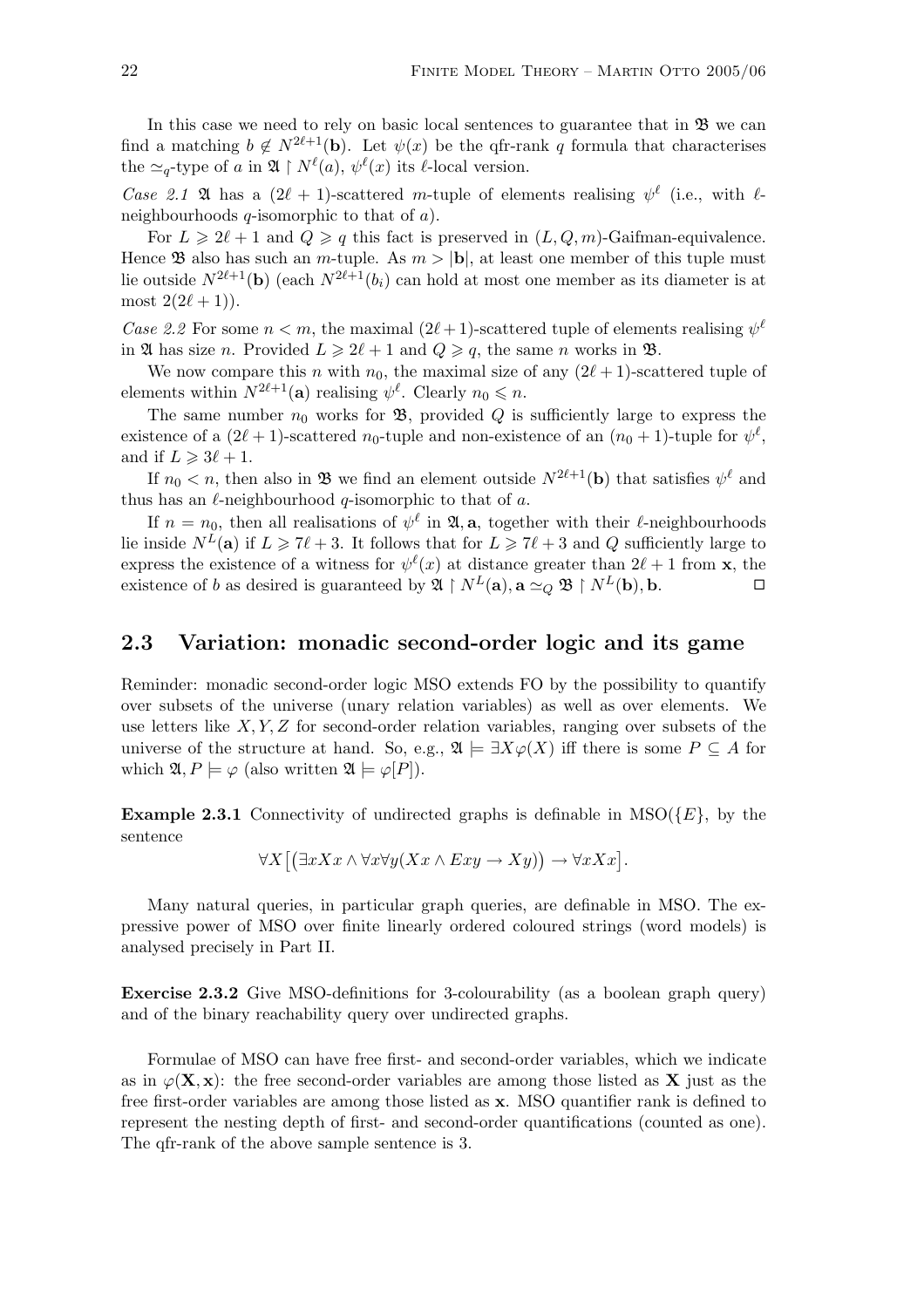**Definition 2.3.3** MSO( $\tau$ ) stands for monadic second order logic over vocabulary  $\tau$ . MSO-equivalence,  $\equiv^{\text{MSO}}$  and MSO-equivalence up to qfr-rank  $m, \equiv^{\text{MSO}}_m$ , are defined in the obvious manner. E.g.,  $\mathfrak{A}, \mathbf{P}, \mathbf{a} \equiv_m^{\text{MSO}} \mathfrak{B}, \mathbf{Q}, \mathbf{b}$  if for all  $\varphi(\mathbf{X}, \mathbf{x}) \in \text{MSO}(\tau)$  with  $\text{qr}(\varphi) \leq m$  we have  $\mathfrak{A} \models \varphi[\mathbf{P}, \mathbf{a}] \Leftrightarrow \mathfrak{B} \models \varphi[\mathbf{Q}, \mathbf{b}].$ 

The MSO game The FO-game is modified to allow a new kind of move that takes care of second-order quantifications. A position in the MSO-game over structures  $\mathfrak A$ and  $\mathfrak B$  consists of tuples of pebbled elements **a** and **b** (which establish a correspondence  $\mathbf{a} \mapsto \mathbf{b}$  as before) and tuples of designated subsets, **P** and **Q**, of A and B, respectively. We denote such a configuration as  $(\mathfrak{A}, P, a; \mathfrak{B}, Q, b)$ .

A single round is governed by a challenge/response exchange, where I decides whether to play an element or a subset, and (as before) in which structure to play his challenge. II needs to respond by choosing a corresponding object (element or subset) in the opposite structure. So a set-move of I takes the game from position  $(\mathfrak{A}, P, a; \mathfrak{B}, Q, b)$  to some position  $(\mathfrak{A}, \mathbf{P}P, \mathbf{a}; \mathfrak{B}, \mathbf{Q}Q, \mathbf{b})$ ; an element move, as before, takes the game from position  $(\mathfrak{A}, P, \mathbf{a}; \mathfrak{B}, \mathbf{Q}, \mathbf{b})$  to some position  $(\mathfrak{A}, P, \mathbf{a}a; \mathfrak{B}, \mathbf{Q}, \mathbf{b}b)$ .

The winning conditions stipulate that **II** needs to maintain positions  $(\mathfrak{A}, P, \mathbf{a}; \mathfrak{B}, \mathbf{Q}, \mathbf{b})$ in which  $(\mathbf{a} \mapsto \mathbf{b}) \in Part((\mathfrak{A}, \mathbf{P}),(\mathfrak{B}, \mathbf{Q})).$ 

Definition 2.3.4 The m-round MSO-game starting from position  $(2\mathbf{I}, P, \mathbf{a}; \mathcal{B}, \mathbf{Q}, \mathbf{b})$ ,  $\mathsf{G}_m^{\rm MSO}(\mathfrak{A},\mathbf{P},\mathbf{a};\mathfrak{B},\mathbf{Q},\mathbf{b}),$  consists of m rounds.

We say that II wins the game if she has a winning strategy to maintain locally isomorphic pebble configurations that also respect the subsets selected in set-moves.

Back-and-forth systems that correspond to winning strategies in the m-round MSOgame can be defined in analogy with those for the FO game, only that back-and-forth matches must be provided both for extensions by one further element and for extensions by one further subset.

 $\mathfrak{A},\mathbf{P},\mathbf{a} \text{ and } \mathfrak{B},\mathbf{Q},\mathbf{b} \text{ are MSO-}m\text{-isomorphic}, \mathfrak{A},\mathbf{P},\mathbf{a} \simeq^{\text{MSO}}_{m} \mathfrak{B},\mathbf{Q},\mathbf{b} \text{ if there is a back--}$ and-forth system for  $\mathsf{G}_m^{\text{MSO}}(\mathfrak{A},\mathbf{P},\mathbf{a};\mathfrak{B},\mathbf{Q},\mathbf{b}),$  which is equivalent to the existence of a winning strategy of II. Characteristic formulae  $\chi^m_{\mathfrak{A},\mathbf{P},\mathbf{a}}(\mathbf{X},\mathbf{x})$  are defined inductively in the canonical way, to characterise  $\mathfrak{A}, \mathbf{P}, \mathbf{a}$  up to  $\simeq_m^{\text{MSO}}$ . One obtains the following MSO variant of the Ehrenfeucht-Fraïssé theorem.

Theorem 2.3.5 (MSO Ehrenfeucht-Fraüssé Theorem) The following are equivalent for all  $\mathfrak{A}, \mathbf{P}, \mathbf{a}; \mathfrak{B}, \mathbf{Q}, \mathbf{b}$  and m (in finite relational vocabulary  $\tau$ ):

- (i)  $\mathfrak{A}, \mathbf{P}, \mathbf{a} \simeq_m^{\text{MSO}} \mathfrak{B}, \mathbf{Q}, \mathbf{b}.$
- (ii) II wins  $\mathsf{G}_m^{\text{MSO}}(\mathfrak{A},\mathbf{P},\mathbf{a};\mathfrak{B},\mathbf{Q},\mathbf{b}).$
- (iii)  $\mathfrak{A}, \mathbf{P}, \mathbf{a} \equiv_m^{\text{MSO}} \mathfrak{B}, \mathbf{Q}, \mathbf{b}.$

A composition lemma A useful feature of MSO is its compositionality w.r.t. to some simple composition operations on structures. We discuss (for later use) compositionality w.r.t. *ordered sums.* (FO inherits the same as a fragment of MSO.)

Let  $\tau$  have a binary relation symbol  $\lt$  (for a linear ordering). If  $\mathfrak{A}_1 = (A_1, \lt^{\mathfrak{A}_1}, \ldots)$ and  $\mathfrak{A}_2 = (A_2, \langle^{\mathfrak{A}_2}, \ldots)$  are  $\tau$ -structures with disjoint universes,  $A_1 \cap A_2 = \emptyset$ , that are linearly ordered by  $\lt$ , then the ordered sum of  $\mathfrak{A}_1$  and  $\mathfrak{A}_2$  is the  $\tau$ -structure

$$
\mathfrak{A}_1 \oplus \mathfrak{A}_2 := (A_1 \cup A_2, \langle \mathfrak{A}_1 \oplus \mathfrak{A}_2, (R^{\mathfrak{A}_1} \cup R^{\mathfrak{A}_2})_{R \in \tau \setminus \{ \langle \rangle \}})
$$
  
where  $\langle \mathfrak{A}_1 \oplus \mathfrak{A}_2 \rangle = \langle \mathfrak{A}_1 \cup \langle \mathfrak{A}_2 \cup A_1 \times A_2 \rangle$ .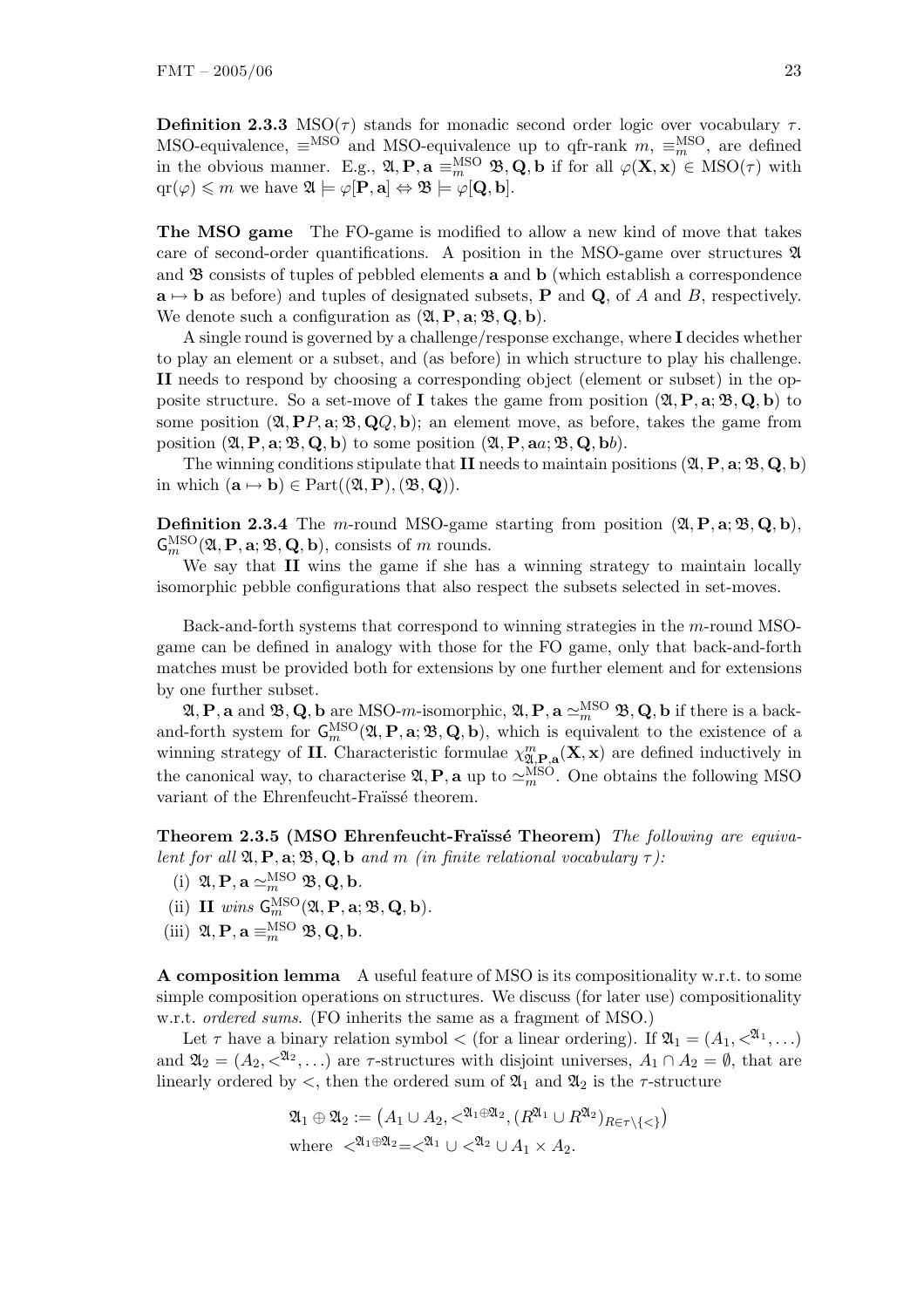<span id="page-25-0"></span>So  $\mathfrak{A}_1 \oplus \mathfrak{A}_2$  is obtained from the  $\mathfrak{A}_i$  by appending the order  $(A_2, \langle^{\mathfrak{A}_2} \rangle)$  to the order  $(A_1, \langle 2^{a_1} \rangle)$  and taking the disjoint union of the interpretations for all other relations. In case  $\mathfrak{A}_1$  and  $\mathfrak{A}_2$  are not disjoint, we pass to isomorphic copies that are.

**Lemma 2.3.6** For linearly ordered  $\mathfrak{A}_1, \mathfrak{A}_2, \mathfrak{B}_1, \mathfrak{B}_2$  with first- and second-order parameter tuples as indicated: if  $\mathfrak{A}_1, \mathbf{P}_1, \mathbf{a}_1 \simeq_m^{\text{MSO}} \mathfrak{B}_1, \mathbf{Q}_1, \mathbf{b}_1$  and  $\mathfrak{A}_2, \mathbf{P}_2, \mathbf{a}_2 \simeq_m^{\text{MSO}} \mathfrak{B}_2, \mathbf{Q}_2, \mathbf{b}_2,$ then also

$$
(\mathfrak{A}_1,\mathbf{P}_1)\oplus (\mathfrak{A}_2,\mathbf{P}_2),\mathbf{a}_1\mathbf{a}_2\ \simeq^{MSO}_{m}\ (\mathfrak{B}_1,\mathbf{Q}_1)\oplus (\mathfrak{B}_2,\mathbf{Q}_2),\mathbf{b}_1\mathbf{b}_2.
$$

Proof We argue with a composition of winning strategies and look at a single round in  $\mathsf{G}_{m}^{\text{MSO}}(\mathfrak{A}_{1}\oplus\mathfrak{A}_{2};\mathfrak{B}_{1}\oplus\mathfrak{B}_{2})$  (suppressing parameters for clarity). For instance, let **I** play a set move  $P \subseteq A_1 \cup A_2$ . II needs to come up with a matching  $Q \subseteq B_1 \cup B_2$ . Let  $P_i := P \cap A_i$ ; then her strategies for  $\mathsf{G}_m^{\text{MSO}}(\mathfrak{A}_i; \mathfrak{B}_i)$  give II matching responses  $Q_i \subseteq B_i$ . Then  $Q := Q_1 \cup Q_2$  is a good response for her in the combined game. For element moves, **II** refers to her strategy in that game  $\mathsf{G}_m^{\text{MSO}}(\mathfrak{A}_i; \mathfrak{B}_i)$  in which **I**'s challenge falls.  $\Box$ 

**Exercise 2.3.7** Show that similarly  $\sim_m^{MSO}$  is compatible with disjoint unions of relational structures.

## 2.4 Variation: k variables, k pebbles

#### 2.4.1 The k-variable fragment and k-pebble game

Reminder: all vocabularies finite and purely relational.

We consider the number of distinct variable symbols required as a logical resource. This also corresponds to the maximal arity of the 'auxiliary' queries defined by subformulae. The finite-variable fragments of FO play an important role in FMT. They induce non-trivial notions of elementary equivalence, and are helpful in the analysis also of the much more expressive extensions by FO by fixpoint constructors that we encounter in Part II. In the following  $k \geqslant 2$  is arbitrary but fixed.

- **Definition 2.4.1** (i) The k-variable fragment of first-order logic,  $FO^k \subseteq FO$ , consists of those FO-formulae in which only the variable symbols  $x_1, \ldots, x_k$  are used (free or bound).
	- (ii)  $\mathfrak{A}, \mathbf{a} \text{ and } \mathfrak{B}, \mathbf{b}$  (with  $|\mathbf{a}| = |\mathbf{b}| \leq k$ ) are k-variable equivalent,  $\mathfrak{A}, \mathbf{a} \equiv^k \mathfrak{B}, \mathbf{b}$ , if for all  $\varphi(\mathbf{x}) \in \mathrm{FO}^k$  we have  $\mathfrak{A} \models \varphi[\mathbf{a}] \Leftrightarrow \mathfrak{B} \models \varphi[\mathbf{b}].$ Similarly, for  $m \in \mathbb{N}$ ,  $\mathfrak{A}, \mathbf{a} \equiv_m^k \mathfrak{B}, \mathbf{b}$  if they agree on all  $\varphi(\mathbf{x}) \in \mathrm{FO}^k$  with  $\mathrm{qr}(\varphi) \leqslant m$ .

We often use variable symbols  $x, y, \ldots$  (but only k distinct ones) instead of the official variables  $x_1, \ldots, x_k$ .

As atomic formulae in FO<sup>k</sup> also cannot use more than k distinct variables, we only want to consider  $\text{FO}^k(\tau)$  in connection with relational vocabularies  $\tau$  whose relation symbols have arities up to  $k$  at most. For similar reasons, we only consider parameter tuples (assignments to potentially free variables) of length  $k$ .

**Example 2.4.2** (i) For  $k = 3$ , the class ORD is definable in  $\text{FO}^k({\{\textless}\})$ .

(ii) Over  $\mathfrak{A} = (A, \langle \mathfrak{A} \rangle) \in \text{ORD}$ , there are FO<sup>2</sup>({ $\langle \rangle$ }-formulae  $\varphi_n$  defining the subset consisting of the first *n* elements w.r.t. <, for  $n \ge 1$ . Inductively,  $\varphi_1(x_1) :=$  $\forall x_2 \neg x_2 < x_1; \, \varphi_{n+1}(x_1) := \forall x_2 (x_2 < x_1 \rightarrow \varphi_n(x_2)).^4$ 

<sup>&</sup>lt;sup>4</sup>Here  $\varphi_n(x_2)$  is obtained from  $\varphi_n(x_1)$  be swapping variables  $x_1$  and  $x_2$  throughout.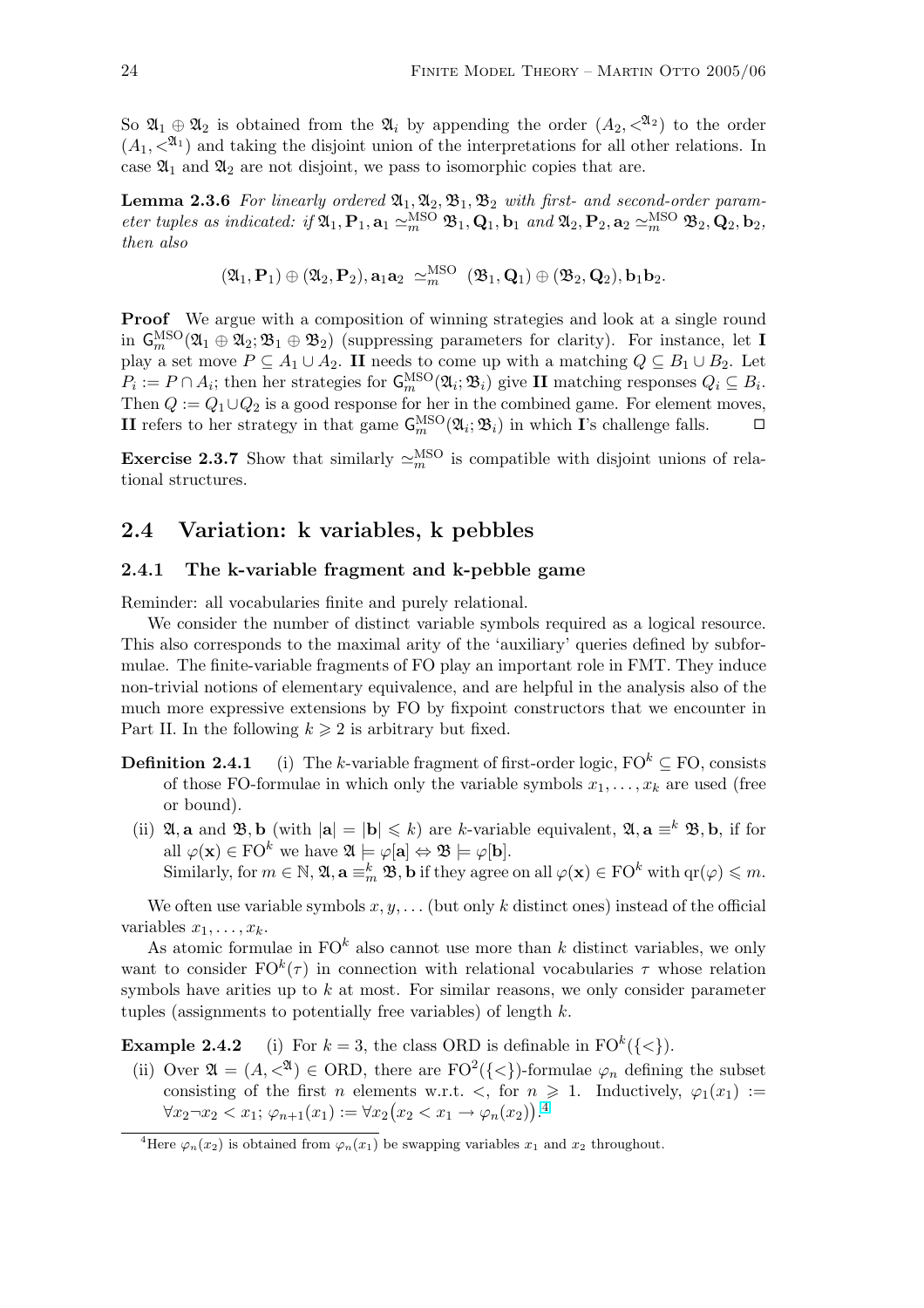It follows that  $\equiv^k$  is not of finite index. Unlike  $\equiv, \equiv^k$  does in general not trivialise to  $\simeq$  over finite structures. It will follow from game considerations below, for instance, that FO<sup>k</sup>[0] cannot distinguish between naked sets of different sizes  $n \geq k$ .

<span id="page-26-0"></span> $\mathcal{F}_{\mathcal{A}}$  ,  $\mathcal{F}_{\mathcal{A}}$  ,  $\mathcal{F}_{\mathcal{A}}$  ,  $\mathcal{F}_{\mathcal{A}}$  ,  $\mathcal{F}_{\mathcal{A}}$  ,  $\mathcal{F}_{\mathcal{A}}$  ,  $\mathcal{F}_{\mathcal{A}}$  ,  $\mathcal{F}_{\mathcal{A}}$  ,  $\mathcal{F}_{\mathcal{A}}$  ,  $\mathcal{F}_{\mathcal{A}}$  ,  $\mathcal{F}_{\mathcal{A}}$  ,  $\mathcal{F}_{\mathcal{A}}$  ,  $\mathcal{F}_{\mathcal{A}}$  ,

**Exercise 2.4.3** Show that for every  $k \geq 2$ ,  $\equiv_k$  coincides with  $\sim$  on linearly ordered finite graphs.

The k-pebble game The k-pebble game is obtained as a simple variation of the FO pebble game. There are k pairs of pebbles numbered  $1, \ldots, k$ .

Positions in the k-pebble game over  $\mathfrak A$  and  $\mathfrak B$  are positions  $(\mathfrak A, \mathbf a; \mathfrak B, \mathbf b)$  with  $\mathbf a \in A^k$ ,  $\mathbf{b} \in B^{k}, \varepsilon^5$ 

A single round consists of a challenge/response exchange which now takes the following form. In position  $(\mathfrak{A}, \mathbf{a}; \mathfrak{B}, \mathbf{b})$ , I chooses one pebble in one of the structures and relocates it on any element of that structure (e.g., pebble i in  $\mathfrak{A}$  is moved to element  $a \in A$ ); II has to respond by moving the corresponding pebble in the opposite structure (in the example, moving pebble *i* in  $\mathfrak{B}$  to some element  $b \in B$ ).

Writing  $a_i^{\underline{a}}$  $\frac{a}{i}$  for the result of replacing the *i*-th component of **a** by a, a round played with pebble *i* thus leads from a position  $(\mathfrak{A}, \mathbf{a}; \mathfrak{B}, \mathbf{b})$  to a position  $(\mathfrak{A}, \mathbf{a}_{\overline{i}})$  $\frac{a}{i}; \mathfrak{B}, \mathbf{b} \frac{b}{i}$  $\frac{b}{i}$ .

The constraints and winning conditions for the  $m$ -round  $k$ -pebble game are strictly analogous to those for the FO game, cf. Definition 2.1.3 and discussion there.

**Definition 2.4.4** The *m*-round *k*-pebble game  $G_m^k(\mathfrak{A}, \mathbf{a}; \mathfrak{B}, \mathbf{b})$  continues for *m* rounds starting from position  $(\mathfrak{A}, \mathbf{a}; \mathfrak{B}, \mathbf{b})$ . II wins any play in which she maintains isomorphic pebble configurations through m rounds, and loses [other](#page-15-0)wise.

**Definition 2.4.5** A back-and-forth system for  $\mathsf{G}_m^k$  over  $\mathfrak{A}$  and  $\mathfrak{B}$  is a system  $(I_i)_{0\leqslant i\leqslant m}$ such that  $\emptyset \neq I_i \subseteq \{(\mathbf{a} \mapsto \mathbf{b}) \in \text{Part}(\mathfrak{A}, \mathfrak{B}) : \mathbf{a} \in A^k, \mathbf{b} \in B^k\},\$  and, for  $1 \leqslant i \leqslant m$ , every  $(a \mapsto b) \in I_n$  has back-and-forth extensions in  $I_{i-1}$ :

$$
\begin{array}{ll}\nforth & \forall j \in \{1, \dots, k\} \; \forall a \in A \; \exists b \in B \colon (\mathbf{a}_{\overline{j}}^a \mapsto \mathbf{b}_{\overline{j}}^b) \in I_{i-1} \\
back & \forall j \in \{1, \dots, k\} \; \forall b \in B \; \exists a \in A \colon (\mathbf{a}_{\overline{j}}^a \mapsto \mathbf{b}_{\overline{j}}^b) \in I_{i-1}.\n\end{array}
$$

 $(I_i)_{0\leqslant i\leqslant m}$  is a back-and-forth system for  $G_m^k(\mathfrak{A}, \mathbf{a}; \mathfrak{B}, \mathbf{b})$  if  $(\mathbf{a} \mapsto \mathbf{b}) \in I_m$ . We write  $(I_n)_{0\leqslant i\leqslant m}$ :  $\mathfrak{A}, \mathbf{a} \simeq_m^k \mathfrak{B}, \mathbf{b}$  in this situation, and say that  $\mathfrak{A}, \mathbf{a}$  and  $\mathfrak{B}, \mathbf{b}$  are k-pebble m-equivalent.

The following variation of the Ehrenfeucht-Fraïssé theorem is strictly analogous to the case of the m-round FO game, Theorem 2.1.7.

**Theorem 2.4.6** The following are equivalent for all  $\mathfrak{A}, \mathbf{a}; \mathfrak{B}, \mathbf{b}$  and m:

- (i)  $\mathfrak{A}, \mathbf{a} \simeq_m^k \mathfrak{B}, \mathbf{b}.$
- (ii) II wins  $G_m^k(\mathfrak{A}, \mathbf{a}; \mathfrak{B}, \mathbf{b})$ .
- (iii)  $\mathfrak{A}, \mathbf{a} \equiv_m^k \mathfrak{B}, \mathbf{b}$ .

Exercise 2.4.7 Prove the above in analogy to the remarks in connection with Theorem 2.1.7.

<sup>5</sup>For simplicity we do not explicitly consider initial phases of the game during which not all pebbles would have to be placed; but this can be adapted where necessary.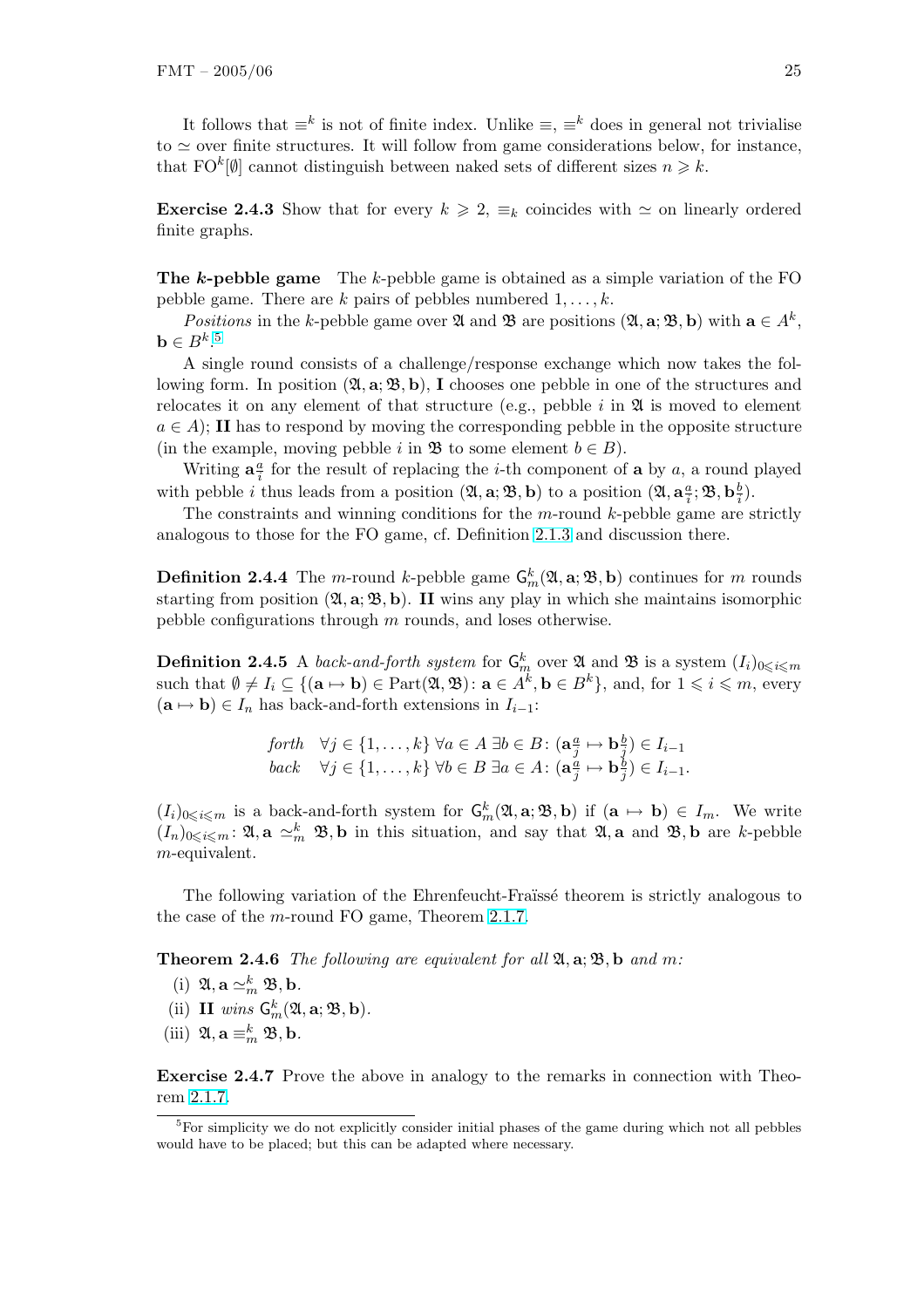<span id="page-27-0"></span>Just as for the FO-game, one uses characteristic formulae  $\chi_{\mathfrak{A},\mathbf{a}}^m \in \mathrm{FO}^k$ ,  $\mathrm{qr}(\chi_{\mathfrak{A},\mathbf{a}}^m) = m$ , that characterise the  $\sim_m^k$ -class of  $\mathfrak{A}, \mathbf{a}$ . (Their shape is analogous to the  $\chi^m_{\mathfrak{A}, \mathbf{a}}$  for the FO game, with the obvious adaptation that the back-and-forth conditions now are for the moves in the k-pebble game.)

For  $m = 0$ ,  $\chi^m_{\mathfrak{A}, \mathbf{a}}$  is the conjunction over all atomic and negated atomic FO<sup>k</sup>-formulae that are true of  $\mathbf{a}$  in  $\mathfrak{A}$ . Inductively,

$$
\chi^{m+1}_{\mathfrak{A},\mathbf{a}}(\mathbf{x}) := \chi^{m}_{\mathfrak{A},\mathbf{a}} \wedge \underbrace{\bigwedge_{1 \leqslant j \leqslant k} \bigwedge \{\exists x_j \chi^{m}_{\mathfrak{A},\mathbf{a}\frac{a}{j}}(\mathbf{x}) : a \in A\}}_{\text{forth}} \wedge \underbrace{\bigwedge_{1 \leqslant j \leqslant k} \forall x_j \bigvee \{\chi^{m}_{\mathfrak{A},\mathbf{a}\frac{a}{j}}(\mathbf{x}) : a \in A\}}_{\text{back}}.
$$

**Exercise 2.4.8** Show that **II** wins  $G_m^k(\mathfrak{A}, \mathbf{a}; \mathfrak{B}, \mathbf{b})$  iff  $\mathfrak{B} \models \chi^m_{\mathfrak{A}, \mathbf{a}}[\mathbf{b}].$ 

### 2.4.2 The unbounded k-pebble game and k-variable types

**Definition 2.4.9** The infinite or unbounded k-pebble game  $\mathsf{G}_{\infty}^{k}(\mathfrak{A}, \mathbf{a}; \mathfrak{B}, \mathbf{b})$  starts from  $(\mathfrak{A}, \mathbf{a}; \mathfrak{B}, \mathbf{b})$  and consists of an unending succession of rounds in which isomorphic pebble configurations are maintained or ends with a loss for II when local isomorphism is violated. Correspondingly,  $\bf{II}$  wins the game  $\mathsf{G}^k_\infty(\mathfrak{A},\mathbf{a};\mathfrak{B},\mathbf{b})$  if she has a strategy to maintain isomorphic pebble configurations indefinitely in any play starting from  $(\mathfrak{A}, \mathbf{a}; \mathfrak{B}, \mathbf{b})$ .

Note that the game graph for  $\mathsf{G}^k_\infty$  over any two fixed finite  $\mathfrak A$  and  $\mathfrak B$  is finite (there are only  $|A|^k \cdot |B|^k$  distinct positions. The analysis of the game is therefore essentially finite, since any sufficiently long play must eventually repeat some configuration.

Exercise 2.4.10 Try to argue game theoretically that if I has a winning strategy for  $\mathsf{G}^k_\infty(\mathfrak{A}, \mathbf{a}; \mathfrak{B}, \mathbf{b})$ , then he has a strategy to force a win within  $|A|^k \cdot |B|^k$  many rounds.

#### Back-and-forth systems for the infinite game

**Definition 2.4.11** A back-and-forth system for  $\mathsf{G}_{\infty}^k$  over  $\mathfrak{A}$  and  $\mathfrak{B}$  is a single set  $I \subseteq$  $\{(\mathbf{a} \mapsto \mathbf{b}) \in Part(\mathfrak{A}, \mathfrak{B}) : \mathbf{a} \in A^k, \mathbf{b} \in B^k\},\$  such that every  $(\mathbf{a} \mapsto \mathbf{b}) \in I$  has back-andforth extensions in I. I is a back-and-forth system for  $\mathsf{G}^k_\infty(\mathfrak{A}, \mathbf{a}; \mathfrak{B}, \mathbf{b})$  if  $(\mathbf{a} \mapsto \mathbf{b}) \in I$ . We write  $I: \mathfrak{A}, \mathbf{a} \simeq_{\infty}^{k} \mathfrak{B}, \mathbf{b}$  in this situation, and say that  $\mathfrak{A}, \mathbf{a}$  and  $\mathfrak{B}, \mathbf{b}$  are k-pebble equivalent.

Remark (for those familiar with these classical notions):  $\sim_{\infty}^{k}$  is the k-variable variant of the classical notion of partial isomorphy  $\simeq_{part}$ . [However, over finite structures, the distinction between notions of finite isomorphy and partial isomorphy is blurred.]

#### Analysis of k-variable types

**Definition 2.4.12** For  $\mathfrak{A}$  and  $\mathbf{a} \in A^k$  define

- (i) The k-variable type  $\text{tp}^k(\mathfrak{A}, \mathbf{a}) := \{ \varphi(\mathbf{x}) \in \text{FO}^k \colon \mathfrak{A} \models \varphi[\mathbf{a}] \}$ ª
- (ii) The rank m k-variable type  $tp_m^k(\mathfrak{A}, \mathbf{a}) := tp^k(\mathfrak{A}, \mathbf{a}) \cap \{ \varphi \in \mathrm{FO}^k \colon qr(\varphi) \leqslant m \}.$

.

By the Ehrenfeucht-Fraïssé theorem above, the rank  $m$  k-variable types  $\text{tp}_m^k(\mathfrak{A}, \mathbf{a})$ exactly specify the  $\sim_m^k$ -equivalence class of  $\mathfrak{A}, \mathbf{a}$ . It is therefore also determined by the characteristic formula  $\chi^m_{\mathfrak{A},\mathbf{a}}$ , which is itself a member of this type.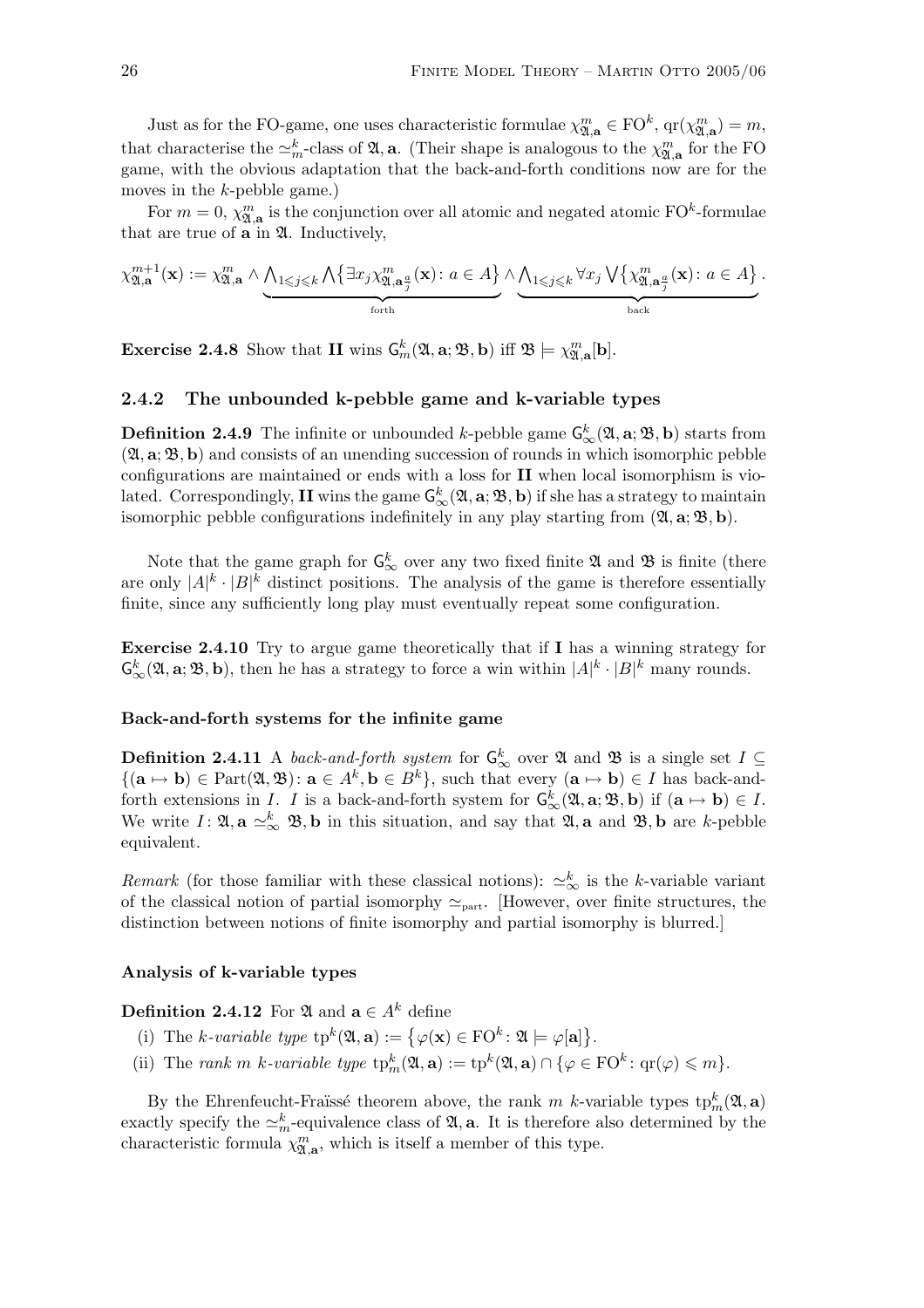**Inductive refinement** Consider an individual  $\mathfrak{A} \in \text{FIN}(\tau)$ . An inductive refinement generates  $\sim_i^k$  and, as their limit,  $\sim_{\infty}^k$ , as equivalence relations on  $A^k$ . Let  $\sim_0$  be the equivalence relation corresponding to qfr-rank 0 equivalence:

$$
\mathbf{a} \sim_0 \mathbf{a}' \quad \text{iff} \quad \mathfrak{A}, \mathbf{a} \simeq_0^k \mathfrak{A}, \mathbf{a}' \quad \text{iff} \quad \mathrm{tp}_0^k(\mathfrak{A}, \mathbf{a}) = \mathrm{tp}_0^k(\mathfrak{A}, \mathbf{a}') \quad \text{iff} \quad \mathfrak{A} \upharpoonright \mathbf{a}, \mathbf{a} \simeq \mathfrak{A} \upharpoonright \mathbf{a}', \mathbf{a}'.
$$

Suppose the equivalence relation  $\sim_i$  on  $A^k$  is given such that

$$
\mathbf{a} \sim_i \mathbf{a}' \quad \text{ iff } \quad \mathfrak{A}, \mathbf{a} \simeq_i^k \mathfrak{A}, \mathbf{a}' \quad \text{ iff } \quad \mathrm{tp}_i^k(\mathfrak{A}, \mathbf{a}) = \mathrm{tp}_i^k(\mathfrak{A}, \mathbf{a}').
$$

For any  $1 \leq i \leq k$ , any  $\sim_i$  equivalence class  $\alpha \in A^k/\sim_i$ , and  $\mathbf{a} \in A^k$  define

$$
\iota_{j,\alpha}(\mathbf{a}) := \begin{cases} 1 & \text{if } \exists a \in A(\mathbf{a}_{\overline{j}}^a \in \alpha) \\ 0 & \text{else.} \end{cases}
$$

Now put

$$
\mathbf{a} \sim_{i+1} \mathbf{a}' \quad \text{iff} \quad \mathbf{a} \sim_i \mathbf{a}' \text{ and } \forall j \forall \alpha \colon \iota_{j,\alpha}(\mathbf{a}) = \iota_{j,\alpha}(\mathbf{a}').
$$

I.e., for  $\mathbf{a} \simeq_i^k \mathbf{a}'$  we put  $\mathbf{a} \sim_{i+1} \mathbf{a}'$  if, and only if,  $\mathbf{a} \mapsto \mathbf{a}'$  has back-and-forth extensions which maintain  $\sim_i^k$  equivalence. It follows that, as desired,  $\sim_{i+1}$  coincides with  $\sim_{i+1}^k$  $(\text{and } \equiv_{i+1}^k)$  on  $\mathfrak{A}$ .

Clearly the sequence  $(\sim_i)_{i\geqslant 0}$  is a monotone sequence of successively refined equivalence relation on the finite set  $A^k$ . Hence for some  $r \leqslant |A|^k$  we must have  $\sim_r=\sim_{r+1}=\sim_{r+s}$ for all  $s \in \mathbb{N}$ . The minimal such r is called the k-rank of  $\mathfrak{A}$ , k-rank( $\mathfrak{A}$ ).

**Lemma 2.4.13** (i) For all  $i \in \mathbb{N}$ :  $\mathbf{a} \sim_i \mathbf{a}'$  iff  $\mathfrak{A}, \mathbf{a} \simeq_i^k \mathfrak{A}, \mathbf{a}'$ . (ii) For  $r = k$ -rank $(\mathfrak{A})$ : **a**  $\sim_r$  **a'** iff  $\mathfrak{A}, \mathbf{a} \simeq_{\infty}^k \mathfrak{A}, \mathbf{a}'$ .

**Proof** (i) follows directly from the definition of the  $\sim_i$ , by induction on *i*.

For (ii) ionows directly from the definition of the  $\sim_i$ , by induction on  $i$ .<br>For (ii) consider  $I := {\mathbf{a} \mapsto \mathbf{a'} : \mathbf{a} \sim_r \mathbf{a'}}$ . We claim that I has back-and-forth extensions, so that  $I: \mathfrak{A}, \mathbf{a} \simeq_{\infty}^{k} \mathfrak{A}, \mathbf{a}'$  for any  $(\mathbf{a} \mapsto \mathbf{a}') \in I$ . Let  $(\mathbf{a} \mapsto \mathbf{a}') \in I$ ,  $0 \leqslant j \leqslant k$ and  $a \in A$ . As  $\sim_r = \sim_{r+1}$ ,  $a \sim_{r+1} a'$ . Hence  $\mathfrak{A}, a \sim_{r+1}^k \mathfrak{A}, a'$ , which guarantees the existence of some  $a' \in A$  for which  $\mathfrak{A}, \mathbf{a}_{\overline{j}}^{\underline{a}} \simeq_r^k \mathfrak{A}, \mathbf{a}' \frac{a'}{j}$  $\frac{a'}{j}$ . It follows that  $(\mathbf{a}^{\underline{a}}_{\underline{j}})$  $\frac{a}{j} \mapsto \mathbf{a}' \frac{a'}{j}$  $\frac{a'}{j}$ )  $\in I$  is as desired.  $\Box$ 

We conclude that for every  $\mathfrak A$  and  $\mathbf a \in A^k$  there is also a single FO<sup>k</sup>-formula that characterises the  $\sim_{\infty}^{k}$  class of  $\mathfrak{A}, \mathbf{a}$ . Let  $r = k$ -rank $(\mathfrak{A})$  and put

$$
\chi_{\mathfrak{A}} := \Lambda_{\mathbf{a} \in A^k} \exists \mathbf{x} \chi_{\mathfrak{A}, \mathbf{a}}^r \wedge \forall \mathbf{x} \bigvee_{\mathbf{a} \in A^k} \chi_{\mathfrak{A}, \mathbf{a}}^r \wedge \Lambda_{1 \leqslant j \leqslant k} \Lambda_{\mathbf{a} \in A^k} \forall \mathbf{x} \Big[ \chi_{\mathfrak{A}, \mathbf{a}}^r \rightarrow \left( \Lambda_{a \in A} \exists x_j \chi_{\mathfrak{A}, \mathbf{a}}^r_{\overline{A}, \overline{A}} \wedge \forall x_j \bigvee_{a \in A} \chi_{\mathfrak{A}, \mathbf{a}}^r_{\overline{A}, \overline{A}} \right) \Big].
$$

The first two conjuncts say that precisely the rank  $r$  k-types of  $\mathfrak A$  are realised; the third conjunct implies that  $\sim_{r+1} = \sim_r$ , whence the rank r types determine the  $\sim_{\infty}^k$  types.

For  $\mathbf{a} \in A^k$  put

$$
\chi_{\mathfrak{A},\mathbf{a}}(\mathbf{x}):=\chi_{\mathfrak{A}}\wedge\chi_{\mathfrak{A},\mathbf{a}}^{r}(\mathbf{x}).
$$

Note that  $\text{qr}(\chi_{\mathfrak{A},\mathbf{a}}) = r + k + 1$ .

Suppose  $\mathfrak{B} \models \chi_{\mathfrak{A}}$ . Then  $\mathfrak{B}$  has exactly the same rank r types as  $\mathfrak{A}$  and k-rank( $\mathfrak{B}$ ) = r. Moreover, the following system has back-and-forth extensions:

$$
I := \big\{ \mathbf{a} \mapsto \mathbf{b} \colon \mathrm{tp}_r^k(\mathfrak{B}, \mathbf{b}) = \mathrm{tp}_r^k(\mathfrak{A}, \mathbf{a}) \big\}.
$$

If  $\mathfrak{B} \models \chi_{\mathfrak{A},\mathbf{a}}[\mathbf{b}]$ , then also  $\text{tp}_r^k(\mathfrak{B},\mathbf{b}) = \text{tp}_r^k(\mathfrak{A},\mathbf{a})$  and  $\mathfrak{A},\mathbf{a} \simeq_{\infty}^k \mathfrak{B},\mathbf{b}$  via I.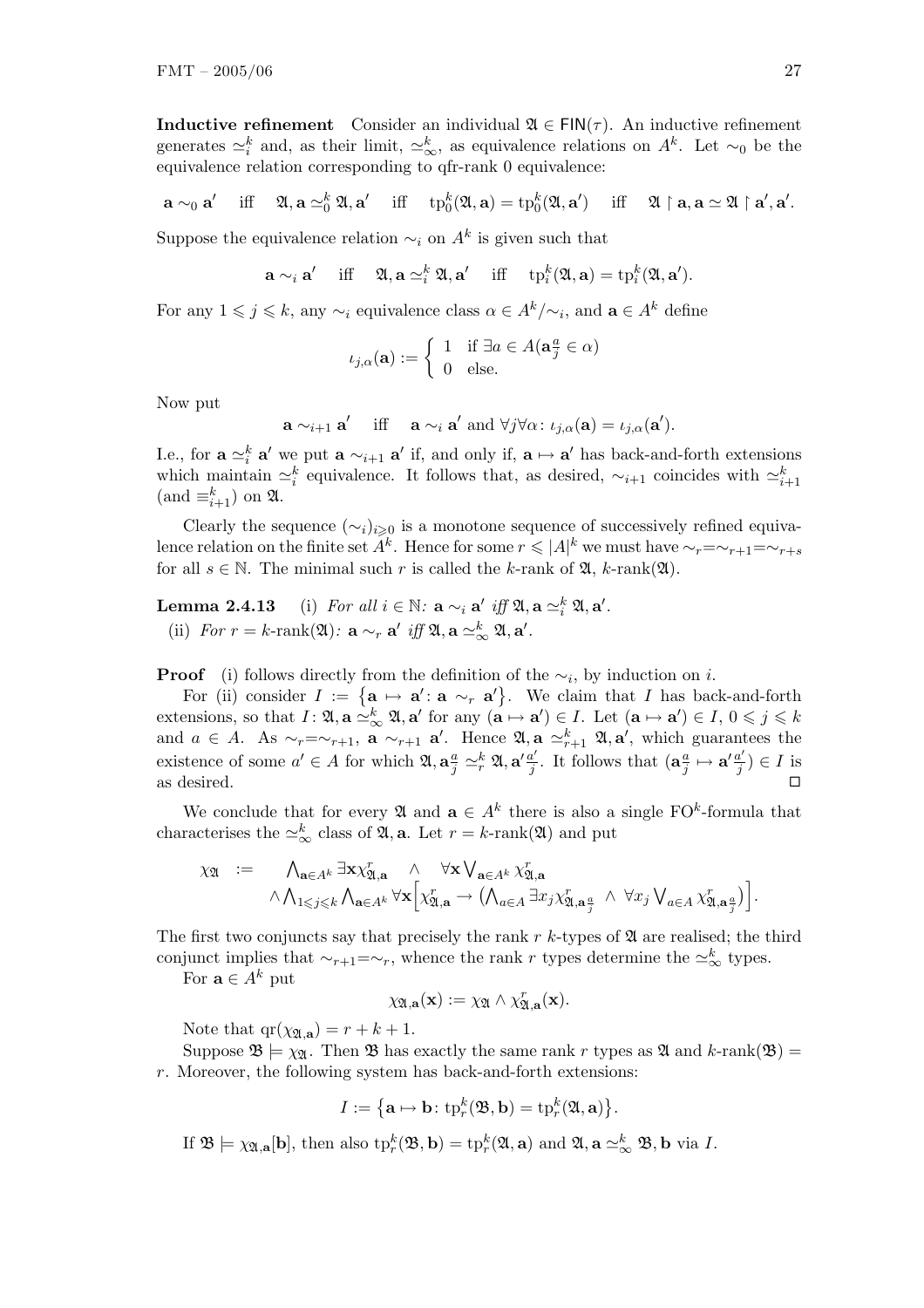28 Finite Model Theory – Martin Otto 2005/06

- (i)  $\mathfrak{A}, \mathbf{a} \simeq_{\infty}^{k} \mathfrak{B}, \mathbf{b}.$
- (ii)  $\mathfrak{A}, \mathbf{a} \simeq_{r+k+1}^{k} \mathfrak{B}, \mathbf{b}.$
- (iii)  $\mathfrak{A}, \mathbf{a} \equiv^k_{r+k+1} \mathfrak{B}, \mathbf{b}.$
- (iv)  $\mathfrak{A}, \mathbf{a} \equiv^k \mathfrak{B}, \mathbf{b}.$

**Proof** The equivalence between (ii) and (iii) is from Theorem 2.4.6. As  $\sim_{\infty}^{k}$  equivalence implies  $\sim_i^k$  equivalence for all i, we clearly have (i)  $\Rightarrow$  (ii), and Theorem 2.4.6 also gives (i)  $\Rightarrow$  (iv). (iv)  $\Rightarrow$  (iii) is trivial. As (iii) implies  $\mathfrak{B} \models \chi_{\mathfrak{A},\mathbf{a}}[\mathbf{b}],$  (iii)  $\Rightarrow$  (i) follows from the consideration above.  $\Box$ 

A global pre-ordering w.r.t. k-variable types We upgrade the i[nduct](#page-26-0)ive refinement that separated out the different  $\simeq^k_{\infty}$ -types over an individual finite structure  $\mathfrak A$ so that it provides a linear ordering of these types, i.e., a linear ordering of  $A^k/\simeq^k_{\infty}$ . This is achieved in stages that go along with the inductive refinement of the equivalence relations  $(\sim_i)_{i\geq 0}$  on  $A^k$  we saw above. We now instead generate transitive, reflexive and total pre-ordering relations  $\preccurlyeq_i$  on  $A^k$  such that

$$
\mathbf{a} \sim_i \mathbf{a}' \quad \Leftrightarrow \quad (\mathbf{a} \preccurlyeq_i \mathbf{a}' \text{ and } \mathbf{a}' \preccurlyeq_i \mathbf{a}). \qquad (*)
$$

It follows that  $A^k/\sim_i$  is linearly ordered (in the sense of  $\leqslant$ ) by  $\preccurlyeq_i$ .

At level  $i = 0$  we use some arbitrary but fixed linear ordering of the (finitely many) qfr-free k-variable types. Inductively assume that  $\preccurlyeq_i$  satisfies (\*), and hence induces a linear ordering on  $A^k/\sim_i$ . Consider the values of the boolean functions  $\iota_{j,\alpha}$  on  $A^k$ , and recall that for  $\mathbf{a} \sim_i \mathbf{a}'$  we have  $\mathbf{a} \sim_{i+1} \mathbf{a}'$  iff  $\iota_{j,\alpha}(\mathbf{a}) = \iota_{j,\alpha}(\mathbf{a}')$  for all  $j,\alpha$ .

Consider the boolean tuple listing the  $\iota_{i,\alpha}$ -values in order of increasing j, and within the same j, increasing w.r.t.  $\alpha$  in the sense of  $\preccurlyeq_i$ . The set of all such tuples carries a natural lexicographic ordering, based on the first position where the two tuples differ (if not equal). We now put

$$
\mathbf{a} \preccurlyeq_{i+1} \mathbf{a}' \quad \text{if} \quad (\mathbf{a} \preccurlyeq_i \mathbf{a}' \text{ and } (\iota_{j,\alpha}(\mathbf{a}))_{j,\alpha} \leq_{\text{lex}} (\iota_{j,\alpha}(\mathbf{a}'))_{j,\alpha}).
$$

Then  $\preccurlyeq_{i+1}$  is again transitive, reflexive and total and provides a linear ordering of the  $\sim_{i+1}$ -classes according to (\*). Note that  $\preccurlyeq_{i+1}$  is uniformly FO-definable in terms of  $\preccurlyeq_i$ over  $\mathfrak{A}$ . Let  $\preccurlyeq$  be the limit  $\preccurlyeq^{\mathfrak{A}}=\preccurlyeq^{\mathfrak{A}}_{r}$  for  $r=k\text{-rank}(\mathfrak{A})$ . Then  $\preccurlyeq^{\mathfrak{A}}$  is a linear ordering (in the sense of  $\leqslant$ ) on  $A^k/\simeq^k_{\infty}$ .

**Lemma 2.4.15** There is a global relation  $\preccurlyeq$  of arity 2k, uniformly definable by an inductive iteration of a first-order definable operation, such that  $\preccurlyeq^{\mathfrak{A}}$  is a pre-ordering on  $A<sup>k</sup>$  which linearly orders w.r.t. k-variable types.

The linear ordering induced by  $\preccurlyeq$  on  $A^k/\simeq_{\infty}^k$  is completely determined by the kvariable types in  $\mathfrak{A}$ , and hence only depends on the  $\equiv$ <sup>k</sup>-class of  $\mathfrak{A}$ . The same is true of the information about the qfr-free formulae in each  $\approx_{\infty}^{k}$ -type,

$$
P_{\theta} := \{ \alpha \in A^k / \simeq_{\infty}^k : \mathfrak{A} \models \theta[\mathbf{a}] \text{ for } \mathbf{a} \in \alpha \} \quad \text{ for each qfr-free } \theta \in \mathrm{FO}^k(\tau)
$$

and the incidence between  $\sim_{\infty}^{k}$ -types w.r.t. the relations describing moves of the j-th pebble in the game

$$
E_j := \left\{ (\alpha, \alpha') \colon \exists a (\mathbf{a}_{\overline{j}}^a \in \alpha') \text{ for } \mathbf{a} \in \alpha \right\} \quad \text{ for } j = 1, \dots, k.
$$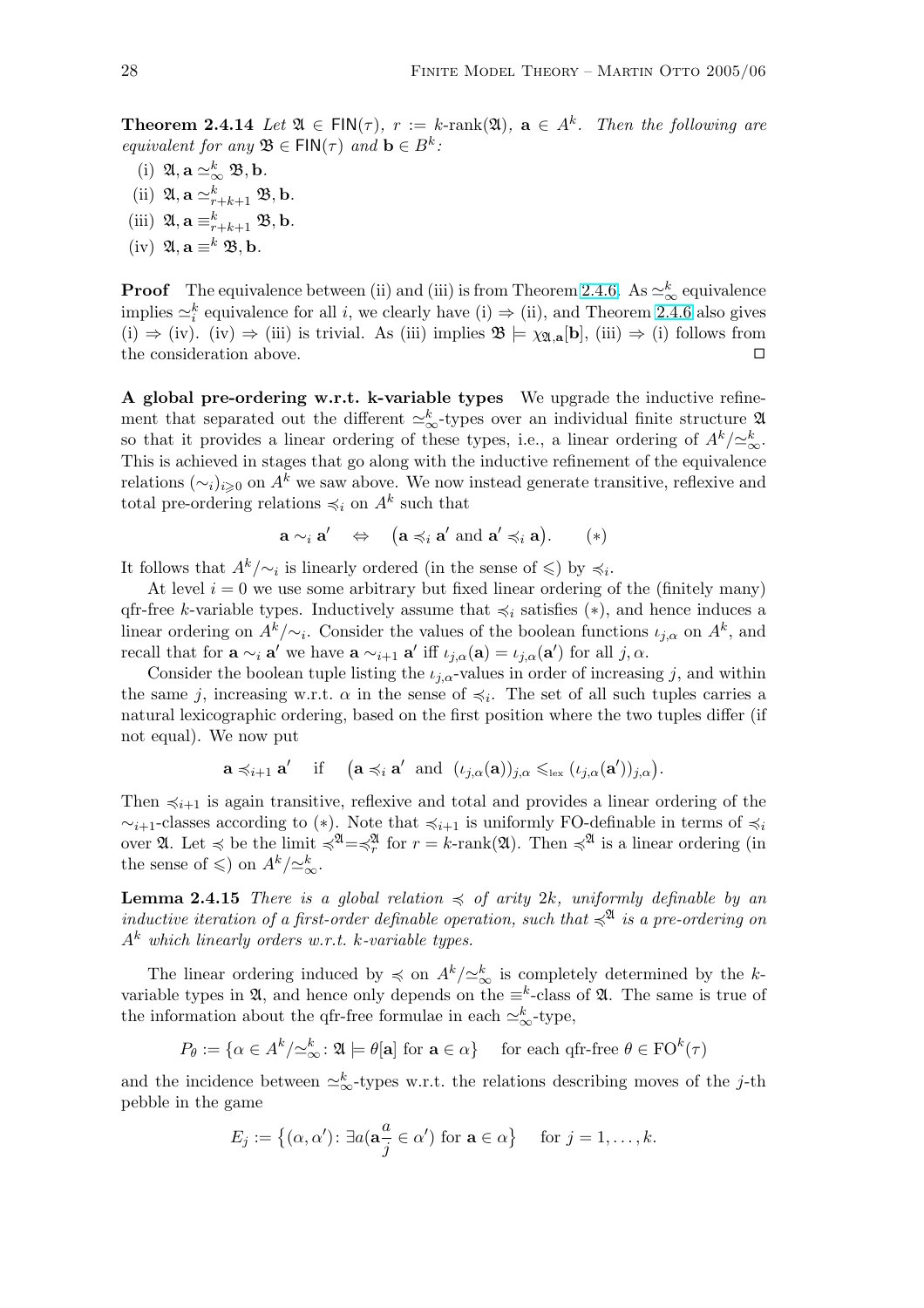<span id="page-30-0"></span>For a distinguished tuple  $\mathbf{a} \in A^k$ , we may also identify its  $\approx_{\infty}^k$ -class  $[\mathbf{a}]_{\approx_{\infty}^k}$  as a distinguished element in the quotient  $A^k/\simeq^k_{\infty}$ .

**Definition 2.4.16** The k-variable invariant of  $\mathfrak{A}$ , a is defined to be the linearly ordered **Definition 2.4.16** The *k*-variable invariant of 2, **a** is defined<br>quotient structure  $\mathfrak{I}^k(\mathfrak{A}, \mathbf{a}) := (A^k / \simeq_{\infty}^k, \leq, (P_\theta), (E_j), [\mathbf{a}]_{\simeq_{\infty}^k}).$ 

Proposition 2.4.17 For  $\mathfrak{A}, \mathbf{a}$  and  $\mathfrak{B}, \mathbf{b}$ :  $\mathfrak{A}, \mathbf{a} \simeq_{\infty}^{k} \mathfrak{B}, \mathbf{b}$  iff  $\mathfrak{I}^{k}(\mathfrak{A}, \mathbf{a}) \simeq \mathfrak{I}^{k}(\mathfrak{B}, \mathbf{b})$ .

**Proof** " $\Leftarrow$ " is clear from the definition of  $\mathfrak{I}^k$ . " $\Rightarrow$ " follows from the fact that the actual k-variable types realised in  $\mathfrak{A}$ , and in particular the k-variable type of **a** in  $\mathfrak{A}$  can be identified from just  $\mathfrak{I}^k(\mathfrak{A}, \mathbf{a})$ . For this one determines  $\mathrm{tp}_m^k(\mathfrak{A}, \mathbf{a}')$  for  $\mathbf{a}' \in \alpha \in \mathfrak{I}^k$ , by induction on  $m$ .

As the invariants are polynomial time computable, and isomorphism between finite linearly ordered structures is trivially decidable in polynomial time (also cf. Part II), we get the following.

Corollary 2.4.18 k-variable equivalence can be decided by a polynomial time algorithm.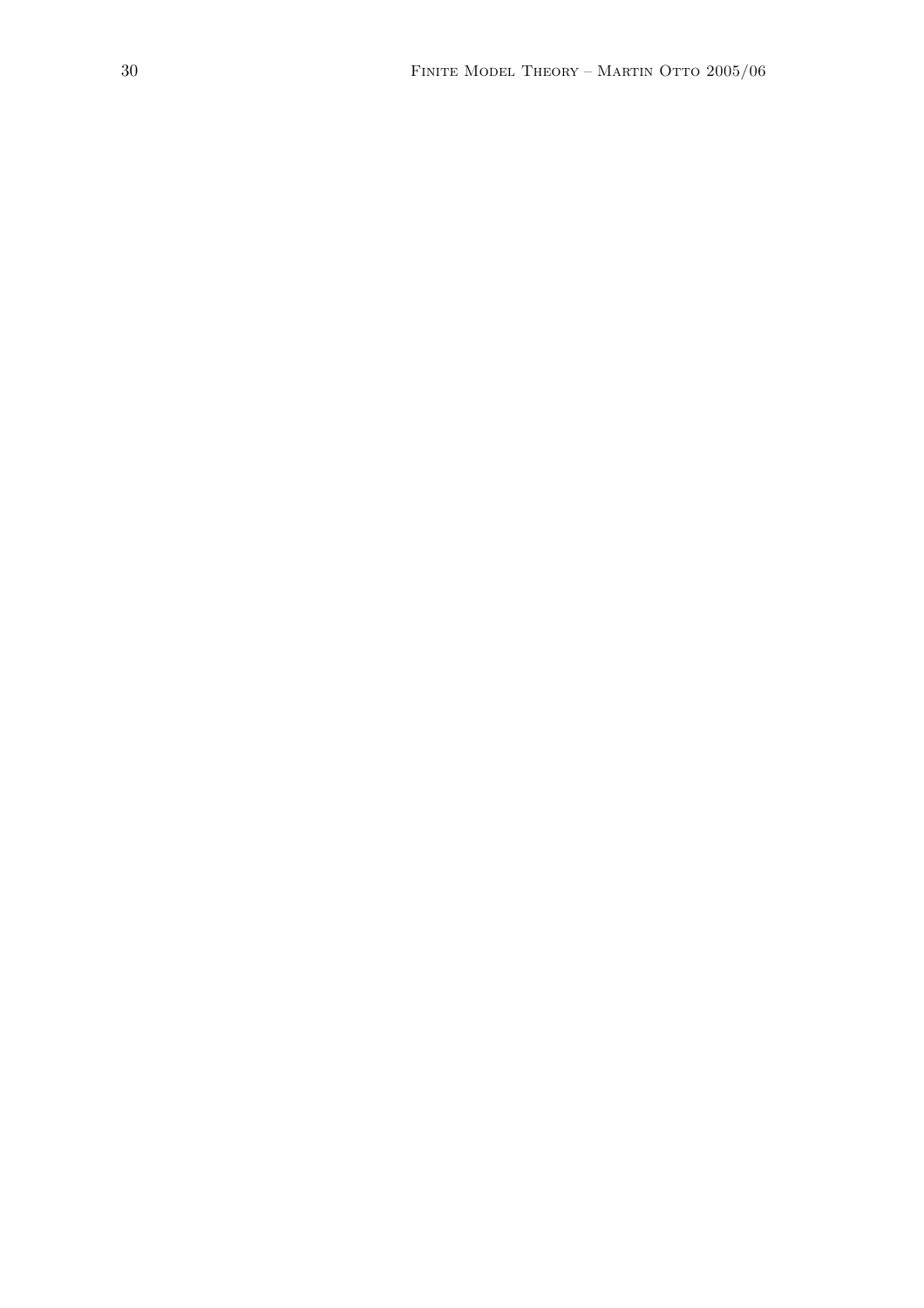# <span id="page-32-0"></span>Chapter 3

# Zero-One Laws

## 3.1 Asymptotic probabilities

For fixed finite relational vocabulary  $\tau$  and  $n \geq 1$ , the set of all finite  $\tau$ -structures of size n is finite up to  $\approx$ . If we let  $\text{FIN}_n(\tau)$  stand for the set of  $\tau$ -structures over the standard size n universe  $[n] := \{1, \ldots, n\}$ , then  $\text{FIN}_n(\tau)$  is a finite set for each n. Given a sentence  $\varphi \in \mathcal{L}(\tau)$ , we regard

$$
\mu_n(\varphi) := \frac{|\{\mathfrak{A} \in \mathsf{FIN}_n(\tau) \colon \mathfrak{A} \models \varphi\}|}{|\mathsf{FIN}_n(\tau)|} = \frac{|\mathsf{MOD}(\varphi) \cap \mathsf{FIN}_n(\tau)|}{|\mathsf{FIN}_n(\tau)|}
$$

as the probability that a randomly chosen  $\mathfrak{A} \in \mathsf{FIN}_n(\tau)$  satisfies  $\varphi$  (the boolean query Q defined by  $\varphi$ ). If the limit exists,

$$
\mu(\varphi) := \lim_{n \to \infty} \mu_n(\varphi)
$$

is called the *asymptotic probability* of  $\varphi$  (the query defined by  $\varphi$ ). In particular, we say that

$$
\varphi
$$
 is almost surely true if  $\mu(\varphi) = 1$ ,  
\n $\varphi$  is almost surely false if  $\mu(\varphi) = 0$ .

An equivalent and intuitive characterisation of this probability space based on  $FIN_n(\tau)$ with the uniform distribution is as follows. For every relational  $\tau$ -atom  $R$ **x** and every assignment **a** for **x** over [n], toss a fair coin to determine whether  $\mathbf{a} \in \mathbb{R}^{\mathfrak{A}}$  or not, with probability 1/2. Treating all instantiated atoms in this way, independent of each other, we arrive at a  $\tau$ -structure  $\mathfrak{A} \in \operatorname{FIN}_n(\tau)$  as the outcome of a random experiment. For any query  $Q$ ,  $\mu_n(Q)$  then is the probability that this random experiment yields  $\mathfrak{A} \in Q$ .

For technical reasons we also consider probabilities for formulae with free variables. For  $\varphi(\mathbf{x})$  and fixed assignment **a** to its free variables **x** over [n], we let

$$
\mu_n(\varphi[\mathbf{a}]) := \frac{\{\mathfrak{A} \in \mathsf{FIN}_n(\tau) \colon \mathfrak{A} \models \varphi[\mathbf{a}]\}}{|\mathsf{FIN}_n(\tau)|}
$$

be the probability that  $\mathfrak{A} \in \mathsf{FIN}_n$  makes  $\varphi[\mathbf{a}]$  true.

**Definition 3.1.1** (i) A logic  $\mathcal{L}$  has asymptotic probabilities if all  $\mathcal{L}$ -sentences have asymptotic probabilities.

(ii) A logic satisfies a zero-one law if it has asymptotic probabilities, and these take values in  $\{0,1\}$  only. I.e., if every sentence of  $\mathcal{L}(\tau)$  is either almost surely true or almost surely false on  $FIN(\tau)$ .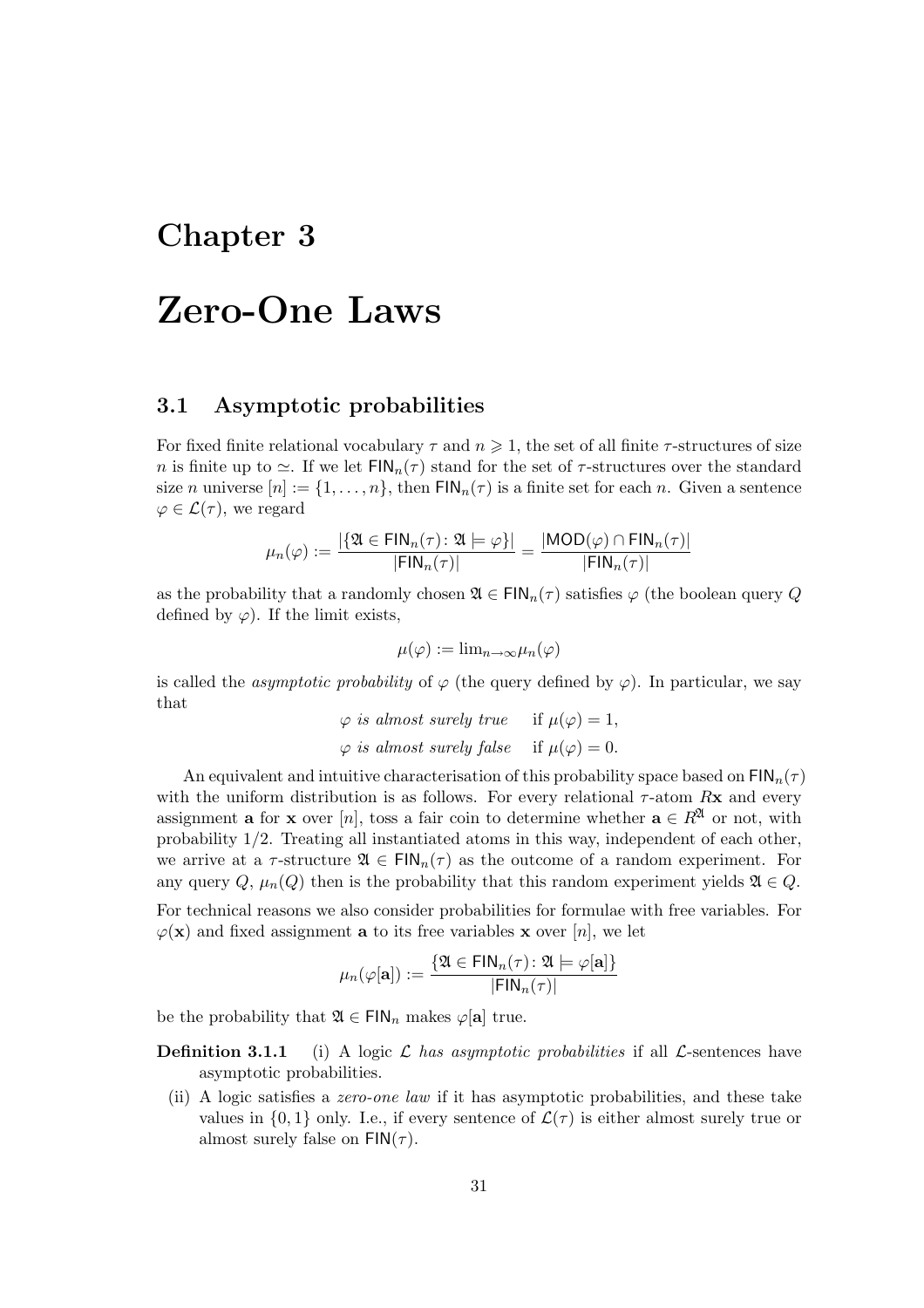<span id="page-33-0"></span>**Variation** Often the reference class of structures is not  $\text{FIN}(\tau)$  but a proper subclass. We only look at the special case of  $\tau = \{E\}$  and the class GRAPH of all finite undirected graphs. Generally, for  $K \subseteq FIN(\tau)$ , the above notions are adapted accordingly, by letting

$$
\mu_n^{\mathcal{K}}(\varphi) = \frac{|\mathsf{MOD}(\varphi) \cap \mathcal{K}_n|}{|\mathcal{K}_n|},
$$

where  $K_n = K \cap FIN_n(\tau)$ .

- Example 3.1.2 (i) The boolean query EVEN does not have an asymptotic probability, as  $\mu_n(\text{EVEN}) = n \mod 2$ .
	- (ii) We shall see below that finite undirected graphs almost surely have diameter 2, whence in particular they are almost surely connected.

Asymptotic probabilities can also be useful in connection with FINSAT issues. Note that if  $\mu_n(\varphi) > 0$  the  $\varphi$  must have models of size n; if  $\mu(\varphi) > 0$ , then  $\varphi$  must have arbitrarily large finite models. Probabilistic arguments can thus be used to prove the existence of finite models.

## 3.2 Extension axioms and the almost sure theory

Fix finite relational  $\tau$ . A basic k-type is a maximal consistent set of atomic and negated  $\tau$ -formulae in variables  $x_1, \ldots, x_k$  comprising in particular the formulae  $\neg x_i = x_j$  for  $1 \leq i < j \leq k$ .

In the following we write  $\theta(\mathbf{x})$  where  $\mathbf{x} = (x_1, \dots, x_k)$  for such basic types. As  $\theta(\mathbf{x})$ in the following we write  $\sigma(\mathbf{x})$  where  $\mathbf{x} = (x_1, \dots, x_k)$  for such basic types. As  $\sigma(\mathbf{x})$  is finite, we may identify it with the single qfr-free formula  $\Lambda \theta$ . A non-degenerate tuple **a** in  $\mathfrak{A}$  realises the type  $\theta$  if  $\theta = {\varphi(\mathbf{x}) : \varphi \text{ (negated) atomic, } \mathfrak{A} \models \varphi[\mathbf{a}]}$ . i.e. if  $\mathfrak{A} \models \theta[\mathbf{a}]$ .

Exercise 3.2.1 Let  $\theta(x)$ ,  $\theta'(x)$  be basic k-types, a, a' disjoint non-degenerate assignments over  $[n]$  to **x**. Show that

- (i)  $\mu_n(\theta[\mathbf{a}]) = \mu_n(\theta[\mathbf{a}']).$
- (ii)  $\mu_n(\theta[\mathbf{a}] \wedge \theta[\mathbf{a}']) = \mu_n(\theta[\mathbf{a}]) \mu_n(\theta[\mathbf{a}'])$  (independence).
- (iii)  $\mu_n(\theta[\mathbf{a}]) = \mu_n(\theta'[\mathbf{a}])$ , i.e., any two basic types have the same probability to be realised by a particular tuple.

For basic k-type  $\theta(\mathbf{x})$  and  $(k+1)$ -type  $\theta'(\mathbf{x}, x_{k+1})$ , we say that  $\theta'$  is an extension of  $\theta$  if  $\theta \subseteq \theta'$  (if we regard them as sets of formulae), or equivalently, if  $\theta' \models \theta$  (if we regard them as formulae). We call such  $(\theta, \theta')$  an *extension pair*.

**Definition 3.2.2** The extension axiom for the extension pair  $(\theta, \theta')$  is the FO( $\tau$ )sentence ¡ ¢

$$
\mathrm{Ext}_{\theta,\theta'} := \forall \mathbf{x} \big( \theta(\mathbf{x}) \to \exists x_{k+1} \theta'(\mathbf{x}, x_{k+1}) \big).
$$

We explicitly include the case of extension pairs  $(\emptyset, \theta(x_1))$ , for which  $Ext_{\emptyset, \theta} \equiv \exists x_1 \theta(x_1)$ . Let  $EXT(\tau) \subseteq FO(\tau)$  be the set of all extension axioms.

**Definition 3.2.3** The almost sure theory for  $\tau$  is the set of  $FO(\tau)$ -sentences

$$
AST(\tau) := \{ \varphi \in FO(\tau) : \mu(\varphi) = 1 \}.
$$

In the remainder of this section we show the following result.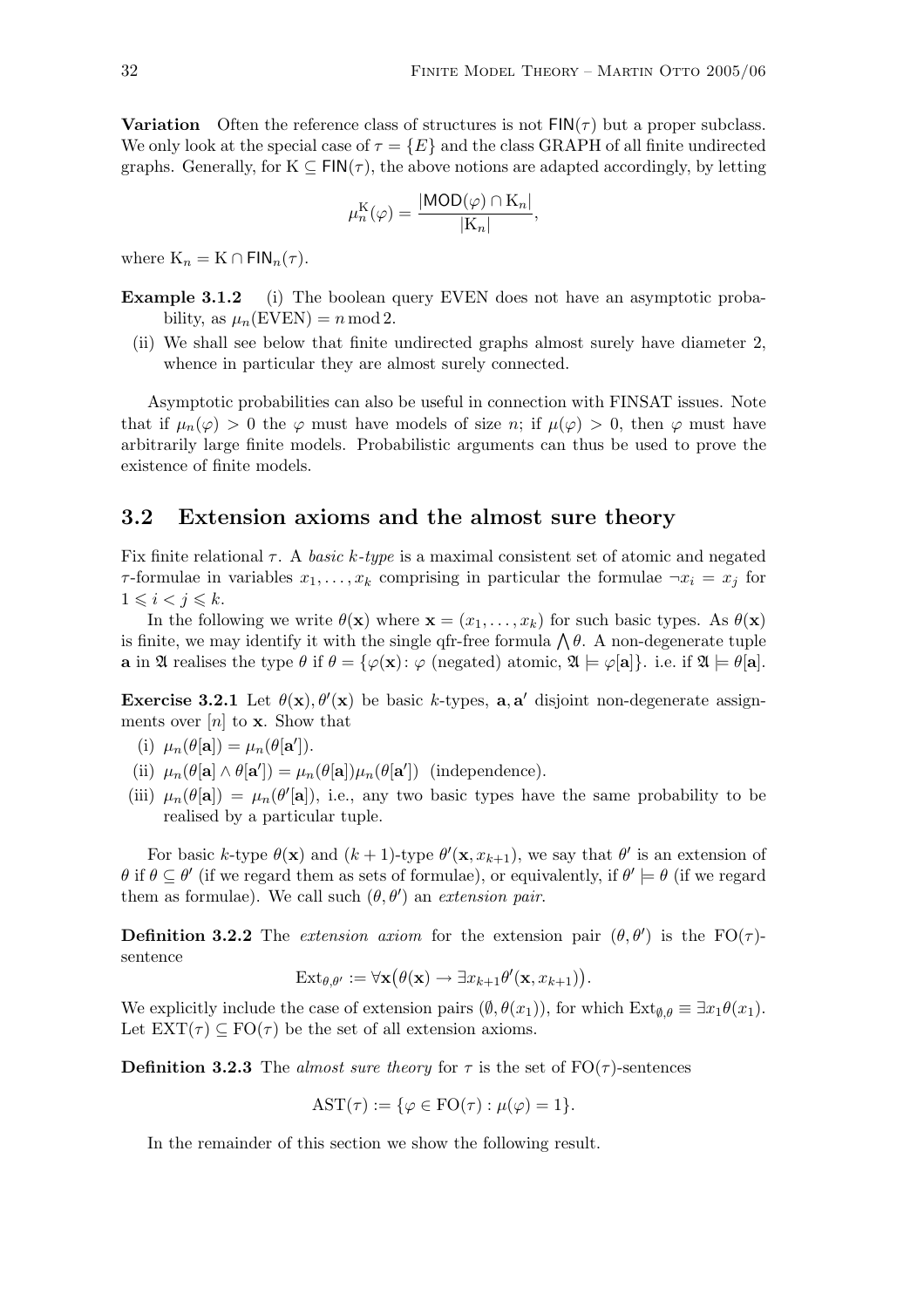**Theorem 3.2.4 (Fagin)** For any finite relational vocabulary  $\tau$ :

(i)  $\text{EXT}(\tau) \subseteq \text{AST}(\tau)$ , i.e., every extension axiom is almost surely true. It follows that every finite collection of extension axioms has a finite model, and that (by compactness)  $\text{EXT}(\tau)$  is satisfiable (in an infinite model).

 $\mathcal{F}_{\mathcal{A}}$  ,  $\mathcal{F}_{\mathcal{A}}$  ,  $\mathcal{F}_{\mathcal{A}}$  ,  $\mathcal{F}_{\mathcal{A}}$  ,  $\mathcal{F}_{\mathcal{A}}$  ,  $\mathcal{F}_{\mathcal{A}}$  ,  $\mathcal{F}_{\mathcal{A}}$  ,  $\mathcal{F}_{\mathcal{A}}$  ,  $\mathcal{F}_{\mathcal{A}}$  ,  $\mathcal{F}_{\mathcal{A}}$  ,  $\mathcal{F}_{\mathcal{A}}$  ,  $\mathcal{F}_{\mathcal{A}}$  ,  $\mathcal{F}_{\mathcal{A}}$  ,

- (ii)  $\operatorname{EXT}(\tau)$  has, up to isomorphism, precisely one countably infinite model, the socalled random  $\tau$ -structure  $\mathfrak{R}_{\tau}$ .
- (iii)  $AST(\tau)$  is the FO-theory of the random  $\tau$ -structure:

$$
AST(\tau) = \{ \varphi \in FO(\tau) \colon \mathfrak{R}_\tau \models \varphi \}.
$$

(iv)  $FO(\tau)$  satisfies a zero-one law.

We first establish (i).

**Lemma 3.2.5** For every extension pair  $(\theta, \theta')$ ,  $Ext_{\theta, \theta'}$  is almost surely true.

**Proof** We show that  $\mu_n(\text{Ext}_{\theta,\theta'}) \to 1$ . Let  $\theta = \theta(\mathbf{x})$  where  $\mathbf{x} = (x_1, \dots, x_k)$ , and, writing y instead of  $x_{k+1}$  for clarity,  $\theta' = \theta'(\mathbf{x}, y)$ . Note that, as a basic type,  $\theta'(\mathbf{x}, y)$ stipulates that  $y \neq x$  for x in **x**.

Consider a fixed non-degenerate assignment **a** in [n] to the variables **x**. For every  $b \in$  $[n]\setminus\{a\}$ , every basic type for  $(a, b)$  is equally likely in  $\mathfrak{A} \in \mathsf{FIN}_n(\tau)$  (cf. Exercise 3.2.1 (iii)). Let  $\delta > 0$  be this probability that the basic type of  $(a, b)$  is  $\theta'$  (or any other specified basic type).

$$
\delta := \mu_n(\theta'[\mathbf{a},b]) > 0.
$$

Then

$$
\mu_n\big((\theta\wedge\neg\theta')[\mathbf{a},b]\big)<1-\delta,
$$

and as any  $b \in [n] \setminus \{a\}$  has the same probability to realise  $\theta'$  (by an argument similar to Exercise 3.2.1 (ii)), for fixed  $a$ 

$$
\mu_n(\theta \wedge \neg \exists y \theta')[\mathbf{a}]) < (1-\delta)^{n-k}.
$$

Clearly, ea[ch non](#page-33-0)-degenerate a fails  $\theta \to \exists y \theta'$  with the same probability (e.g., by an isomorphism argument). Therefore

$$
\mu_n(\neg \text{Ext}_{\theta,\theta'}) = \mu_n\big(\exists \mathbf{x}(\theta \wedge \neg \exists y\theta')\big) < n^k (1-\delta)^{n-k} \quad \stackrel{n\to\infty}{\longrightarrow} \quad 0.
$$

It follows that  $\mu(\neg \text{Ext}_{\theta,\theta'}) = 0$  and  $\mu(\text{Ext}_{\theta,\theta'}) = 1$ .

Note that this implies in particular that any finite collection of extension axioms is satisfiable in finite models. By compactness,  $\operatorname{EXT}(\tau)$  is satisfiable, but has no finite models (why?). By Löwenheim-Skolem, it must have countably infinite models.

**Corollary 3.2.6** EXT( $\tau$ ) is satisfiable in a countably infinite model.

The following lemma yields (ii) of the theorem. The proof is a familiar back-andforth argument from classical model theory (partially isomorphic countable structures are isomorphic).

**Lemma 3.2.7** Let  $\mathfrak{A}, \mathfrak{B} \models \text{EXT}(\tau)$ ,  $\mathfrak{A}$  and  $\mathfrak{B}$  both countable. Then  $\mathfrak{A} \simeq \mathfrak{B}$ .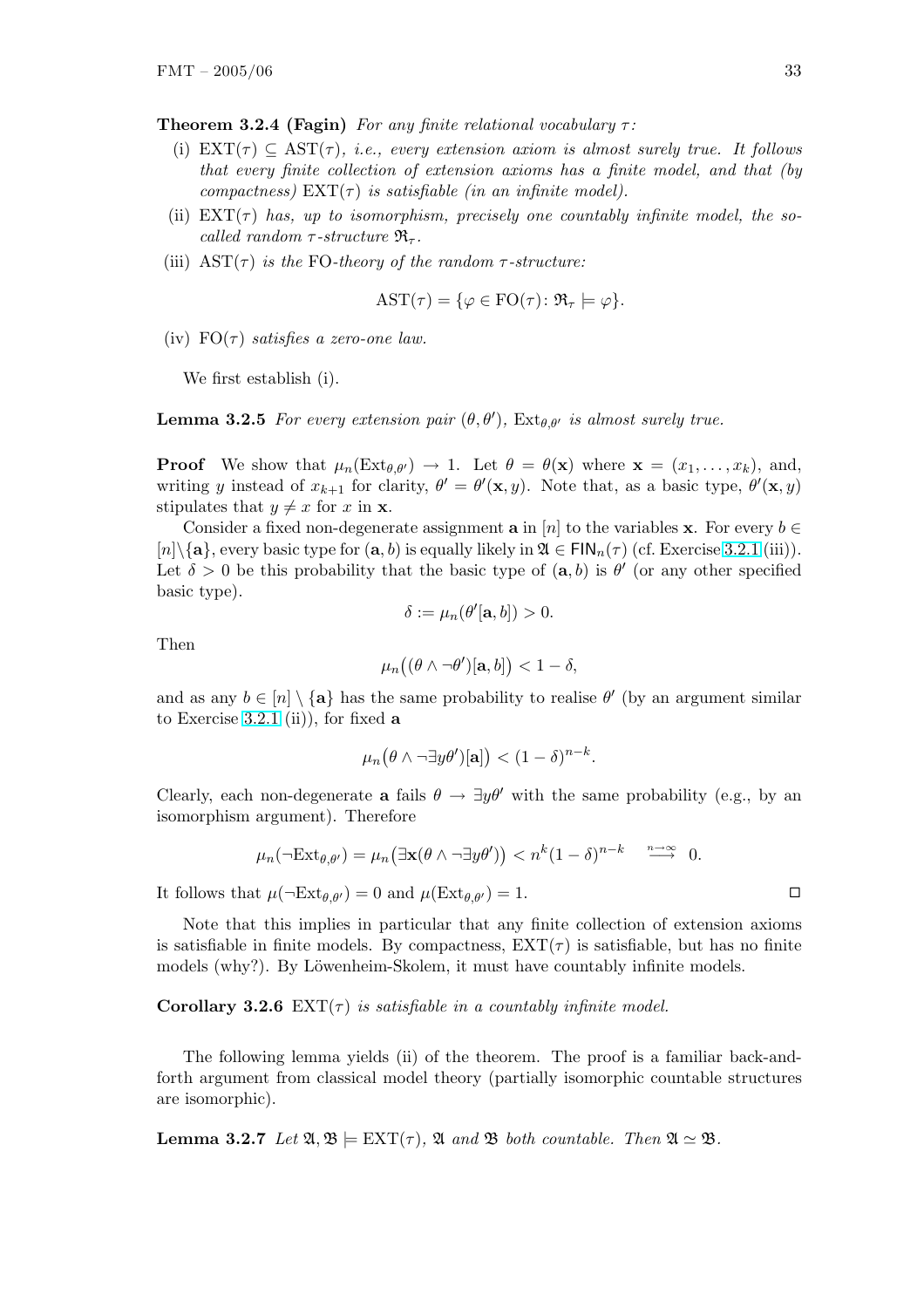34 Finite Model Theory – Martin Otto 2005/06

$$
I := \{ p = (\mathbf{a} \mapsto \mathbf{b}) : p \in Part(\mathfrak{A}, \mathfrak{B}), \text{def}(p) \text{ finite } \}.
$$

Consider  $(a \mapsto b) \in I$ , and, for instance,  $a \in A$ . W.l.o.g. a is non-degenerate and a disjoint from **a**. Let  $\theta(\mathbf{x})$  and  $\theta(\mathbf{x}, y)$  be the basic types of **a** and **a** in  $\mathfrak{A}$ , respectively. Then  $(\theta, \theta')$  is an extension pair. As  $\mathbf{a} \mapsto \mathbf{b}$  is an isomorphism between  $\mathfrak{A} \upharpoonright \mathbf{a}$  and  $\mathfrak{B} \upharpoonright \mathbf{b}$ , **b** satisfies  $\theta(\mathbf{x})$  in  $\mathfrak{B}$ . As  $\mathfrak{B} \models \text{Ext}_{\theta,\theta}$ , we find  $b \in B$  such that  $\mathfrak{B} \models \theta'[\mathbf{b},b]$ . It follows that  $(aa \mapsto bb) \in I$ .

If  $\mathfrak A$  and  $\mathfrak B$  are both countable, let A and B be enumerated as  $(a_i)_{i\in\mathbb N}$  and  $(b_i)_{i\in\mathbb N}$ . Define a sequence of finite partial isomorphisms  $(p_n)_{n\in\mathbb{N}}$ , where  $p_n \in I$  for all  $n, p_0 \subseteq$ Define a sequence of finite partial isomorphisms  $(p_n)_{n \in \mathbb{N}}$ , where  $p_n \in I$  for an  $n$ ,  $p_0 \subseteq p_1 \subseteq p_2 \subseteq \cdots$  an increasing chain and such that  $\bigcup_n \text{def}(p_n) = A$  and  $\bigcup_n \text{im}(p_n) = B$ . The limit p of the sequence  $(p_n)_{n \in \mathbb{N}}$  is an isomorphism,  $p = \bigcup_n p_n : \mathfrak{A} \simeq \mathfrak{B}$  (check!).

The  $p_n$  are chosen inductively, starting from  $p_0 = \emptyset$ , where

- (i) for even  $n = 2m$ ,  $p_{n+1} \supseteq p_n$  is a *forth*-extension of  $p_n$  with  $a_m \in \text{def}(p_{n+1})$ .
- (ii) for odd  $n = 2m + 1$ ,  $p_{n+1} \supseteq p_n$  is a back-extension of  $p_n$  with  $b_m \in \text{im}(p_{n+1})$ .

Together with Corollary 3.2.6, we see that  $\operatorname{EXT}(\tau)$  has a unique (up to  $\simeq$ ) countably infinite model  $\mathfrak{R}_{\tau} \models \text{EXT}(\tau)$ , called the random  $\tau$ -structure. Moreover:

 $\Box$ 

$$
\operatorname{EXT}(\tau)\models\varphi\quad\Leftrightarrow\quad\mathfrak{R}_\tau\models\varphi.\qquad(*)
$$

For " $\Leftarrow$ " note that consistency of  $\neg \varphi$  with  $\operatorname{EXT}(\tau)$  would imply the existence of a (countable) model of  $EXT(\tau) \cup {\neg \varphi}$ , whence, by the last lemma,  $R_{\tau} \models \neg \varphi$ .

$$
EXT(\tau) \models \varphi \Rightarrow \mu(\varphi) = 1 \quad (\varphi \in AST) \quad (*)
$$

For this note that, by compactness,  $\operatorname{EXT}(\tau) \models \varphi$  implies that  $\varphi$  is a consequence of finitely many extension axioms. As those are almost surely true, so is  $\varphi$ .

Proof (of Theorem 3.2.4) Parts (i) and (ii) have been dealt with in the preceding lemmas. For (iii) we argue that, by  $(*)$  and  $(**)$ , also

$$
\mathfrak{R}_{\tau} \models \varphi \quad \Leftrightarrow \quad \mu(\varphi) = 1 \quad (\varphi \in \text{AST}).
$$

"⇒" is immediate from (\*) and (\*\*). For "∈" it suffices to consider "⇒" for  $\neg \varphi$ : if  $\mathfrak{R}_{\tau} \not\models \varphi$ , then  $\mathfrak{R}_{\tau} \models \neg \varphi$ , so  $\mu(\neg \varphi) = 1$  and  $\mu(\varphi) = 0$ .

(iv) follows, since for all sentences  $\varphi$  either  $\varphi \in \text{AST}$  or  $\neg \varphi \in \text{AST}$ . In the first case,  $\mu(\varphi) = 1$ , in the second case  $\mu(\varphi) = 0$ .

# 3.3 The random graph

The whole approach outlined above carries through for so-called parametric classes of finite  $\tau$ -structures instead of the whole of  $FIN(\tau)$  as the basic reference set. This is important, as one cannot directly apply the above results to classes like  $G := \text{GRAPH}$ . The naive attempt to identify those FO-sentences  $\varphi$  that are almost surely true in finite graphs by looking at  $\mu(\varphi_0 \to \varphi)$ , where  $\varphi_0 \in FO({E})$  defines GRAPH, fails. In fact,  $\mu(\varphi_0) = 0$  (why?) and therefore  $\mu(\varphi_0 \to \varphi) = 1$  for any  $\varphi$ .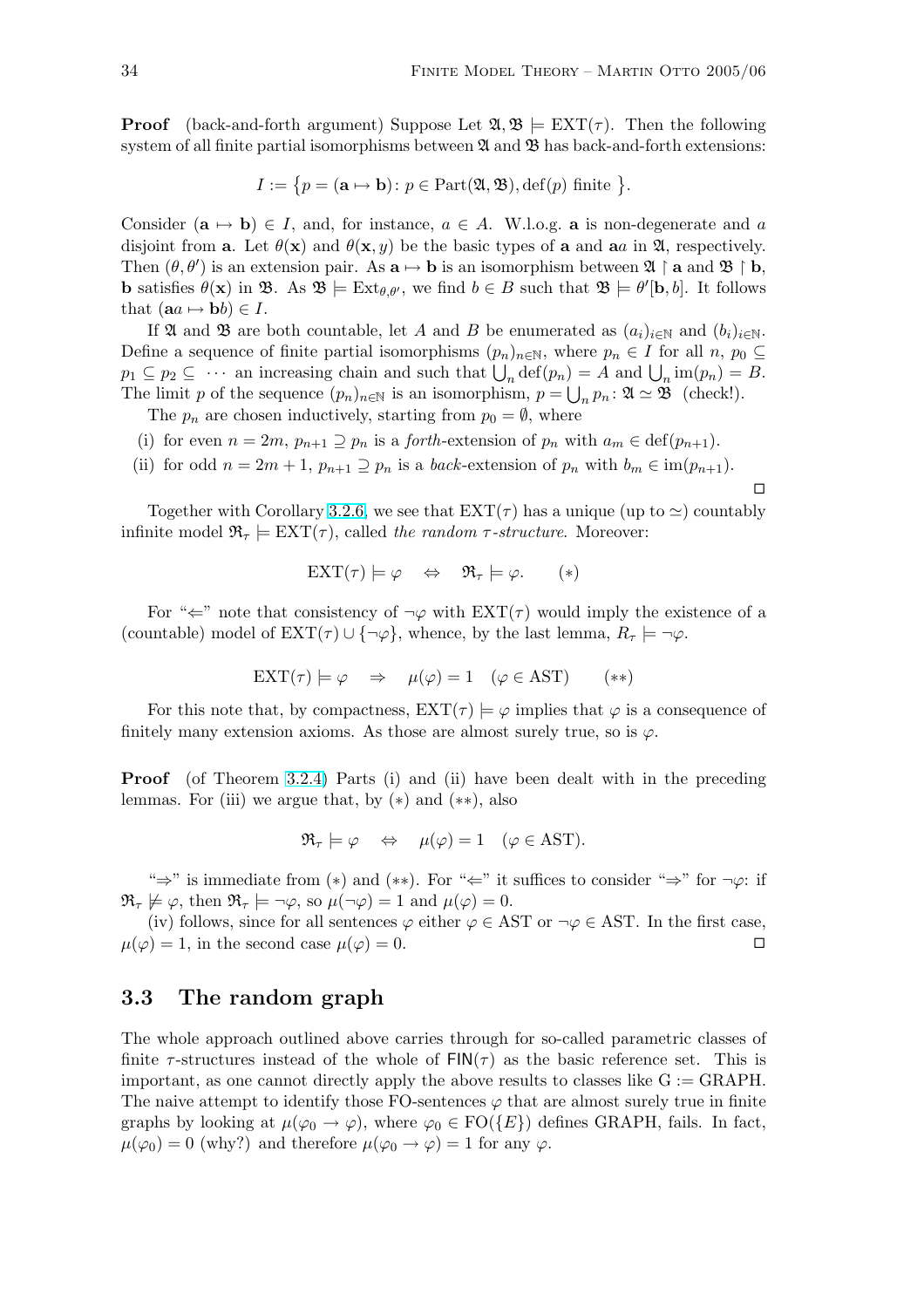One needs to look at conditional probabilities instead. In effect this necessitates a repetition of the above arguments involving extension axioms for those basic types that are compatible with GRAPH (consistent with  $\varphi_0$ ).

 $\mathcal{F}_{\mathcal{A}}$  ,  $\mathcal{F}_{\mathcal{A}}$  ,  $\mathcal{F}_{\mathcal{A}}$  ,  $\mathcal{F}_{\mathcal{A}}$  ,  $\mathcal{F}_{\mathcal{A}}$  ,  $\mathcal{F}_{\mathcal{A}}$  ,  $\mathcal{F}_{\mathcal{A}}$  ,  $\mathcal{F}_{\mathcal{A}}$  ,  $\mathcal{F}_{\mathcal{A}}$  ,  $\mathcal{F}_{\mathcal{A}}$  ,  $\mathcal{F}_{\mathcal{A}}$  ,  $\mathcal{F}_{\mathcal{A}}$  ,  $\mathcal{F}_{\mathcal{A}}$  ,

For the probabilities we now want the following, where in our case  $G := \text{GRAPH}$ and  $G_n := \text{GRAPH} \cap \text{FIN}_n({E})$ , and  $\varphi_0$  says that E is irreflexive and symmetric.

$$
\mu_n^{\mathrm{G}}(\varphi) = \frac{|\mathrm{MOD}(\varphi) \cap \mathrm{G}_n|}{|\mathrm{G}_n|} = \frac{|\mathrm{MOD}(\varphi_0 \land \varphi) \cap \mathrm{FIN}_n(\{E\})|}{|\mathrm{MOD}(\varphi_0) \cap \mathrm{FIN}_n(\{E\})|}.
$$

#### Extension axioms for graphs

A basic type is compatible with  $\varphi_0$  if it can be realised in graphs, which is the case if and only if it describes the isomorphism type of a finite (sub-)graph. A one-point extension of a finite (sub-)graph  $\mathfrak{G}_0$  by one extra new vertex b is fully determined by stipulating to which vertices a of  $\mathfrak{G}_0$  the new vertex b is linked by an edge. If a is a non-degenerate tuple listing all the vertices of  $\mathfrak{G}_0$ , we just need to partition **a** into disjoint tuples  $\mathbf{a}^+$ ,  $\mathbf{a}^-$ , where  $\mathbf{a}^+$  lists those  $a \in \mathbf{a}$  for which  $(a, b), (b, a) \in E$  and  $\mathbf{a}^-$  lists those  $a \in \mathbf{a}$  for which  $(a, b), (b, a) \notin E$  in the extension. Consistency with internal edges within  $\mathfrak{G}_0$  is trivial, as there is no dependency. Therefore, the following formalisation of graph extension axioms is sufficient.

$$
\text{Ext}_{n,m} := \forall x_1 \ldots \forall x_{n+m} \Big( \bigwedge_{1 \leq i < j \leq n+m} \neg x_i = x_j \quad \rightarrow \exists y \Big( \bigwedge_{1 \leq i \leq n} Ex_i y \ \wedge \bigwedge_{n+1 \leq i \leq n+m} \neg Ex_i y \Big) \Big).
$$

The theory corresponding to  $\operatorname{EXT}(\tau)$  in the graph setting then is

$$
\operatorname{EXT}^{\mathcal{G}} := \{\varphi_0\} \cup \{\operatorname{Ext}_{n,m} : n, m \in \mathbb{N}\},\
$$

while the analogue of the almost sure  $\tau$ -theory now is the *almost sure theory of undirected* graphs

$$
AST^{G} := \{ \varphi \in FO(\{E\}) \colon \mu^{G}(\varphi) = 1 \}.
$$

### Theorem 3.3.1

- (i)  $\mu^{\mathcal{G}}(\text{Ext}_{n,m}) = 1$  for all n, m.
- (ii)  $EXT^G$  has, up to isomorphism, precisely one countably infinite model, the so-called random graph, or Rado graph, R.
- (iii) ASTG is the FO-theory of the random graph. For all  $FO({E})$ -sentences  $\varphi$ :

$$
\mu^G(\varphi) = 1 \quad \text{iff} \quad \mathfrak{R} \models \varphi.
$$

Exercise 3.3.2 Outline the proof of the above theorem in analogy with the proof of Theorem 3.2.4.

Exercise 3.3.3 One explicit representation of (the isomorphism type of) the random graph  $\mathfrak{R}$  is given by the following structure.  $\mathfrak{A} := (\mathbb{N}, E)$ , where E is defined as follows. Let  $p_0 = 2, p_1 = 3, p_3 = 5, \ldots$  $p_0 = 2, p_1 = 3, p_3 = 5, \ldots$  $p_0 = 2, p_1 = 3, p_3 = 5, \ldots$  be the enumeration of all primes. For  $0 \le n \le m$  put

$$
(n, m), (m, n) \in E \quad \text{iff} \quad p_n | m.
$$

Check that  $\mathfrak A$  satisfies the graph extension axioms.

It follows that  $\mathfrak{A} \simeq \mathfrak{R}$  is (a presentation of) the random graph.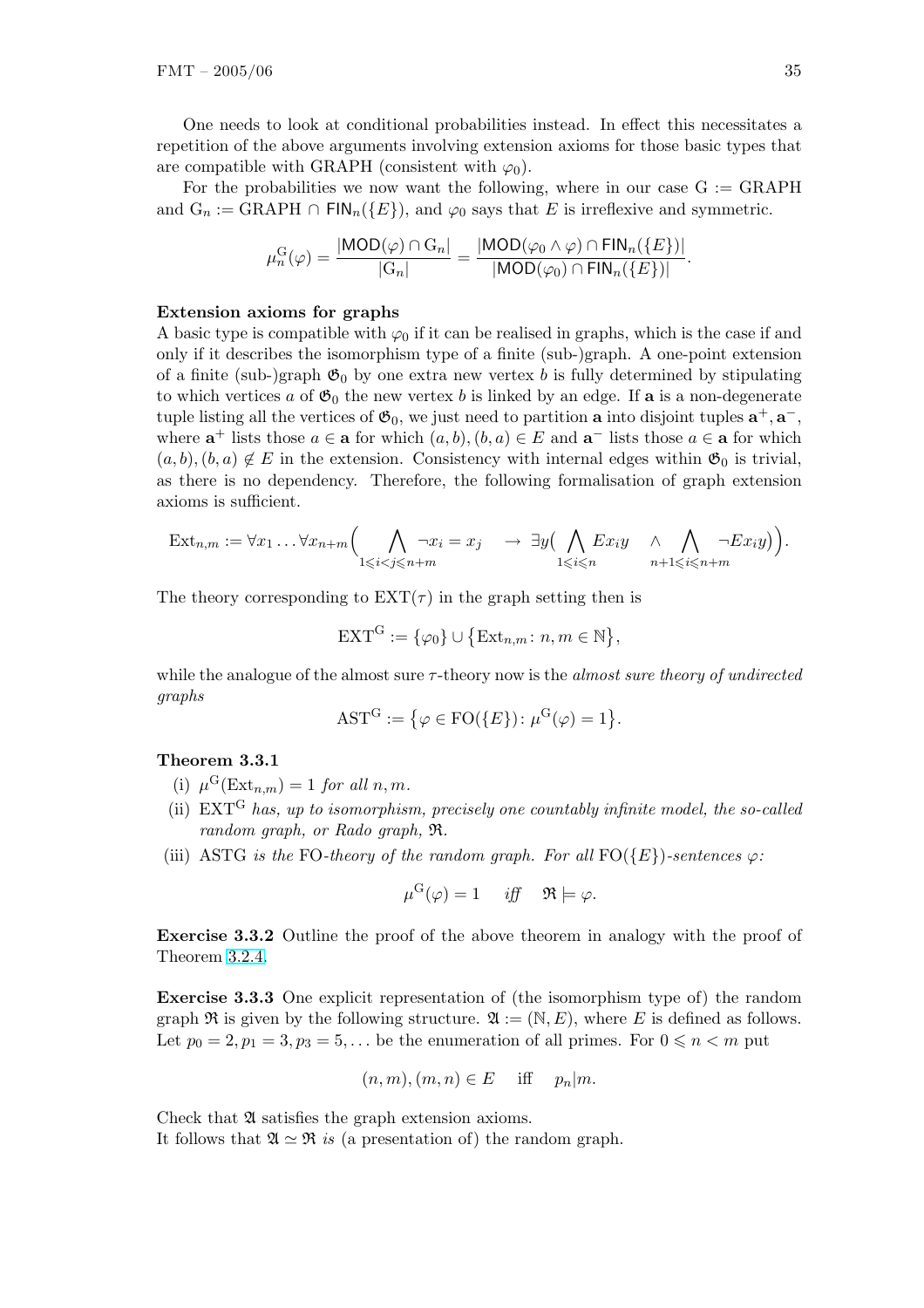Example 3.3.4 An undirected finite graph almost surely has diameter 2. I.e., the following is almost surely true in undirected graphs (true in the random graph  $\mathfrak{R}$ ):

$$
\exists x \exists y \neg Exy \land \forall x \forall y (x = y \lor Exy \lor \exists z (Exz \land Exy)).
$$

In fact even  $\exists x \exists y \neg Exy \land \forall x \forall y \exists z (Exz \land Ezy)$  is almost surely true. For the first conjunct, one may use the extension axiom  $Ext_{0,1}$  and  $Ext_{2,0}$  for the second part.

**Example 3.3.5** Every finite graph  $\mathfrak{G}_0$  is isomorphically embedded in the random graph **R.** Moreover, if  $\mathfrak{G}_0 \subseteq \mathfrak{G}_1$  are finite graphs, and if  $\rho_0: \mathfrak{G}_0 \simeq \mathfrak{G}'_0 \subseteq \mathfrak{R}$  is an isomorphic embedding of  $\mathfrak{G}_0$  into  $\mathfrak{R}$ , then  $\rho_0$  can be extended to an isomorphic embedding of  $\mathfrak{G}_1$ into  $\mathfrak{R}$ : there exists  $\rho_1 \supseteq \rho_0$  such that  $\rho_1 : \mathfrak{G}_1 \simeq \mathfrak{G}_1' \subseteq \mathfrak{R}$ .

For this one establishes first the second claim in the special case where  $\mathfrak{G}_1$  is an extension of  $\mathfrak{G}_0$  by a single vertex. The appropriate graph extension axiom takes care of this. Then, we proceed by induction on the number of vertices in  $\mathfrak{G}_1 \setminus \mathfrak{G}_0$ .

**Exercise 3.3.6** For arbitrary finite relational  $\tau$  consider the diameter of the Gaifman graph of finite  $\tau$ -structures  $\mathfrak{A}$ , diameter( $G(\mathfrak{A})$ ). Show that almost surely

diameter( $G(\mathfrak{A})$ ) =  $\begin{cases} 2 & \text{if } \tau \text{ has at least one binary but no ternary relation,} \\ 1 & \text{if } \tau \text{ has at least one binary but no ternary relation,} \end{cases}$ 1 if  $\tau$  has at least one ternary relation.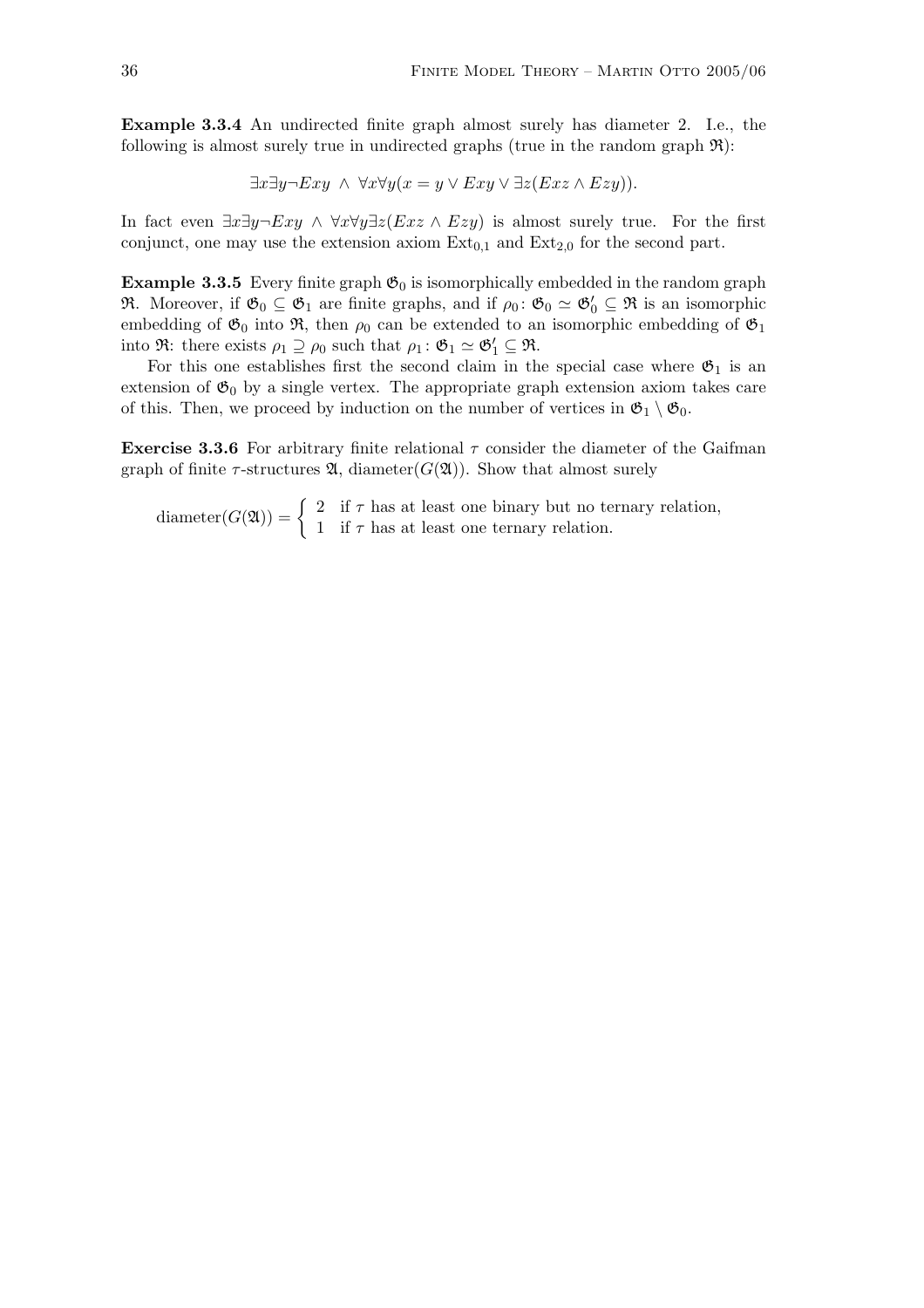# Part II

# <span id="page-38-0"></span>Logic and Complexity: Descriptive Complexity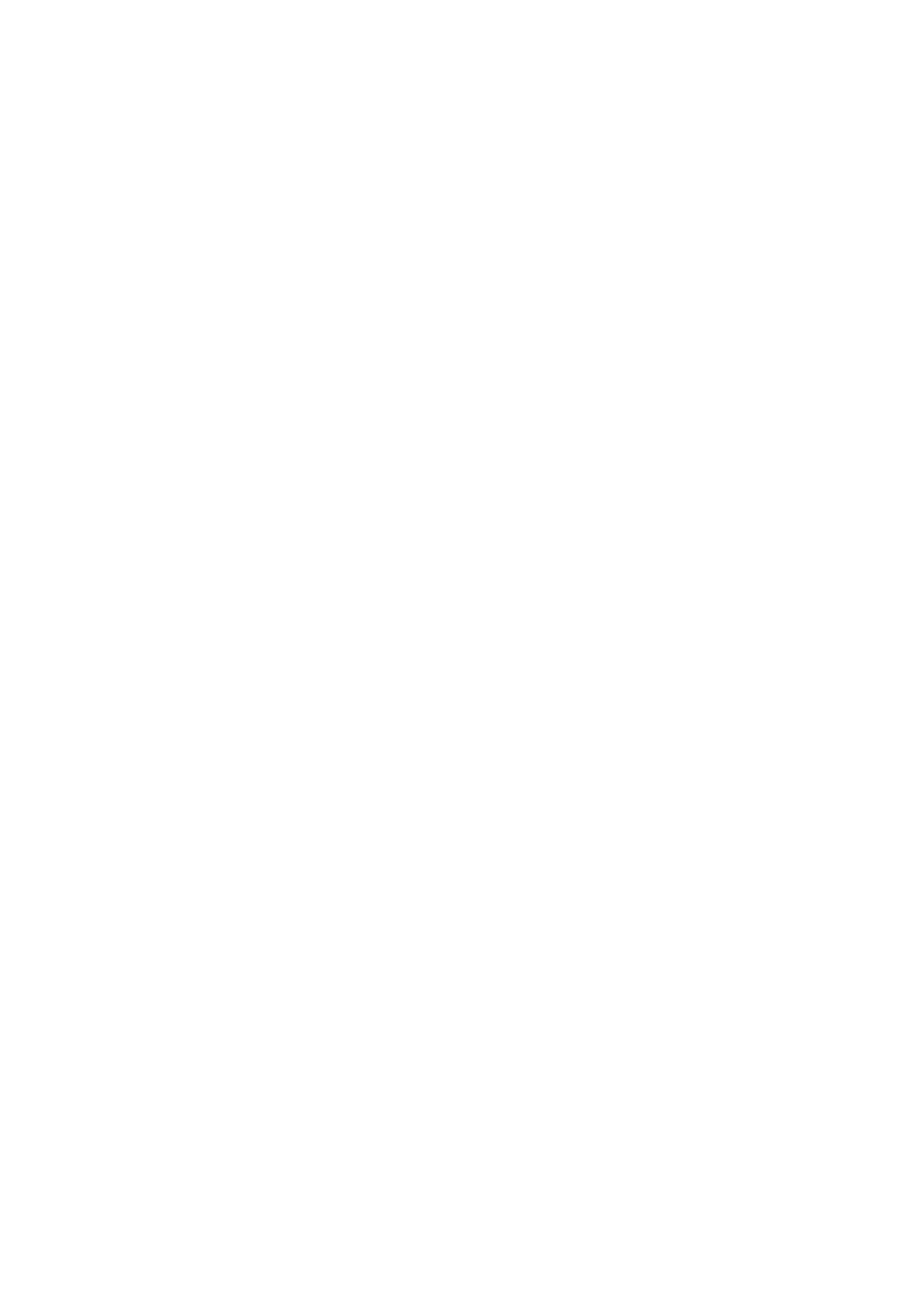# <span id="page-40-0"></span>Chapter 4

# Monadic Second-Order Logic and Büchi's Theorem

# 4.1 Word models

Fix finite alphabet  $Σ$ ; recall:

- $\Sigma^*$  the set of all  $\Sigma$ -words;
- $w = a_1 \dots a_n \in \Sigma^*$   $(a_i \in \Sigma)$  has length  $|w| = n$ ;
- $\varepsilon \in \Sigma^*$  the empty word,  $\Sigma^+ = \Sigma^* \setminus {\varepsilon};$
- $(\Sigma^*, \cdot, \varepsilon)$  with concatenation operation  $\cdot$  the monoid of  $\Sigma$ -words;
- $(\Sigma^+, \cdot)$  the semigroup of non-empty  $\Sigma$ -words.

Definition 4.1.1 Let  $\tau_{\Sigma} = \{ \langle \rangle \cup \{ P_a : a \in \Sigma \}.$ 

(i) The canonical *word model* associated with  $w = a_1 \dots a_n \in \Sigma^+$  is the linearly ordered  $\tau_{\Sigma}$ -structure  $\mathfrak{A}_w = ([n], <, (P_a^{\mathfrak{A}_w})_{a \in \Sigma}),$  where  $[n] = \{1, \ldots, n\}$  with the usual ordering < and

$$
P_a^{\mathfrak{A}_w} = \{i \colon a_i = a\}.
$$

- (ii) A ( $\Sigma$ -)word model is any  $\tau_{\Sigma}$ -structure isomorphic to some  $\mathfrak{A}_w$  for  $w \in \Sigma^+$ ;  $\Sigma^+ \subseteq \text{FIN}(\tau_\Sigma)$  the class of all  $\Sigma$  word models (the  $\simeq$ -closure of  $\{\mathfrak{A}_w : w \in \Sigma^+\}\)$ .
- (iii) For  $\Sigma$ -languages  $L \subseteq \Sigma^+$  put  $\underline{L} := {\mathfrak{B}} : \mathfrak{B} \simeq \mathfrak{A}_w$  for some  $w \in L$   $\subseteq \Sigma^+$  (the  $\simeq$ -closure of  $\{\mathfrak{A}_w : w \in L\}$ ).

The connection between words and word models induces exact correspondences:

| $\Sigma$ -words $w \in \Sigma^+$           | <b>Contract Contract State</b> | isomorphism classes of word models $\mathfrak{A}_w$ |
|--------------------------------------------|--------------------------------|-----------------------------------------------------|
| $\Sigma$ -languages $L \subseteq \Sigma^+$ | $\sim$ 100 $\sim$              | isomorphism classes of word models                  |
| concatenation of words                     | <b>Section</b>                 | ordered sums of word models                         |

Büchi's Theorem will enrich this picture by the correspondence between regularity and MSO-definability.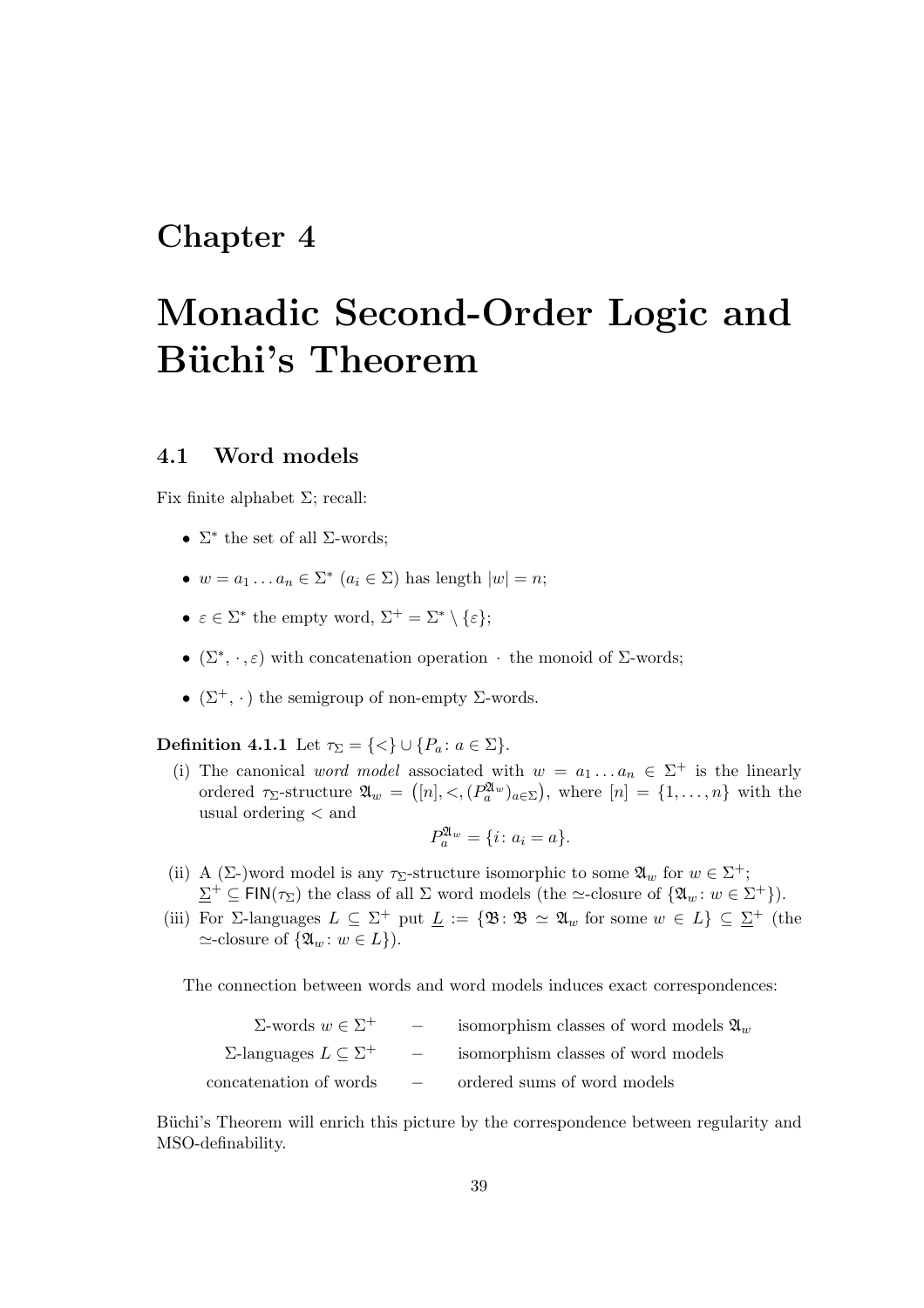# 4.2 Regular languages

**Definition 4.2.1** For  $L \subseteq \Sigma^*$  define *syntactic congruence*  $\approx_L$  as an equivalence relation on  $\Sigma^*$  by

<span id="page-41-0"></span> $40$  Finite Model Theory – Martin  $M$   $\sim$   $10^{10}$ 

 $w \approx_L w'$  if for all  $x, y \in \Sigma^*$ :  $xwy \in L \Leftrightarrow xw'y \in L$ .

Observe that  $\approx_L$  is a congruence w.r.t. concatenation:  $v \approx_L v'$  and  $w \approx_L w'$  implies  $vw \approx_L v'w'$ . The quotient of  $(\Sigma^*, \cdot, \varepsilon)$  w.r.t.  $\approx_L$  (well-defined) is called the syntactic monoid of L.

A right-handed version  $\sim_L$  may be defined by

 $w \sim_L w'$  if for all  $x \in \Sigma^*$ :  $wx \in L \Leftrightarrow w'x \in L$ .

 $\sim_L$  is right-invariant:  $w \sim_L w'$  implies  $wa \sim_L w'a$ , but in general not left-invariant (and not a congruence).

 $\approx_L$  is a refinement of  $\sim_L$  and in particular also right-invariant.

Clearly L is a union of classes of  $\sim_L$  as well as a union of classes of  $\approx_L$ .

**Exercise 4.2.2** Show that if  $L = L(\mathcal{A})$  for a deterministic automaton  $\mathcal{A}$  with m states, then  $\approx_L$  has at most  $m^m$  equivalence classes. Hint: associate unary operations on the sate set with  $\approx_L$  classes.

**Definition 4.2.3** A language  $L \subseteq \Sigma^*$  is regular if it is recognised by a (deterministic) finite automaton,  $L = L(\mathcal{A})$  for a DFA  $\mathcal{A}$ .

Note that this means that the word problem for  $L$ ,

on input  $w \in \Sigma^*$ decide whether  $w \in L$ 

is solved by a DFA (with constant memory). The following is proved in automata and formal languages.

Theorem 4.2.4 (Myhill–Nerode) T.f.a.e. for any  $L \subseteq \Sigma^*$ :

- (i) L regular (DFA/NFA recognisable).
- (ii)  $\approx_L$  has finite index.
- (iii)  $\sim_L$  has finite index.
- (iv) there is some right-invariant equivalence relation of finite index on  $\Sigma^*$  such that L is a union of equivalence classes.

## 4.3 Büchi's Theorem

We concentrate on languages  $L \subseteq \Sigma^*$ , as we have no word model for the empty word. Note that  $L \subseteq \Sigma^*$  is regular iff  $L \setminus \{\varepsilon\} \subseteq \Sigma^+$  is regular.

Recall MSO, now over the signature  $\tau_{\Sigma}$  for word models. We use first-order variables  $x,y,z$ , ... (ranging over elements) and second-order variables  $X,Y,Z$ , ... (ranging over subsets). MSO( $\tau_{\Sigma}$ ) is the closure of the atomic formulae (of types  $x = y, x < y, P_a x$  and  $Xx$ ) under  $\wedge$ ,  $\vee$ ,  $\neg$  and first- and second-order existential and universal quantification. MSO quantifier rank counts first- and second-order quantification without distinction.

Recall  $\equiv_m^{\text{MSO}}$  (MSO-equivalence up to quantifier rank m between structures with firstand second-order parameters) and its game characterisation in  $\mathsf{G}_m^{\rm MSO}(\mathfrak{A},\mathbf{P},\mathbf{a};\mathfrak{B},\mathbf{Q},\mathbf{b}).$ Recall from Lemma 2.3.6 in Part I that  $\equiv_m^{\text{MSO}}$  is compatible with ordered sums.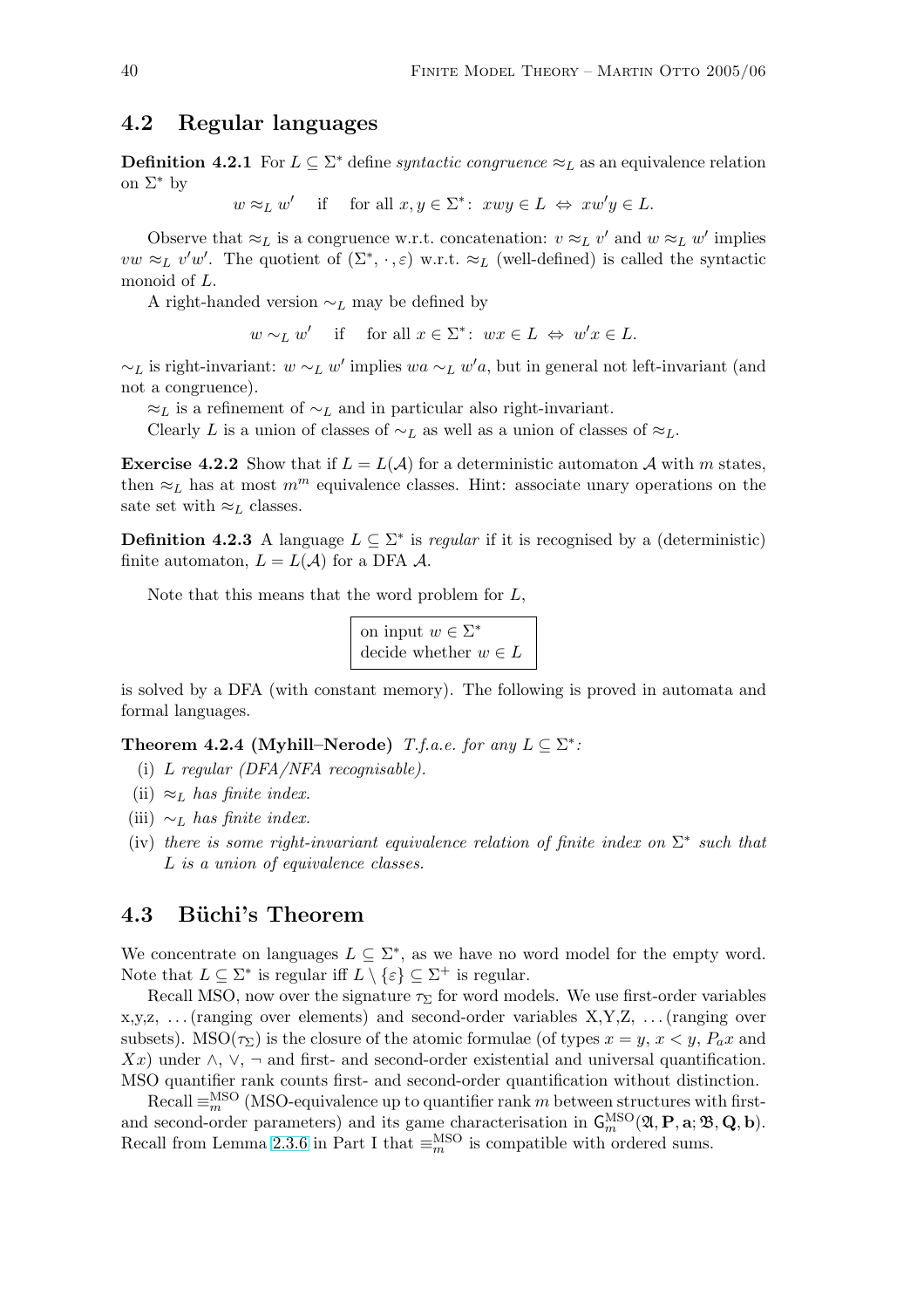**Exercise 4.3.1** There exists  $\varphi_0 \in \text{FO}(\tau_\Sigma)$  for which  $\Sigma^+ = \text{FMOD}(\varphi_0)$ .

Call a class  $K \subseteq \Sigma^+$  MSO-definable if  $K = \text{FMOD}(\varphi) \cap \Sigma^+$  for some sentence  $\varphi \in \text{MSO}(\tau_{\Sigma})$  (if  $K = \text{FMOD}(\varphi \wedge \varphi_0)$  for  $\varphi_0$  as in the exercise).

 $\mathcal{F}_{\mathcal{A}}$  ,  $\mathcal{F}_{\mathcal{A}}$  ,  $\mathcal{F}_{\mathcal{A}}$  ,  $\mathcal{F}_{\mathcal{A}}$  ,  $\mathcal{F}_{\mathcal{A}}$  ,  $\mathcal{F}_{\mathcal{A}}$  ,  $\mathcal{F}_{\mathcal{A}}$  ,  $\mathcal{F}_{\mathcal{A}}$  ,  $\mathcal{F}_{\mathcal{A}}$  ,  $\mathcal{F}_{\mathcal{A}}$  ,  $\mathcal{F}_{\mathcal{A}}$  ,  $\mathcal{F}_{\mathcal{A}}$  ,  $\mathcal{F}_{\mathcal{A}}$  ,

Similarly, K is said to be  $\exists$ -MSO-definable if  $K = \mathsf{FMOD}(\varphi) \cap \underline{\Sigma}^+$  for some sentence  $\varphi = \exists \mathbf{X} \psi(\mathbf{X})$  with  $\psi(\mathbf{X}) \in \mathrm{FO}(\tau_{\Sigma} \cup \{\mathbf{X}\}).$ 

**Theorem 4.3.2 (Büchi)** T.f.a.e. for any  $K \subseteq \Sigma^+$ :

- (i) K MSO-definable.
- (ii)  $K = L$  for some regular  $L \subseteq \Sigma^+$ .
- (iii)  $K \exists$ -MSO-definable.

Corollary 4.3.3 MSO and ∃-MSO have the same expressive power over word models (unlike, e.g., over the class of finite graphs).

The proof of the theorem is immediate from the following two lemmas.

**Lemma 4.3.4** For any NFA A there is an  $\exists$ -MSO sentence  $\varphi_A$  such that for all  $w \in \Sigma^+$ :

$$
w\in L(\mathcal{A})\hspace{0.4cm} \text{ iff } \hspace{0.4cm} \mathfrak{A}_w\models \varphi_\mathcal{A}.
$$

Idea: use second-order variables  $X_q$  for the states q of A and an FO formula  $\psi(\mathbf{X})$ describing accepting runs of A on w in terms of a state-assignment  $(\mathfrak{A}_w,(P_q))$  over  $\mathfrak{A}_w$ .

The following lemma states that MSO model checking over word models can be done by DFA.

**Lemma 4.3.5** For any sentence  $\varphi \in \text{MSO}(\tau_{\Sigma})$  there is a DFA  $\mathcal{A}_{\varphi}$  such that for all  $w \in \Sigma^+$ :

$$
w\in L(\mathcal{A}_{\varphi})\quad \text{ iff }\quad \mathfrak{A}_w\models\varphi.
$$

Proof By Theorem 4.2.4, it suffices to provide some right-invariant equivalence relation on  $\Sigma^*$  such that  $L_{\varphi} := \{w \in \Sigma^+ : \mathfrak{A}_w \models \varphi\}$  is a union of equivalence classes.

If  $qr(\varphi) = m$ , then  $\equiv_m^{MSO}$  induces such an equivalence relation. Put

$$
w \sim w'
$$
 if  $\mathfrak{A}_w \equiv_m^{\text{MSO}} \mathfrak{A}_{w'}$ .

Then clearly  $\sim$  has finite index (just like  $\equiv_m^{\text{MSO}}$ ), and  $L_{\varphi}$  is a union of  $\sim$ -classes.

Right-invariance follows from compatibility of  $\equiv_m^{\mathrm{MSO}}$  with ordered sums, Lemma 2.3.6 in Part I. In fact,  $\sim$  is even a congruence w.r.t. concatenation.  $\Box$ 

Variations (on the proofs) Instead of automata one may rely on the characterisation of the class of all regular Σ-languages as the smallest class of Σ-languages comp[rising](#page-25-0) the empty language  $\emptyset$  and the singleton languages  $\{a\}$  for all  $a \in \Sigma$  that is closed under the language operations of union, concatenation and star.

Exercise 4.3.6 Show MSO-definability of all (classes of word models of) regular languages by direct induction on the generation of regular languages (or on the syntax of regular expressions). More precisely, provide, by induction, for every regular language L an MSO-definition of  $L \setminus \{\varepsilon\}.$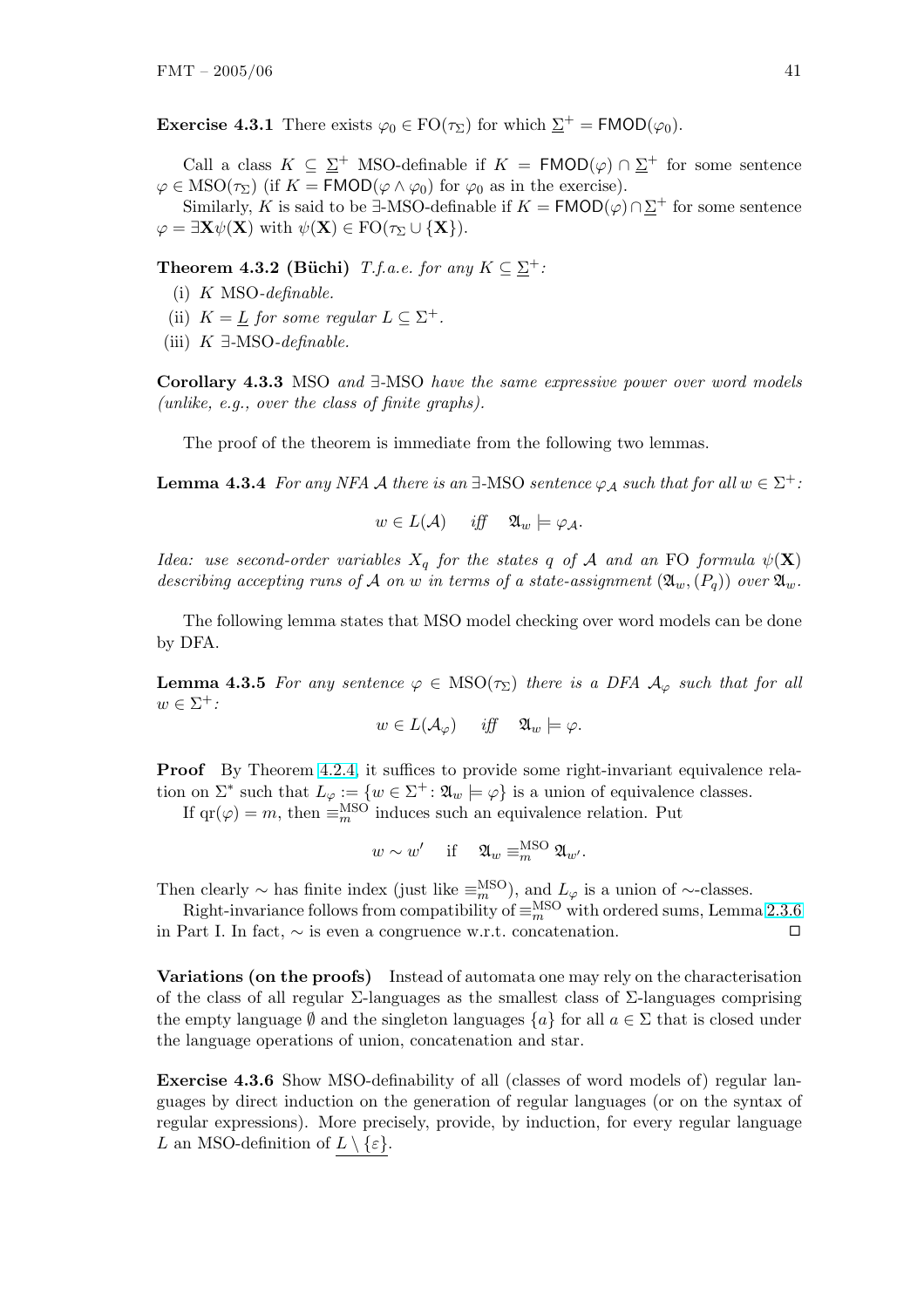An inductive approach to the opposite direction, from MSO to automata or to regular languages, is seemingly hampered by the problem of free variables in subformulae.

Free second-order variables can be treated through an appropriate extension of the alphabet Σ. In order to describe a structure  $(\mathfrak{A}_w, \mathbf{P})$  where  $\mathbf{P} = (P_1, \ldots, P_k)$  as a word, we may use the alphabet  $\Sigma \times \mathbb{B}^k$  and associate with position  $i \in [n] = A$  the letter  $(a, b_1, \ldots, b_k)$  if  $i \in P_a$  and  $i \in P_j$  for precisely those j with  $b_i = 1$ .

First-order variables (and parameters) may be eliminated in favour of second-order variables as follows. Let  $\text{MSO}^{\circ}(\tau_{\Sigma})$  be the variant MSO logic with atomic formulae

> $X \subseteq P_a$  (with the obvious semantics)<br> $X \subseteq Y$  (with the obvious semantics) (with the obvious semantics)  $X \leq Y$  (with semantics: " $\emptyset \neq X \times Y \subseteq \langle$ ")

closed under  $\wedge$ ,  $\vee$ ,  $\neg$  and existential and universal second-order quantification. There is an effective translation from ordinary  $\text{MSO}(\tau_{\Sigma})$  into  $\text{MSO}^{\circ}(\tau_{\Sigma})$ .

- Exercise 4.3.7 (a) Provide MSO°-formalisations for " $X = \emptyset$ ", " $X \cap Y = Z$ ", " $X \cup Y = Z$ ", "  $Y = Z$ ", "X is a singleton set" and "< is a linear ordering of the domain".
	- (b) Sketch a construction of model checking automata  $\mathcal{A}_{\varphi}$  for  $\varphi \in \mathrm{MSO}^{\circ}(\tau_{\sigma})$ , by induction on  $\varphi$ . For  $\varphi = \varphi(X_1, \ldots, X_k)$  we want that

$$
\mathfrak{A}_w \models \varphi[\mathbf{P}] \quad \text{ iff } \quad \mathcal{A}_{\varphi} \text{ accepts } w_{\mathfrak{A},\mathbf{P}},
$$

where  $w_{\mathbf{P}}$  is the canonical word representation of  $(\mathfrak{A}_w, \mathbf{P})$  over the alphabet  $\Sigma \times \mathbb{B}^k$ as indicated above.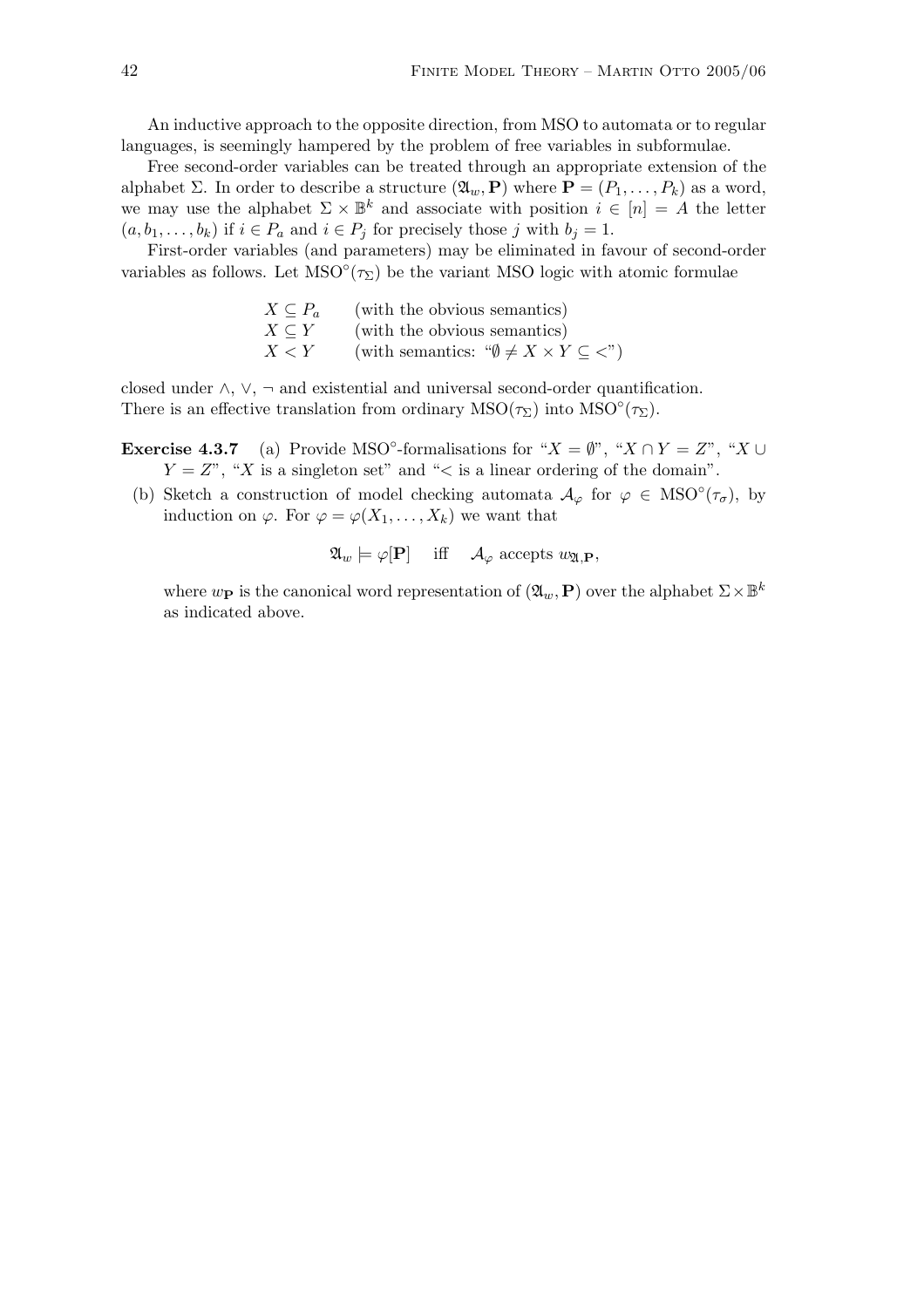# <span id="page-44-0"></span>Chapter 5

# Excursion: Computational **Complexity**

# 5.1 Turing machines

We here look at decision problems exclusively. A decision problem is a problem which requires "yes"/"no" answers on any admissible input; it can be specified by two sets

> I the set of instances  $D \subseteq I$  the subset of *positive instances*,

where  $D \subseteq I$  is just the set of those instances for which the answer is "yes", and  $I \setminus D$ the set of those for which the answer is "no". At a syntactic level,  $I$  and  $D$  are languages over some alphabet  $\Sigma$  used for the encoding of the instances.  $D \subseteq I \subseteq \Sigma^*$  is thus a (sub-)language recognition problem.

We use Turing machines of a particular format suitable for the input/output requirements of decision problems to formalise the notion of an algorithmic solution of a decision problem. For complexity consideration one treats both deterministic and non-deterministic Turing machines.

Deterministic Turing machines The following definition of a Turing machine is suited to language recognition problems. For some language  $L \subseteq \Sigma^*$ , we want to deal with inputs  $w \in \Sigma^*$ , which the machine is to accept or reject according to whether  $w \in L$ or not.

#### Definition 5.1.1 [DTM]

A deterministic Turing machine (DTM) with work tape alphabet  $\Gamma \supseteq \Sigma \cup {\square}$  ( $\Box$  the  $blank)$  is a tuple

$$
\mathcal{M}=\left(\Gamma,Q,q_0,q^+,q^-,q^\perp,\delta\right)
$$

- Q the finite set of states with distinct special states  $q_0, q^+, q^-, q^\perp \in Q$ :  $q_0 \in Q$  the *initial state* 
	- $q^+ \in Q$  the accepting final state
	- $q^- \in Q$  the rejecting final state

 $q^{\perp} \in Q$  the garbage state

 $\delta$  the transition function.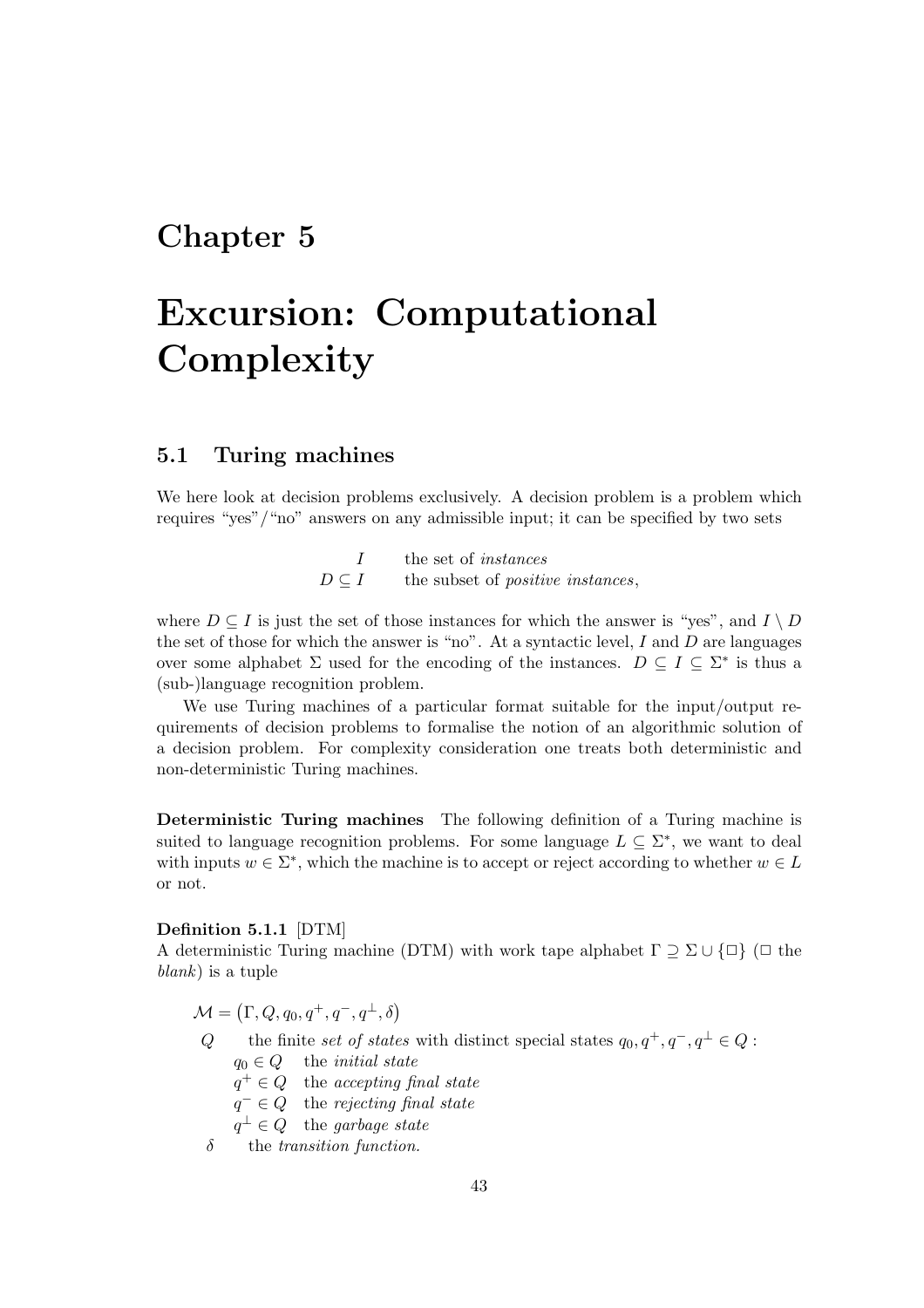The transition function has the format

$$
\delta \colon Q \times \Gamma \to \Gamma \times \{-1, 0, +1\} \times Q
$$

and, depending on internal state and symbol currently read, specifies symbol to be printed, head movement to be carried out, and successor state.

We assume that  $\delta(q, b) = (b, 0, q)$  for  $q \in \{q^+, q^-, q^\perp\}$  (which will guarantee stationary configurations).

For a computation of M on some input word  $w = a_0 \dots a_{n-1} \in \Sigma^*$  we assume an initialisation that has  $a_i$  written into tape cell i for  $i = 0, \ldots, n-1$ , all other tape cells blank; the head is located at tape cell 0; M in state  $q_0$ .

A configuration of  $\mathcal M$  is a complete description of its overall state, comprising of

| internal (control) state: $q \in Q$                            |                                            |
|----------------------------------------------------------------|--------------------------------------------|
| head position over tape: tape cell index $\ell \in \mathbb{N}$ |                                            |
| full tape content:                                             | a function $\rho: \mathbb{N} \to \Gamma$ . |

We use notation  $C = (q, \ell, \rho)$  for configurations, and write  $C_t[w]$  for the configuration in step t of the computation on input w. The function  $\rho$  is used for specifying the tape content in tape cell i as  $\rho(i)$ . In any configuration arising in a computation of M,  $\rho(i)$ will differ from  $\Box$  only in a finite region around  $i = 0 \in \mathbb{N}$ , because all tape cells not yet visited by the head must still be blank.

The *initial configuration* on input  $w$ , according to our initialisation convention, is given by  $C_0[w] = (q_0, 0, \rho_0)$  where

$$
\rho_0(i) = \begin{cases} a_i & \text{for } i < n = |w| \\ \Box & \text{else.} \end{cases}
$$

A run of M on input w is the sequence  $C_0[w], C_1[w], \ldots$  of configurations, starting with the initial configuration  $C_0[w]$ , and  $C_{t+1}[w]$  always determined as the *successor* configuration  $C_t[w]$  of  $C_t[w]$ . Successor configurations are determined according to the transition function  $\delta$ :

$$
C = (q, \ell, \rho) \longmapsto C' = (q', \ell + d, \rho') \quad \text{with } \rho'(i) = \begin{cases} b' & \text{for } i = \ell \\ \rho(i) & \text{for } i \neq \ell \end{cases}
$$

if  $\delta(q, \rho(\ell)) = (b', d, q')$  and  $\ell + d \geqslant 0$ .

$$
C = (q, \ell, \rho) \longmapsto C' = (q^{\perp}, 0, \rho)
$$
  
else, i.e., if  $\ell = 0$  and  $\delta(q, \rho(\ell)) = (b', -1, q')$  [head trying to fall off the tape].

In words:  $\delta(q, \rho(\ell)) = (b', d, q')$  tells M to print b over the currently read letter (which is  $\rho(\ell)$ ), move the head by d to the right, and to enter state q'.

Termination the computation of  $M$  on w terminates (within k steps) if a configuration  $C_t[w] = (q, \ell, \rho)$  with  $q \in \{q^+, q^-\}$  is reached (for some  $t < k$ ).

Acceptance A run of  $M$  on input w is accepting if it terminates with  $M$  in the accepting final state  $q^+$ , rejecting if it terminates in the rejecting final state  $q^-$ . Note that there can also be non-terminating runs; these are also called divergent and are neither accepting nor accepting (no decision reached).

We use the following symbolic notation for acceptance, rejection, termination and divergence: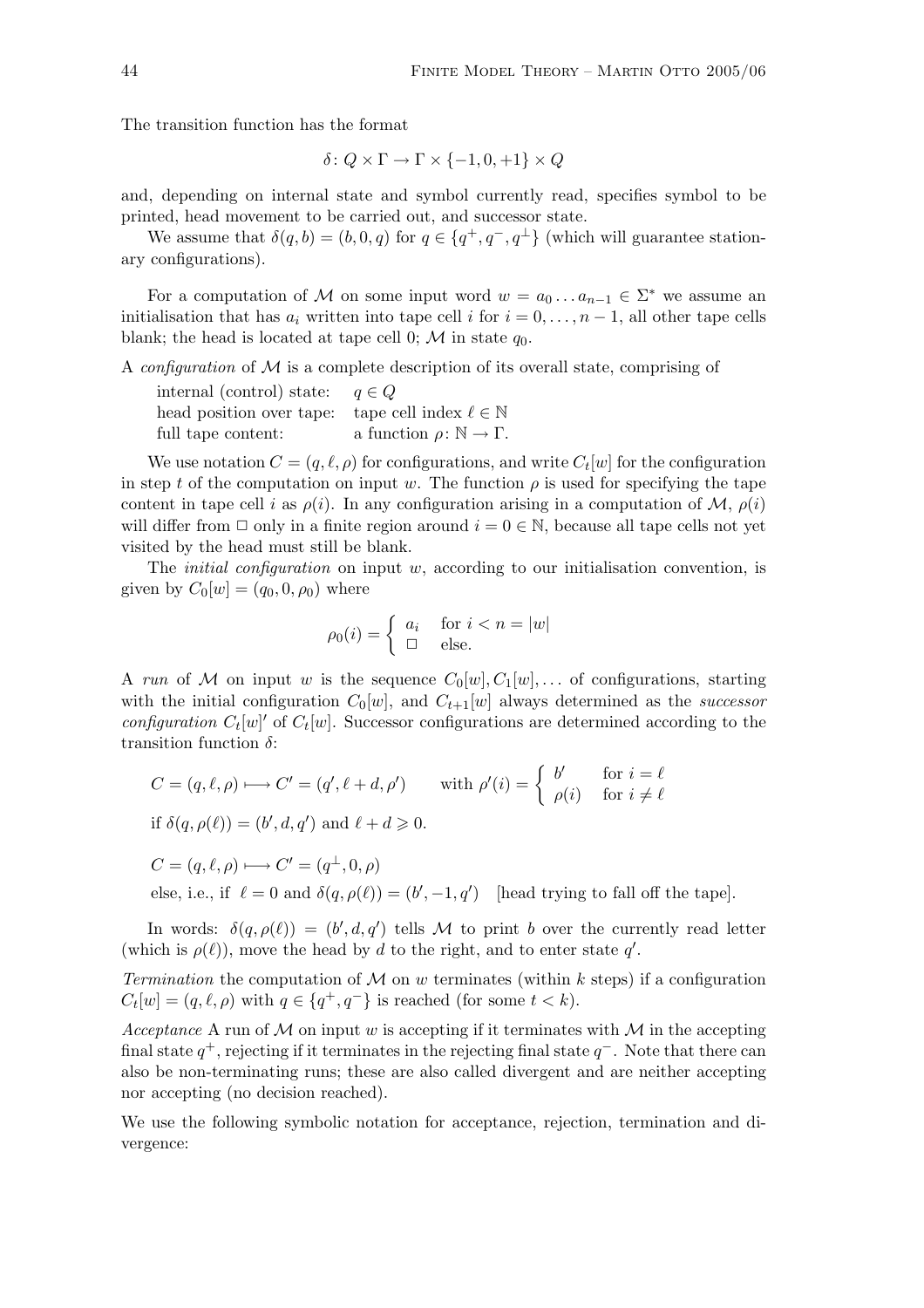<span id="page-46-0"></span>

| $w \stackrel{\mathcal{M}}{\longrightarrow} q^+$ "the run of M on input w is accepting"                           |
|------------------------------------------------------------------------------------------------------------------|
| $w \stackrel{\mathcal{M}}{\longrightarrow} q^{-}$ "the run of M on input w is rejecting"                         |
| $w \stackrel{\mathcal{M}}{\longrightarrow} \langle k \mid w$ "the run of M on input w terminates within k steps" |
| $w \stackrel{\mathcal{M}}{\longrightarrow} \infty$ "the run of M on input w diverges"                            |

**Definition 5.1.2** A DTM M solves the decision problem associated with  $D \subseteq \Sigma^*$  (or decides D) if for all  $w \in \Sigma^*$ :

$$
w \xrightarrow{M} q^{+} \quad \text{for } w \in D,
$$
  

$$
w \xrightarrow{M} q^{-} \quad \text{for } w \notin D.
$$

(For  $D \subseteq I \subseteq \Sigma^*$ , we only require correct termination for admissible inputs  $w \in I$ .)

Non-deterministic Turing machines A non-deterministic Turing machine (NTM) has the format  $\mathcal{M} = (\Gamma, Q, q_0, q^+, q^-, \Delta)$  with a transition relation

$$
\Delta \subseteq Q \times \Gamma \times \Gamma \times \{-1, 0, +1\} \times Q.
$$

Tuples  $(q, b, b', d, q')$  give rise to *possible* transitions to successor configurations in the obvious manner: when in state  $q$  and reading letter  $b$ , the run may proceed to a successor configuration obtained by overwriting  $b$  with  $b'$ , moving the head by  $d$  and entering control state q' (provided the head was not already in position 0 and  $d = -1$ ).

A run of M on input w is a (finite or infinite) sequence  $C_0[w], C_1[w], \ldots$  of configurations, starting with the initial configuration  $C_0[w]$ , and with  $C_t[w]$  one of the allowed successor configurations of  $C_{t-1}[w]$  according to  $\Delta$ .

As in general a configuration may have one or several possible successor configurations or none, the set of runs on a given input forms a tree.

An accepting run is one in which state  $q^+$  is reached. A run terminates if  $q^+$ ,  $q^-$  or some configuration without successor is reached.

**Definition 5.1.3** An NTM M solves the decision problem associated with  $D \subseteq \Sigma^*$  (or decides D) if for all  $w \in \Sigma^*$ , all runs of M on w terminate and M has an accepting run on w if, and only if,  $w \in D$ . (Modification for  $D \subseteq I \subseteq \Sigma^*$  as above.)

## 5.2 Resource bounds and complexity classes

**Definition 5.2.1** For a function  $f : \mathbb{N} \to \mathbb{N}$  we say that an NTM or DTM  $\mathcal{M}$  is

- (i) f time bounded if for all inputs w, all computations of M on input w terminate within  $f(|w|)$  many steps.
- (ii) f space bounded if for all inputs w, all computations of  $M$  on input w have head positions  $\ell \leq f(|w|)$  throughout.

In particular, an NTM or DTM is polynomially time or space bounded if it is  $f$  time or space bounded for some polynomial  $f(n)$ .

#### Definition 5.2.2 A decision problem is in

(i) P (or Ptime, deterministic polynomial time), if it is solvable by some polynomially time bounded DTM.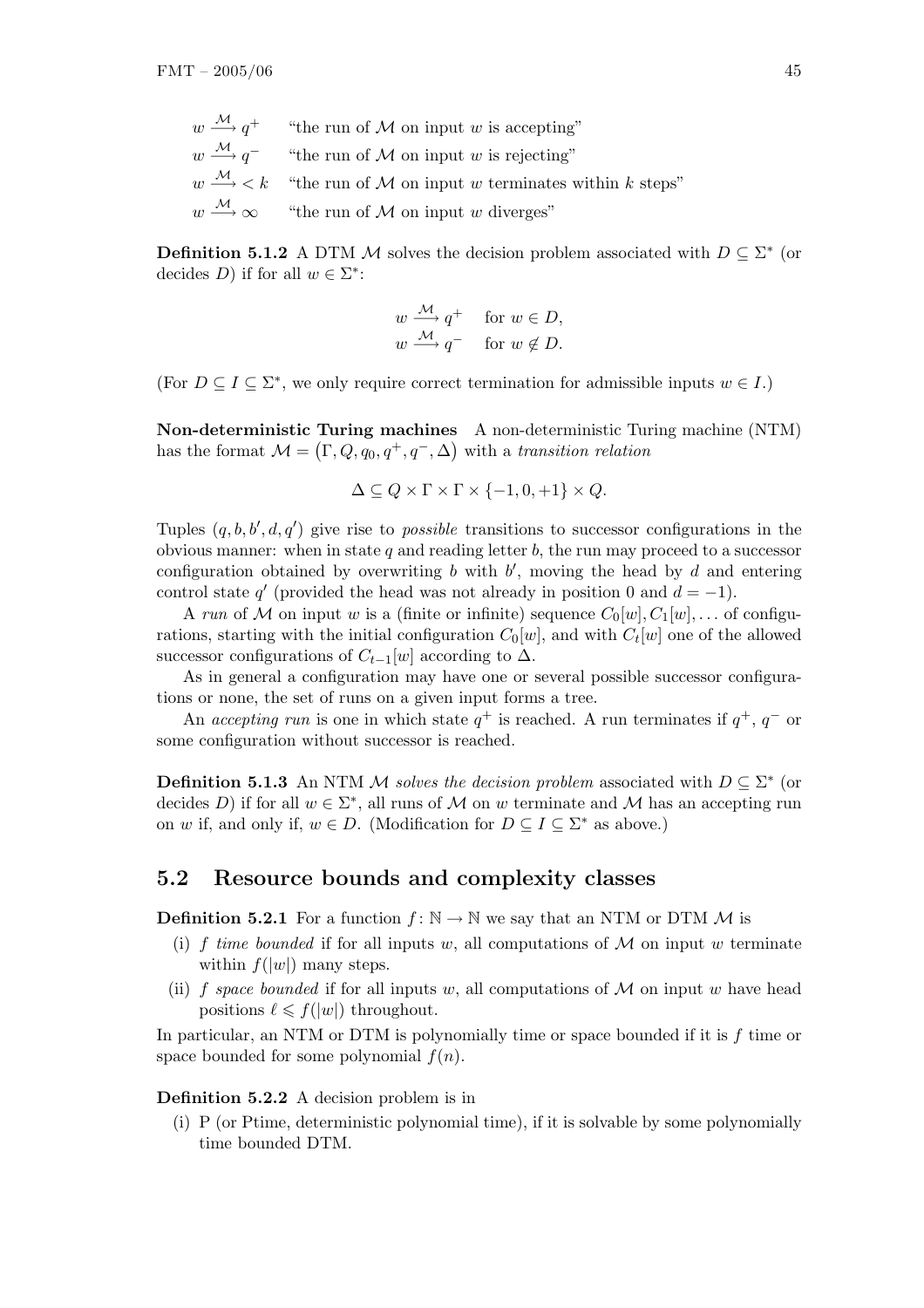- <span id="page-47-0"></span>(ii) NP (non-deterministic polynomial time), if it is solvable by some polynomially time bounded NTM.
- (iii) Pspace (polynomial space) if it is solvable by some polynomially space bounded DTM.

Straightforward arguments show that

Ptime  $\subseteq$  NP  $\subseteq$  Pspace  $\subseteq$  Exptime,

where Exptime is the class defined via exponentially time bounded DTM (with time bounds  $f(n) = 2^p(n)$ , p a polynomial). It is not currently known which of these inclusions are strict (e.g., the famous  $P/NP$  problem), apart from the known

Ptime  $\subset$  Exptime.

The complexity class P is generally regarded as an appropriate idealisation of *feasibly* solvable decision problems. Many important decision problems are known to be in NP (through polynomially bounded "guessing and checking"), with no indication how they could be solved deterministically with polynomial time bounds. Moreover, many natural NP problems can be shown to be NP complete in the sense that a deterministic polynomial time bounded solution would imply that all of NP collapses to P.

Note that the complexity measures used here are essentially asymptotic. They distinguish different growth rates of required resources, in their dependence on input size, as input size tends to infinity. In particular, one may always ignore finitely many inputs (all inputs of some bounded size), as they could be treated trivially by "table look-up".

Major complexity classes like the above are very robust in the sense that natural variations in the specific details of the machine model do not affect the classes.

All the usual algorithms based on some natural intuition of polynomially bounded iterations can in fact be "implemented" in polynomially bounded DTM.

### 5.3 Finite structures as inputs: unavoidable coding

We want to consider structures  $\mathfrak{A} \in \mathsf{FIN}(\tau)$  (for finite relational  $\tau$ ) as inputs for decision problems  $Q \subseteq FIN(\tau)$  where  $Q$  is a boolean query on finite  $\tau$ -structures (i.e., an isomorphism closed subclass. Think of  $Q$  as the subclass of those finite  $\tau$ -structures that have some structural property we are interested in; then we want to decide, given any finite  $\tau$ -structure, whether it has this property.) However,  $\mathfrak{A} \in \text{FIN}(\tau)$  cannot be fed to a Turing machine directly, but via some encoding as an input word. For this purpose we may for instance associate binary strings  $\langle \mathfrak{A} \rangle \in \mathbb{B}^*$  with  $\mathfrak{A} \in \mathsf{FIN}(\tau)$ .

**Example 5.3.1** Consider graphs  $\mathfrak{A} = (V, E^{\mathfrak{A}})$  with universes  $V = \{0, \ldots, n-1\}$  of size n. We regard  $n = |\mathfrak{A}|$  as the input size.

 $\mathfrak A$  is faithfully representable by the boolean *adjacency matrix*  $A_{\mathfrak A}\in\mathbb B^{n,n}$  with entries  $a_{ij} = 0$  or  $a_{ij} = 1$  depending on whether  $(i, j) \in E^{\mathfrak{A}}$  or not. We may then encode  $\mathfrak A$  as a single boolean string  $\langle \mathfrak{A} \rangle$  by concatenating the rows of this matrix to form one word of length  $n^2$  over the alphabet  $\mathbb{B}$ .

Since we are here only interested in sizes and complexity bounds up to polynomial re-scalings, the discrepancy between input size  $|\mathfrak{A}|$  (taken to be the universe size) and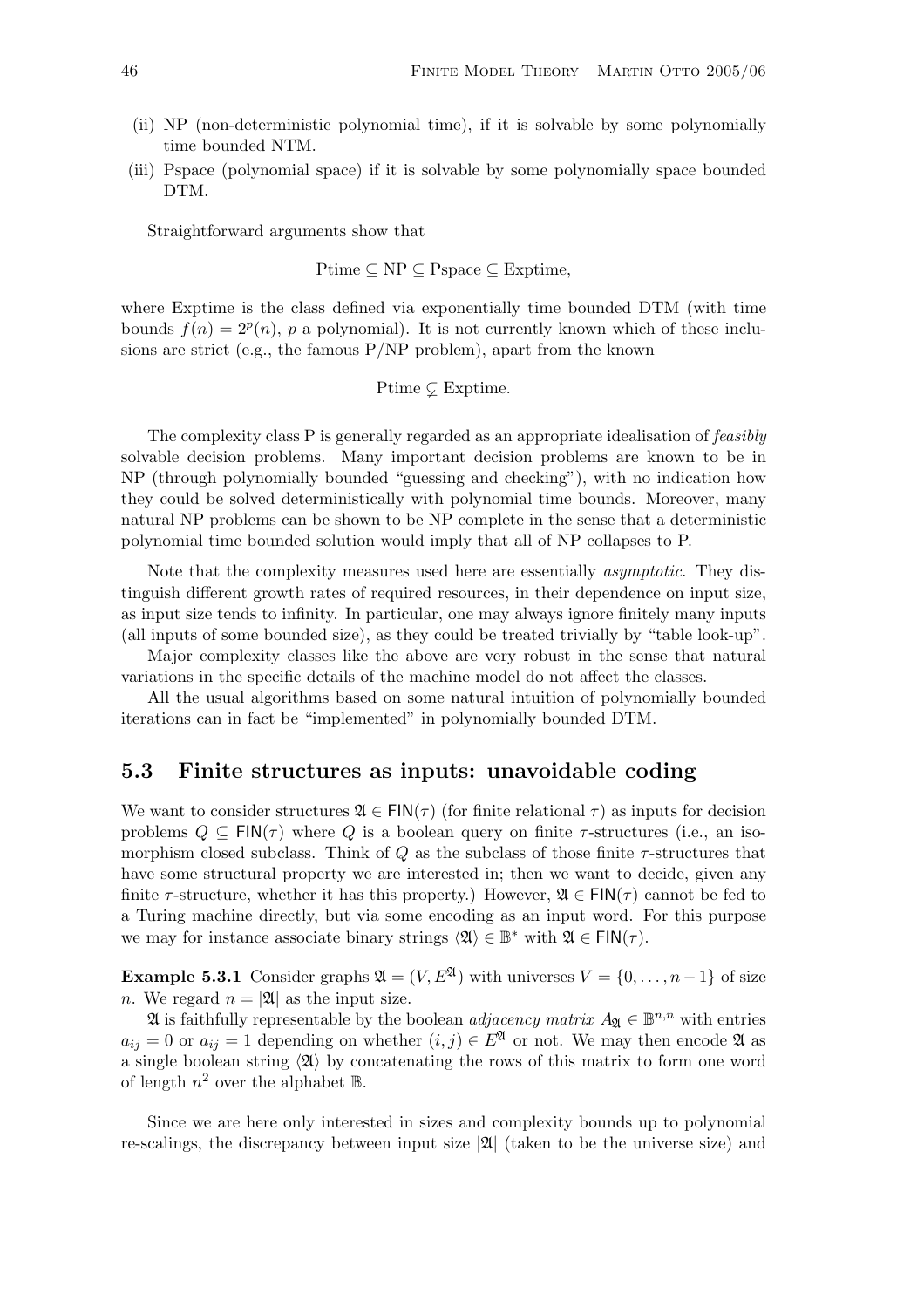the length of the actual encoding  $\langle \mathfrak{A} \rangle$  (which is  $n^2$  in the example) does not matter. The actual encoding details do not matter too much either; the robustness of complexity classes such as P, NP, Pspace also covers natural variations in coding.<sup>1</sup>

<span id="page-48-0"></span> $\mathcal{F}_{\mathcal{A}}$  ,  $\mathcal{F}_{\mathcal{A}}$  ,  $\mathcal{F}_{\mathcal{A}}$  ,  $\mathcal{F}_{\mathcal{A}}$  ,  $\mathcal{F}_{\mathcal{A}}$  ,  $\mathcal{F}_{\mathcal{A}}$  ,  $\mathcal{F}_{\mathcal{A}}$  ,  $\mathcal{F}_{\mathcal{A}}$  ,  $\mathcal{F}_{\mathcal{A}}$  ,  $\mathcal{F}_{\mathcal{A}}$  ,  $\mathcal{F}_{\mathcal{A}}$  ,  $\mathcal{F}_{\mathcal{A}}$  ,  $\mathcal{F}_{\mathcal{A}}$  ,

If  $\tau$  has several relations (of various arities) we may chose an encoding that similarly consists of some systematic concatenation of the entries in (higher-dimensional) boolean matrices, one for each relation.

**Definition 5.3.2** For finite relational  $\tau$  let  $STAN(\tau) \subseteq FIN(\tau)$  be the class of finite  $\tau$ -structures  $\mathfrak{A}$  with a standard universe of the form  $\{0, \ldots, n-1\}, n = |\mathfrak{A}| \geqslant 1$ . For  $\mathfrak{A} \in \text{STAN}(\tau)$ , we let  $\mathfrak{A}_{\leq}$  be its expansion by the natural ordering  $\leq$  on its domain  $\{0, \ldots, |\mathfrak{A}| - 1\}.$ 

For notational convenience we often write just n for the standard set  $\{0, \ldots, n-1\}$ of *n* elements, and similarly for instance  $n^k$  for the standard set  $\{0, \ldots, n^k-1\}$  of  $n^k$ elements, etc.

We assume a fixed natural encoding scheme for structures  $\mathfrak{A} \in \mathsf{STAN}(\tau)$  by  $\langle \mathfrak{A} \rangle \in \mathbb{B}^*$ , such that

- for  $\mathfrak{A} \in \mathsf{STAN}(\tau)$ ,  $\langle \mathfrak{A} \rangle$  uniquely determines  $\mathfrak{A}$ .
- $\langle \mathfrak{A} \rangle$  is of polynomial length in n for  $|\mathfrak{A}| = n, |\langle \mathfrak{A} \rangle| < n^k$ ; coding numbers in  $n^k = \{0, \ldots, n^k - 1\}$  as k-digit numbers to base n, the boolean entries of the word  $\langle \mathfrak{A} \rangle$  are FO definable in  $\mathfrak{A}_{\leq}$ .
- the set  $I = \{ \langle \mathfrak{A} \rangle : \mathfrak{A} \in \mathsf{STAN}(\tau) \}$  is decidable at low complexity; say, for our purposes, at least in P.

These are easily checked for instance for the adjacency list encoding of binary relations (and its generalisation) indicated above.

**Definition 5.3.3** Let  $Q \subseteq FIN(\tau)$  be a boolean query (an isomorphism closed class of finite  $\tau$ -structures). We say that Q is in P (or in NP, or in Pspace) if the associated decision problem  $D \subseteq I$ ,

$$
I = \{ \langle \mathfrak{A} \rangle : \mathfrak{A} \in \mathsf{STAN}(\tau) \}
$$
  

$$
D = \{ \langle \mathfrak{A} \rangle \in I : Q^{\mathfrak{A}} = 1 \} = \{ \langle \mathfrak{A} \rangle \in I : \mathfrak{A} \in Q \}
$$

is in P (or in NP, or in Pspace, respectively).

**Remark 5.3.4** It is not hard to see (but tedious to detail) that for instance all FO definable classes are in P; that algorithms based on polynomially bounded iteration, like transitive closures, depth or breadth first search in graphs, etc., can all be implemented in polynomially time bounded DTM, and are thus available for algorithmic solutions establishing membership of structural decision problems  $Q \subseteq FIN(\tau)$  in P.

Since everything that is of interest for us is already reflected in the notationally much simpler cases of (ordered or unordered) graphs, we shall often deal explicitly with  $\tau = \{E\}$  (one binary relation for, e.g., graphs) and  $\tau \langle E, \langle \rangle$  (two binary relations for, e.g., linearly ordered graphs). All considerations do generalise to arbitrary fixed finite relational  $\tau$ .

 $1$ But beware of exponential gaps, as can occur for instance in the encoding of numerical values, between unary and binary encodings.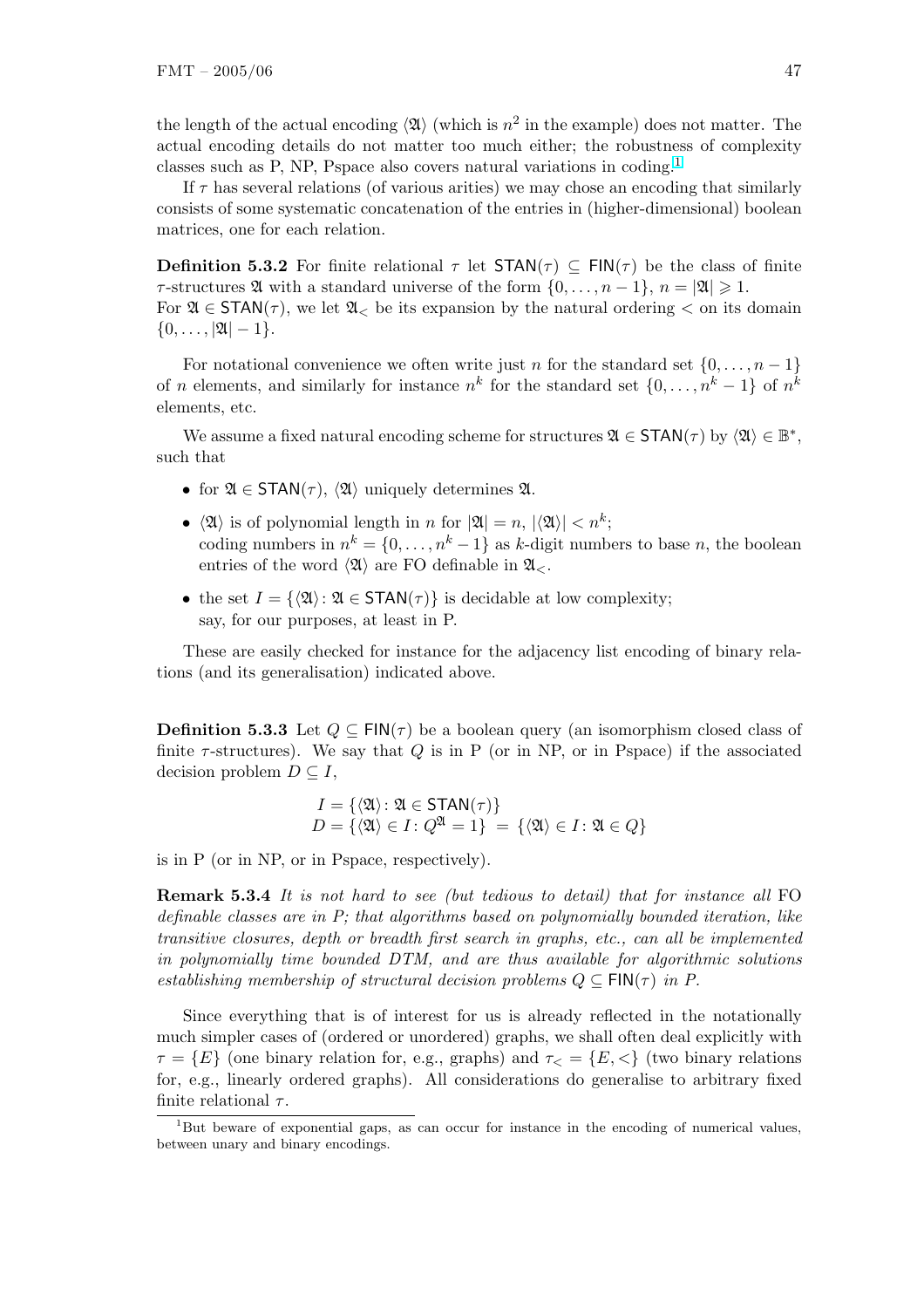Note on the role of order When deciding a structural property for finite  $\tau$ -structures (a boolean query, which is explicitly required to be isomorphism invariant!), we implicitly require that all standard realisations of the same structure (or its isomorphic copies) produce the same result. If  $\mathfrak{A} \simeq \mathfrak{B}$ ,  $\mathfrak{A}, \mathfrak{B} \in \mathsf{STAN}(\tau)$ , are two (standard) realisations of the same isomorphism type, then  $\langle \mathfrak{A} \rangle \in D \Leftrightarrow \langle \mathfrak{B} \rangle \in D$ .

This is a crucial semantic consistency constraint on algorithms (Turing machines) that decide queries.

If we are dealing with a class of linearly ordered structures, over  $\tau < \tau \cup \{<\}$ , and restrict the inputs to be (encodings of) structures that interpret < as a linear ordering of their universe, this problem can be avoided. The isomorphism type of any such structure has a unique representative determined as the member of its isomorphism class in STAN that interprets the ordering  $\lt$  as the standard ordering on  $\{0, \ldots, |\mathfrak{A}|-1\}$ . As a result we can have, for linearly ordered structures, a one-to-one correspondence between encodings  $\langle \mathfrak{A} \rangle$  and isomorphism classes  $\{ \mathfrak{B} : \mathfrak{B} \simeq \mathfrak{A} \}.$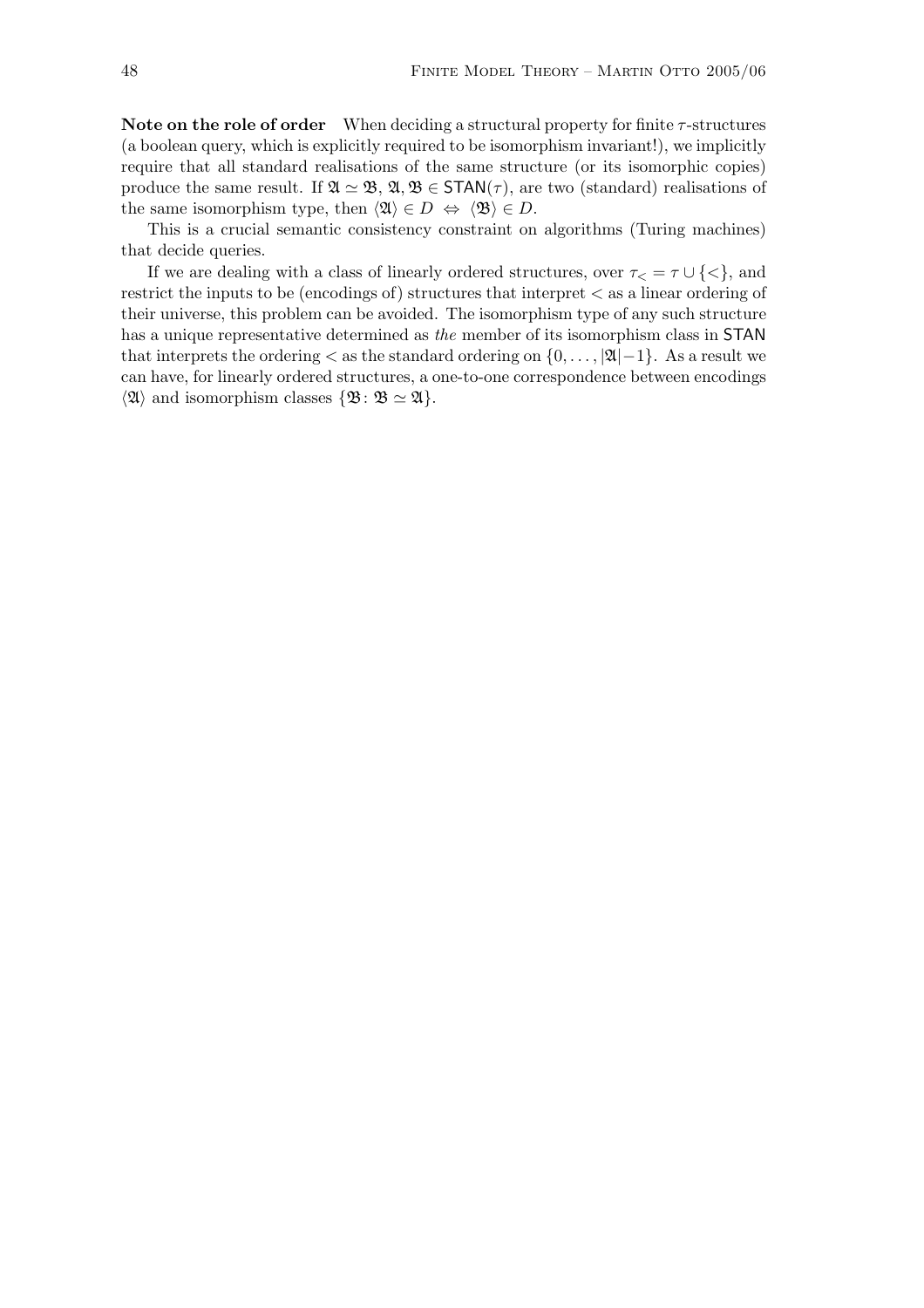# <span id="page-50-0"></span>Chapter 6

# Existential Second-Order Logic and Fagin's Theorem

## 6.1 Existential second-order logic

Definition 6.1.1 Second-order logic SO is the extension of FO by quantification over relation variables of any arity. We write  $SO(\tau)$  for the set of SO formulae over signature τ . Existential second-order logic ∃-SO is the fragment of SO consisting of formulae of the form

$$
\exists X_1 \ldots \exists X_s \ \psi(X_1, \ldots, X_s),
$$

where  $\psi \in \text{FO}(\tau \cup \{X_1, \ldots, X_s\}), X_i$  a second-order variable of arity  $r_i$ .

**Exercise 6.1.2** Show that the following graph queries are definable in  $\exists$ -SO over GRAPH  $\subseteq$ FIN( $\tau$ ) for  $\tau = \{E\}$ :

- (i) BIPART :=  $\{\mathfrak{A} \in \text{GRAPH}:\ \mathfrak{A} \text{ bipartite}\}.$
- (ii) MATCH :=  $\{\mathfrak{A} \in \text{BIPART}:\ \mathfrak{A} \text{ has a perfect matching }\}.$
- (iii)  $3\text{-COL} := \{ \mathfrak{A} \in \text{GRAPH}: \mathfrak{A} \text{ 3-colorable } \}.$
- (iv) HAM :=  $\{\mathfrak{A} \in \text{GRAPH}: \mathfrak{A} \text{ has a Hamilton cycle } \}.$

Remark: (i) and (ii) are in P, (iii) and (iv) NP-complete.

Lemma 6.1.3 Any  $\exists$ -SO definable query is in NP.

**Proof** Let  $Q = \text{FMOD}(\varphi), \varphi = \exists X_1 \dots \exists X_s \psi(X_1, \dots, X_s)$  with  $\psi \in \text{FO}$ . Consider a polynomially time bounded DTM for the FO query defined by  $\psi$ ,

 $Q_{\psi} := \{ (\mathfrak{A}, R_1, \ldots, R_s) : (\mathfrak{A}, R_1, \ldots, R_s) \models \psi \}$ ª  $\subseteq$  FIN( $\tau \cup \{R_1, \ldots, R_s\}$ )

with relations  $R_i$  of arities  $r_i$  matching the second-order variables  $X_i$  of  $\varphi$ . (Compare Remark 5.3.4 above.) We obtain an NTM deciding  $Q$  which operates in two phases:

- (1) extend the input  $\langle \mathfrak{A} \rangle$  to an encoding  $\langle \mathfrak{A}, R_1, \ldots, R_s \rangle$  of an expansion  $(\mathfrak{A}, R_1, \ldots, R_s)$ . In an adjacency matrix encoding this is achieved by non-deterministically appendin[g an a](#page-48-0)rbitrary  $\{0, 1\}$ -word of the appropriate length.
- (2) simulate the DTM that checks for satisfaction of  $\psi$  on the result of phase 1.

As the encoding in phase 1 is polynomial length, the overall computation remains polynomially time bounded. It clearly decides  $Q$ .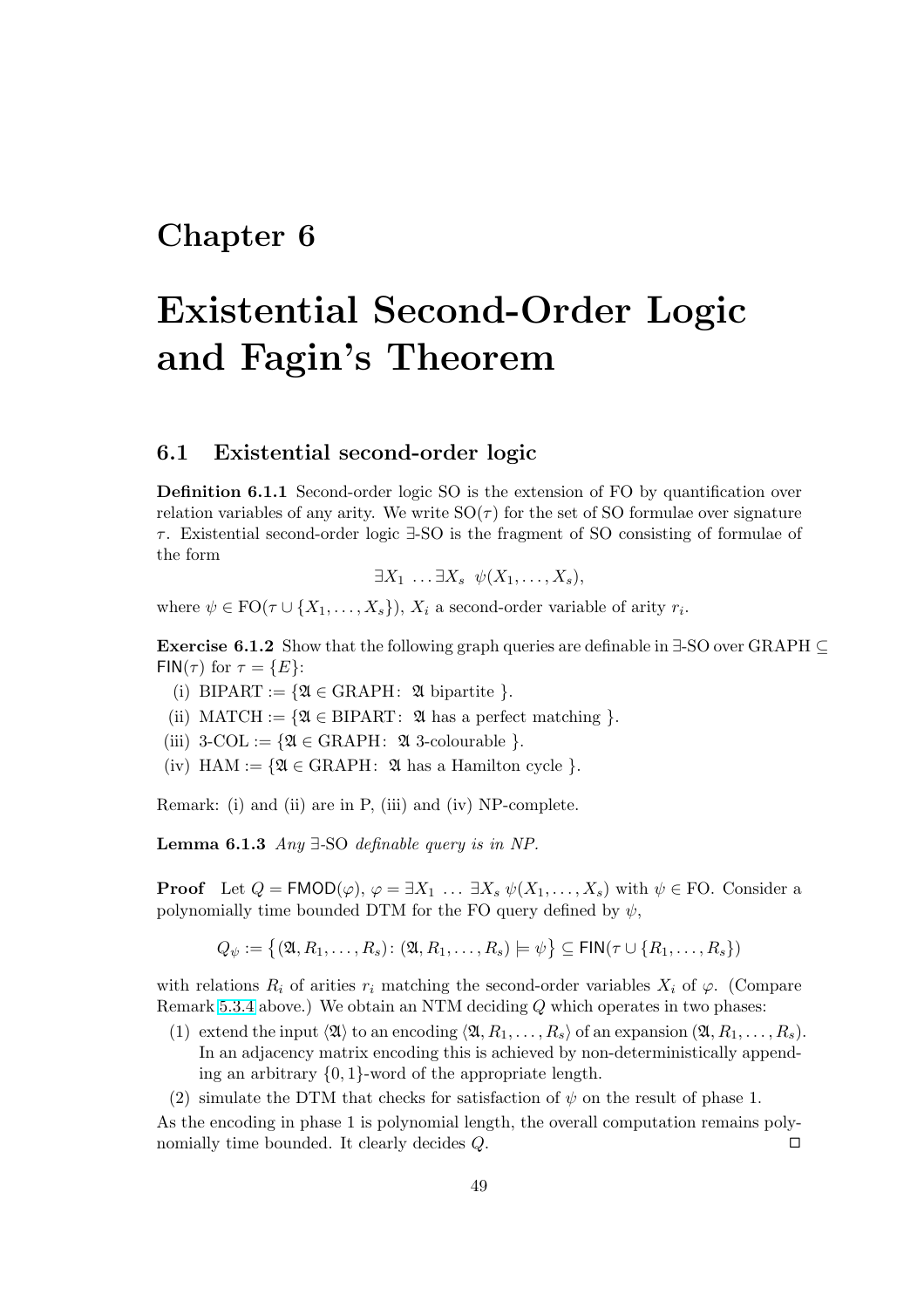# <span id="page-51-0"></span>6.2 Coding polynomially bounded computations

Recall how existential MSO (the existential fragment of the monadic fragment of SO) is used in Büchi's theorem to encode acceptance of a word by an automaton over the corresponding word model. We want to do the same for acceptance of (the encoding of) a structure A by a polynomially bounded NTM.

Assume that  $Q \subseteq FIN(\tau)$  is in NP: there is a polynomially time bounded NTM M which on input  $\langle \mathfrak{A} \rangle$  determines whether  $\mathfrak{A} \in Q$ . We want to translate this into the definability of the class  $Q$  in a suitable logic  $\mathcal{L}$ . I.e., we look for a logical description of "acceptance of  $\langle \mathfrak{A} \rangle$  by  $\mathcal{M}$ " as a property of  $\mathfrak{A}$ .

To this end we firstly encode possible (accepting) runs of M on  $\langle \mathfrak{A} \rangle$  within  $\mathfrak{A}$  itself, through suitable relations over the universe  $\{0, \ldots, n-1\}$  of  $\mathfrak{A} \in \mathsf{STAN}(\tau)$   $(n = |\mathfrak{A}|).$ 

For the given NTM M, enumerate the set of tape symbols as  $\{b_0 = \Box, b_1, \ldots, b_{r-1}\}\$ and the state set as  $\{q_0, q_1 = q^+, \ldots, q_{s-1}\}.$  We may identify  $\Gamma$  with the set  $\{0, \ldots, r-1\}$ and the state set with the set  $\{0, \ldots, s-1\}$ . Chose  $k > 0$  and  $m \in \mathbb{N}$  such that  $m \geq r, s$ and such that for inputs  $\langle \mathfrak{A} \rangle$  of size  $|\mathfrak{A}| = n \geqslant m$  all computations of M terminate within  $n^k$  many steps.

Recall that we write just n for the standard set  $\{0, \ldots, n-1\}$  of n elements, similarly for instance  $n^k$  for the standard set  $\{0, \ldots, n^k-1\}$  of  $n^k$  elements, etc. We now also associate numbers in the range  $\{0, \ldots, n^k-1\}$  (e.g., for time indices and tape cell indices in configurations of M) with k-tuples over  $\{0, \ldots, n-1\}$ , simply by use of number representations to base n. In other words, we treat the elements of the universe of  $\mathfrak{A}$ ,  $n = \{0, \ldots, n-1\}$ , as digits. Tuples  $\mathbf{t} = (t_{k-1}, \ldots, t_0) \in \{0, \ldots, n-1\}^k$  encode numbers  $0 \leqslant t < n^k$  as  $t = \sum_i t_i n^i$  in  $n^k$ .

Exercise 6.2.1 Over the universes  $\{0, \ldots, n-1\}$  with the natural linear ordering  $\leq$ regard k-tuples **a**, **b**, **c** as representations to base *n* of numbers  $a, b, c < n^k$ .

- (a) provide FO definitions  $\varphi(\mathbf{x}, \mathbf{y})$  of " $a < b$ " and  $\psi(\mathbf{x}, \mathbf{y})$  of " $b = a + 1$ ".
- (b) show that (for  $k = 1$ ) the graph of addition is not uniformly FO definable in restriction to  $\{0, \ldots, n-1\}$  with the natural order: there is no  $\varphi(x, y, z) \in \mathrm{FO}(\leq)$ such that for all n,  $a, b, c < n$ :  $a + b = c$  iff  $(n, <) \models \varphi[a, b, c]$ . (Hint: EVEN is not FO definable.)
- (c) show that there is  $\varphi \in FO(<, R)$  for ternary relation symbol R such that for all n and  $R \subseteq \{0, \ldots, n-1\}^{3k}$ :
	- $(n, <) \models \varphi$  iff  $R = \{(\mathbf{a}, \mathbf{b}, \mathbf{c}) \in \{0, \ldots, n-1\}^{3k} : a+b = c\}.$

(Hint: use the inductive definition of addition to force the correct  $R$ .)

Consider any configuration  $C = (q, \ell, \rho)$  in a run of M on size n input (for  $n \ge m$ ). We may code this configuration numerically by associating with the state  $q = q_i$  its index  $i < s \leq n$ , with the head position  $\ell < n^k$ , a k-tuple  $\ell$  representing this number to base n, and with  $\rho$  (the graph of) a function from tape cell indices  $i < n^k$  to indices  $j < r \leq n$  of the letters  $\rho(i) = b_j$  in those positions.

A run of M is a sequence of length  $T \leqslant n^k$  of such configurations,  $(C_t)_{t \leqslant T} = (q_t, \ell_t, \ell_t)$ where also the dependency on time indices  $t < n^k$  can be coded through k-tuples **t**. The corresponding functions are:

$$
t \mapsto q_t
$$
 with graph  $S = \{(\mathbf{t}, q_t) : t < T\} \subseteq \{0, \dots, n-1\}^{k+1}$   
\n $t \mapsto \ell_t$  with graph  $H = \{(\mathbf{t}, \ell_t) : t < T\} \subseteq \{0, \dots, n-1\}^{2k}$   
\n $t \mapsto \rho_t$ ,  $\rho_t : i \mapsto \rho_t(i)$  with graph  $R = \{(\mathbf{t}, \mathbf{i}, \rho_t(i)) : t < T, i < n^k\} \subseteq \{0, \dots, n-1\}^{2k+1}$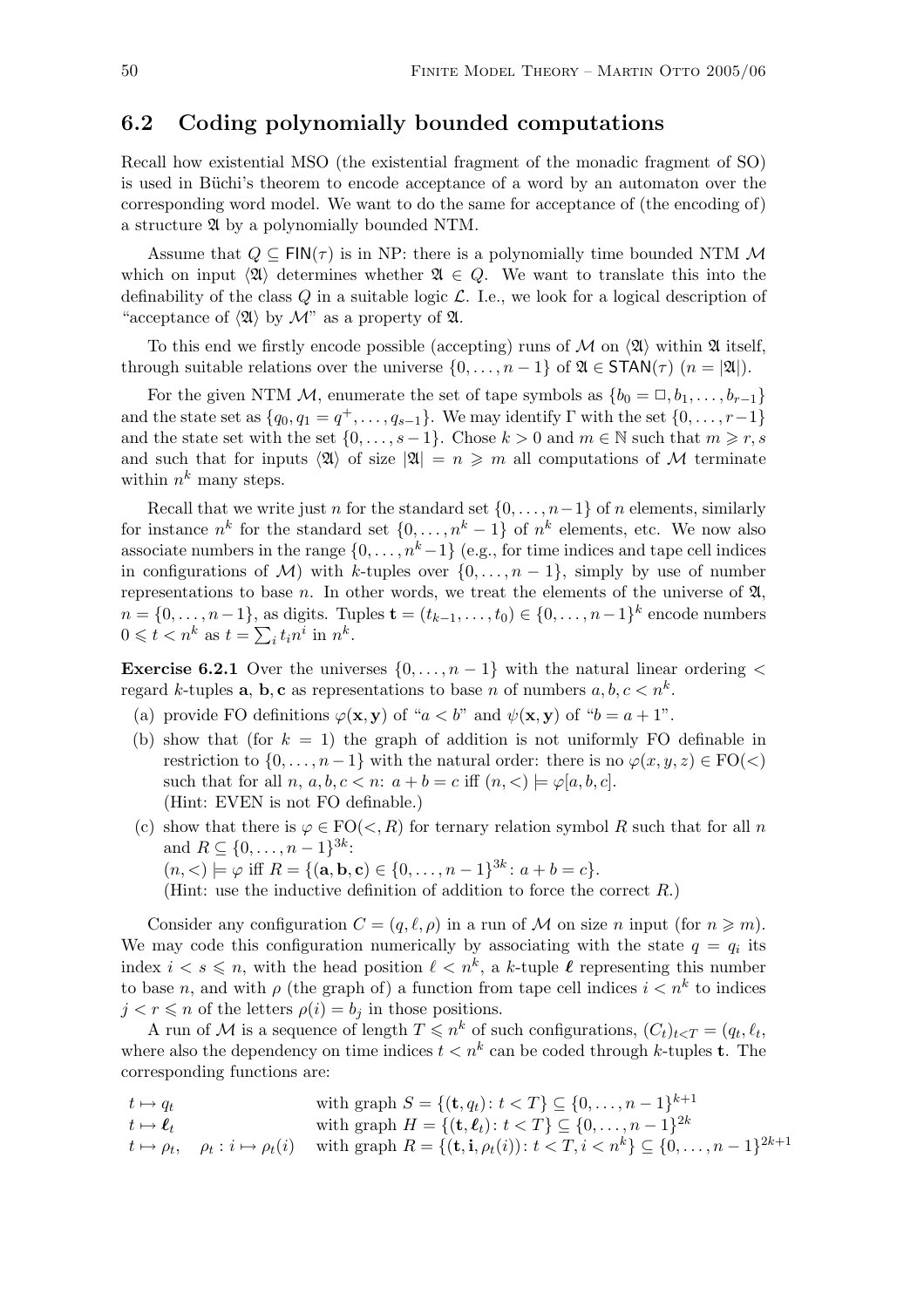In order to identify elements as digits in  $n = \{0, \ldots, n-1\}$  (the universe of  $\mathfrak{A}$ ), we use a linear ordering  $\lt$  on the universe. Note that  $\mathfrak A$  need not be linearly ordered of its own, i.e., as a  $\tau$ -structure, even if we refer to standard realisations on universes  $\{0, \ldots, n-1\}$  that do have a natural ordering.)

 $\mathcal{F}_{\mathcal{A}}$  ,  $\mathcal{F}_{\mathcal{A}}$  ,  $\mathcal{F}_{\mathcal{A}}$  ,  $\mathcal{F}_{\mathcal{A}}$  ,  $\mathcal{F}_{\mathcal{A}}$  ,  $\mathcal{F}_{\mathcal{A}}$  ,  $\mathcal{F}_{\mathcal{A}}$  ,  $\mathcal{F}_{\mathcal{A}}$  ,  $\mathcal{F}_{\mathcal{A}}$  ,  $\mathcal{F}_{\mathcal{A}}$  ,  $\mathcal{F}_{\mathcal{A}}$  ,  $\mathcal{F}_{\mathcal{A}}$  ,  $\mathcal{F}_{\mathcal{A}}$  ,

The goal is now to capture acceptance of  $\langle \mathfrak{A} \rangle$  by M in the form

$$
\exists < \exists S \; \exists H \; \exists R \; \psi(<, S, H, R),
$$

where  $\psi$  needs to express that  $\langle$  is a linear ordering of the domain, and that (w.r.t. this ordering) S, H and R encode an accepting run in the intended manner, over input  $\langle \mathfrak{A} \rangle$ . The proof of the lemma indicates how this can be done with suitable  $\psi \in FO$ , whence  $\varphi \in \exists$ -SO.

**Lemma 6.2.2** Let M be polynomially bounded NTM deciding the boolean query  $Q \subseteq$ FIN( $\tau$ ). Then Q is  $\exists$ -SO definable as a subclass of FIN( $\tau$ ). For a suitable sentence  $\varphi \in \exists$ -SO( $\tau$ ):

$$
Q = \mathsf{FMOD}(\varphi).
$$

**Proof** Let the given NTM be as above,  $n$  sufficiently large for the encoding of states and tape symbols and such that M is  $n^k$  time bounded on all inputs of size n. Using new relations  $\langle S, S, H, R \rangle$  or arities  $2, k+1, 2k, 2k+1$ , respectively, as indicated above, we essentially need to express the following in FO

 $(i)$   $\lt$  is a linear ordering of the domain.

The following conditions refer to numbers in the range  $\{0, \ldots, n^k-1\}$  in representations to base  $n$  as  $k$ -tuples, as outlined above.

- (ii) There is some  $T \leqslant n^k$  such that
	- (a) S is the graph of a function from T to  $s = \{0, \ldots, s-1\}$  with values 0 (for  $q_0$ ) at 0 and 1 (for  $q_1 = q^+$ ) at  $T - 1$ .
	- (b) H is the graph of a function from T to  $n^k$  with value 0 at 0.
	- (c) for  $t < T$ , encoded as  $\mathbf{t}: R\mathbf{t} = \{(\mathbf{i}, j): (\mathbf{t}, \mathbf{i}, j) \in R\}$  is the graph of a total function from  $n^k$  to  $r = \{0, \ldots, r-1\}.$
- (iii) RO represents the function that encodes tape content  $\langle \mathfrak{A} \rangle$  w.r.t. to the ordering  $<$  of  $\mathfrak{A}$ .
- (iv) The encoded functions are updated according to admissible transitions in  $\Delta$  as  $t \mapsto t' = t + 1$  for  $t + 1 < T$ .

All this can indeed be expressed in FO, and  $\varphi = \exists \langle \exists S \exists H \exists R \psi \langle \langle S, S, H, R \rangle \rangle$  is as desired (for all sufficiently large  $\mathfrak{A}$ , the rest can be taken care of by FO sentences that characterise them up to isomorphisms).  $\Box$ 

Together Lemmas 6.1.3 and 6.2.2 give Fagin's correspondence between NP and ∃-SO, a key result of descriptive complexity.

#### Theorem 6.2.3 (Fagin)

For any class  $Q \subseteq FIN(\tau)$ [,](#page-50-0) that is closed under isomorphism, t.f.a.e.:

- $(i)$  Q is in NP.
- (ii) Q is  $\exists$ -SO definable within  $\mathsf{FIN}(\tau)$ : Q =  $\mathsf{FMOD}(\varphi)$  for some  $\varphi \in \exists$ -SO( $\tau$ ).

Note that it also offers a machine-independent, natural characterisation of the complexity class NP. It also reflects (via the proof of Lemma 6.1.3) a known and useful normal form for NP algorithms, consisting of two phases: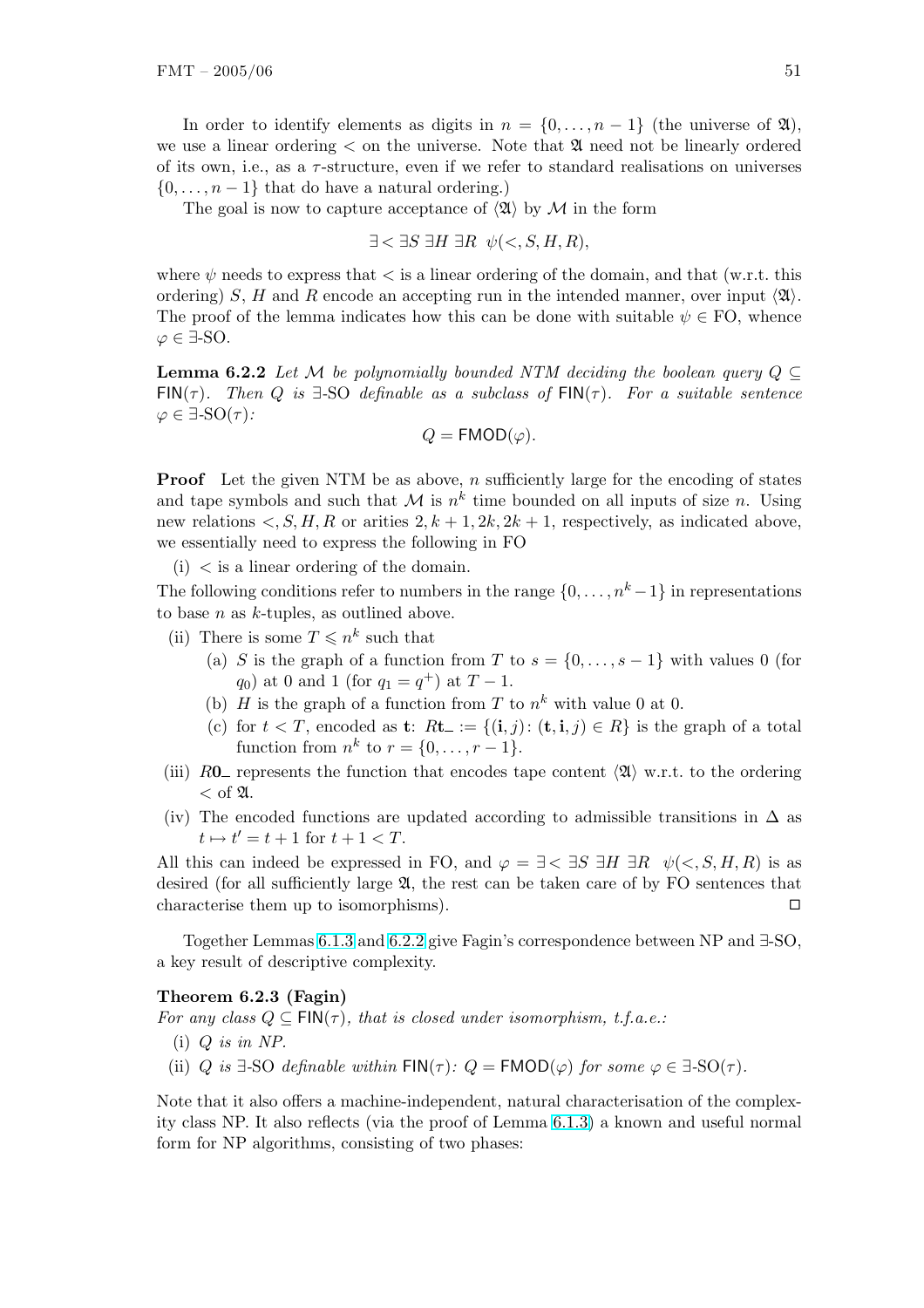- (1) non-deterministic "guessing" of a polynomially size bounded "certificate", (viz., the predicates  $S, H, R$  in our formalisation), followed by
- (2) deterministic polynomial time validation of this certificate, (viz., checking the FO-query defined by  $\psi$  in our formalisation).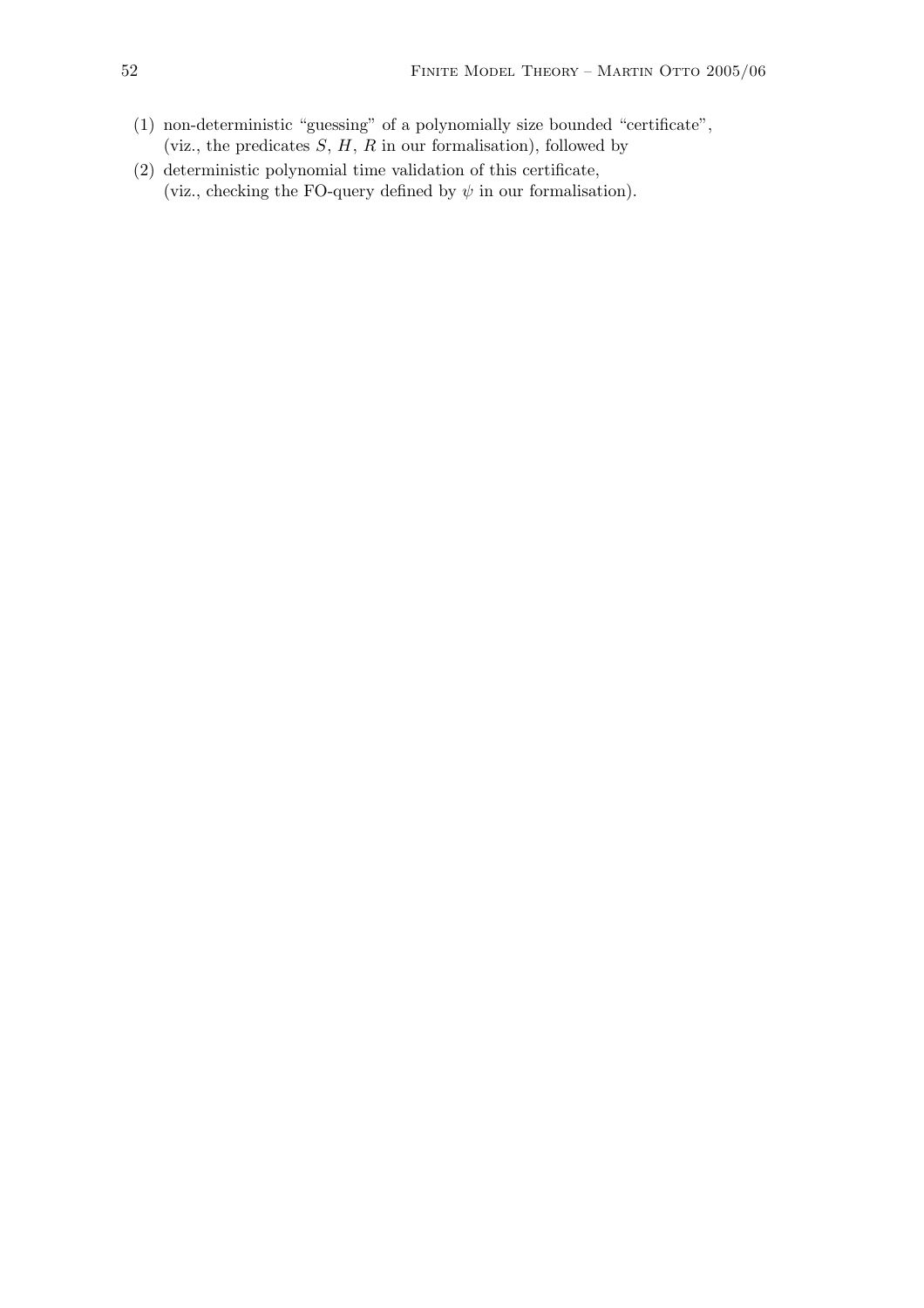# <span id="page-54-0"></span>Chapter 7

# Fixpoint Logics

# 7.1 Recursion on first-order operators

As noted in Part I, FO has very limited expressive power e.g., for non-local properties, and also for properties that intuitively involve some iterative or dynamic concepts. The transitive closure of a binary relation  $E$ , for instance, is very easily generated by a recursion based on the relational operation  $R \mapsto R \cup R \circ R$  where  $R \circ R :=$  $\{(x, y): \exists z(Rxz \wedge Rzy)\}.$  Over a structure  $\mathfrak{A} = (A, E^{\mathfrak{A}})$  of size *n*, the iterative application of this operator, starting with the initialisation  $R_0 := E^{\mathfrak{A}}$  produces a sequence of stages  $R_{i+1} = R_i \cup R_i \circ R_i$ . This iteration terminates in the sense of reaching a stage  $R_i$  with  $R_i \circ R_i \subseteq R_i$  and hence a fixpoint  $R_{i+1} = R_i$ . (How many steps can this take?) This final value for  $R_i$  is the transitive closure of  $E^{\mathfrak{A}}$ .

In this section we examine several extensions of FO by recursive mechanisms that allow us to define and use the results of well-defined recursion mechanisms based on definable relational operations.

Consider any formula  $\varphi(X, \mathbf{x}) \in \mathcal{L}(\tau \cup \{X\})$  (any suitable logic  $\mathcal{L}$ ) with free secondorder variable X of arity r and matching tuple of first-order variables  $\mathbf{x} = (x_1, \ldots, x_r)$ . On  $\tau$ -structures 24, one needs to supply assignments  $P \subseteq A^r$  for X and  $\mathbf{a} \in A^r$  for **x** in order to evaluate  $\varphi[P, a]$  (to a boolean value). Alternatively we may think of  $\varphi$ as mapping an assignment  $P \subseteq A^r$  for X to the r-ary relation  $P' := \{ \mathbf{a} \in A^r : \mathfrak{A} \models$  $\varphi[P,a] \subseteq A^r$ . In this sense  $\varphi$  is a global predicate transformer, operating on the set of  $r$ -ary relations over each  $\tau$ -structure.

**Definition 7.1.1** With a formula  $\varphi(X, \mathbf{x})$  with free variables as indicated and of matching arity  $r > 0$ , associate the operator

$$
F^{\mathfrak{A}}_{\varphi} : \mathcal{P}(A^{r}) \longrightarrow \mathcal{P}(A^{r})
$$
  
\n
$$
P \longrightarrow F^{\mathfrak{A}}_{\varphi}(P) := \{ \mathbf{a} \in A^{r} : \mathfrak{A} \models \varphi[P, \mathbf{a}]\}.
$$

over all structures  $\mathfrak A$  that interpret  $\varphi$  (up to assignments for X and **x** that is). When  $\mathfrak A$  is clear from context, we often just write  $F_{\varphi}$ . Formulae with additional free firstand second-order variables, beside  $X$  and  $x$  can be similarly treated, with assignments to these extra free variables as parameters.

**Definition 7.1.2** An operation  $F: \mathcal{P}(D) \to \mathcal{P}(D)$ , over a finite domain D (e.g.,  $D = A^r$ ) for some  $r > 0$ , A the universe of a structure  $\mathfrak{A}$  is called

(i) monotone if for all  $P_1, P_2 \subseteq D: P_1 \subseteq P_2 \Rightarrow F(P_1) \subseteq F(P_2)$ .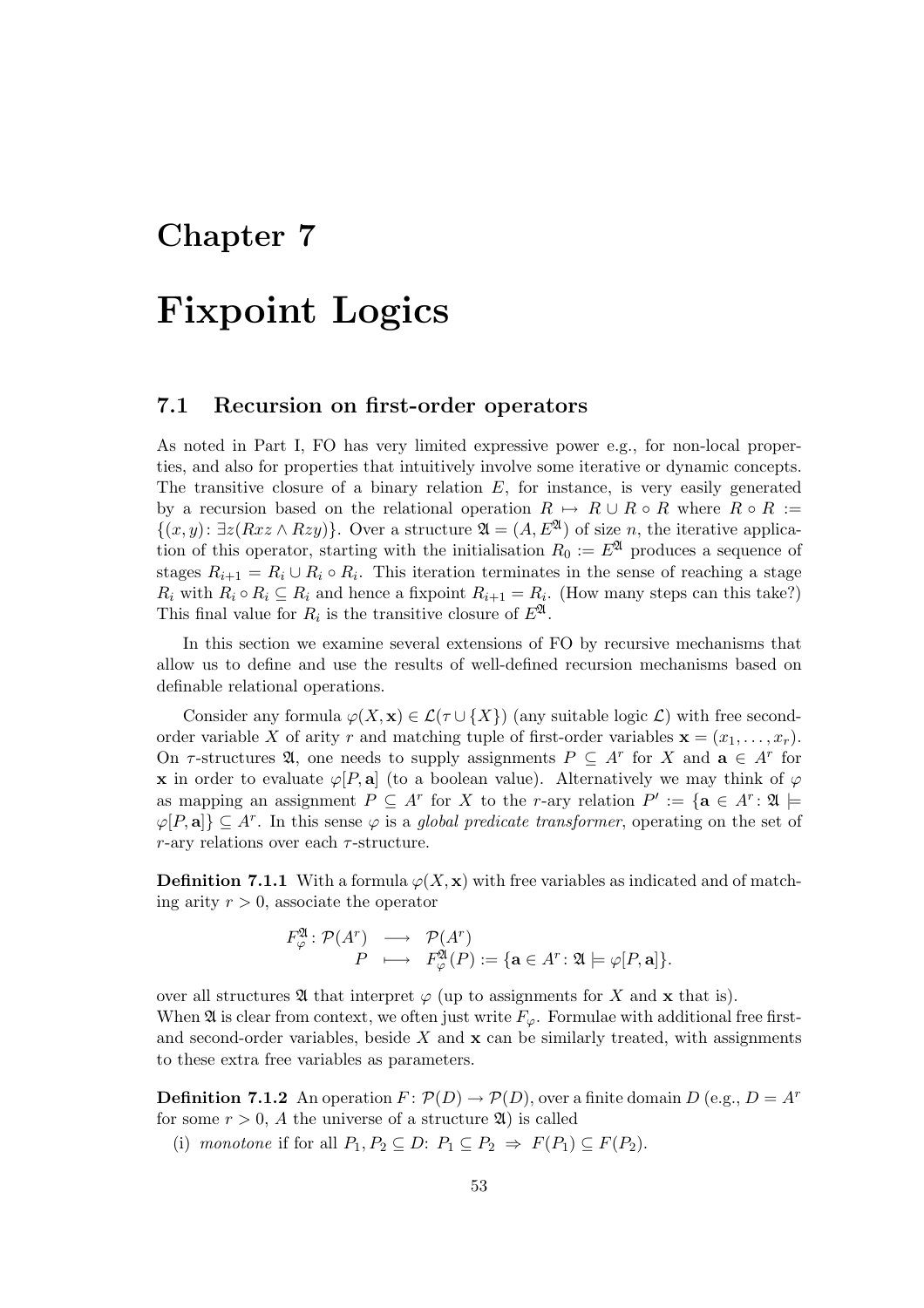(ii) *inductive* (meaning inductive on  $\emptyset$ ) if the sequence  $(F^n(\emptyset))_{n\in\mathbb{N}}$  is increasing in the sense that  $\emptyset \subseteq F(\emptyset) \subseteq F(F(\emptyset)) \subseteq \cdots$ 

54 Finite Model Theory – Martin Otto 2005/06

- (iii) eventually constant (meaning eventually constant on  $\emptyset$ ) if the sequence  $(F^n(\emptyset))_{n\in\mathbb{N}}$ is eventually constant in the sense that  $F^{i+1}(\emptyset) = F^{i}(\emptyset)$  for some  $i \in \mathbb{N}$ .
- $P \subseteq D$  is called a fixpoint of the operation F if  $F(P) = P$ .

NB: For iterates  $F^i$  of an operator F, we always set  $F^0$  to be the identity operation, and inductively put  $F^{i+1} := F \circ F^i$ .

Note that over finite D the sequence  $(F^i(\emptyset))_{i\in\mathbb{N}}$  must be eventually periodic. It can fail to be eventually constant only if it becomes periodic of a non-trivial period.

**Exercise 7.1.3** For operations  $F : \mathcal{P}(D) \to \mathcal{P}(D)$  as in the definition

- (i) show that (F monotone)  $\Rightarrow$  (F inductive)  $\Rightarrow$  (F eventually constant).
- (ii) give examples (of FO definable operations over suitable structures  $\mathfrak{A}, D = A^r$ ) that such operations can be eventually constant without being inductive, or inductive without being monotone.
- (iii) show that for monotone F, the sequence  $F^i(D)_{i\in\mathbb{N}}$  is monotone decreasing:  $A^r \supseteq$  $F(D) \supset F(F(D)) \supset \cdots$
- (iv) show that the induced operation  $F^+$ :  $P \mapsto P \cup F(P)$  is always inductive (but not necessarily monotone).

**Definition 7.1.4** For  $\varphi(X, x) \in FO$ , we say that  $\varphi$  is *positive in* X if X only appears in the scope of an even number of negations within  $\varphi$ <sup>1</sup>. This syntactic notion extends to many other logics, in particular the fixpoint extensions of FO to be introduced below.

Examples:  $Xxx \vee \neg \exists y \forall z (\neg Xxy \vee Yxy)$  is positive in X but not in Y.

It is a fact from classical FO logic that the operation  $F_{\varphi}$  associated with an FO formula  $\varphi(X, x)$  that is positive in X is monotone (over all structures that interpret  $\varphi$  up to the free variables). This is easily shown by syntactic induction, if the claim is generalised to natural maps  $F^{\mathfrak{A}}_{\varphi} : \mathcal{P}(A^r) \to \mathcal{P}(A^s)$  induced by formulae with not necessarily matching arities for their free first- and second-order variables.

Exercise 7.1.5 Prove that positivity implies monotonicity for FO definable maps.

The following is a very special case of a more general statement which is of great value in much more general settings.<sup>2</sup>

**Lemma 7.1.6** (Knaster–Tarski) Any monotone operator  $F : \mathcal{P}(D) \to \mathcal{P}(D)$  has unique  $\subset$ -minimal and  $\subset$ -maximal fixpoints, called the least and greatest fixpoints of F, denoted  $\mu(F)$  and  $\nu(F)$ , respectively. Moreover (over finite domains D of size  $|D| = n$ ), these fixpoint are reached within n steps as the limits of the monotone (increasing, respectively decreasing) sequences

$$
(F^i(\emptyset))_{i\in\mathbb{N}} \longrightarrow F^n(\emptyset) = F^{n+1}(\emptyset) = \bigcup_{i\in\mathbb{N}} F^i(\emptyset) = \mu(F) \quad \text{the least firpoint of } F.
$$
  

$$
(F^i(D))_{i\in\mathbb{N}} \longrightarrow F^n(D) = F^{n+1}(D) = \bigcap_{i\in\mathbb{N}} F^i(D) = \nu(F) \quad \text{the greatest firpoint of } F.
$$

<sup>&</sup>lt;sup>1</sup>Here we appeal to official FO syntax comprising the boolean connectives  $\neg, \wedge, \vee,$  but not  $\rightarrow$  or  $\leftrightarrow$ . The latter are regarded as abbreviations, whose elimination does introduce extra negations, as in  $\varphi_1 \to \varphi_2 \equiv \neg \varphi_1 \vee \varphi_2.$ 

<sup>&</sup>lt;sup>2</sup>The concepts of monotonicity and least and greatest fixpoints make sense over (not necessarily finite) complete partial orderings; we here only use it for finite partial ⊆ orderings. Also the inductive generation of least/greatest fixpoints generalises, but on infinite domains the fixpoint is typically reached only in a transfinite ordinal sequence of stages.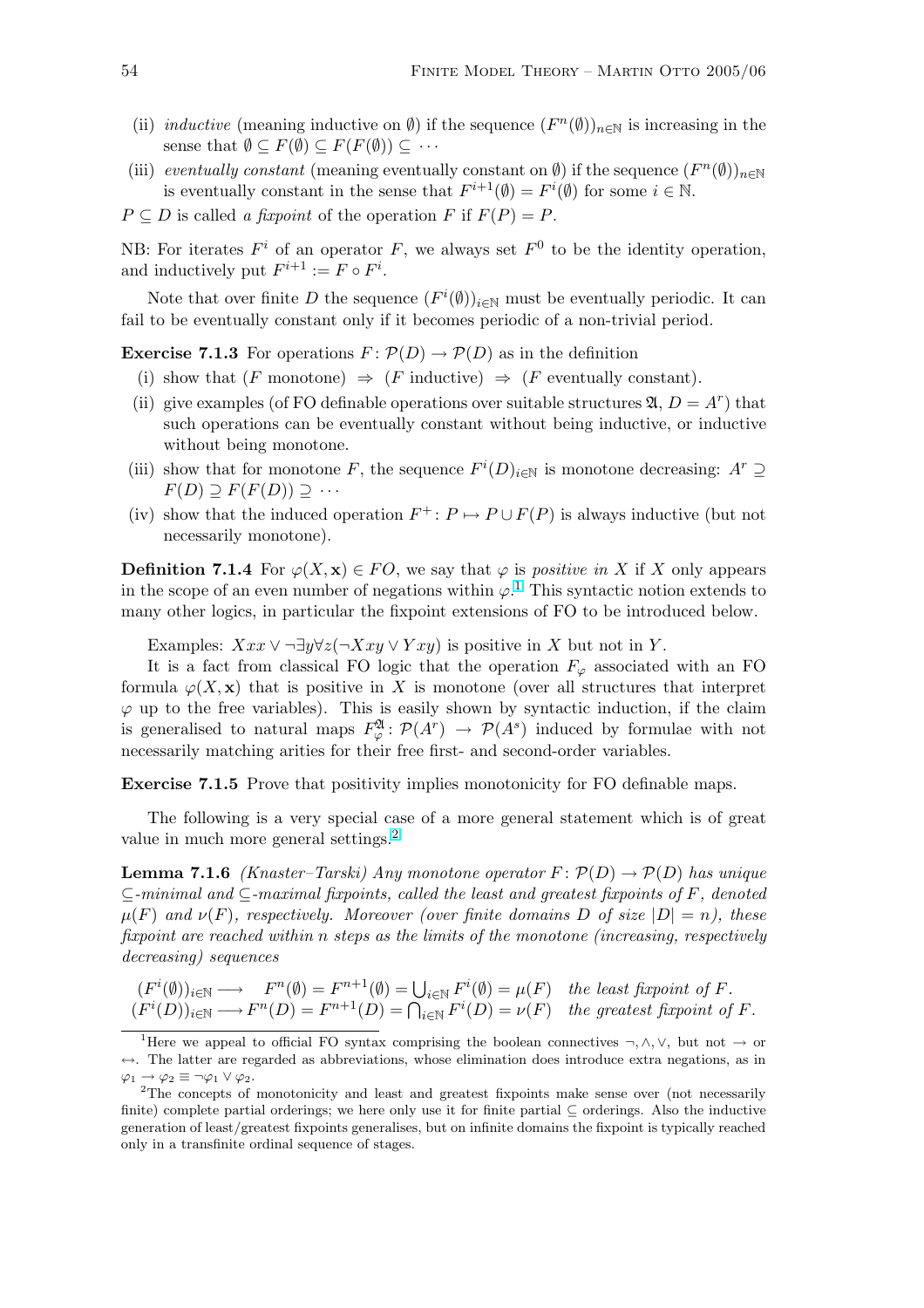<span id="page-56-0"></span>**Proof** We treat the case of the least fixpoint. By monotonicity of  $F$ , the sequence  $(F^{i}(\emptyset))_{i\in\mathbb{N}}$  is monotone increasing:  $F^{0}(\emptyset) = \emptyset \subseteq F(\emptyset) \subseteq F^{2}(\emptyset) \subseteq \cdots \subseteq D$ .

As D is finite, this sequence must be eventually constant, i.e., reaches a fixpoint of F. If  $|D| = n$ , there can be at most n strict increases, and clearly  $F^{i+1}(\emptyset) = F^{i}(\emptyset)$ implies  $F^{i+m}(\emptyset) = F^{i}(\emptyset)$  for all m, whence certainly  $F^{n}(\emptyset) = F^{n+1}(\emptyset)$  is a fixpoint.

Let  $F(P) = P$  be any fixpoint of F. Then  $\emptyset \subseteq P$  and monotonicity of F imply (by induction on i) that  $F^i(\emptyset) \subseteq F^i(P) = P$  for all  $i \in \mathbb{N}$ . Therefore the fixpoint  $F^n(\emptyset)$  is contained in P, which implies that it is the ⊂-minimal fixpoint of F.  $\Box$ 

Exercise 7.1.7 Give examples of monotone operators that have just one, exactly two, more than two fixpoints, respectively.

**Exercise 7.1.8** Let  $F: \mathcal{P}(D) \to \mathcal{P}(D)$  be monotone. Show that the *dual operator* 

 $\hat{F}: P \longmapsto \overline{F(\overline{P})}$  (complementation before and after F)

is also monotone, and that the greatest fixpoint of  $F$  is the complement of the least fixpoint of  $\hat{F}$  and vice versa:  $\overline{\mu(F)} = \nu(\hat{F})$  and  $\overline{\nu(F)} = \mu(\hat{F})$ .

## 7.2 Least and inductive fixpoint logics

Fixpoint logics enrich the syntax and semantics of FO by constructs that provide closure under certain fixpoint constructs. The most important one is *least fixpoint logic* which is a smallest well-behaved logic extending FO in which the least and greatest fixpoints of positively definable operators (which are monotone) are definable.

#### 7.2.1 Least fixpoint logic LFP

**Definition 7.2.1** The syntax of least fixpoint logic LFP $(\tau)$  is the extension of FO syntax with second-order variables (of any arity) by closure under  $\mu$  and  $\nu$ :

If  $\varphi(X, \mathbf{Z}, \mathbf{x}, \mathbf{z}) \in \text{LFP}(\tau)$  with free variables as indicated is positive in X, X of arity r and  $\mathbf{x} = (x_1, \ldots, x_r)$  (pairwise distinct), then the following are also formulae of LFP( $\tau$ ):

$$
\psi_1(\mathbf{Z}, \mathbf{z}, \mathbf{x}) = \mu_{X, \mathbf{x}} \varphi
$$
 and  $\psi_2(\mathbf{Z}, \mathbf{z}, \mathbf{x}) = \mu_{X, \mathbf{x}} \varphi$ ,

with free variables as indicated. Here  $\psi_i$  is positive in Z if  $\varphi$  is positive in Z.

The semantics of  $\psi_i$  in  $\tau$ -structures  $\mathfrak A$  with assignments  $\mathbf R, \mathbf c$  to the parameters  $\mathbf Z, \mathbf z$ , and for assignment a to x, is given by

$$
\mathfrak{A} \models (\mu_{X,\mathbf{x}} \varphi)[\mathbf{R}, \mathbf{c}, \mathbf{a}] \quad \text{iff} \quad \mathbf{a} \in \mu(F_{\varphi}^{\mathfrak{A}, \mathbf{R}, \mathbf{c}})
$$
  

$$
\mathfrak{A} \models (\nu_{X,\mathbf{x}} \varphi)[\mathbf{R}, \mathbf{c}, \mathbf{a}] \quad \text{iff} \quad \mathbf{a} \in \nu(F_{\varphi}^{\mathfrak{A}, \mathbf{R}, \mathbf{c}})
$$

where  $F^{\mathfrak{A},\mathbf{R},\mathbf{c}}_{\varphi}$  is the monotone operator  $F^{\mathfrak{A},\mathbf{R},\mathbf{c}}_{\varphi}: P \longmapsto {\mathbf{a} \in A^r : \mathfrak{A} \models \varphi[P,\mathbf{R},\mathbf{c},\mathbf{a}]}$  on  $\mathcal{P}(A^r)$ . In other words, the formulae  $\psi_i$  define the least and greatest fixpoints of the monotone operator defined by  $\varphi$  in terms of X and **x** (relative to fixed assignments to the other parameters).

**Example 7.2.2** Consider, for a binary relation E, the FO-formulae  $\varphi_1(X, x_1, x_2)$  =  $Ex_1x_2 \vee \exists y (Ex_1y \wedge Xyx_2)$  and  $\varphi_2(Y, y) = \forall z (Eyz \rightarrow Yz)$ , which are positive in X and Y, respectively. The inductive generation of the least fixpoint defined by  $(\mu \varphi_1)(x_1, x_2)$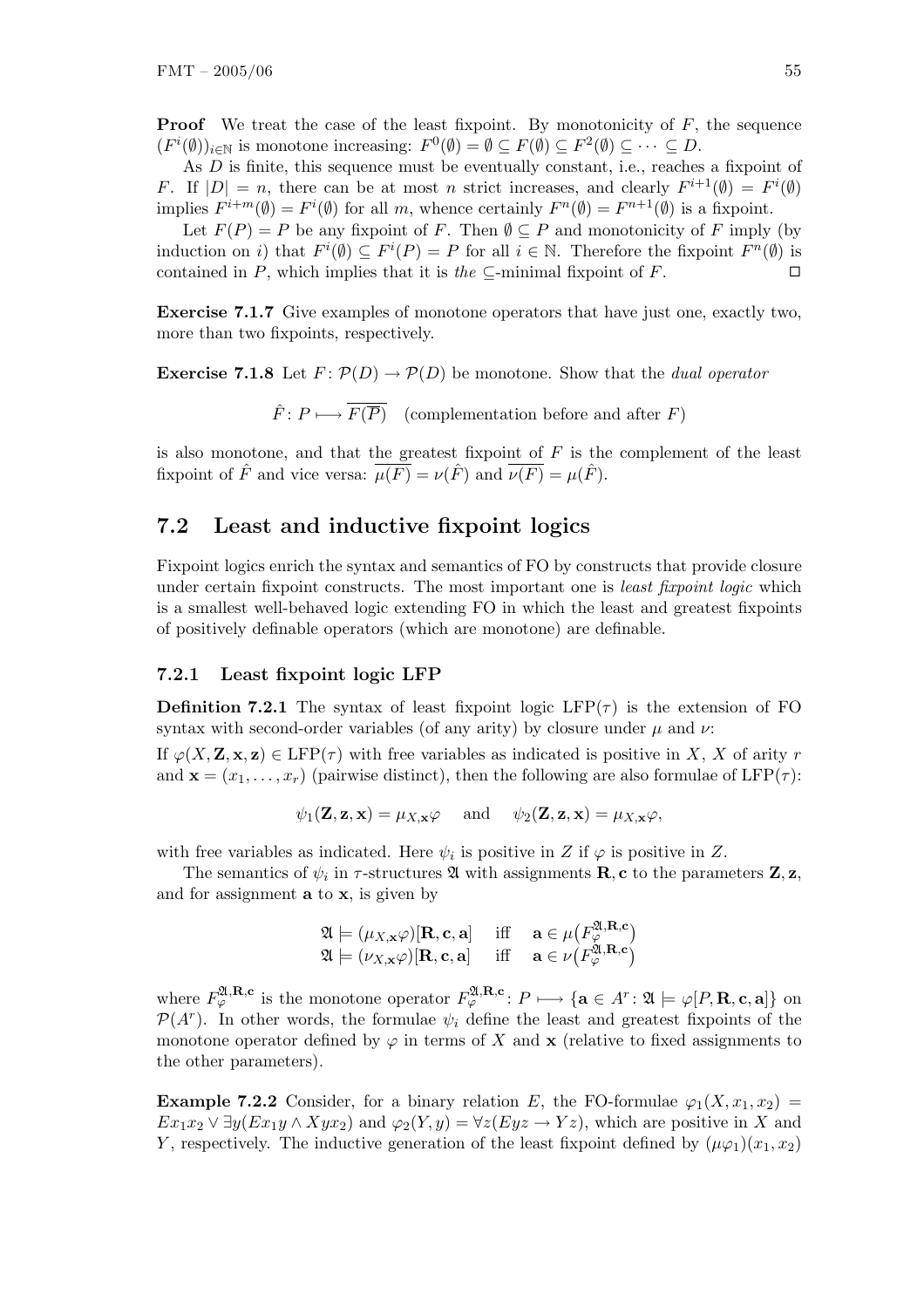<span id="page-57-0"></span>has stages  $X^0 = \emptyset$ ,  $X^1 = E$ ,  $X^2 = E \cup E \circ E$ , etc. The least fixpoint reached is the transitive closure of E.

56 Finite Model Theory – Martin Otto 2005/06

The least fixpoint defined by  $\mu \varphi_2$  is the set of all those elements from which there is no infinite E-path ( $\mu\varphi_2$  defines the well-foundedness query).

**Exercise 7.2.3** Consider a pair of two FO-formulae,  $\varphi_1(X_1, X_2, \mathbf{x}_1)$  and  $\varphi_2(X_1, X_2, \mathbf{x}_2)$ , both positive in both  $X_i$ , with matching arities  $r_i$  between  $X_i$  and  $\mathbf{x}_i$ .

(a) Show that the simultaneous iteration based on simultaneous updates for  $(X_1, X_2)$ according to  $(\varphi_1, \varphi_2)$  converges to the least fixpoint of the monotone operator

$$
F: \mathcal{P}(A^{r_1}) \times \mathcal{P}(A^{r_2}) \longrightarrow \mathcal{P}(A^{r_1}) \times \mathcal{P}(A^{r_2})
$$
  
\n
$$
(P_1, P_2) \longrightarrow (P'_1, P'_2)
$$
  
\nwhere  $P'_i = {\mathbf{a} \in A^{r_i} : \mathfrak{A} \models \varphi_i[P_1, P_2, \mathbf{a}] }.$ 

(Monotonicity is w.r.t. the natural partial order of componentwise  $\subseteq$ ).

(b) Show that the simultaneous least fixpoint from (a) is definable in LFP using a suitable simulation that encodes  $X_1$  and  $X_2$  in one relation (Hint: one could try to use  $X_1 \times X_2$  but that causes some problem if one of these stays empty for some stages; instead, one may use auxiliary first-order parameters as tags, at least in structures with at least two distinct elements to instantiate these).

Remark: simultaneous (least or greatest) fixpoints of systems are generally reducible to ordinary fixpoints, albeit at the expense of increased arities; one can use this, e.g., in showing that Datalog queries, whose semantics is precisely given through least fixpoints of systems over negation-free existential FO, are LFP definable.

**Exercise 7.2.4** (compare Exercise 6.2.1) For fixed  $k \geq 0$  provide an LFP( $\lt$ ) formula  $\varphi(\mathbf{x}, \mathbf{y}, \mathbf{z})$  that defines the graph of addition in restriction to standard structures  $({0, \ldots, n-1}, <)$  w.r.t. to number representations to base n. I.e., for all n and  $a, b, c < n^k$  $a, b, c < n^k$  $a, b, c < n^k$  we want  $(n, <) \models \varphi[\mathbf{a}, \mathbf{b}, \mathbf{c}]$  iff  $a + b = c$ .

Lemma 7.2.5 LFP formulae can be evaluated in polynomial time over finite structures (polynomial time model checking for LFP).

**Proof** Arguing by syntactic induction on LFP formulae  $\varphi(\mathbf{Z}, \mathbf{z})$  with free variables as indicated, we want to show that the following boolean query  $Q_{\varphi}$  on  $\tau \cup {\mathbf{Z}}$  structures with parameters  $\bf{c}$  (as assignments for  $\bf{z}$ ) is in P:

$$
Q_{\varphi} = \{ (\mathfrak{A}, \mathbf{R}, \mathbf{c}) : \mathfrak{A} \models \varphi[\mathbf{R}, \mathbf{c}] \}.
$$

We treat the case of  $\mu$ -application. Let  $\psi = \psi(\mathbf{Z}, \mathbf{z}, \mathbf{x}) = \mu_{X, \mathbf{x}} \varphi(X, \mathbf{Z}, \mathbf{z}, \mathbf{x})$ . By the inductive hypothesis,  $Q_{\varphi}$  is in P. Let r be the arity of X and **x**. In order to evaluate  $Q_{\psi}$  on an input  $(\mathfrak{A}, \mathbf{R}, \mathbf{c}, \mathbf{a})$  with  $|\mathfrak{A}| = n$ , successively compute the stages  $(X_i)$  of the inductive generation of the least fixpoint.  $X_0 = \emptyset$  is trivial; inductively,

$$
X_{i+1} = \{ \mathbf{a}' \in A^r : (\mathfrak{A}, X_i, \mathbf{Z}, \mathbf{c}, \mathbf{a}') \in Q_{\varphi} \}
$$

can be computed by evaluating  $Q_{\varphi}$  on each one of the  $n^r$  candidate tuples  $\mathbf{a}'$  successively. The iteration can be terminated as soon as we find  $\mathbf{a} \in X_i$  (then  $(\mathfrak{A}, \mathbf{R}, \mathbf{c}, \mathbf{a}) \in Q_{\psi}$ ) or  $X_{i+1} = X_i$  but  $\mathbf{a} \notin X_i$  (then  $(\mathfrak{A}, \mathbf{R}, \mathbf{c}, \mathbf{a}) \notin Q_{\psi}$ ). As the fixpoint is guaranteed to complete within  $n^r$  iterations, each of which takes polynomial time, the overall procedure is again polynomially time bounded.  $\Box$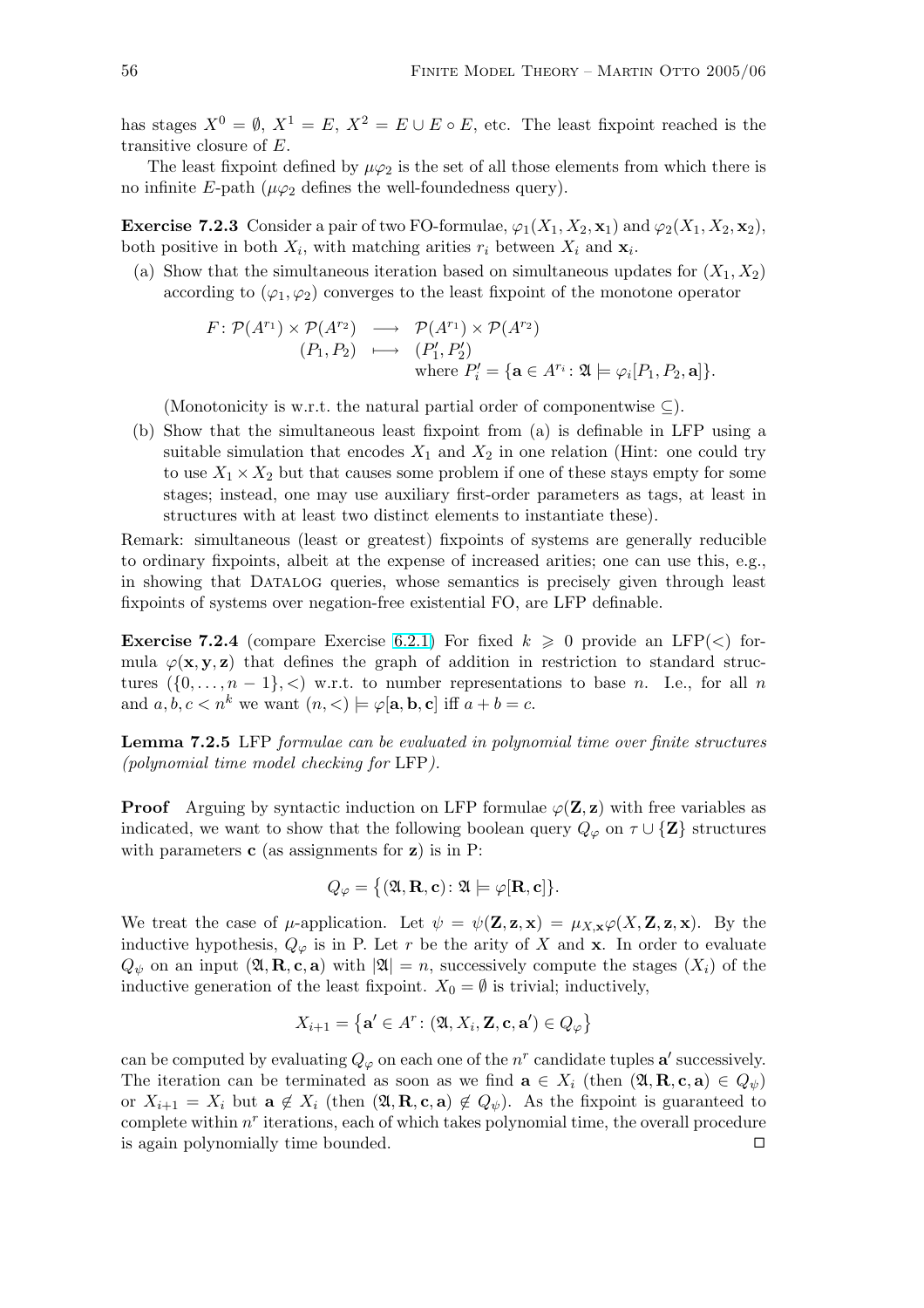<span id="page-58-0"></span>Exercise 7.2.6 Write polynomially bounded For-loop or While-loop relational program for the evaluation of the least or greatest fixpoints of an operator  $F$ , which is itself computed by a black box program.

Exercise 7.2.7 On the relationship between LFP and SO:

- (a) Give a translation from  $LFP(\tau)$  formulae into logically equivalent  $SO(\tau)$  formulae. based on the second-order definition of least and greatest fixpoints.
- (b) For an LFP( $\tau$ ) formulae  $\psi = \mu_{X,\mathbf{x}}\varphi(X,\mathbf{x})$  with  $\varphi \in \mathrm{FO}$ , find an  $\exists$ -SO( $\tau$ ) formula  $\hat{\psi}$  such that  $\psi \equiv_{\text{FIN}} \hat{\psi}$ .

Hint: for (b) look for an FO formula that describes an encoding of the stages of the inductive generation of the fixpoint by means of auxiliary relations (which can then be quantified existentially in ∃-SO).

### 7.2.2 Capturing Ptime on ordered structures

The following central result in descriptive complexity is due to Immerman and Vardi, independently. It provides a logical characterisation of the complexity class P (deterministic polynomial time) in terms of the expressive power of LFP (FO plus least fixpoint recursion) over linearly ordered finite structures. The restriction to linearly ordered input structures seems

- (i) technically necessary in order to enable sufficient coding machinery on the structural side.
- (ii) unproblematic from a more conventional computational point of view, as actual computation always works with ordered input (representations).
- (iii) unsatisfactory from a model theoretic (and database query language) point of view, as we do not obtain a logical language for all polynomial time boolean queries also over unordered structures that would guarantee semantic independence of input representation.

Point (iii) concerns a semantic safety requirement for queries put to not intrinsically ordered data: the answer needs to be independent of the (incidental) ordering that underlies the input presentation. In fact, the problem of whether there is a logic that captures P also over not necessarily ordered structures remains a major challenge in descriptive complexity. Note that in Fagin's characterisation of NP (which is good also over structures without order) we could just quantify over all possible orderings. This trick is not available at the level of P as there are n! many orderings to consider.

To make the ordering explicit, consider finite relational vocabularies  $\tau_{\leq} = \tau \cup \{ \leq \},\$ and the class

 $FORD(\tau_<):=\{ \mathfrak{A} \in FIN(\tau_<)\colon \right.^{\mathfrak{A}}$  a linear ordering of the domain }.

The input representation  $\langle \mathfrak{A} \rangle$  is then in one-to-one correspondence with the unique realisation of the isomorphism type of  $\mathfrak A$  in  $STAN(\tau)$  for which the inner ordering (corresponding to  $\langle \mathcal{A} \rangle$  is the natural ordering on the domain  $\{0, \ldots, n\}$ .

#### Theorem 7.2.8 (Immerman, Vardi)

For any class  $Q \subseteq \text{FORD}(\tau_<)$ , that is closed under isomorphism, t.f.a.e.:

- $(i)$  Q is in P.
- (ii) Q is LFP definable:  $Q = \text{FMOD}(\psi)$  for some  $\psi \in \text{LFP}(\tau_{\leq}).$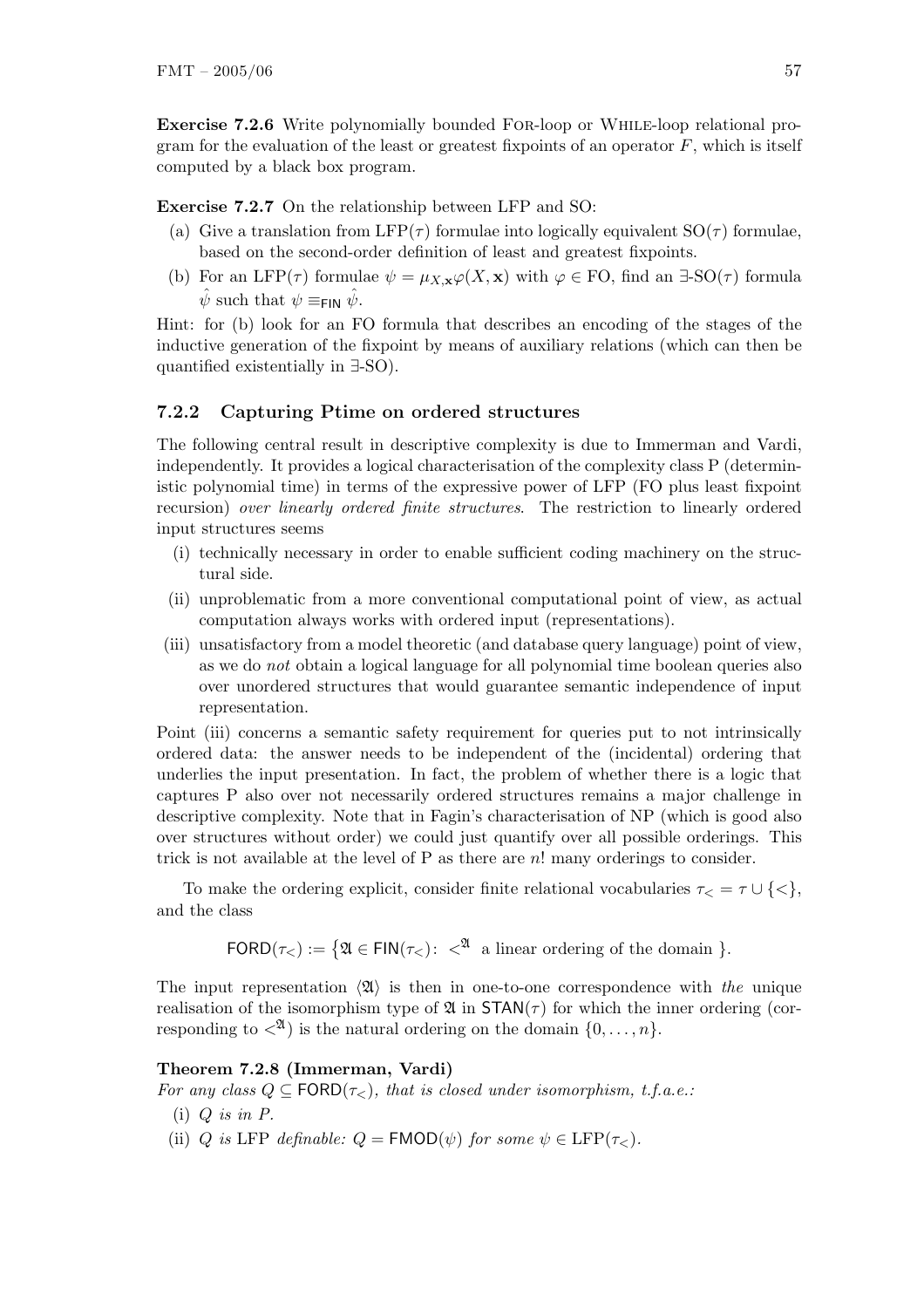Proof One direction is settled by Lemma 7.2.5. For the other direction, suppose Q is decided by the polynomially time bounded DTM  $\mathcal M$  which terminates within  $n^k$  steps on input  $\langle \mathfrak{A} \rangle$  with  $|\mathfrak{A}| = n$  (for all sufficiently large n). We only consider  $\mathfrak{A} \in \mathsf{FORD}(\tau_<)$ (which is FO definable within  $FIN(\tau_<)$ ).

We want to generate a relational descr[iption](#page-57-0) of the first  $n<sup>k</sup> - 1$  steps of the computation of M on input  $\langle \mathfrak{A} \rangle$  as a least fixed point over  $\mathfrak{A}$ . Since  $\mathfrak{A}$  is linearly ordered, we may use a numerical encoding of configurations similar to the one used for Fagin's theorem. The key difference: here we do not guess one possible computation path but rather describe the unique computation path.

Let the sate set of M be  $s = \{0, \ldots, s-1\}$ , and the set of tape symbols identified with  $r = \{0, \ldots, r-1\}$  and assume  $n \geqslant s, r$ . In order to make do with just one single relation for the description of the computation we recombine the graphs of the functions  $t \mapsto q_t$  (control state),  $t \mapsto \ell_t$  (head position) and  $t \mapsto \rho_t : n^k \to r$  (tape content) into the graph of one combined function (for  $t \mapsto C_t$ )

$$
C = \left\{ (\mathbf{t}, q_t, \boldsymbol{\ell}_t, \mathbf{i}, \rho_t(i)) : t, i < n^k \right\} \subseteq A^k \times A \times A^k \times A^k \times A = A^{3k+2}.
$$

We want to generate the relation C over  $\mathfrak A$  as a least fixpoint of a positive FO definable operation  $F_{\varphi} \colon \mathcal{P}(A^{3k+2}) \to \mathcal{P}(A^{3k+2})$  whose stages  $X_i = F_{\varphi}^i(\emptyset)$  precisely correspond to the initial segments of the computation:

$$
X_i := C \cap \left( \{ \mathbf{t} \in A^k \colon t < i \} \times A^{2k+2} \right).
$$

It remains to provide an FO formulae  $\varphi(X, x)$  which induces the desired operation  $F_{\varphi}$ . Here X is a second-order variable of arity  $3k + 2$  and **x** a matching tuple of distinct first-order variables. For better readability we write these first-order variables to suggest their intended instantiations as  $\varphi(X, \mathbf{t}, q, \ell, \mathbf{i}, b)$ .

Assuming that  $X_i$  is as desired, we want  $X_{i+1} = \{(\mathbf{t}, q, \ell, \mathbf{i}, b) : \varphi(X_i, \mathbf{t}, q, \ell, \mathbf{i}, b)\}\)$ consist of  $X_i$  together with all those tuples  $(\mathbf{t}, q, \ell, \mathbf{i}, b)$  where t represents the immediate successor  $t = t_{\text{prev}} + 1$  of some  $t_{\text{prev}} < i$  represented by some  $t_{\text{prev}}$ , that make up the correct description of the successor configuration of a configuration described by  $X_i \cap$ correct description of the  $(\{\mathbf{t}_{\text{prev}}\} \times (A^2k+2))^3$ 

For this we use a formula  $\varphi_0(\mathbf{t}, q, \ell, \mathbf{i}, b)$  that defines the correct description of the initial configuration and then put

$$
\varphi(X, \mathbf{t}, q, \boldsymbol{\ell}, \mathbf{i}, b) = \varphi_0(\mathbf{t}, q, \boldsymbol{\ell}, \mathbf{i}, b) \vee \n\exists \mathbf{t}_{\text{prev}} \exists q_{\text{prev}} \exists \ell_{\text{prev}} \exists b_{\text{prev}} \left[ \begin{array}{c} X \mathbf{t}_{\text{prev}} q_{\text{prev}} \ell_{\text{prev}} \mathbf{i} b_{\text{prev}} \\ \wedge \# t = t_{\text{prev}} + 1" \\ \wedge \xi(X, q, \boldsymbol{\ell}, \mathbf{i}, b; \mathbf{t}_{\text{prev}}, q_{\text{prev}}, \boldsymbol{\ell}_{\text{prev}}) \end{array} \right],
$$

where the formula  $\xi$  serves to select just those  $(q, \ell, i, b)$  that belong in the correct description of the successor configuration of the configuration described by

$$
X \cap (\{\mathbf{t}_{\text{prev}}\} \times A^{2k+2}) = X \mathbf{t}_{\text{prev-}}.
$$

More specifically,  $\xi$  is a disjunction of clauses of the following form, one for each possible transition  $\delta(m, j) = (m', d, j')$  of M:

$$
\exists z \left[ \begin{array}{l} X \mathbf{t}_{\mathrm{prev}} q_{\mathrm{prev}} \boldsymbol{\ell}_{\mathrm{prev}} z \wedge "q_{\mathrm{prev}} = m" \wedge "z = j" \\ \wedge "q = m" \wedge "l = l + d" \\ \wedge \left[ (\mathbf{i} \neq \boldsymbol{\ell}_{\mathrm{prev}} \wedge X \mathbf{t}_{\mathrm{prev}} q_{\mathrm{prev}} \boldsymbol{\ell}_{\mathrm{prev}} \boldsymbol{\ell}) \vee (\mathbf{i} = \boldsymbol{\ell}_{\mathrm{prev}} \wedge "b = j") \right] \end{array} \right].
$$

<sup>&</sup>lt;sup>3</sup>It would seem to suffice to add to  $X_i$  just those tuples that describe the *i*-th configuration, but one cannot extract the maximal  $t'$ -value represented in  $X_i$  by means of a positive formula (why?).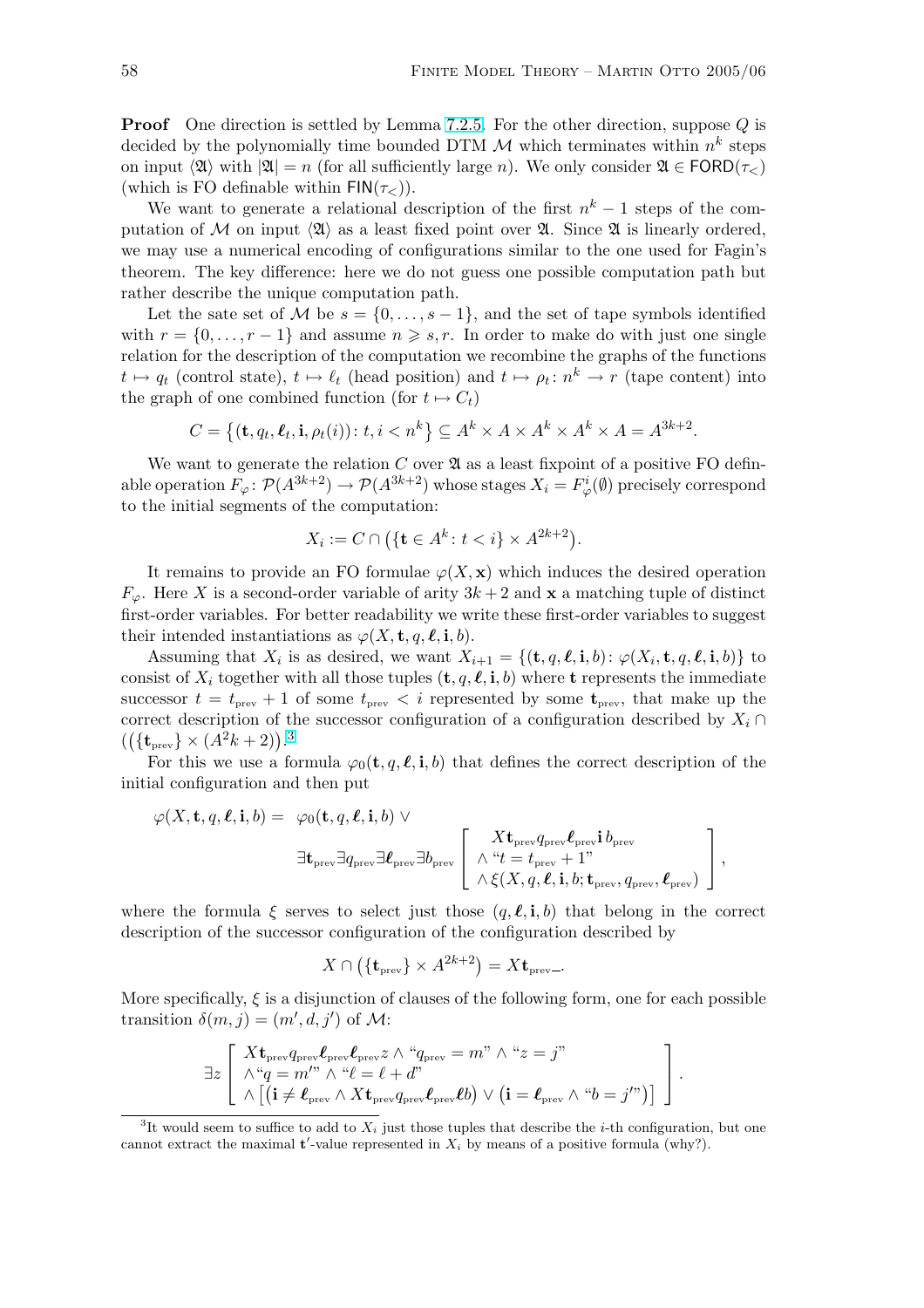<span id="page-60-0"></span>Here the first line identifies the state and tape symbol read by the head through inspection of suitable entries in  $Xt_{prev}$ ; the second line sets the values for state and head position according to  $\delta$ ; the third line forces the tape content to be transcribed and modified accordingly. Numerical equalities like " $z = j$ " are FO definable conditions for fixed values j, e.g., expressible as "z has precisely j many predecessors w.r.t.  $\langle$ ".

The fixpoint formula

$$
\psi_0({\bf t},q,\boldsymbol{\ell},{\bf i},b):=\mu_{X,\mathbf{x}}\varphi(X,{\bf t},q,\boldsymbol{\ell},{\bf i},b)
$$

defines the query that, over  $\mathfrak{A} \in \text{FORD}(\tau_{\leq})$  returns the relational representation  $C \subseteq$  $A^{3k+2}$  of the computation of M on input  $\langle \mathfrak{A} \rangle$ . The desired LFP sentence  $\psi$  that defines the boolean query "acceptance by  $\mathcal{M}$ " over  $FORD(\tau_{\leq})$  is then easily obtained in the form ¡ ¢

$$
\exists \mathbf{t} \exists q \exists \ell \exists \mathbf{i} \exists b \big( \psi_0(\mathbf{t}, q, \boldsymbol{\ell}, \mathbf{i}, b) \wedge "q = q^{+}) \big).
$$

The proof also provides a normal form for LFP over finite linearly ordered structures.

**Corollary 7.2.9** Over  $FORD(\tau_<)$ , every LFP sentence is equivalent to one that has only one  $\mu$ -application, or: every polynomial time decidable boolean query on linearly ordered finite structures is FO definable in terms of the least fixed point of some FO-definable operation. (There are stronger normal forms for LFP, over all finite structures.)

### 7.2.3 Inductive fixpoint logic IFP

Inductive fixpoint logic extends FO by *inductive fixpoints* rather than least or greatest fixpoints. The inductive fixpoint of an operation  $F: \mathcal{P}(D) \to \mathcal{P}(D)$  is the limit of the increasing sequence of stages of the induced *inductive* operator  $F^+$ :  $P \mapsto P \cup F(P)$ :

$$
\emptyset \subseteq F^+(\emptyset) \subseteq (F^+)^2(\emptyset) \subseteq \cdots \subseteq (F^+)^i(\emptyset) = (F^+)^{i+1}(\emptyset) = \text{IFP}(F).
$$

The limit is denoted IFP $(F)$  and, by abuse of terminology, called the *inductive fixpoint* of F, even though it need not be a fixpoint of F (but only of  $F^+$ ). If F itself is inductive, i.e., if the sequence of the  $F^i(\emptyset)$  is increasing by itself, then  $(F^+)^i(\emptyset) = F(\emptyset)$  for all i, and the limit is indeed a fixpoint of  $F$ . (This, again, is in particular the case if  $F$  is monotone, in which case  $IFP(F) = \mu(F)$ .

Clearly, for any F over a finite domain D,  $IFP(F)$  is reached within |D| many iterations of  $F^+$ , for cardinality reasons.

**Definition 7.2.10** The syntax of inductive fixpoint logic IFP( $\tau$ ) is the extension of FO syntax with second-order variables (of any arity) by closure under an IFP operation: For  $\varphi(X, \mathbf{Z}, \mathbf{x}, \mathbf{z}) \in \text{IFP}(\tau)$  with free variables as indicated, X of arity r and  $\mathbf{x} =$  $(x_1, \ldots, x_r)$  (pairwise distinct),  $\psi(\mathbf{Z}, \mathbf{z}, \mathbf{x}) = \text{IFP}_{X, \mathbf{x}} \varphi$  is also a formula of IFP( $\tau$ ), with free variables as indicated.

The semantics of  $\psi$  in  $\tau$ -structures  $\mathfrak{A}$  with assignments **R**, c to the parameters **Z**, z, and for assignment  $\bf{a}$  to  $\bf{x}$ , is given by

$$
\mathfrak{A} \models (\mathrm{IFP}_{X,\mathbf{x}} \varphi)[\mathbf{R}, \mathbf{c}, \mathbf{a}] \quad \text{ iff } \quad \mathbf{a} \in \mathrm{IFP}(F^{\mathfrak{A},\mathbf{R},\mathbf{c}}_{\varphi}),
$$

where  $F^{\mathfrak{A},\mathbf{R},\mathbf{c}}_{\varphi}$  is the operator  $F^{\mathfrak{A},\mathbf{R},\mathbf{c}}_{\varphi}: P \longmapsto {\mathbf{a} \in A^r : \mathfrak{A} \models \varphi[P,\mathbf{R},\mathbf{c},\mathbf{a}]}$  on  $\mathcal{P}(A^r)$ .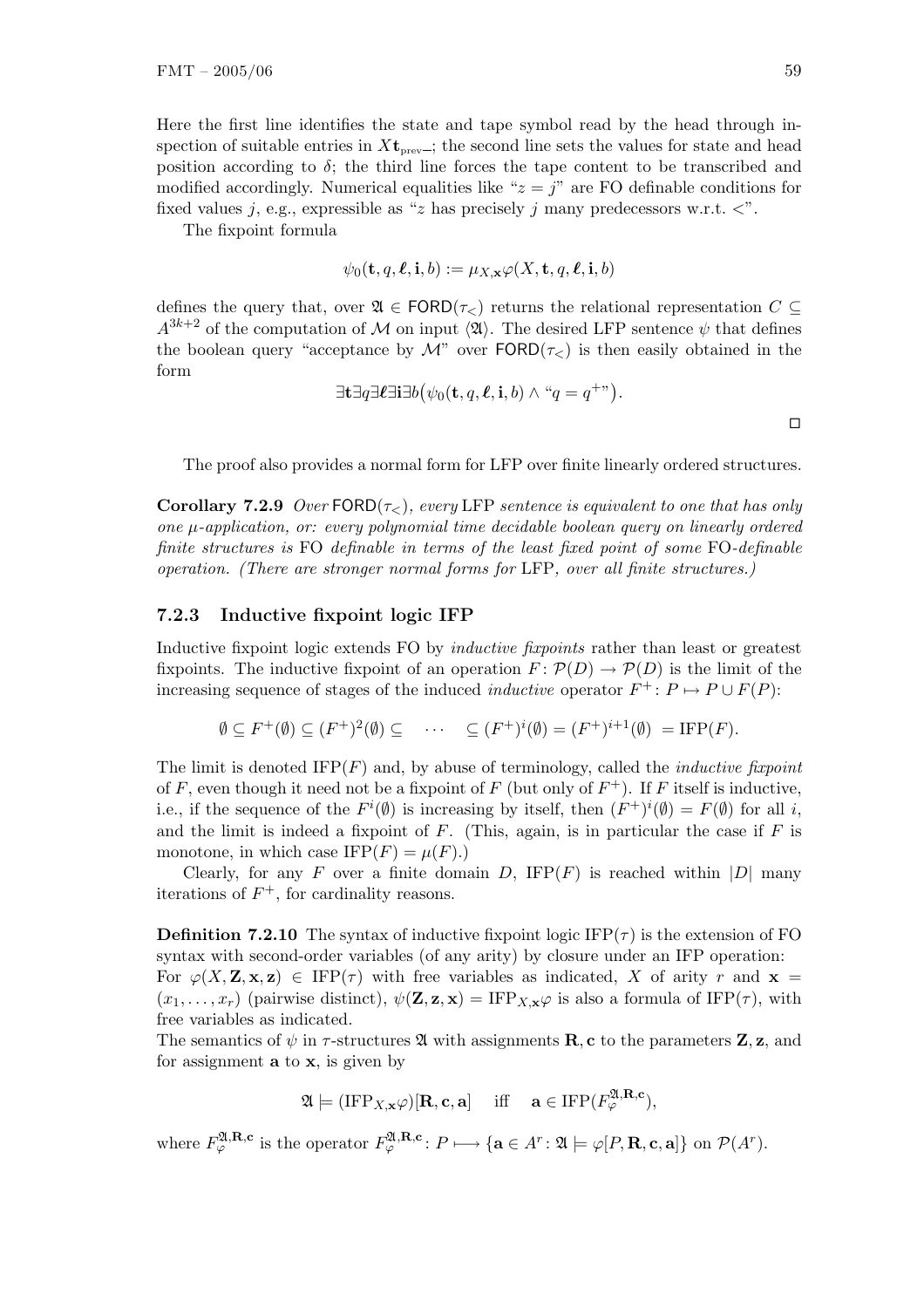<span id="page-61-0"></span>NB: One could, in the defining clause for the semantics of  $IFP_{X,\mathbf{x}}\varphi$ , directly refer to the inductive operator  $(F_{\varphi})^+$  which is the same as  $F_{\varphi'}$  for  $\varphi'(X, \mathbf{x}) = X\mathbf{x} \vee \varphi(X, \mathbf{x})$ .

Since for  $\varphi(X, \mathbf{Z}, \mathbf{z}, \mathbf{x})$  that is positive in X we have IFP $_{X,\mathbf{x}}\varphi \equiv \mu_{X,\mathbf{x}}\varphi$ , we may regard LFP( $\tau$ ) as a sublogic of IFP( $\tau$ ).

Since IFP also has polynomial time model checking over finite structures, it follows that IFP captures P over  $FORD(\tau_<)$  just as LFP does.

Corollary 7.2.11 Over linearly ordered finite structures, IFP and LFP have exactly the same expressive power.

In fact, by a result of Gurevich and Shelah, which we state without proof, IFP and LFP are equally expressive over all (not necessarily ordered) finite structures; this result moreover even extends to all (not necessarily finite) structures, by a more recent result of Kreutzer.<sup>4</sup> These results are useful, because it is often much easier to formalise some inductive process in IFP an in LFP – without the necessity of making the process monotone and formalising it in a positive formula. We shall appeal to the Gurevich– Shelah result for this reason later.

#### Theorem 7.2.12 (Gurevich–Shelah; Kreutzer)

IFP and LFP have the same expressive power.

The proofs are based on the LFP-definability of relations that encode the stages of the inductive iteration sequence  $(F_{\varphi}^+)^i(\emptyset)$ .

## 7.3 Partial fixpoint logic

#### 7.3.1 Partial fixpoints

Looking at arbitrary operations  $F: \mathcal{P}(D) \to \mathcal{P}(D)$ , one can "enforce" inductive behaviour by passage to  $F^+$ :  $P \mapsto P \cup F(P)$  (as in IFP). Alternatively, we may iterate F itself on  $\emptyset$  and associate with this iteration either its natural limit, if F is eventually constant on  $\emptyset$ , or a default value  $\emptyset$  otherwise, i.e., if the sequence  $(F^{i}(\emptyset)_{i\in\mathbb{N}})$  becomes non-trivially periodic. The partial fixpoint of  $F$  is defined in this way, "partial" because it may return  $\emptyset$  as the default value when  $\emptyset$  is not a fixpoint of F.

$$
\text{PFP}(F) := \begin{cases} F^{i+1}(\emptyset) = F^i(\emptyset) & \text{if such } i \text{ exists} \\ \emptyset & \text{otherwise.} \end{cases}
$$

**Definition 7.3.1** The syntax of partial fixpoint logic  $\text{PFP}(\tau)$  is the extension of FO syntax with second-order variables (of any arity) by closure under a PFP operation: For  $\varphi(X, \mathbf{Z}, \mathbf{x}, \mathbf{z}) \in \text{PFP}(\tau)$  with free variables as indicated, X of arity r and  $\mathbf{x} =$  $(x_1, \ldots, x_r)$  (pairwise distinct),  $\psi(\mathbf{Z}, \mathbf{z}, \mathbf{x}) = \text{PFP}_{X, \mathbf{x}} \varphi$  is also a formula of  $\text{PFP}(\tau)$ , with free variables as indicated.

The semantics of  $\psi$  in  $\tau$ -structures  $\mathfrak{A}$  with assignments **R**, c to the parameters **Z**, z, and for assignment  $\bf{a}$  to  $\bf{x}$ , is given by

$$
\mathfrak{A} \models (\operatorname{PFP}_{X, \mathbf{x}} \varphi)[\mathbf{R}, \mathbf{c}, \mathbf{a}] \quad \text{ iff } \quad \mathbf{a} \in \operatorname{PFP}(F^{\mathfrak{A}, \mathbf{R}, \mathbf{c}}_{\varphi}),
$$

where  $F^{\mathfrak{A},\mathbf{R},\mathbf{c}}_{\varphi}$  is the operator  $F^{\mathfrak{A},\mathbf{R},\mathbf{c}}_{\varphi}: P \longmapsto {\mathbf{a} \in A^r : \mathfrak{A} \models \varphi[P,\mathbf{R},\mathbf{c},\mathbf{a}]}$  on  $\mathcal{P}(A^r)$ .

<sup>&</sup>lt;sup>4</sup>The semantics of IFP over infinite structures is based on the transfinite inductive iteration of  $F^+_{\varphi}$ .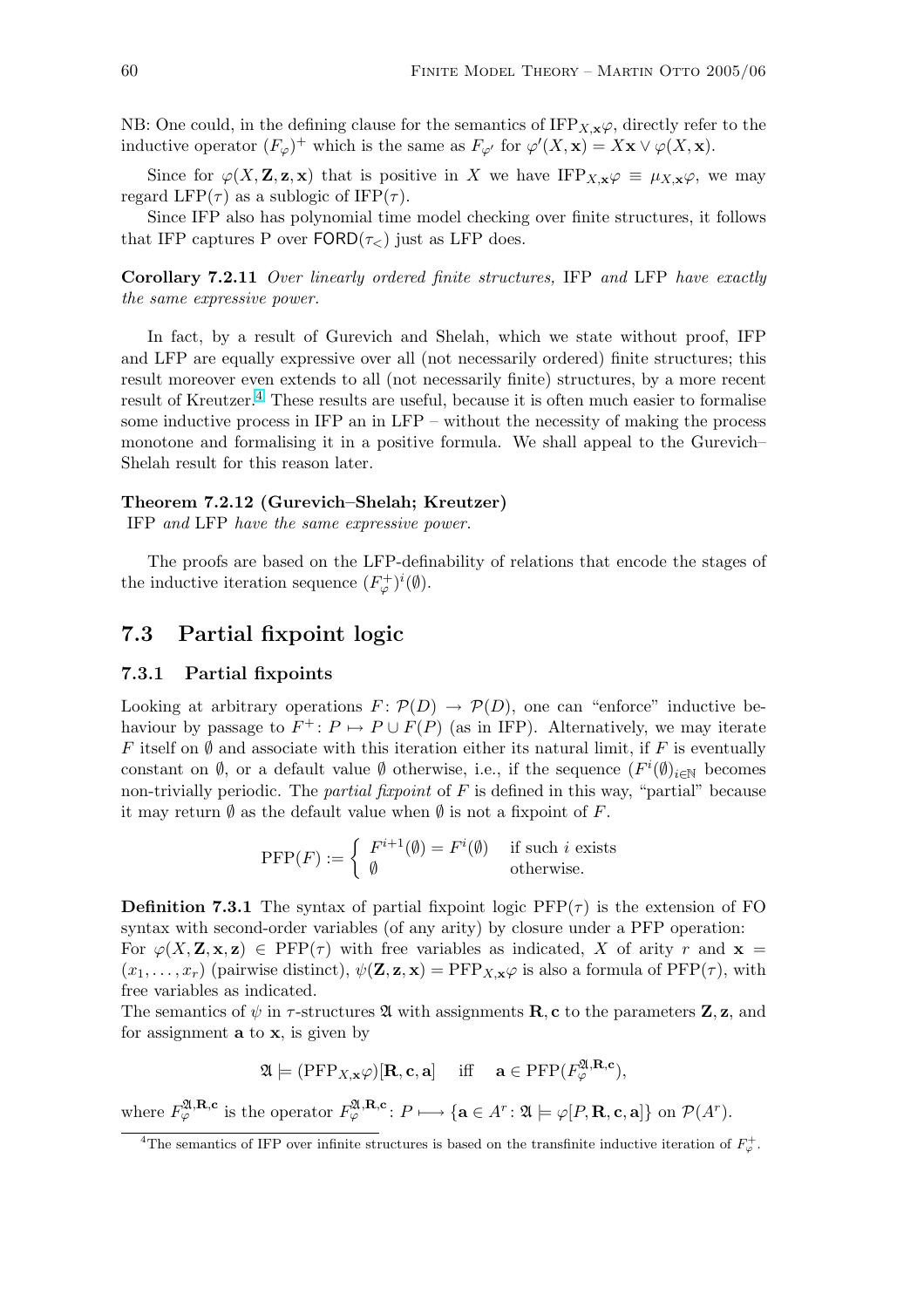PFP is at least as expressive as LFP, or generalises LFP, since  $PFP(F) = \mu(F)$  for monotone F. It is also at least as expressive as IFP, since  $IFP(F) = PFP(F^+)$ .

<span id="page-62-0"></span> $\mathcal{F}_{\mathcal{A}}$  ,  $\mathcal{F}_{\mathcal{A}}$  ,  $\mathcal{F}_{\mathcal{A}}$  ,  $\mathcal{F}_{\mathcal{A}}$  ,  $\mathcal{F}_{\mathcal{A}}$  ,  $\mathcal{F}_{\mathcal{A}}$  ,  $\mathcal{F}_{\mathcal{A}}$  ,  $\mathcal{F}_{\mathcal{A}}$  ,  $\mathcal{F}_{\mathcal{A}}$  ,  $\mathcal{F}_{\mathcal{A}}$  ,  $\mathcal{F}_{\mathcal{A}}$  ,  $\mathcal{F}_{\mathcal{A}}$  ,  $\mathcal{F}_{\mathcal{A}}$  ,

Lemma 7.3.2 Model checking for PFP over finite structures is in Pspace.

**Proof** The evaluation of a partial fixpoint for a Pspace computable operation  $F: \mathcal{P}(D) \rightarrow$  $\mathcal{P}(D)$  over finite domain  $|D| = n$  is again in Pspace. One merely needs to note that

$$
\text{PFP}(F) = \begin{cases} F^{2^n}(\emptyset) & \text{if } F^{2^n}(\emptyset) = F^{2^n+1}(\emptyset) \\ \emptyset & \text{otherwise.} \end{cases}
$$

A (binary) counter for  $2^n$  iterations can be implemented in space n. Note, however, that this procedure is only exponentially time bounded in general.  $\Box$ 

#### 7.3.2 Capturing Pspace on ordered structures

In analogy with the capturing result for P over ordered structures through LFP, we obtain a capturing result for Pspace over ordered structures through PFP.

### Theorem 7.3.3 (Abiteboul–Vianu)

For any class  $Q \subseteq \text{FORD}(\tau_<)$ , that is closed under isomorphism, t.f.a.e.:

(i) Q is in Pspace.

(ii) Q is PFP definable within  $\text{FIN}(\tau_<)$ :  $Q = \text{FMOD}(\psi)$  for some  $\psi \in \text{PFP}(\tau_<)$ .

Proof The proof of the crucial direction is similar to those given for the previous capturing results. Given an  $n^k$  space bounded DTM  $\mathcal{M}$ , otherwise of the same format as in the proof of Theorem 7.2.8 say, we now want to define a relational representation of its final configuration as a partial fixpoint of some FO formula.

For this we set up the underlying FO-formula  $\varphi(X, \mathbf{x})$  such that the iterates  $F^{i+1}_{\varphi}(\emptyset)$ over  $\mathfrak A$  represent the *i*-th configuration  $C_i$  of  $\mathcal M$  on input  $\langle \mathfrak A \rangle$ , for every *i* until termination. Note that we do not [have t](#page-58-0)o keep track of the time index explicitly.

Using a tuple of first-order variables  $\mathbf{x} = (q, \ell, \mathbf{i}, b)$  (to suggest the intended roles as representatives for state, head position, tape cell index and its contents) of arity  $2k + 2$ and matching  $X$ , we put

$$
\varphi(X,q,\boldsymbol{\ell},\mathbf{i},b) := \big(\neg \exists \mathbf{x} X \mathbf{x} \land \varphi_0(q,\boldsymbol{\ell},\mathbf{i},b)\big) \lor \big(\exists \mathbf{x} X \mathbf{x} \land \xi(X,q,\boldsymbol{\ell},\mathbf{i},b)\big).
$$

Here  $\varphi_0$  defines the relational description of the initial configuration on input  $\langle \mathfrak{A} \rangle$ over  $\mathfrak{A}$ ; note that  $\varphi_0$  is invoked precisely in the first iteration (when X is still empty), and thus provides the correct initialisation with  $X_1 := C_0$ .

The formula  $\xi$  collects the tuples  $(q, \ell, \mathbf{i}, b)$  that provide the description of the successor configuration of the configuration described by  $X$ , according to the transition function  $\delta$  of M, similar to the corresponding formula in the proof of Theorem 7.2.8. None of the further iterates will thus be empty.

$$
\psi_0(\mathbf{x}) := \mathrm{PFP}_{X, \mathbf{x}} \varphi
$$

is guaranteed to define over  $\mathfrak A$  the non-empty relational description of the final co[nfigu](#page-58-0)ration of M on input  $\langle \mathfrak{A} \rangle$ , because M does terminate. It follows that

$$
\psi := \exists q \exists \ell \exists \mathbf{i} \exists b (\psi_0(q, \ell, \mathbf{i}, b) \land \text{``} q = q^{+\text{''}})
$$

defines acceptance by  $M$ .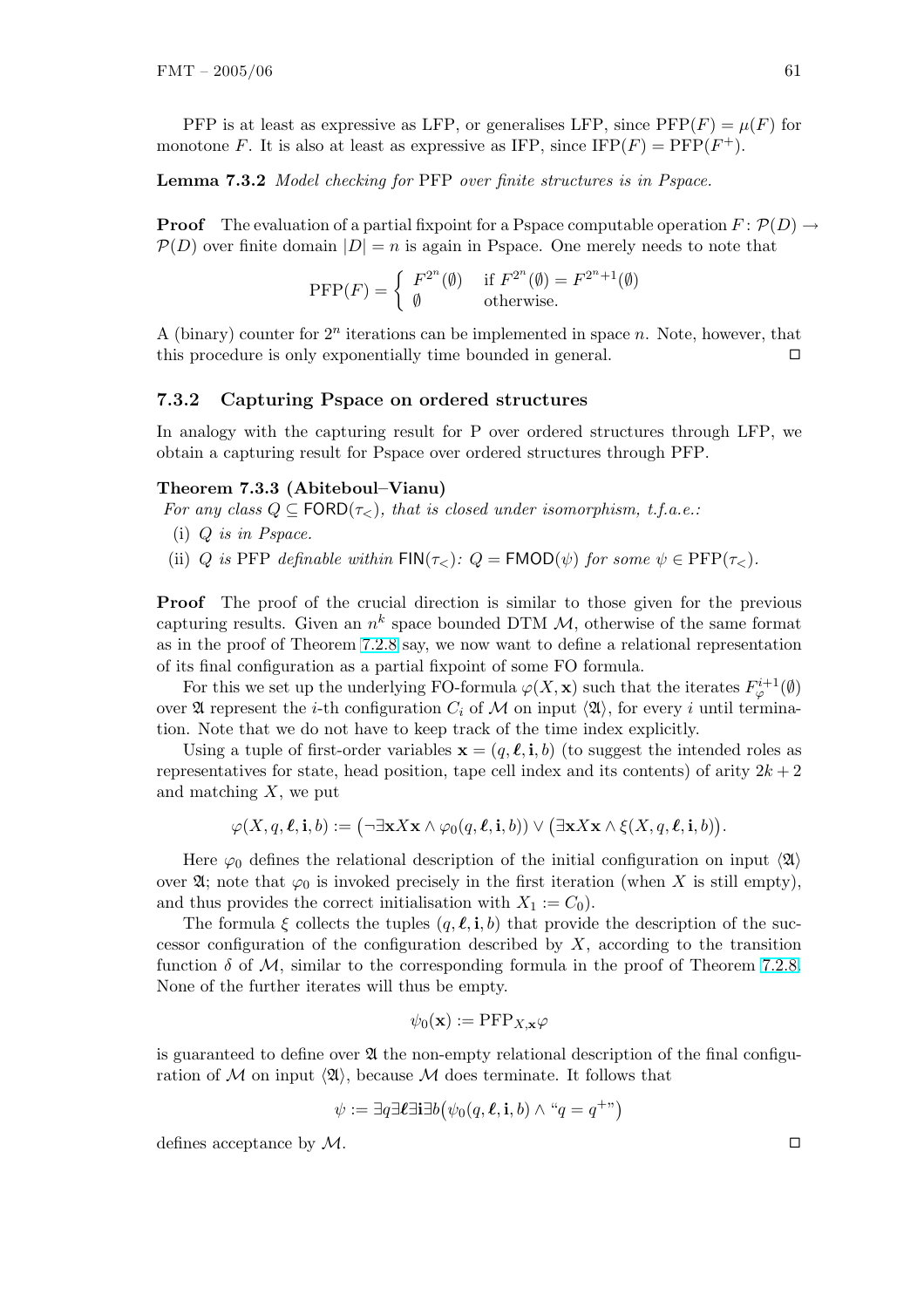# <span id="page-63-0"></span>7.4 The Abiteboul–Vianu Theorem

It is not known whether  $P \subsetneq P$  space: the inclusion is obvious, but strictness is one of the major open problems of computational complexity theory.

Since we can equate each side of this relationship with definability in a suitable fixpoint logic over FORD, we get the following equivalence:

$$
P = \text{Pspace} \qquad \Leftrightarrow \qquad \boxed{\text{LFP} \equiv \text{PFP over FORD}}
$$

In this section we outline the proof of a famous result by Abiteboul and Vianu, which allows us to remove the restriction to ordered structures in this equivalence.

$$
P = \text{Pspace} \qquad \Leftrightarrow \qquad \boxed{\text{LFP} \equiv \text{PFP} \quad \text{over} \quad \text{FIN}}
$$

Equal expressiveness between LFP and PFP over all finite structures is equivalent to the collapse of Pspace to P. In other words, Pspace  $=$  P if, and only if, the result of every PFP recursion can be equivalently obtained as the result of an LFP recursion, or if relational While recursion is not more powerful than positive, monotone least fixpoint recursion in determining any property of finite structures.

Technically, this result involves a uniform reduction from fixpoint evaluations over a given not necessarily ordered finite structure  $\mathfrak A$  to the evaluation of a variant of that fixpoint in some linearly ordered structure definable from A. This is achieved via a detour through infinitary finite variable logics and a simulation of the fixpoint evaluation over  $\mathfrak{I}^k(\mathfrak{A})$ , the k-variable invariant associated with  $\mathfrak{A}$  from section 2.4.2 in Part I, for suitable k. See in particular Definition 2.4.16 and Proposition 2.4.17.

Our first step, therefore, is to embed the fixpoint logics into infinitary  $k$ -variable logics.

### 7.4.1 Fixpoint logics a[nd fini](#page-30-0)te variable lo[gics](#page-30-0)

**Definition 7.4.1** Infinitary *k*-variable logic  $\mathrm{FO}_{\infty}^k$  is defined as an extension of *k*-variable first-order logic FO<sup>k</sup>, augmenting the rules for formula formation in FO<sup>k</sup> by allowing disjunctions and conjunctions over arbitrary (rather than just finite) sets of formulae. If  $\Phi \subseteq \mathrm{FO}_{\infty}^k(\tau)$  is any set of formulae of the logic, the so are  $\bigwedge \Phi$  and  $\bigvee \Phi$ . The semantics of these is the natural one:

$$
\mathfrak{A}, \mathbf{a} \models \bigvee \Phi \quad \text{if} \quad \mathfrak{A}, \mathbf{a} \models \varphi \text{ for at least one } \varphi \in \Phi,
$$
  

$$
\mathfrak{A}, \mathbf{a} \models \bigwedge \Phi \quad \text{if} \quad \mathfrak{A}, \mathbf{a} \models \varphi \text{ for all } \varphi \in \Phi.
$$

Recall the analysis of the unbounded k-pebble game in section 2.4.2, which showed  $k$ variable equivalence  $\equiv^k$  to coincide with the equivalence defined through the unbounded k-pebble game,  $\simeq^k_{\infty}$ , over finite relational structures. The same analysis extends to show that  $\simeq^k_{\infty}$  implies equivalence even at the level of FO<sub> $infty$ </sub>. Hence the unbounded k-pebble game may also be regarded as the Ehrenfeucht-Fraüssé game f[or infi](#page-27-0)nitary  $k$ -variable logic (and this correspondence in actually good even over infinite structures).

In the following we always assume parameter tuples  $\mathbf{a} \in A^k$ ,  $\mathbf{b} \in B^k$  for the instantiation of the  $k$  variables that may be free in formulae of  $k$ -variable logic.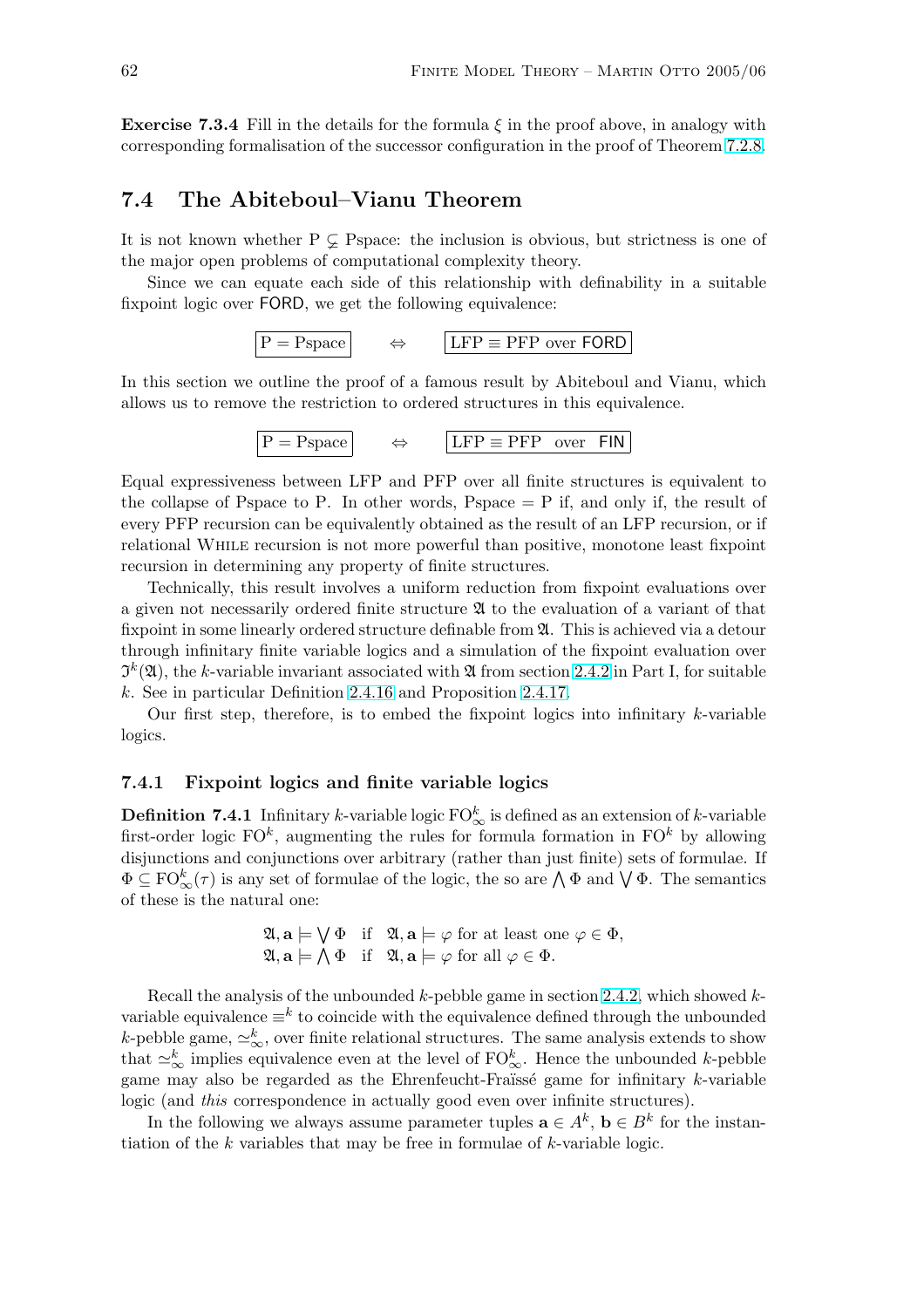$\mathcal{F}_{\mathcal{A}}$  ,  $\mathcal{F}_{\mathcal{A}}$  ,  $\mathcal{F}_{\mathcal{A}}$  ,  $\mathcal{F}_{\mathcal{A}}$  ,  $\mathcal{F}_{\mathcal{A}}$  ,  $\mathcal{F}_{\mathcal{A}}$  ,  $\mathcal{F}_{\mathcal{A}}$  ,  $\mathcal{F}_{\mathcal{A}}$  ,  $\mathcal{F}_{\mathcal{A}}$  ,  $\mathcal{F}_{\mathcal{A}}$  ,  $\mathcal{F}_{\mathcal{A}}$  ,  $\mathcal{F}_{\mathcal{A}}$  ,  $\mathcal{F}_{\mathcal{A}}$  ,

- (i)  $\mathfrak{A}, \mathbf{a} \equiv^k \mathfrak{B}, \mathbf{b}$ : for all  $\varphi(\mathbf{x}) \in \mathrm{FO}^k(\tau)$ ,  $\mathfrak{A} \models \varphi[\mathbf{a}] \Leftrightarrow \mathfrak{B} \models \varphi[\mathbf{b}]$ (equivalence in  $FO^k$ ).
- (ii)  $\mathfrak{A}, \mathbf{a} \simeq_{\infty}^k \mathfrak{B}, \mathbf{b}$ (equivalence w.r.t.  $G_{\infty}^k$ : **II** wins  $G_{\infty}^k(\mathfrak{A}, \mathbf{a}; \mathfrak{B}, \mathbf{b})$ ).
- (iii) for all  $\varphi(\mathbf{x}) \in \mathrm{FO}^k_{\infty}(\tau)$ ,  $\mathfrak{A} \models \varphi[\mathbf{a}] \Leftrightarrow \mathfrak{B} \models \varphi[\mathbf{b}]$ (equivalence in  $\mathrm{FO}_{\infty}^k$ ).

**Proof** We know (i)  $\Rightarrow$  (ii) from section 2.4.2.

(iii)  $\Rightarrow$  (i) is obvious, as  $FO^k \subseteq FO^k_{\infty}$ .

It suffices therefore to prove that  $\neg(iii)$  (inequivalence in  $FO_{\infty}^k$ ) gives **I** a winning strategy in  $\mathsf{G}^k_\infty(\mathfrak{A}, \mathbf{a}; \mathfrak{B}, \mathbf{b})$ , and hence implies  $\neg$ (ii).

The claim about winning strategies for I [is p](#page-27-0)roved by induction on the (infinitary!) syntax of a formula  $\varphi(\mathbf{x}) \in \mathrm{FO}_{\infty}^k$  that distinguishes between  $\mathfrak{A}, \mathbf{a}$  ad  $\mathfrak{B}, \mathbf{b}$ . Assume, for instance, that  $\mathfrak{A} \models \varphi[\mathbf{a}]$  while  $\mathfrak{B} \not\models \varphi[\mathbf{b}]$ , and, as our inductive hypothesis, that for all proper subformulae  $\psi$  of  $\varphi$  the claim is true (that inequivalence w.r.t.  $\psi$  gives **I** a winning strategy).

If  $\varphi(\mathbf{x})$  is of the form  $\neg \psi(\mathbf{x})$ , then the inductive hypothesis for  $\psi$  works directly for  $\varphi$ .

If  $\varphi(\mathbf{x}) = \exists x_j \psi(\mathbf{x})$ , then there is an  $a \in A$  such that  $\mathfrak{A} \models \psi[\mathbf{a}^{\frac{a}{i}}]$  $\frac{a}{j}$ ] while  $\mathfrak{B} \models \neg \psi[\mathbf{b}^{\frac{b}{j}}]$  $rac{b}{j}]$ for all  $b \in B$ . We advise **I** to play in  $\mathfrak{A}$ , move pebble j to a, and rely on the inductive hypothesis for  $\psi$ . The universal quantifier case is strictly analogous.

If  $\varphi = \bigvee \Phi$ , then there is some  $\psi \in \Phi$  such that  $\mathfrak{A} \models \psi[\mathbf{a}]$  while  $\mathfrak{B} \models \neg \psi[\mathbf{b}]$ . So I can use the strategy guaranteed by the distinguishing subformula  $\psi$  according to the inductive hypothesis. The case of an (infinite) conjunction is strictly analogous.  $\Box$ 

What is the point of considering  $\mathrm{FO}^k_\infty$  over finite structures then? There are two answers:

- $FO_{\infty}^k$  defines many classes of finite structures (queries) that are not FO definable. (See Exercise 7.4.3 below.)
- FO<sup>k</sup><sub>o</sub> provides a natural way to define FO<sup>k</sup>-types and arbitrary collections of FO<sup>k</sup>types over  $\mathsf{FIN}(\tau)$  (unions of  $\simeq_{\infty}^k$  classes).

**Exercise 7.4.3** Show that the following classes of finite structures are definable in  $\mathrm{FO}_\infty^k$ over FIN for suitable  $k$  and try to find the minimal  $k$ .

- (a)  $\tau = \{E\}$ . The class of finite undirected graphs that are connected.
- (b)  $\tau = \{\langle\}\.$  For an arbitrary fixed subset  $S \subseteq \mathbb{N}$ : the class of finite linear orderings of length n for  $n \in S$

**Lemma 7.4.4** For  $\varphi(X, \mathbf{x}) = \varphi(X, x_1, \dots, x_k) \in \mathrm{FO}^k_\infty(\tau \cup \{X\})$  with k-ary X, let  $F_\varphi$ be the operation that is globally defined by  $\varphi$  as an operation on k-ary relations over structures  $\mathfrak{A} \in \mathsf{FIN}(\tau)$ 

$$
F_{\varphi}^{\mathfrak{A}} \colon \mathcal{P}(A^{k}) \longrightarrow \mathcal{P}(A^{k})
$$
  
\n
$$
P \longrightarrow F_{\varphi}^{\mathfrak{A}}(P) = \{ \mathbf{a} \in A^{k} \colon \mathfrak{A} \models \varphi[P, \mathbf{a}] \}.
$$

Then  $\mu(F_{\varphi})$ , IFP( $F_{\varphi}$ ) and PFP( $F_{\varphi}$ ) are globally definable in FO $^k_{\infty}(\tau)$ .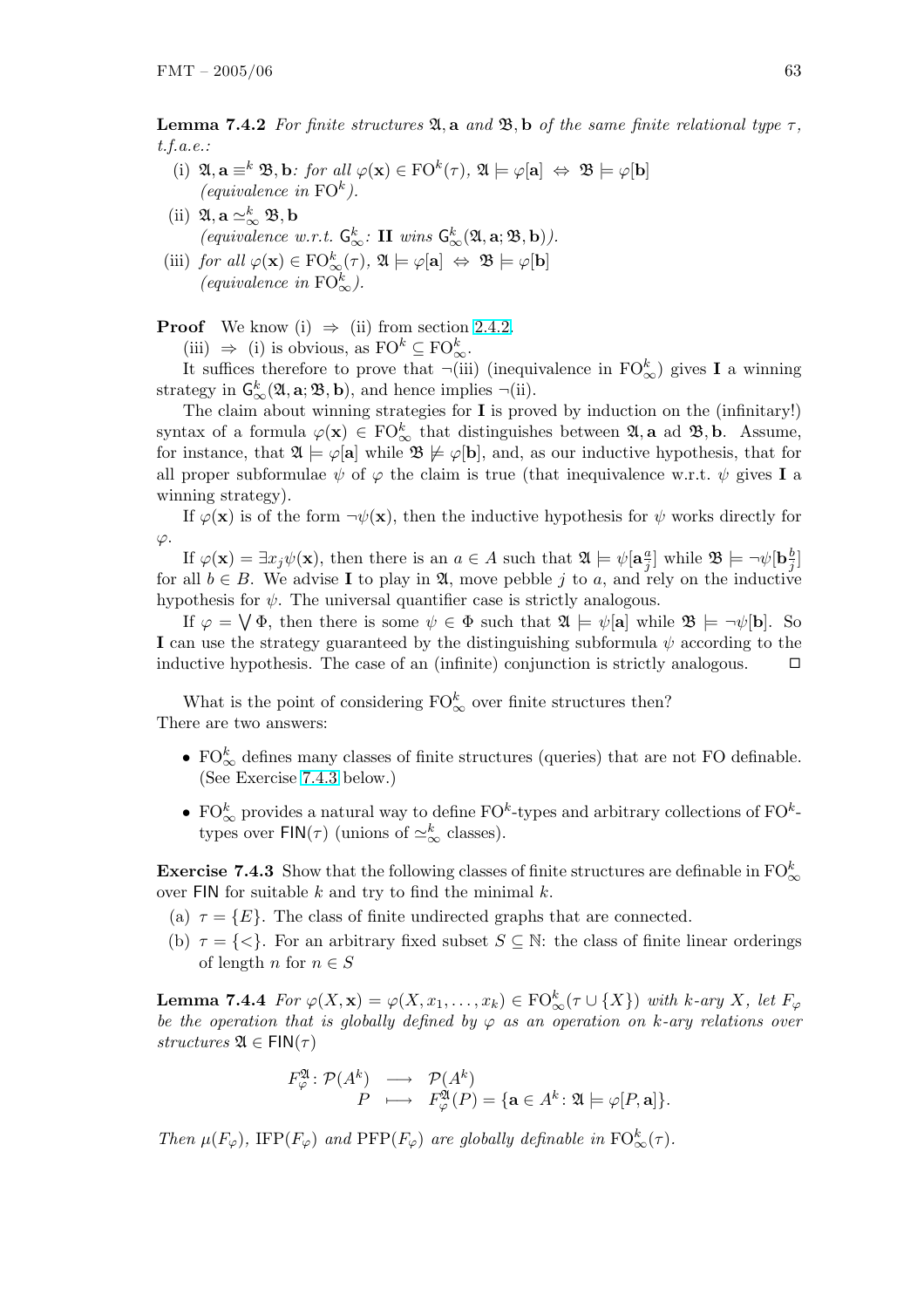64 Finite Model Theory – Martin Otto 2005/06

For  $i = 0$ ,  $\varphi^0(\mathbf{x}) = -x_1 = x_1$  is as desired.

Suppose  $\varphi^i(\mathbf{x})$  is given. We want to obtain  $\varphi^{i+1}(\mathbf{x})$  by a process of substituting  $\varphi^i(\mathbf{y})$ for every atom  $X$ y inside  $\varphi$ . However, y can be any tuple of not necessarily distinct variables from  $\{x_1, \ldots, x_k\}$ . This can be dealt with as follows. If  $\mathbf{y} = (x_{\pi(1)}, \ldots, x_{\pi(k)})$ for some permutation  $\pi$  of  $\{1, \ldots, k\}$ , we just apply  $\pi$  to (the indices of) all variables (free or bound) in  $\varphi^i(\mathbf{x})$ , in oder to obtain a formula  $\varphi^i(\mathbf{y})$  that is as desired. The case where **y** has multiple occurrences of the same variable symbol, e.g.,  $\mathbf{y} = (x_1, x_1, x_3, \dots, x_k)$ , reduces to the former case through quantification and equality binding of those variable symbols that do not appear as components of y, e.g.,  $Xx_1x_1x_3...x_k \equiv \exists x_2(x_2 =$  $x_1 \wedge Xx_1x_2x_3 \ldots x_k$ .

Then  $\text{PFP}(F_{\varphi})$  is globally defined by

$$
\bigvee\nolimits_{i\in\mathbb{N}}\bigl(\varphi^i(\mathbf{x})\wedge\forall \mathbf{x}\bigl(\varphi^i(\mathbf{x})\leftrightarrow\varphi^{i+1}(\mathbf{x})\bigr)\bigr).
$$

Similarly  $\mu(F_{\varphi})$ , for monotone  $\varphi$ , is globally defined by  $\bigvee_{i\in\mathbb{N}}\varphi^{i}(\mathbf{x})$ . For IFP we may similarly first obtain global definitions of the stages w.r.t.  $F_{\varphi}^{+}$ , which are the same as the stages of  $F_{\varphi^+}$  for  $\varphi^+(X, \mathbf{x}) = X\mathbf{x} \vee \varphi(X, \mathbf{x})$ .

The same argument for definability of the stages  $F^i_\varphi(\emptyset)$  goes through for  $\varphi(X, \mathbf{z}, \mathbf{x}) \in$  $\mathrm{FO}_{\infty}^k$  (with X of arity  $r \leqslant k$ ,  $\mathbf{x} = (x_{i_1}, \ldots, x_{i_r})$  distinct and disjoint from the parameters z), if the variables z do not have bound occurrences in  $\varphi$ . (See Exercise 7.4.9 below for the necessity of some such restriction). We may then work with permutations of the variable tuple  $\mathbf x$  (fixing  $\mathbf z$ ) and equality bindings (possibly involving parameters  $\mathbf z$ ).

**Corollary 7.4.5** Let  $\varphi(X, \mathbf{z}, \mathbf{x}) \in \mathrm{FO}_{\infty}^k$  such that no variable in **z** occours bound in  $\varphi$ ,  $X$  and  $x$  of matching arities suitable for corresponding fixpoints. Then these fixpoints (with parameters) are globally definable in  $\mathrm{FO}^\mathcal{k}_\infty.$ 

**Definition 7.4.6** Let  $\text{PFP}^k$  consist of the closure of  $\text{FO}^k$  under the formula formation rules of FO<sup>k</sup> and PFP applications to formulae of the form  $PFP_{X,\mathbf{x}}\varphi(X,\mathbf{Z},\mathbf{z},\mathbf{x})$  such that the variables in **z** do not have bound occurrences in  $\varphi$ . Fragments LFP<sup>k</sup> and IFP<sup>k</sup> are similarly defined.

Every LFP, IFP or PFP formula can be transformed into an equivalent formula in  $\text{PFP}^k$ , IFP<sup>k</sup> or PFP<sup>k</sup> for some k, by a renaming of bound variables where necessary.

**Corollary 7.4.7** Every formuala  $\varphi$  of LFP<sup>k</sup>( $\tau$ ), IFP<sup>k</sup>( $\tau$ ) or PFP<sup>k</sup>( $\tau$ ) can be translated into a formula of  $\mathrm{FO}^k_{\infty}(\tau)$  that is equivalent to  $\varphi$  over  $\mathsf{FIN}(\tau)$ . It follows that every formula of  $\text{LFP}(\tau)$ ,  $\text{IFP}(\tau)$  or  $\text{PFP}(\tau)$  is equivalent over  $\textsf{FIN}(\tau)$  to a formula of  $\text{FO}^k_\infty(\tau)$ for suitable  $k \in \mathbb{N}$ .

Exercise 7.4.8 Show that for least and inductive fixpoints, the fixpoint w.r.t. X and x for the operator defined by  $\varphi(X, \mathbf{z}, \mathbf{x})$  with parameters z is first-order inter-definable with a parameter-free fixpoint. Consider the fixpoint w.r.t. Y and y for the operator defined by  $\hat{\varphi}(Y, y)$  where  $y = zx$ , Y of matching arity, and  $\hat{\varphi}(Y, zx) = \varphi(Yz, x, x)$ . Why does this not work directly for PFP?

**Exercise 7.4.9** A fixpoint application to a formula  $\varphi \in \mathrm{FO}^k$  which has first-order parameters can lead outside  $FO<sup>k</sup>$ . Here is a simple example.

$$
\varphi(X, x_1, x_2) := x_2 = x_1 \lor \exists x_1 (Ex_1 x_2 \land X x_1) \in \mathrm{FO}^2
$$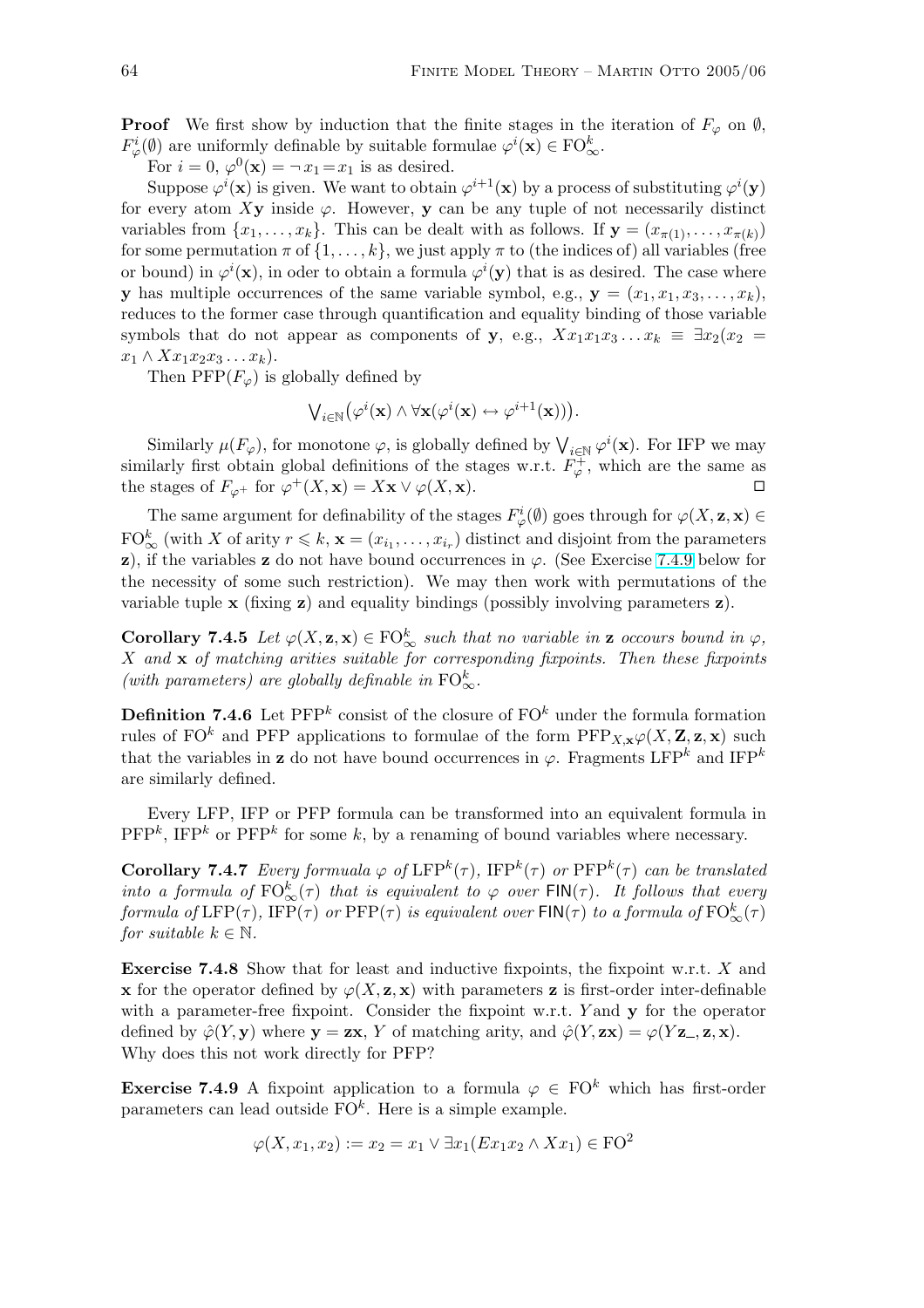uses the free occurrence of  $x_1$  as a parameter if we consider  $\psi(x_1, x_2) := \mu_{X,x_2} \varphi \in$  $LFP({E}).$ 

 $\mathcal{F}_{\mathcal{A}}$  ,  $\mathcal{F}_{\mathcal{A}}$  ,  $\mathcal{F}_{\mathcal{A}}$  ,  $\mathcal{F}_{\mathcal{A}}$  ,  $\mathcal{F}_{\mathcal{A}}$  ,  $\mathcal{F}_{\mathcal{A}}$  ,  $\mathcal{F}_{\mathcal{A}}$  ,  $\mathcal{F}_{\mathcal{A}}$  ,  $\mathcal{F}_{\mathcal{A}}$  ,  $\mathcal{F}_{\mathcal{A}}$  ,  $\mathcal{F}_{\mathcal{A}}$  ,  $\mathcal{F}_{\mathcal{A}}$  ,  $\mathcal{F}_{\mathcal{A}}$  ,

Check that  $\psi(x_1, x_2)$  defines the global relation of reachability, which is not definable in FO<sub> $\infty$ </sub>. Give a definition of the same query in FO<sub> $\infty$ </sub>.

#### 7.4.2 Simulating fixpoints over the invariants

The last corollary implies in particular that for every formula  $\varphi(\mathbf{x}) \in \mathrm{PFP}$  there is some k such that  $\varphi(\mathbf{x})$  is preserved under  $\sim_{\infty}^{k}$  in the sense that for all  $\mathfrak{A}, \mathbf{a} \sim_{\infty}^{k} \mathfrak{B}, \mathbf{b}$  we must have  $\mathfrak{A} \models \varphi[\mathbf{a}] \Rightarrow \mathfrak{B} \models \varphi[\mathbf{b}]$ . As the equivalence class of  $(\mathfrak{A}, \mathbf{a})$  w.r.t.  $\simeq_{\infty}^{k}$  is encoded in the k-variable invariant  $\mathfrak{I}^k(\mathfrak{A}, \mathbf{a})$  from section 2.4.2, whether or not  $\mathfrak{A} \models \varphi[\mathbf{a}]$  can be determined in terms of  $\mathfrak{I}^k(\mathfrak{A}, \mathbf{a})$ . In particular, for every PFP definable boolean query  $Q \subseteq FIN(\tau)$  there is a value of k and a corresponding query

$$
\hat{Q}:=\{\Im^k(\mathfrak{A})\colon \mathfrak{A}\in Q\}
$$

such that the function  $\mathfrak{I}^k$ :  $\text{FIN}(\tau) \to \text{FIN}(\tau^k)$ , which maps  $\mathfrak A$  to its k-variable invariant  $\mathfrak{I}^k(\mathfrak{A})$ , is a polynomial time reduction from  $Q$  to  $\hat{Q}$ . The same applies to LFP or IFP definable queries and a similar statement also covers non-boolean queries. (Compare Lemma 7.4.10 below.)

Here  $\tau^k$  is the relational vocabulary used for the k-variable invariant of  $\tau$ -structures,  $\tau^k = \{\leqslant\} \cup \{P_\theta \colon \theta \in \mathrm{FO}^k(\tau), \mathrm{qr}(\theta) = 0\} \cup \{E_j \colon 1 \leqslant j \leqslant k\}.$ 

We [now wa](#page-67-0)nt to see that, moreover, a  $\text{PFP}(\tau)/\text{IFP}(\tau)/\text{LFP}(\tau)$  formula can be evaluated in terms of the k-variable invariants, for a suitable value of  $k$ , using a matching  $\text{PFP}(\tau^k)/\text{IFP}(\tau^k)/\text{LFP}(\tau^k)$  formula there.

Recall the format of the k-variable invariants for  $\mathfrak{A} \in \mathsf{FIN}(\tau)$ ,  $\mathbf{a} \in A^k$ :

$$
\mathfrak{I}^k(\mathfrak{A},\mathbf{a})=\big(A^k/\simeq_\infty^k,\leqslant,(P_\theta),(E_j),[\mathbf{a}]_{\simeq_\infty^k}\big).
$$

The  $P_{\theta}$  for quantifier-free  $\theta \in \mathrm{FO}^k(\tau)$  indicate which quantifier-free formulae are satisfied in each  $\sim_{\infty}^{k}$  class of k-tuples represented in  $\mathfrak{A}$ ; the  $E_j$  are equivalence relations linking  $\sim_{\infty}^{k}$  classes between which one can switch by changing the j-th components (moves with pebble j). We now write just [a] for the  $\sim_{\infty}^{k}$  equivalence class of a in  $A^{k}$ . If the distinguished parameter tuple **a** is irrelevant, we write  $\mathfrak{I}^k(\mathfrak{A})$ .

We want to give a translation

$$
\begin{array}{rccc}\n\hat{\cdot} : \operatorname{PFP}^k(\tau) & \longrightarrow & \operatorname{PFP}(\tau^k) \\
\varphi(\mathbf{Z}, x_1, \dots, x_k) & \longmapsto & \hat{\varphi}(\hat{\mathbf{Z}}, x),\n\end{array}
$$

where  $\mathbf{Z} = (Z_1, \ldots, Z_m)$ ,  $Z_s$  an  $r_s$ -ary second-order variable with  $r_s \leq k$ , and  $\mathbf{Z} =$  $(\hat{Z}_1,\ldots,\hat{Z}_m)$  consists of monadic second-order variables  $\hat{Z}_s$ . The semantic condition is that for all  $\mathfrak{A} \in \text{FIN}(\tau)$ , and for all assignments to the  $Z_s$  that are closed w.r.t.  $\simeq_{\infty}^k$ (unions of  $\sim_{\infty}^k$  classes over  $A^{r_s}$ ) and matching  $\hat{Z}_s := \{[\mathbf{a}] : \mathbf{a} \in Z_s \times A^{k-r_s}\}\$  we have:

$$
\mathfrak{A} \models \varphi[\mathbf{Z}, \mathbf{a}]
$$
 iff  $\mathfrak{I}^k(\mathfrak{A}) \models \hat{\varphi}(\hat{\mathbf{Z}}, [\mathbf{a}]).$ 

The translation  $\hat{\varphi}$  is given by induction on  $\varphi(\mathbf{Z}, \mathbf{x}) = \varphi(\mathbf{Z}, x_1, \dots, x_k)$ . In order to describe substitutions of variable tuples  $\mathbf{y} \in \{x_1, \ldots, x_k\}^r$ , we first provide auxiliary formulae  $\eta_{i,j}(u,v) \in \mathrm{FO}(\tau^k)$  for the definition of the binary relations

$$
EQUAL_{i,j} = \{([\mathbf{a}], [\mathbf{b}]): b_i = a_j\}
$$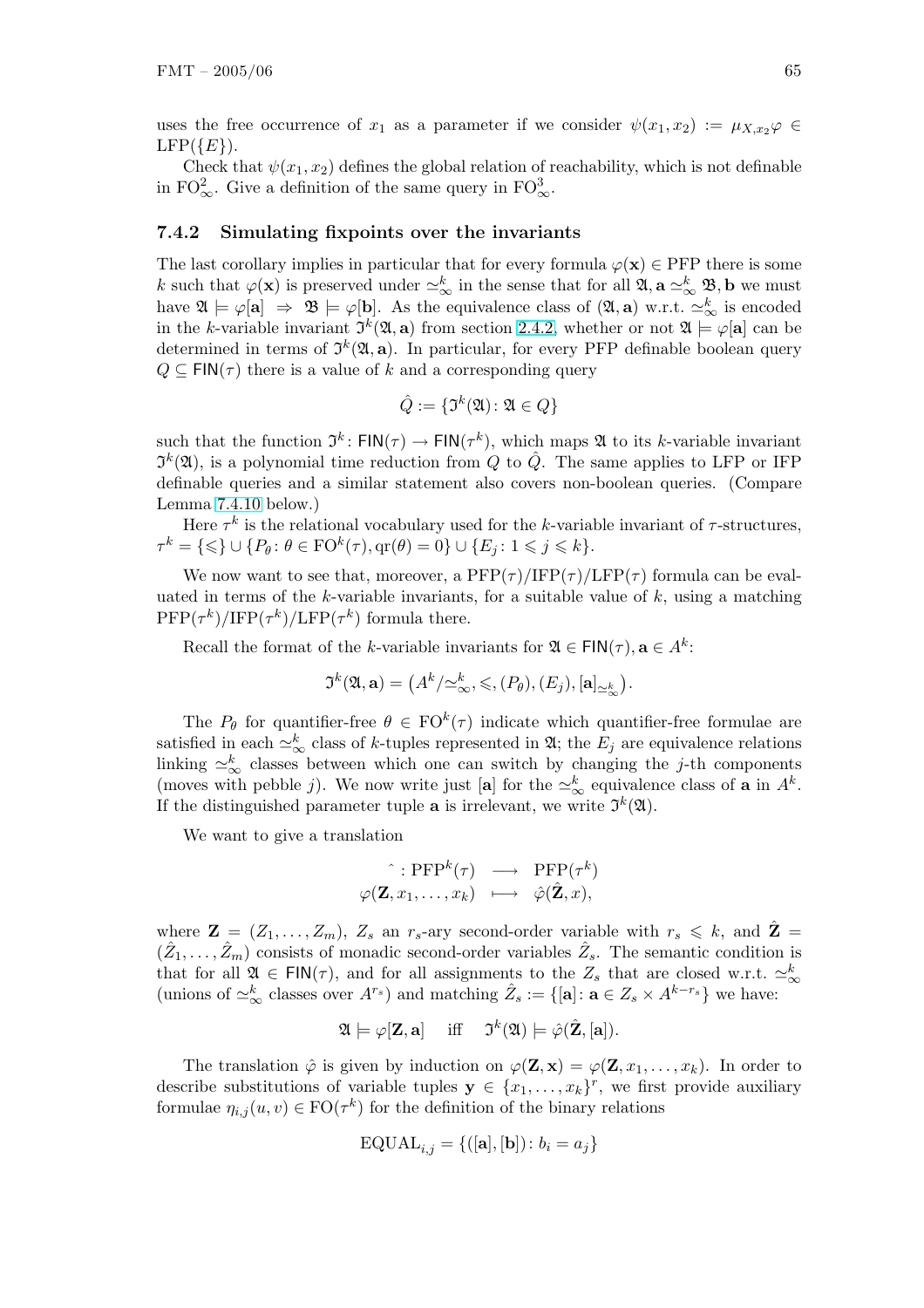over  $\mathfrak{I}^k(\mathfrak{A})$ . The formula  $\eta_{i,j}(u,v)$  says that there is some z in  $P_{x_i=x_j}$ , reachable from u on a path of length up to  $k-1$  involving edges  $E_\ell$  for  $\ell \neq j$  (allowing to change all components apart form the j-th), and reachable from v on a path of length up to  $k-1$ involving edges  $E_\ell$  for  $\ell \neq i$  (allowing to change all components apart form the *i*-th). One needs to verify that this formula is such that  $\mathfrak{I}^k(\mathfrak{A}) \models \eta_{i,j}[\alpha,\beta]$  iff there are  $\mathbf{a} \in \alpha$ and  $\mathbf{b} \in \beta$  for which  $b_i = a_j$ . (Exercise 7.4.13).

<span id="page-67-0"></span>66 Finite Model Theory – Martin Otto 2005/06

The translation from  $\text{PFP}^k(\tau)$  to  $\text{PFP}(\tau^k)$ :

Atomic formulae: Any quantifier-free  $\varphi(\mathbf{x}) \in \mathrm{FO}^k(\tau)$  is logically equivalent to one of the formulae  $\theta$  that give rise to the predicates  $P_{\theta}$  in  $\tau^k$ . Then  $\hat{\varphi} := P_{\theta} x$  is as required. For atoms  $\varphi = Z$ **y** where  $\mathbf{y} = (x_{\sigma(1)}, \dots, x_{\sigma(r)})$ , put  $\hat{\varphi} := \exists y (\bigwedge_i \eta_{i, \sigma(i)}(x, y) \wedge \hat{Z}y)$ .

Boolean connectives: trivially commute with the translation. E.g., if  $\varphi = \varphi_1 \wedge \varphi_2$  then  $\hat{\varphi} := \hat{\varphi}_1 \wedge \hat{\varphi}_2$  works.

Quantification: For  $\varphi = \exists x_j \psi$ , put  $\hat{\varphi} := \exists y (E_j xy \wedge \hat{\psi}(y))$ ; similarly for universal quantification.

Partial fixpoints: Consider  $\varphi = \text{PFP}_{X,\mathbf{x}_1}\psi(X,\mathbf{x})$ , where  $\mathbf{x} = \mathbf{x}_0\mathbf{x}_1$  and  $\mathbf{x}_0$  acts as a parameter tuple (X and  $\mathbf{x}_1$  of arity  $r \leq k$ ). Let  $\psi(\hat{X},x)$  be the translation of  $\psi$ . Let  $\eta_0(x, z)$  be the conjunction of formulae  $\eta_{i,i}(x, z)$  for the components  $x_i$  in  $\mathbf{x}_0$  and put  $\hat{\psi}_1(\hat{Z},x,z) := \hat{\psi}(\hat{Z},x) \wedge \eta_0(x,z)$ . The stages of the fixpoint (together with the parameter components) will always consist of  $\simeq_\infty^k$ -closed subsets of  $A^k$ , and are faithfully represented by the stages of  $\text{PFP}_{\hat{Z},x} \psi_1(\hat{Z}, x, z)$ . Therefore the following is as desired:

$$
\hat{\varphi}(x) := \exists z (z = x \land \text{PFP}_{\hat{Z},x} \hat{\psi}_1(\hat{Z}, x, z)).
$$

We have shown the following.

**Lemma 7.4.10** Every PFP<sup>k</sup>-definable query Q over  $\text{FIN}(\tau)$  translates into a PFPdefinable query  $\hat{Q}$  over  $\text{FIN}(\tau^k)$  such that for all  $\mathfrak{A} \in \text{FIN}(\tau)$  and  $\mathbf{a} \in A^k$ :

$$
\mathbf{a} \in Q^{\mathfrak{A}} \quad \text{ iff } \quad [\mathbf{a}] \in \hat{Q}^{\mathfrak{I}^k(\mathfrak{A})}.
$$

**Corollary 7.4.11** Let k-size $(\mathfrak{A}) := |A^k/\simeq_{\infty}^k|$  stand for the number of equivalence classes w.r.t.  $\cong_{\infty}^k$  over  $A^k$ . Then the partial fixpoint of  $\varphi(X, \mathbf{x}) \in \text{PFP}^k(\tau)$  is either empty or reached within  $2^{k-size(\mathfrak{A})}$  many steps over  $\mathfrak{A}$ .

**Exercise 7.4.12** Use the preceding fact to analyse the expressive power of  $\text{PFP}^k(\emptyset)$ , i.e., of PFP over naked sets. An alternative analysis proceeds by direct induction on the syntax of  $\text{PFP}^k(\emptyset)$ , to show that next to nothing (but what exactly?) is definable in PFP over sets without structure.

**Exercise 7.4.13** Check that the auxiliary formulae  $\eta_{i,j}$  suggested above do define the intended relations  $\text{EQUAL}_{i,j}$  over all  $\mathfrak{I}^k(\mathfrak{A})$ .

Exercise 7.4.14 Outline variant translations that work for IFP and LFP. Note that for LFP positivity in second-order variables needs to be preserved in the translation.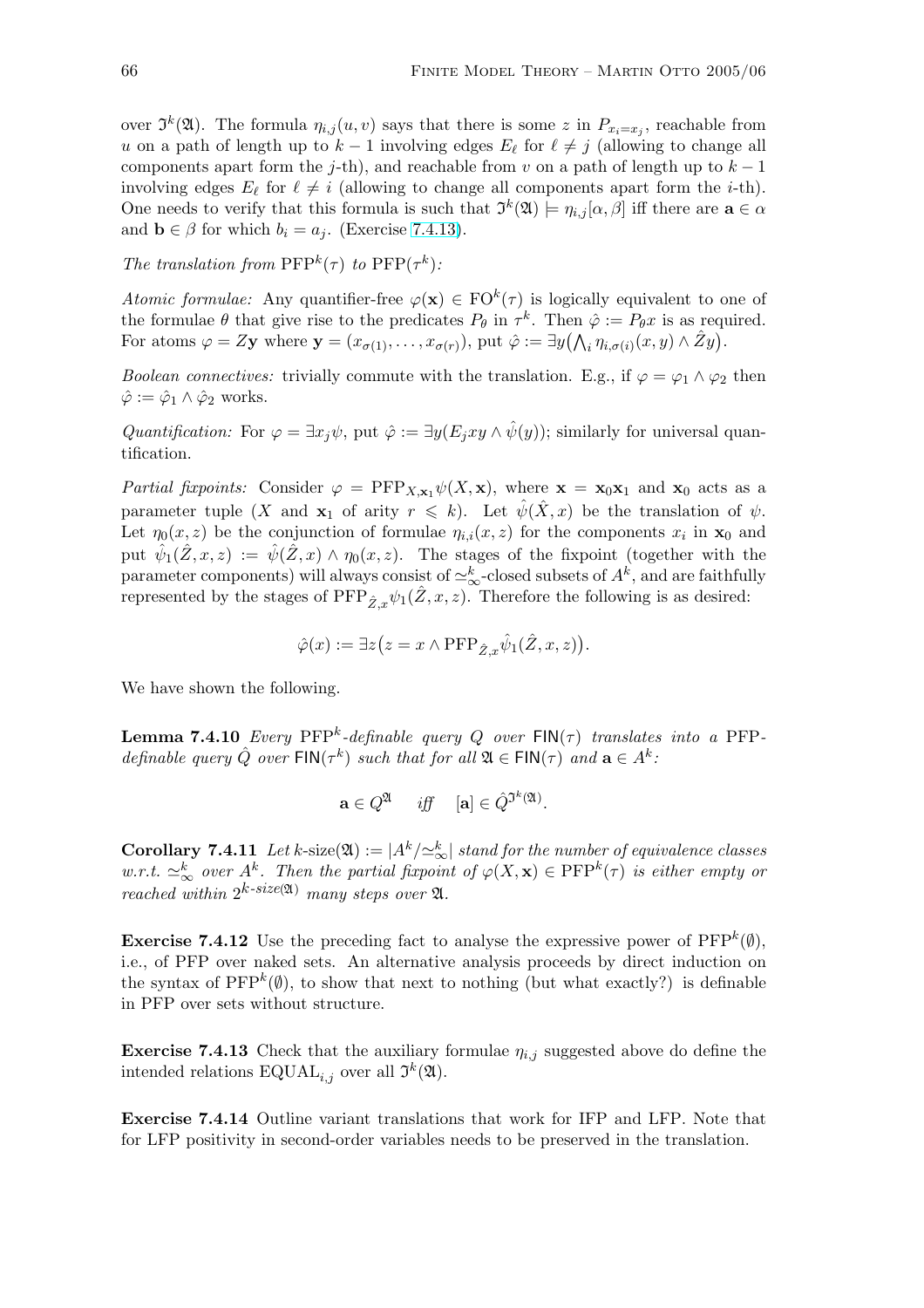### 7.4.3 From the invariants back to the real structures

We now indicate a translation in the opposite direction, for expressing definable properties of  $\mathfrak{I}^k(\mathfrak{A})$  as properties of the underlying  $\mathfrak{A}$ . We thus pull back PFP/IFP/LFP definabilty in terms of  $\mathfrak{I}^k(\mathfrak{A})$  to PFP/IFP/LFP definability in terms of  $\mathfrak{A}$ . We explicitly treat LFP, for our purposes below, but translations for the other fixpoint logics could be obtained in the same fashion. Our main goal is a translation

 $\mathcal{F}_{\mathcal{A}}$  ,  $\mathcal{F}_{\mathcal{A}}$  ,  $\mathcal{F}_{\mathcal{A}}$  ,  $\mathcal{F}_{\mathcal{A}}$  ,  $\mathcal{F}_{\mathcal{A}}$  ,  $\mathcal{F}_{\mathcal{A}}$  ,  $\mathcal{F}_{\mathcal{A}}$  ,  $\mathcal{F}_{\mathcal{A}}$  ,  $\mathcal{F}_{\mathcal{A}}$  ,  $\mathcal{F}_{\mathcal{A}}$  ,  $\mathcal{F}_{\mathcal{A}}$  ,  $\mathcal{F}_{\mathcal{A}}$  ,  $\mathcal{F}_{\mathcal{A}}$  ,

$$
\begin{array}{cccc} \check{\phantom{a}}: \mathrm{LFP}(\tau^k) & \longrightarrow & \mathrm{LFP}(\tau) \\ \varphi(\mathbf{Z}, \mathbf{z}) & \longmapsto & \check{\varphi}(\check{\mathbf{Z}}, \check{\mathbf{z}}). \end{array}
$$

In this translation we replace each first-order variable  $z_i$  (ranging over elements of  $\mathfrak{I}^k(\mathfrak{A}),$ corresponding to equivalence classes of k-tuples of elements of  $\mathfrak{A}$ ) by k-tuple of variables  $\check{z}_i = \mathbf{x}_i = (x_{i1}, \dots, x_{ik})$ . Similarly, we replace each second-order variable Z of arity r (ranging over sets of r-tuples over  $\mathfrak{I}^k(\mathfrak{A})$ ) by a kr-ary relation  $\check{Z}$  (ranging over sets of r-tuples of k-tuples over  $\mathfrak{A}$ ).

For an *r*-ary relation R over  $\mathfrak{I}^k(\mathfrak{A})$  let

$$
\check{R} := \big\{(\mathbf{a}_1, \dots, \mathbf{a}_r) \colon ([\mathbf{a}_1], \dots [\mathbf{a}_r]) \in R\big\} \subseteq A^{kr}.
$$

Then the semantic condition on the translation  $\varphi \mapsto \check{\varphi}$  is that for all  $\mathfrak{A} \in \mathsf{FIN}(\tau)$ , and for all assignments **R** to the second-order variables **Z** of  $\varphi$ ,

$$
\mathfrak{A}\models \check{\varphi}[\check{\mathbf{R}},\mathbf{a}_1,\ldots,\mathbf{a}_m]\quad\text{ iff }\quad \mathfrak{I}^k(\mathfrak{A})\models \varphi[\mathbf{R},[\mathbf{a}_1],\ldots,[\mathbf{a}_m]].
$$

We firstly need an auxiliary formula that defines  $\leq$ , the linear ordering w.r.t.  $\sim_{\infty}^{k}$ . types in  $\mathfrak{I}^k(\mathfrak{A})$ , in terms of  $\mathfrak{A}$ . This is precisely the result of the inductive refinement w.r.t.  $k$ -variable types from our analysis of the unbounded  $k$ -pebble game. Compare section 2.4.2 and in particular the paragraph on pre-ordering types on page 28.

We there obtained  $\leq$  as the (inductive) fixpoint of an FO-definable operation. By the Gurevich–Shelah theorem, Theorem 7.2.12, there is also an LFP-formula

$$
\eta_{\preccurlyeq}(x_{11},\ldots,x_{1k},x_{21},\ldots,x_{2k}) \in \text{LFP}(\tau)
$$

such that  $\mathfrak{A} \models \eta_{\preccurlyeq}[\mathbf{a}_1, \mathbf{a}_2]$  iff  $[\mathbf{a}_1] \leq \mathfrak{a}_2$  [in](#page-61-0)  $\mathfrak{I}^k(\mathfrak{A})$ . This means that  $\eta_{\preccurlyeq}$  is the desired translation of  $z_1 \leq z_2$ . It then follows that

$$
\eta_{\approx}(\check{z}_1,\check{z}_2):=\eta_{\preccurlyeq}(\check{z}_1,\check{z}_2)\land\eta_{\preccurlyeq}(\check{z}_2,\check{z}_1)
$$

is the correct translation of  $z_1 = z_2$  (check this against the semantic requirements!).

Again  $\check{\varphi}$  is obtained by induction on  $\varphi$ .

*Atomic formulae:* 
$$
P_{\theta}z
$$
 translates into  $\theta(\check{z})$ ;  
\n $Zz_1 \ldots z_r$  into  $\check{Z}\check{z}_1 \ldots \check{z}_r$ ;  
\n $z_1 = z_2$  into  $\eta_{\approx}(\check{z}_1, \check{z}_2)$ ;  
\n $z_1 \leq z_2$  into  $\eta_{\preccurlyeq}(\check{z}_1, \check{z}_2)$ ;  
\n $E_j z_1 z_2$  into  $\exists x_{1j} \eta_{\approx}(\check{z}_1, \check{z}_2)$ .

Boolean connectives: trivially commute with the translation.

Quantification: E.g., if  $\varphi = \exists z_j \psi$ , put  $\check{\varphi} := \exists x_{j1} \dots \exists x_{jk} \psi$ .